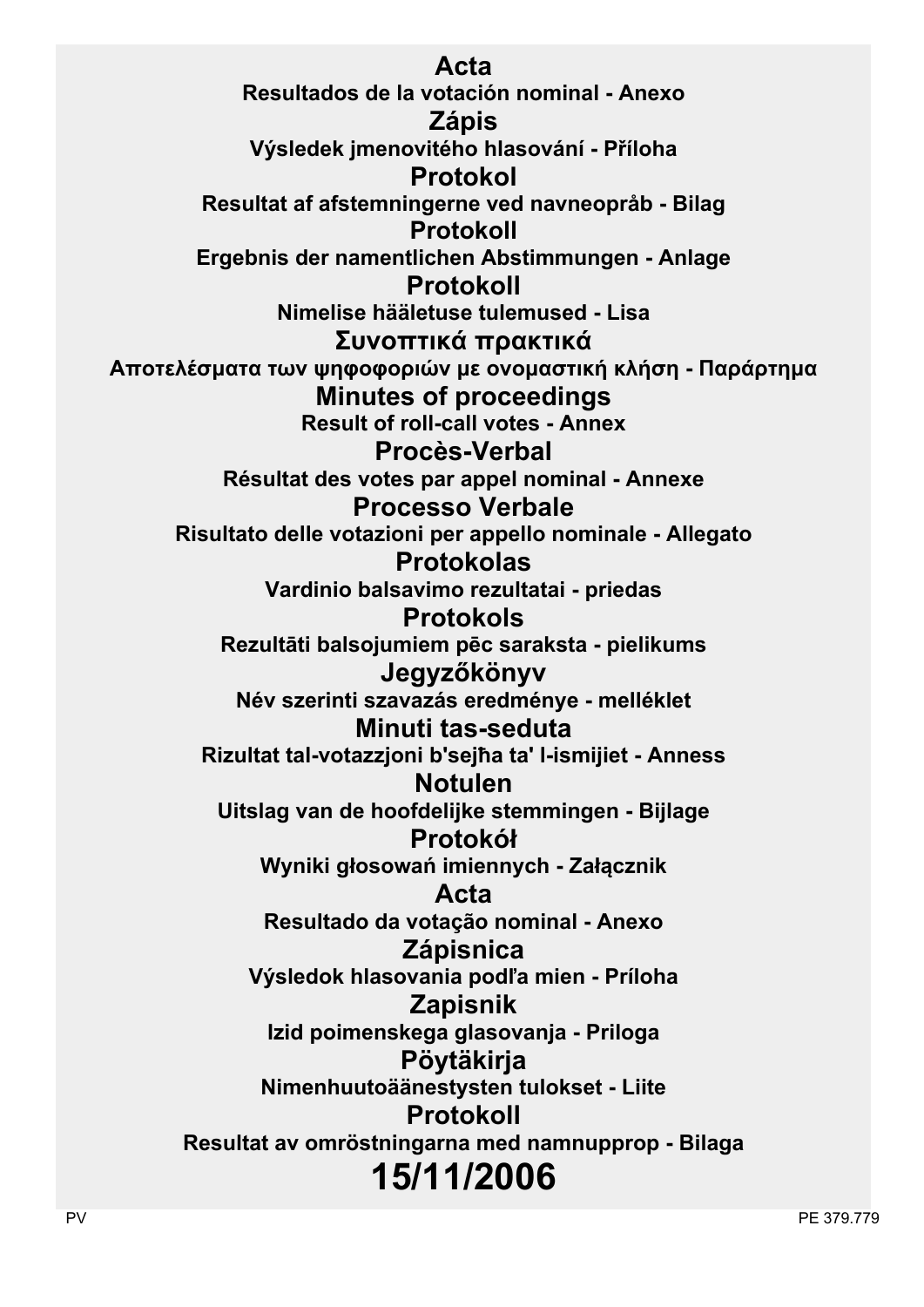# **AVERTISSEMENT**

Les corrections de vote sont reprises sous les points de vote concernés.

Pour toute observation éventuelle concernant les corrections/intentions de vote, voir point correspondant au procèsverbal.

Les corrections reprennent les demandes transmises avant 18h30. Les demandes parvenues ultérieurement (pendant une durée maximales de 2 semaines) figureront dans la version électronique de la présente annexe, mise à jour régulièrement.

À l'issue du délai de 2 semaines, la liste des corrections de vote sera close en vue de la publication au Journal officiel.

*Situation des corrections de vote au 20/11/06 à 18h30.*

# **PLEASE NOTE**

Corrections to votes appear in the section relating to the vote concerned.

For any comments relating to corrections to votes or voting intentions, please see the corresponding item in the Minutes.

Corrections to votes submitted before 18.30 will be included. Any corrections received within a maximum of two weeks after that time will appear in the electronic version of this Annex, which will be updated on a regular basis.

Once the two-week deadline has passed, the list of corrections to votes will be finalised with a view to publication in the Official Journal.

*Situation with regard to corrections of vote as at 20/11/06, 18.30.*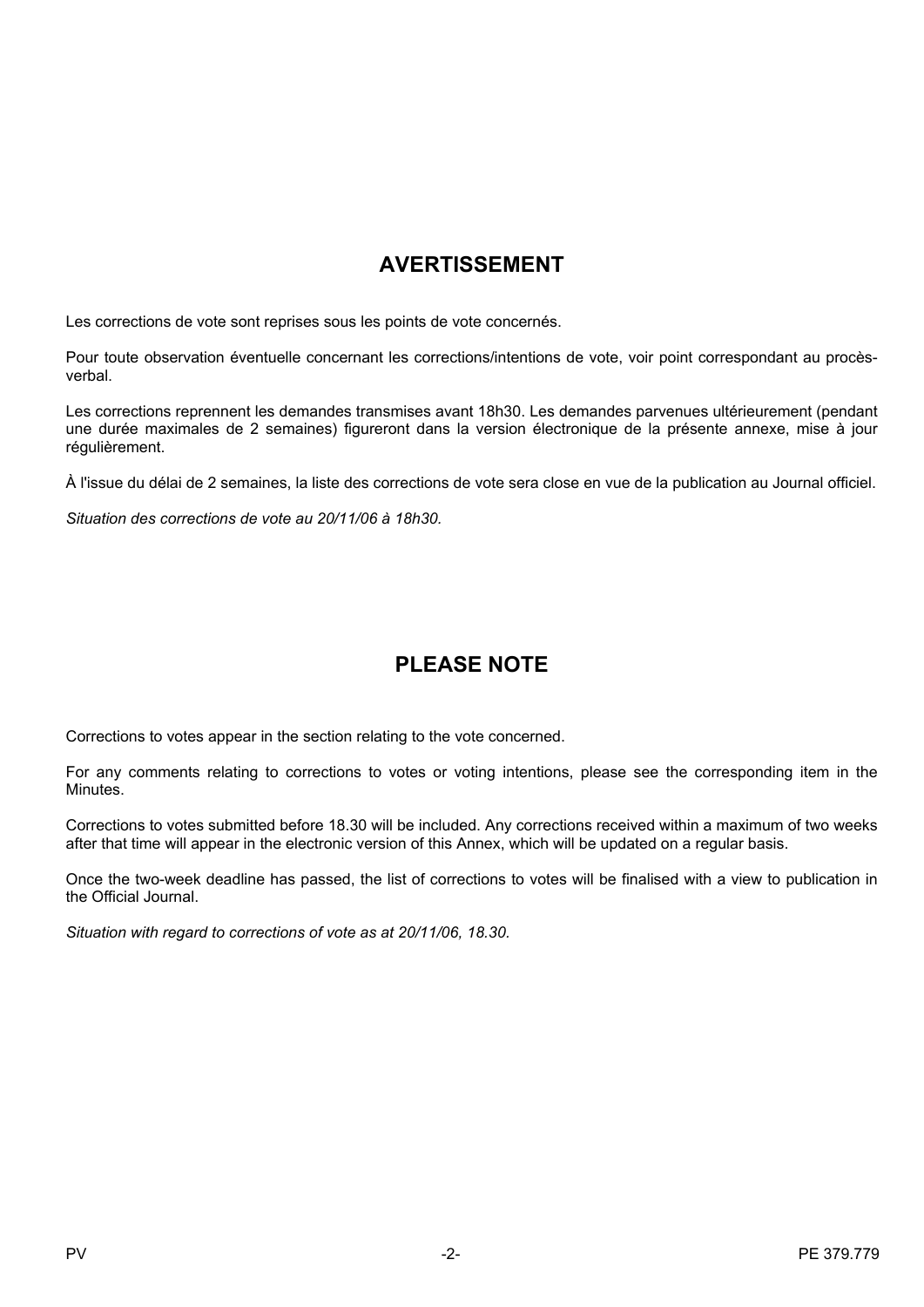# **CONTENTS**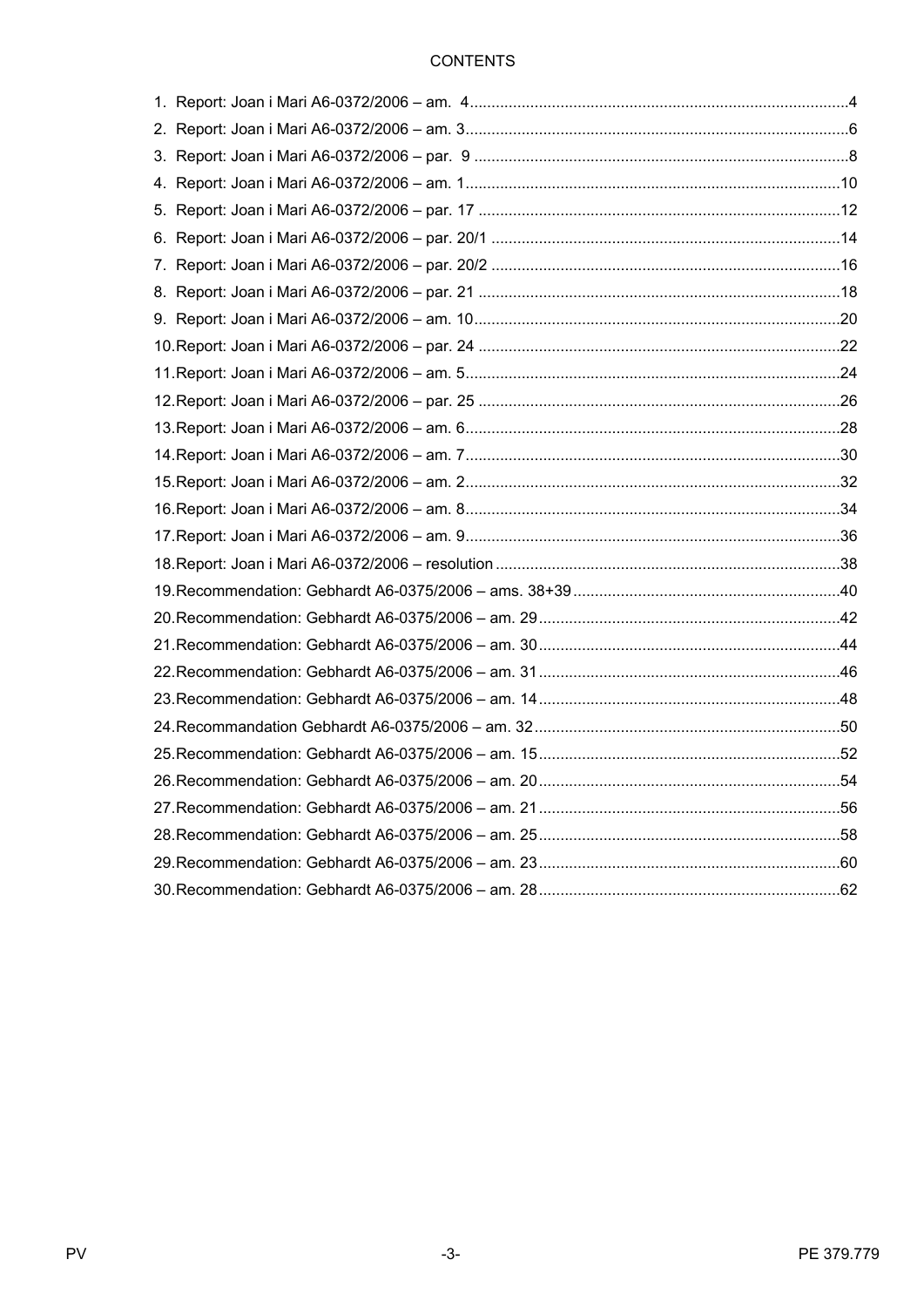#### <span id="page-3-0"></span>75 PRO – for – dafür – Υπέρ – For – A FAVOR – POOLT – PUOLESTA – POUI – MELLETTE – A FAVORE – Už – FAVUR – PAR – **VOOR – ZA – A FAVOR – ZA – ZA – JA-RÖSTER**

**ALDE**: Andrejevs, Cornillet, Ek, Harkin, Onyszkiewicz

**GUE/NGL**: Figueiredo, Guerreiro

- **IND/DEM**: Belder, Grabowski, Karatzaferis, Krupa, Pęk, Piotrowski, Rogalski, Sinnott, Tomczak, Zapałowski
- **NI**: Allister, Belohorská, Borghezio, Chruszcz, Claeys, Czarnecki Marek Aleksander, Czarnecki Ryszard, Dillen, Giertych, Gollnisch, Lang, Le Pen Marine, Le Rachinel, Mölzer, Mussolini, Romagnoli, Rutowicz, Schenardi, Speroni, Vanhecke, Wojciechowski Bernard Piotr
- **PPE-DE**: Albertini, Belet, Coelho, Dehaene, Freitas, Mauro, Queiró, Ribeiro e Castro
- **PSE**: Assis, Correia, Estrela, Gomes, Leinen, Madeira, Tabajdi
- **UEN**: Aylward, Berlato, Camre, Crowley, Didžiokas, Foglietta, Foltyn-Kubicka, Janowski, Kamiński, Krasts, Kuźmiuk, La Russa, Libicki, Maldeikis, Ó Neachtain, Pirilli, Poli Bortone, Ryan, Tatarella, Vaidere, Wojciechowski Janusz, Zīle

## 556 | Proti – Imod – Dagegen – Κατά – Against – En contra – Vastu – Vastaan – Contre – Ellene – Kontra – CONTRO - PRIEŠ - PRET - TEGEN - PRZECIW - CONTRA - PROTI - PROTI - NEJ-RÖSTER

- **ALDE**: Alvaro, Andria, Attwooll, Beaupuy, Birutis, Bourlanges, Bowles, Budreikaitė, Busk, Cappato, Carlshamre, Cocilovo, Costa, Davies, Degutis, Deprez, De Sarnez, Dičkutė, Drčar Murko, Duff, Fourtou, Gentvilas, Griesbeck, Hall, Hennis-Plasschaert, in 't Veld, Jäätteenmäki, Jensen, Kacin, Karim, Klinz, Krahmer, Kułakowski, Lambsdorff, Laperrouze, Lax, Losco, Lynne, Maaten, Manders, Matsakis, Mulder, Newton Dunn, Neyts-Uyttebroeck, Ortuondo Larrea, Oviir, Pannella, Piskorski, Polfer, Prodi, Resetarits, Ries, Riis-Jørgensen, Savi, Sbarbati, Schmidt Olle, Schuth, Staniszewska, Starkevičiūtė, Susta, Szent-Iványi, Takkula, Toia, Väyrynen, Veraldi, Virrankoski, Wallis, Watson
- **GUE/NGL**: Adamou, Agnoletto, Aita, Catania, de Brún, Flasarová, Guidoni, Henin, Holm, Kaufmann, Kohlíček, Krarup, Liotard, Markov, Maštálka, Meyer Pleite, Morgantini, Papadimoulis, Pflüger, Ransdorf, Remek, Rizzo, Seppänen, Strož, Svensson, Toussas, Triantaphyllides, Uca, Wagenknecht, Wurtz, Zimmer
- **IND/DEM**: Batten, Booth, Clark, Coûteaux, Farage, Goudin, Louis, Lundgren, Nattrass, Titford, Wise, Železný
- **NI**: Battilocchio, Helmer, Martin Hans-Peter, Mote, Rivera
- **PPE-DE**: Andrikienė, Antoniozzi, Ashworth, Atkins, Audy, Ayuso, Bachelot-Narquin, Barsi-Pataky, Bauer, Beazley, Becsey, Berend, Böge, Bonsignore, Bowis, Bradbourn, Braghetto, Brejc, Brepoels, Březina, Brok, Bushill-Matthews, Busuttil, Buzek, Cabrnoch, Callanan, Carollo, Casa, Casini, Caspary, Castiglione, del Castillo Vera, Cederschiöld, Chichester, Chmielewski, Coveney, Daul, De Blasio, Demetriou, Descamps, Deß, Deva, De Veyrac, Díaz de Mera García Consuegra, Dimitrakopoulos, Doorn, Dover, Duchoň, Duka-Zólyomi, Ebner, Ehler, Elles, Esteves, Eurlings, Fajmon, Fatuzzo, Ferber, Fernández Martín, Fjellner, Florenz, Fontaine, Fraga Estévez, Friedrich, Gahler, Gaľa, Galeote, García-Margallo y Marfil, Gargani, Garriga Polledo, Gaubert, Gauzès, Gawronski, Gewalt, Gklavakis, Glattfelder, Goepel, Gomolka, Graça Moura, Gräßle, de Grandes Pascual, Grosch, Grossetête, Guellec, Gyürk, Handzlik, Hannan, Harbour, Hatzidakis, Heaton-Harris, Hennicot-Schoepges, Herranz García, Herrero-Tejedor, Hieronymi, Higgins, Hökmark, Hoppenstedt, Hudacký, Itälä, Iturgaiz Angulo, Jackson, Jałowiecki, Járóka, Jarzembowski, Jeggle, Jordan Cizelj, Kaczmarek, Kamall, Karas, Kasoulides, Kelam, Kirkhope, Klamt, Klaß, Klich, Koch, Konrad, Kratsa-Tsagaropoulou, Kudrycka, Kušķis, Lamassoure, Landsbergis, Langen, Langendries, Lechner, Lehne, Lewandowski, Liese, López-Istúriz White, Lulling, Maat, McGuinness, McMillan-Scott, Mann Thomas, Mantovani, Marques, Martens, Mathieu, Mato Adrover, Matsis, Mavrommatis, Mayer, Mayor Oreja, Méndez de Vigo, Mikolášik, Millán Mon, Mitchell, Montoro Romero, Musotto, Nassauer, Nicholson, Niebler, van Nistelrooij, Novak, Olajos, Olbrycht, Oomen-Ruijten, Őry, Ouzký, Pack, Panayotopoulos-Cassiotou, Papastamkos, Parish, Patriciello, Peterle, Pieper, Pīks, Pinheiro, Pirker, Pleštinská, Podestà, Poettering, Pomés Ruiz, Posdorf, Posselt, Protasiewicz, Purvis, Quisthoudt-Rowohl, Rack, Radwan, Reul, Roithová, Rudi Ubeda, Rübig, Saïfi, Salafranca Sánchez-Neyra, Samaras, Sartori, Saryusz-Wolski, Schierhuber, Schmitt, Schnellhardt, Schöpflin, Schröder, Schwab, Seeber, Seeberg, Siekierski, Silva Peneda, Škottová, Sommer, Sonik, Stauner, Stevenson, Strejček, Stubb, Sturdy, Sudre, Surján, Szájer, Tajani, Tannock, Thyssen, Toubon, Trakatellis, Ulmer, Vakalis, Van Orden, Varela Suanzes-Carpegna, Varvitsiotis, Vatanen, Ventre, Vernola, Vlasák, Vlasto, Weber Manfred, Weisgerber, Wieland, von Wogau, Wohlin, Wortmann-Kool, Záborská, Zahradil, Zaleski, Zappalà, Zatloukal, Zieleniec, Zvěřina, Zwiefka
- **PSE**: Andersson, Arif, Arnaoutakis, Attard-Montalto, Ayala Sender, Badia I Cutchet, Barón Crespo, Beglitis, Berès, van den Berg, Berger, Berlinguer, Berman, Bösch, Bono, Bourzai, Bozkurt, Bullmann, Calabuig Rull, Capoulas Santos, Carlotti, Carnero González, Castex, Cercas, Chiesa, Christensen, Corbett, Cottigny, De Keyser, De Rossa, Désir, De Vits, Díez González, Dobolyi, Douay, El Khadraoui, Ettl, Evans Robert, Falbr, Fava, Fazakas, Fernandes, Ferreira Anne, Ferreira Elisa, Ford, Fruteau, García Pérez, Gebhardt, Geringer de Oedenberg, Gierek, Gill, Glante, Golik, Gottardi, Grabowska,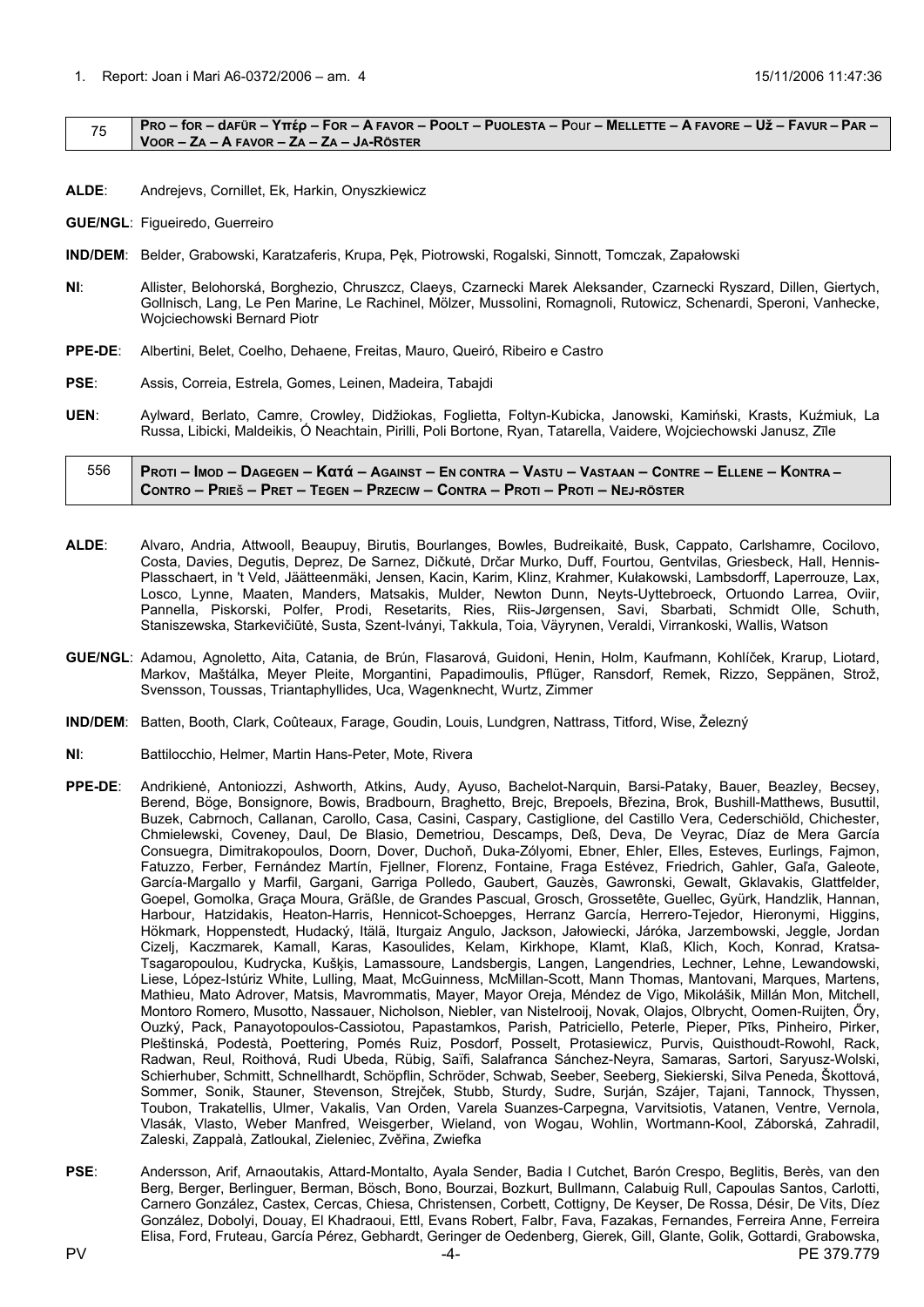Grech, Gröner, Groote, Gruber, Gurmai, Guy-Quint, Hänsch, Hamon, Harangozó, Hasse Ferreira, Haug, Hazan, Hedh, Hedkvist Petersen, Herczog, Honeyball, Howitt, Hughes, Hutchinson, Jöns, Jørgensen, Kindermann, Kinnock, Kósáné Kovács, Koterec, Krehl, Kuc, Kuhne, Laignel, Lehtinen, Leichtfried, Lévai, Liberadzki, Lienemann, McAvan, McCarthy, Maňka, Martin David, Martínez Martínez, Mastenbroek, Matsouka, Medina Ortega, Miguélez Ramos, Mikko, Moraes, Moreno Sánchez, Morgan, Moscovici, Muscat, Myller, Napoletano, Obiols i Germà, Occhetto, Öger, Paasilinna, Panzeri, Patrie, Peillon, Piecyk, Pinior, Pittella, Pleguezuelos Aguilar, Poignant, Prets, Rapkay, Reynaud, Riera Madurell, Rocard, Rosati, Roth-Behrendt, Rothe, Rouček, Roure, Sacconi, Sakalas, Saks, Salinas García, Sánchez Presedo, dos Santos, Savary, Schaldemose, Schapira, Scheele, Schulz, Segelström, Sifunakis, Simpson, Sousa Pinto, Stihler, Stockmann, Swoboda, Szejna, Tarabella, Tarand, Thomsen, Titley, Trautmann, Van Lancker, Vaugrenard, Vergnaud, Walter, Weber Henri, Weiler, Westlund, Wiersma, Willmott, Yañez-Barnuevo García, Zani

#### **UEN**: Angelilli

**Verts/ALE**: Aubert, Auken, Beer, Bennahmias, Breyer, Buitenweg, Cohn-Bendit, Cramer, Evans Jill, Flautre, Frassoni, Graefe zu Baringdorf, de Groen-Kouwenhoven, Hammerstein Mintz, Harms, Horáček, Hudghton, Joan i Marí, Jonckheer, Kallenbach, Kusstatscher, Lagendijk, Lambert, Lichtenberger, Lipietz, Lucas, Özdemir, Onesta, Romeva i Rueda, Rühle, Schlyter, Schmidt Frithjof, Schroedter, Staes, Trüpel, Turmes, Voggenhuber, Ždanoka

| ∣ ZDRŽELI SE HLASOVÁNÍ – HVERKEN ELLER – ENTHALTUNGEN – Αποχές – ABSTENTION – ABSTENCIÓN – ERAPOOLETU – ∕ |
|-----------------------------------------------------------------------------------------------------------|
| TYHJÄÄ – ABSTENTION – TARTÓZKODÁS – ASTENSJONI – ASTENSIONI – SUSILAIKE – ATTURAS – ONTHOUDINGEN –        |
| WSTRZYMUJĄCY SIĘ – ABSTENÇÕES – ZDRŽALI SA – VZDRŽANI – NEDLAGDA RÖSTER                                   |

**GUE/NGL**: Portas

**IND/DEM**: Bonde

**NI**: Baco, Kozlík

**PPE-DE**: Gál

**Verts/ALE**: van Buitenen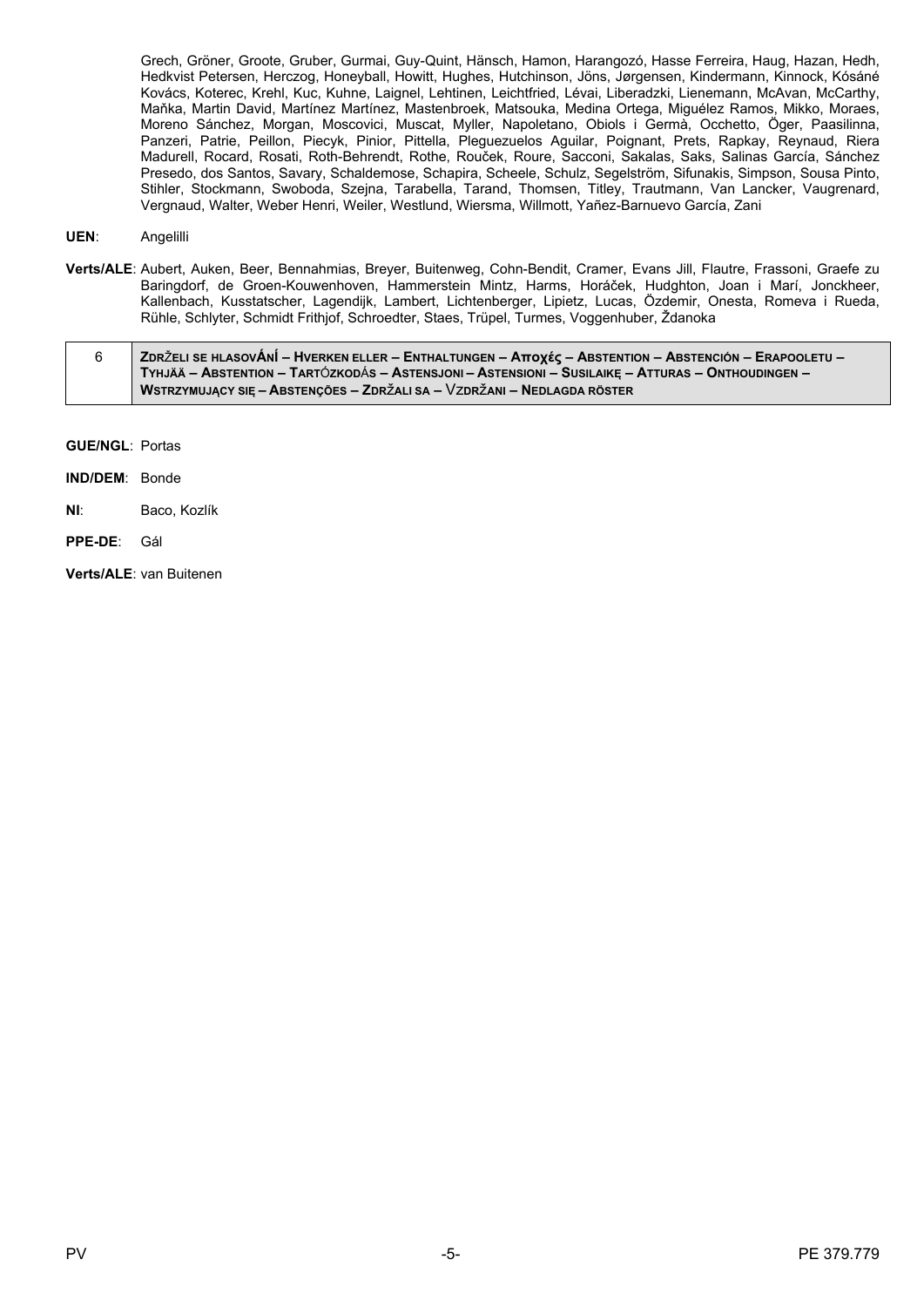#### <span id="page-5-0"></span>114 | PRO – for – dafür – Yttép – For – A Favor – Poolt – Puolesta – Pour – Mellette – A Favore – Už – Favur – Par – **VOOR – ZA – A FAVOR – ZA – ZA – JA-RÖSTER**

- **ALDE**: Alvaro, Andria, Attwooll, Beaupuy, Birutis, Bowles, Budreikaitė, Busk, Cocilovo, Costa, Davies, Degutis, Deprez, De Sarnez, Dičkutė, Drčar Murko, Duff, Ek, Fourtou, Gentvilas, Griesbeck, Hall, Hennis-Plasschaert, in 't Veld, Jäätteenmäki, Jensen, Juknevičienė, Kacin, Karim, Klinz, Krahmer, Kułakowski, Lambsdorff, Laperrouze, Lax, Losco, Lynne, Maaten, Manders, Matsakis, Mohácsi, Mulder, Newton Dunn, Neyts-Uyttebroeck, Onyszkiewicz, Ortuondo Larrea, Oviir, Pannella, Piskorski, Polfer, Prodi, Resetarits, Ries, Riis-Jørgensen, Savi, Sbarbati, Schmidt Olle, Schuth, Staniszewska, Starkevičiūtė, Sterckx, Susta, Szent-Iványi, Takkula, Toia, Väyrynen, Veraldi, Virrankoski, Wallis, Watson
- **GUE/NGL**: Adamou, Agnoletto, Aita, Catania, de Brún, Flasarová, Guidoni, Henin, Holm, Kaufmann, Kohlíček, Liotard, Markov, Maštálka, Meyer Pleite, Morgantini, Papadimoulis, Pflüger, Portas, Ransdorf, Remek, Rizzo, Seppänen, Strož, Svensson, Triantaphyllides, Uca, Wagenknecht, Wurtz, Zimmer
- **IND/DEM**: Belder, Bonde, Goudin, Lundgren, Sinnott
- **NI**: Belohorská, Mussolini
- **PSE**: Gurmai, Tabajdi
- **UEN**: Camre, Didžiokas

**Verts/ALE**: Buitenweg, Lagendijk, Schlyter

507 | PROTI – IMOD – DAGEGEN – Κατά – AGAINST – EN CONTRA – VASTU – VASTAAN – CONTRE – ELLENE – KONTRA – CONTRO – PRIEŠ – PRET – TEGEN – PRZECIW – CONTRA – PROTI – PROTI – NEJ-RÖSTER

- **ALDE**: Andrejevs, Bourlanges, Carlshamre, Harkin
- **IND/DEM**: Batten, Booth, Clark, Coûteaux, Farage, Grabowski, Krupa, Louis, Nattrass, Pęk, Piotrowski, Rogalski, Titford, Tomczak, Wise, Zapałowski
- **NI**: Allister, Battilocchio, Bobošíková, Borghezio, Chruszcz, Claeys, Czarnecki Marek Aleksander, Czarnecki Ryszard, Dillen, Giertych, Gollnisch, Helmer, Lang, Le Pen Marine, Le Rachinel, Martin Hans-Peter, Mölzer, Mote, Romagnoli, Rutowicz, Schenardi, Speroni, Vanhecke, Wojciechowski Bernard Piotr
- **PPE-DE**: Albertini, Andrikienė, Antoniozzi, Ashworth, Atkins, Audy, Ayuso, Bachelot-Narquin, Barsi-Pataky, Bauer, Beazley, Becsey, Belet, Berend, Böge, Bonsignore, Bowis, Bradbourn, Braghetto, Brejc, Brepoels, Březina, Brok, Bushill-Matthews, Busuttil, Buzek, Cabrnoch, Callanan, Carollo, Casa, Casini, Caspary, Castiglione, del Castillo Vera, Cederschiöld, Chichester, Chmielewski, Coelho, Coveney, Daul, De Blasio, Dehaene, Demetriou, Descamps, Deß, Deva, De Veyrac, Díaz de Mera García Consuegra, Dimitrakopoulos, Doorn, Dover, Duchoň, Duka-Zólyomi, Ebner, Ehler, Elles, Eurlings, Fajmon, Fatuzzo, Ferber, Fernández Martín, Fjellner, Florenz, Fontaine, Fraga Estévez, Freitas, Friedrich, Gahler, Gaľa, Galeote, García-Margallo y Marfil, Gargani, Garriga Polledo, Gaubert, Gauzès, Gawronski, Gewalt, Gklavakis, Glattfelder, Goepel, Gomolka, Graça Moura, Gräßle, de Grandes Pascual, Grosch, Grossetête, Guellec, Gyürk, Handzlik, Hannan, Harbour, Hatzidakis, Heaton-Harris, Hennicot-Schoepges, Herranz García, Herrero-Tejedor, Hieronymi, Higgins, Hökmark, Hoppenstedt, Hudacký, Itälä, Iturgaiz Angulo, Jackson, Jałowiecki, Járóka, Jarzembowski, Jeggle, Jordan Cizelj, Kaczmarek, Karas, Kasoulides, Kelam, Klamt, Klaß, Klich, Koch, Kratsa-Tsagaropoulou, Kudrycka, Kušķis, Lamassoure, Landsbergis, Langen, Langendries, Lechner, Lehne, Lewandowski, Liese, López-Istúriz White, Lulling, Maat, McGuinness, McMillan-Scott, Mann Thomas, Mantovani, Marques, Martens, Mathieu, Mato Adrover, Matsis, Mauro, Mavrommatis, Mayer, Mayor Oreja, Méndez de Vigo, Mikolášik, Millán Mon, Mitchell, Montoro Romero, Musotto, Nassauer, Nicholson, Niebler, van Nistelrooij, Novak, Olajos, Olbrycht, Oomen-Ruijten, Őry, Ouzký, Pack, Panayotopoulos-Cassiotou, Papastamkos, Parish, Patriciello, Peterle, Pīks, Pinheiro, Pirker, Pleštinská, Podestà, Poettering, Pomés Ruiz, Posdorf, Posselt, Protasiewicz, Purvis, Queiró, Quisthoudt-Rowohl, Rack, Radwan, Reul, Ribeiro e Castro, Roithová, Rudi Ubeda, Rübig, Saïfi, Salafranca Sánchez-Neyra, Samaras, Sartori, Saryusz-Wolski, Schierhuber, Schmitt, Schnellhardt, Schöpflin, Schröder, Schwab, Seeber, Seeberg, Siekierski, Silva Peneda, Škottová, Sommer, Sonik, Spautz, Stauner, Stevenson, Strejček, Stubb, Sturdy, Sudre, Surján, Szájer, Tajani, Tannock, Thyssen, Toubon, Trakatellis, Ulmer, Vakalis, Van Orden, Varela Suanzes-Carpegna, Varvitsiotis, Vatanen, Ventre, Vernola, Vlasák, Vlasto, Weber Manfred, Weisgerber, Wieland, von Wogau, Wohlin, Wortmann-Kool, Záborská, Zahradil, Zaleski, Zappalà, Zatloukal, Zieleniec, Zvěřina, Zwiefka
- PV -6- PE 379.779 **PSE**: Andersson, Arif, Arnaoutakis, Assis, Attard-Montalto, Ayala Sender, Badia I Cutchet, Barón Crespo, Beglitis, Berès, van den Berg, Berger, Berlinguer, Berman, Bösch, Bono, Bourzai, Bozkurt, Bullmann, Calabuig Rull, Capoulas Santos, Carlotti, Carnero González, Castex, Cercas, Chiesa, Christensen, Corbett, Correia, Cottigny, De Keyser, De Rossa, Désir, De Vits, Díez González, Dobolyi, Douay, El Khadraoui, Estrela, Ettl, Evans Robert, Falbr, Fava, Fazakas, Fernandes, Ferreira Elisa, Ford, Fruteau, García Pérez, Gebhardt, Geringer de Oedenberg, Gierek, Gill, Glante, Golik, Gomes, Gottardi, Grabowska, Grech, Gröner, Groote, Gruber, Guy-Quint, Hänsch, Hamon, Harangozó, Haug, Hazan,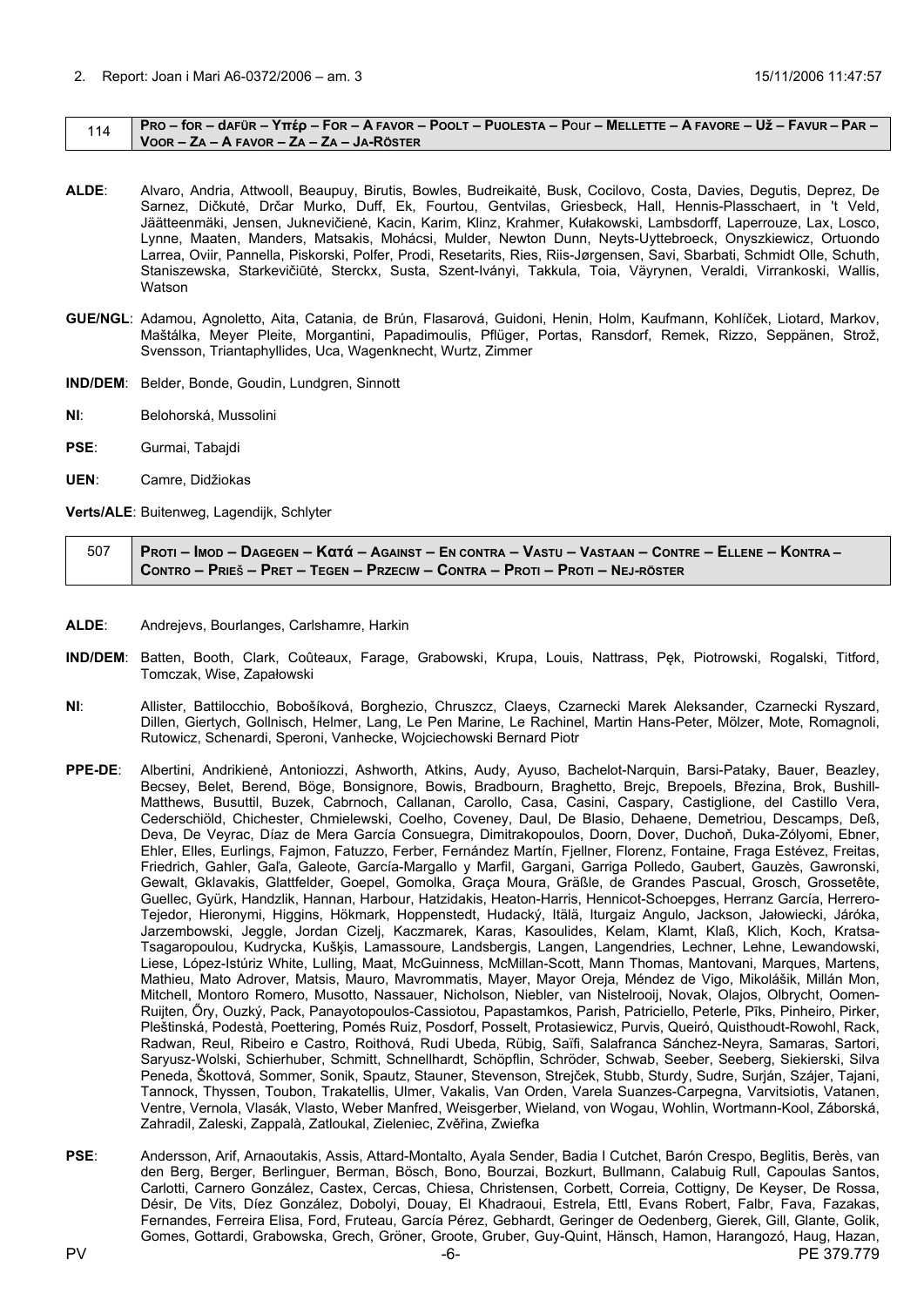Hedh, Hedkvist Petersen, Herczog, Honeyball, Howitt, Hughes, Hutchinson, Jöns, Jørgensen, Kindermann, Kinnock, Kósáné Kovács, Koterec, Krehl, Kuc, Kuhne, Laignel, Lehtinen, Leichtfried, Leinen, Lévai, Liberadzki, Lienemann, Locatelli, McAvan, McCarthy, Maňka, Martin David, Martínez Martínez, Mastenbroek, Matsouka, Medina Ortega, Miguélez Ramos, Mikko, Moraes, Moreno Sánchez, Morgan, Moscovici, Muscat, Myller, Napoletano, Occhetto, Öger, Paasilinna, Paleckis, Panzeri, Patrie, Peillon, Piecyk, Pinior, Pittella, Pleguezuelos Aguilar, Poignant, Prets, Rapkay, Reynaud, Riera Madurell, Rocard, Rosati, Roth-Behrendt, Rothe, Rouček, Roure, Sacconi, Sakalas, Saks, Salinas García, Sánchez Presedo, dos Santos, Savary, Schaldemose, Schapira, Scheele, Schulz, Segelström, Sifunakis, Simpson, Sousa Pinto, Stihler, Stockmann, Swoboda, Szejna, Tarabella, Tarand, Thomsen, Titley, Trautmann, Van Lancker, Vaugrenard, Vergnaud, Walter, Weber Henri, Weiler, Westlund, Wiersma, Willmott, Yañez-Barnuevo García, Zani

- **UEN**: Angelilli, Aylward, Berlato, Foglietta, Foltyn-Kubicka, Janowski, Kamiński, Krasts, Kuźmiuk, La Russa, Libicki, Maldeikis, Ó Neachtain, Pirilli, Poli Bortone, Ryan, Tatarella, Vaidere, Wojciechowski Janusz, Zīle
- **Verts/ALE**: Aubert, Auken, Beer, Bennahmias, Breyer, Cohn-Bendit, Cramer, Evans Jill, Flautre, Frassoni, Graefe zu Baringdorf, de Groen-Kouwenhoven, Hammerstein Mintz, Harms, Horáček, Hudghton, Joan i Marí, Jonckheer, Kallenbach, Kusstatscher, Lambert, Lichtenberger, Lipietz, Lucas, Özdemir, Onesta, Romeva i Rueda, Rühle, Schmidt Frithjof, Schroedter, Staes, Trüpel, Turmes, Voggenhuber, Ždanoka

| 13 | <b>ZDRŽELI SE HLASOVÁNÍ – HVERKEN ELLER – ENTHALTUNGEN – Αποχές – ABSTENTION – ABSTENCIÓN – ERAPOOLETU – /</b> |
|----|----------------------------------------------------------------------------------------------------------------|
|    | TYHJÄÄ – ABSTENTION – TARTÓZKODÁS – ASTENSJONI – ASTENSIONI – SUSILAIKE – ATTURAS – ONTHOUDINGEN –             |
|    | WSTRZYMUJĄCY SIĘ – ABSTENÇÕES – ZDRŽALI SA – VZDRŽANI – NEDLAGDA RÖSTER                                        |

- **GUE/NGL**: Figueiredo, Guerreiro, Krarup, Toussas
- **IND/DEM**: Karatzaferis, Železný
- **NI**: Baco, Kozlík, Rivera
- **PPE-DE**: Esteves, Konrad
- **UEN**: Crowley

**Verts/ALE**: van Buitenen

**OPRAVY HLASOVÁNÍ A SDĚLENÍ O ÚMYSLU HLASOVAT – STEMMERETTELSER OG -INTENTIONER – BERICHTIGUNGEN DES STIMMVERHALTENS UND BEABSICHTIGTES STIMMVERHALTEN – ΔΙΟΡΘΩΣΕΙΣ ΚΑΙ ΠΡΟΘΕΣΕΙΣ ΨΗΦΟΥ – CORRECTIONS TO VOTES AND VOTING INTENTIONS – CORRECCIONES E INTENCIONES DE VOTO – HÄÄLETUSE PARANDUSED JA HÄÄLETUSKAVATSUSED – ÄÄNESTYSKÄYTTÄYTYMISTÄ JA ÄÄNESTYSAIKEITA KOSKEVAT ILMOITUKSET – CORRECTIONS ET INTENTIONS DE VOTE – SZAVAZATOK HELYESBÍTÉSEI ÉS SZAVAZÁSI SZÁNDÉKOK – CORREZIONI E INTENZIONI DI VOTO – BALSAVIMO PATAISYMAI IR KETINIMAI – BALSOJUMA LABOJUMI UN NODOMI BALSOT – KORREZZJONIJIET U INTENZJONIJIET GĦALL-VOT – RECTIFICATIES STEMGEDRAG / VOORGENOMEN STEMGEDRAG – KOREKTY DO GŁOSOWANIA I ZAMIAR GŁOSOWANIA – CORRECÇÕES E INTENÇÕES DE VOTO – OPRAVY HLASOVANIA A ZÁMERY PRI HLASOVANÍ – POPRAVKI IN NAMERE GLASOVANJA – RÄTTELSER/AVSIKTSFÖRKLARINGAR TILL AVGIVNA RÖSTER**

**PRO – FOR – DAFÜR – ΥΠΕΡ – FOR – A FAVOR – POOLT – PUOLESTA – POUR – MELLETTE – A FAVORE – UŽ – FAVUR – PAR – VOOR – ZA – A FAVOR – ZA – ZA – JA-RÖSTER**

Jean-Louis Bourlanges

**PROTI – IMOD – DAGEGEN – ΚΑΤΑ – AGAINST – EN CONTRA – VASTU – VASTAAN – CONTRE – ELLENE – KONTRA – CONTRO – PRIEŠ – PRET – TEGEN – PRZECIW – CONTRA – PROTI – PROTI – NEJ-RÖSTER**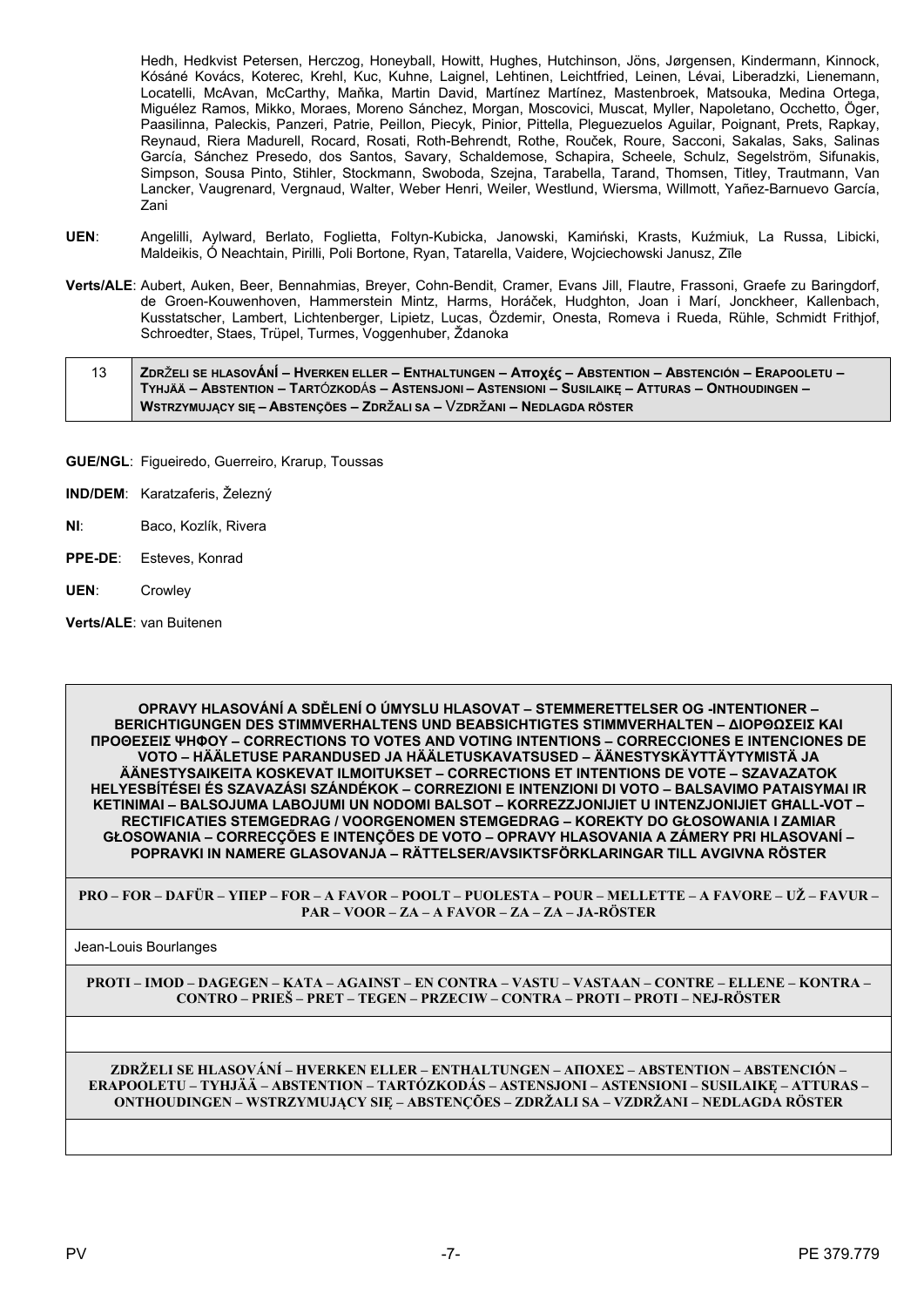#### <span id="page-7-0"></span> $258$  PRO – for – dafür – Υπέρ – For – A FAVOR – POOLT – PUOLESTA – POUI – MELLETTE – A FAVORE – Už – FAVUR – PAR – **VOOR – ZA – A FAVOR – ZA – ZA – JA-RÖSTER**

- **ALDE**: Alvaro, Andrejevs, Andria, Attwooll, Beaupuy, Birutis, Bourlanges, Bowles, Budreikaitė, Busk, Cappato, Carlshamre, Cocilovo, Costa, Davies, Degutis, Deprez, De Sarnez, Dičkutė, Drčar Murko, Duff, Ek, Fourtou, Gentvilas, Griesbeck, Hall, Harkin, Hennis-Plasschaert, in 't Veld, Jäätteenmäki, Jensen, Kacin, Karim, Klinz, Krahmer, Kułakowski, Lambsdorff, Laperrouze, Lax, Losco, Lynne, Maaten, Manders, Matsakis, Mohácsi, Mulder, Newton Dunn, Neyts-Uyttebroeck, Onyszkiewicz, Ortuondo Larrea, Oviir, Pannella, Piskorski, Polfer, Prodi, Resetarits, Ries, Riis-Jørgensen, Savi, Sbarbati, Schmidt Olle, Schuth, Staniszewska, Starkevičiūtė, Sterckx, Susta, Szent-Iványi, Takkula, Toia, Väyrynen, Veraldi, Virrankoski, Wallis, Watson
- **GUE/NGL**: Aita, Catania, Figueiredo, Guerreiro, Henin, Holm, Kohlíček, Krarup, Liotard, Markov, Maštálka, Morgantini, Papadimoulis, Seppänen, Strož, Svensson, Toussas, Triantaphyllides, Wurtz
- **IND/DEM**: Batten, Belder, Booth, Clark, Coûteaux, Farage, Goudin, Grabowski, Karatzaferis, Krupa, Louis, Lundgren, Nattrass, Pęk, Piotrowski, Rogalski, Sinnott, Titford, Tomczak, Wise, Zapałowski, Železný
- **NI**: Allister, Baco, Belohorská, Bobošíková, Borghezio, Chruszcz, Claeys, Czarnecki Marek Aleksander, Czarnecki Ryszard, Dillen, Giertych, Gollnisch, Helmer, Lang, Le Pen Marine, Le Rachinel, Martin Hans-Peter, Mölzer, Mussolini, Rivera, Romagnoli, Rutowicz, Schenardi, Speroni, Vanhecke, Wojciechowski Bernard Piotr
- **PPE-DE**: Ashworth, Atkins, Audy, Bachelot-Narquin, Beazley, Belet, Bowis, Bradbourn, Brepoels, Bushill-Matthews, Callanan, Cederschiöld, Chichester, Daul, Descamps, Deva, De Veyrac, Dover, Ebner, Elles, Fjellner, García-Margallo y Marfil, Gaubert, Gauzès, Grossetête, Hannan, Harbour, Heaton-Harris, Hökmark, Jackson, Kamall, Kirkhope, Lamassoure, McMillan-Scott, Nicholson, Parish, Purvis, Saïfi, Stevenson, Strejček, Sturdy, Sudre, Tannock, Thyssen, Toubon, Van Orden, Varvitsiotis, Vatanen, Vlasto
- **PSE**: Arnaoutakis, Attard-Montalto, Berlinguer, Lehtinen, Matsouka, Muscat, Myller, Sifunakis, Tabajdi
- **UEN**: Angelilli, Aylward, Berlato, Crowley, Didžiokas, Foglietta, Foltyn-Kubicka, Janowski, Kamiński, Krasts, Kuźmiuk, La Russa, Libicki, Maldeikis, Ó Neachtain, Pirilli, Poli Bortone, Ryan, Vaidere, Wojciechowski Janusz, Zīle
- **Verts/ALE**: Aubert, Auken, Beer, Bennahmias, Breyer, Buitenweg, Cohn-Bendit, Cramer, Evans Jill, Flautre, Frassoni, Graefe zu Baringdorf, de Groen-Kouwenhoven, Hammerstein Mintz, Harms, Horáček, Hudghton, Joan i Marí, Jonckheer, Kallenbach, Kusstatscher, Lagendijk, Lambert, Lichtenberger, Lipietz, Lucas, Özdemir, Onesta, Romeva i Rueda, Rühle, Schlyter, Schmidt Frithjof, Schroedter, Staes, Trüpel, Turmes, Voggenhuber, Ždanoka

# 361 | Proti – Imod – Dagegen – Κατά – Against – En contra – Vastu – Vastaan – Contre – Ellene – Kontra – CONTRO - PRIEŠ - PRET - TEGEN - PRZECIW - CONTRA - PROTI - PROTI - NEJ-RÖSTER

- **NI**: Battilocchio
- **PPE-DE**: Albertini, Andrikienė, Antoniozzi, Ayuso, Barsi-Pataky, Bauer, Becsey, Berend, Böge, Bonsignore, Braghetto, Brejc, Březina, Brok, Busuttil, Buzek, Cabrnoch, Carollo, Casa, Casini, Caspary, Castiglione, del Castillo Vera, Chmielewski, Coelho, Coveney, De Blasio, Dehaene, Demetriou, Deß, Díaz de Mera García Consuegra, Dimitrakopoulos, Doorn, Duchoň, Duka-Zólyomi, Ehler, Eurlings, Fajmon, Fatuzzo, Ferber, Fernández Martín, Florenz, Fontaine, Fraga Estévez, Freitas, Friedrich, Gahler, Gaľa, Galeote, Gargani, Garriga Polledo, Gawronski, Gewalt, Gklavakis, Glattfelder, Goepel, Gomolka, Graça Moura, Gräßle, de Grandes Pascual, Grosch, Guellec, Gyürk, Handzlik, Hatzidakis, Hennicot-Schoepges, Herranz García, Herrero-Tejedor, Hieronymi, Higgins, Hoppenstedt, Hudacký, Itälä, Iturgaiz Angulo, Jałowiecki, Járóka, Jarzembowski, Jeggle, Jordan Cizelj, Kaczmarek, Karas, Kasoulides, Kelam, Klamt, Klaß, Klich, Koch, Konrad, Kratsa-Tsagaropoulou, Kudrycka, Kušķis, Landsbergis, Langen, Langendries, Lechner, Lehne, Lewandowski, Liese, López-Istúriz White, Lulling, Maat, McGuinness, Mann Thomas, Mantovani, Marques, Martens, Mathieu, Mato Adrover, Matsis, Mauro, Mavrommatis, Mayer, Mayor Oreja, Méndez de Vigo, Mikolášik, Millán Mon, Mitchell, Montoro Romero, Musotto, Nassauer, Niebler, van Nistelrooij, Novak, Olajos, Olbrycht, Oomen-Ruijten, Őry, Ouzký, Pack, Panayotopoulos-Cassiotou, Papastamkos, Patriciello, Peterle, Pieper, Pīks, Pinheiro, Pirker, Pleštinská, Podestà, Poettering, Pomés Ruiz, Posdorf, Posselt, Protasiewicz, Quisthoudt-Rowohl, Rack, Radwan, Reul, Ribeiro e Castro, Roithová, Rudi Ubeda, Rübig, Salafranca Sánchez-Neyra, Samaras, Sartori, Saryusz-Wolski, Schierhuber, Schmitt, Schnellhardt, Schöpflin, Schröder, Schwab, Seeber, Seeberg, Siekierski, Silva Peneda, Škottová, Sommer, Sonik, Spautz, Stauner, Stubb, Surján, Szájer, Tajani, Trakatellis, Ulmer, Vakalis, Varela Suanzes-Carpegna, Ventre, Vernola, Vlasák, Weber Manfred, Weisgerber, Wieland, von Wogau, Wohlin, Wortmann-Kool, Záborská, Zahradil, Zaleski, Zappalà, Zatloukal, Zieleniec, Zvěřina, Zwiefka
- PV -8- PV -8- PE 379.779 PSE: Andersson, Arif, Assis, Ayala Sender, Badia I Cutchet, Barón Crespo, Beglitis, Berès, van den Berg, Berger, Berman, Bösch, Bono, Bourzai, Bozkurt, Bullmann, Calabuig Rull, Capoulas Santos, Carlotti, Carnero González, Castex, Cercas, Chiesa, Christensen, Corbett, Correia, Cottigny, De Keyser, De Rossa, Désir, De Vits, Díez González, Dobolyi, Douay, El Khadraoui, Estrela, Ettl, Evans Robert, Falbr, Fava, Fazakas, Fernandes, Ferreira Elisa, Ford, García Pérez, Gebhardt, Geringer de Oedenberg, Gierek, Gill, Glante, Golik, Gomes, Gottardi, Grabowska, Grech, Gröner, Groote,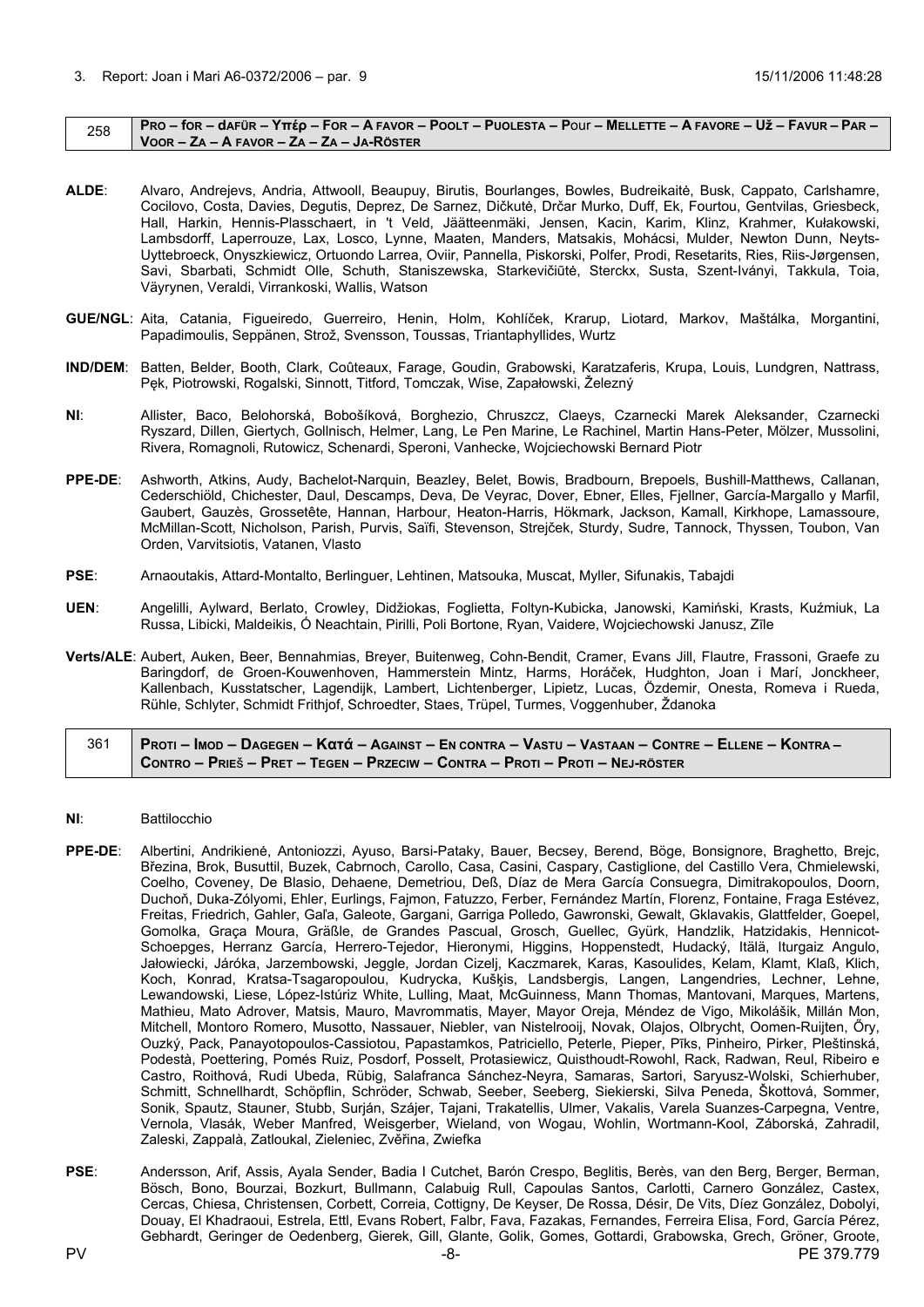Gruber, Gurmai, Guy-Quint, Hänsch, Hamon, Harangozó, Hasse Ferreira, Haug, Hazan, Hedh, Hedkvist Petersen, Herczog, Honeyball, Howitt, Hughes, Hutchinson, Jöns, Jørgensen, Kindermann, Kinnock, Kósáné Kovács, Koterec, Krehl, Kuc, Kuhne, Laignel, Le Foll, Leichtfried, Leinen, Lévai, Liberadzki, Lienemann, Locatelli, McAvan, McCarthy, Madeira, Maňka, Martin David, Martínez Martínez, Mastenbroek, Medina Ortega, Miguélez Ramos, Mikko, Moraes, Moreno Sánchez, Morgan, Moscovici, Napoletano, Obiols i Germà, Occhetto, Öger, Paasilinna, Paleckis, Panzeri, Patrie, Peillon, Piecyk, Pinior, Pittella, Pieguezuelos Aguilar, Poignant, Prets, Rapkay, Reynaud, Riera Madurell, Rocard, Rosati, Roth-Behrendt, Rothe, Rouček, Roure, Sacconi, Sakalas, Saks, Salinas García, Sánchez Presedo, dos Santos, Savary, Schaldemose, Schapira, Scheele, Schulz, Segelström, Simpson, Sousa Pinto, Stihler, Stockmann, Swoboda, Szejna, Tarabella, Tarand, Thomsen, Titley, Trautmann, Van Lancker, Vaugrenard, Vergnaud, Walter, Weber Henri, Weiler, Westlund, Wiersma, Willmott, Yañez-Barnuevo García, Zani

#### UEN: Camre, Tatarella

| 21 | ∣ ZDRŽELI SE HLASOVÁNÍ – HVERKEN ELLER – ENTHALTUNGEN – Αποχές – ABSTENTION – ABSTENCIÓN – ERAPOOLETU – ∕ |
|----|-----------------------------------------------------------------------------------------------------------|
|    | TYHJÄÄ – ABSTENTION – TARTÓZKODÁS – ASTENSJONI – ASTENSIONI – SUSILAIKE – ATTURAS – ONTHOUDINGEN –        |
|    | WSTRZYMUJĄCY SIĘ – ABSTENÇÕES – ZDRŽALI SA – VZDRŽANI – NEDLAGDA RÖSTER                                   |

- GUE/NGL: Adamou, Agnoletto, de Brún, Flasarová, Guidoni, Kaufmann, Meyer Pleite, Pflüger, Portas, Ransdorf, Remek, Rizzo, Uca, Wagenknecht, Zimmer
- NI: Kozlík, Mote
- PPE-DE: Esteves, Gál, Queiró

Verts/ALE: van Buitenen

OPRAVY HLASOVÁNÍ A SDĚLENÍ O ÚMYSLU HLASOVAT – STEMMERETTELSER OG -INTENTIONER – **BERICHTIGUNGEN DES STIMMVERHALTENS UND BEABSICHTIGTES STIMMVERHALTEN - ΔΙΟΡΘΩΣΕΙΣ ΚΑΙ ΠΡΟΘΕΣΕΙΣ ΨΗΦΟΥ - CORRECTIONS TO VOTES AND VOTING INTENTIONS - CORRECCIONES E INTENCIONES DE** VOTO – HÄÄLETUSE PARANDUSED JA HÄÄLETUSKAVATSUSED – ÄÄNESTYSKÄYTTÄYTYMISTÄ JA ÄÄNESTYSAIKEITA KOSKEVAT ILMOITUKSET – CORRECTIONS ET INTENTIONS DE VOTE – SZAVAZATOK HELYESBÍTÉSEI ÉS SZAVAZÁSI SZÁNDÉKOK – CORREZIONI E INTENZIONI DI VOTO – BALSAVIMO PATAISYMAI IR KETINIMAI - BALSOJUMA LABOJUMI UN NODOMI BALSOT - KORREZZJONIJIET U INTENZJONIJIET GHALL-VOT -RECTIFICATIES STEMGEDRAG / VOORGENOMEN STEMGEDRAG - KOREKTY DO GŁOSOWANIA I ZAMIAR GŁOSOWANIA – CORRECCÕES E INTENCÕES DE VOTO – OPRAVY HLASOVANIA A ZÁMERY PRI HLASOVANÍ – POPRAVKI IN NAMERE GLASOVANJA – RÄTTELSER/AVSIKTSFÖRKLARINGAR TILL AVGIVNA RÖSTER

PRO – FOR – DAFÜR – YIIEP – FOR – A FAVOR – POOLT – PUOLESTA – POUR – MELLETTE – A FAVORE – UŽ – FAVUR – PAR – VOOR – ZA – A FAVOR – ZA – ZA – JA-RÖSTER

Joseph Muscat, Ambroise Guellec

PROTI - IMOD - DAGEGEN - KATA - AGAINST - EN CONTRA - VASTU - VASTAAN - CONTRE - ELLENE - KONTRA -CONTRO - PRIEŠ - PRET - TEGEN - PRZECIW - CONTRA - PROTI - PROTI - NEJ-RÖSTER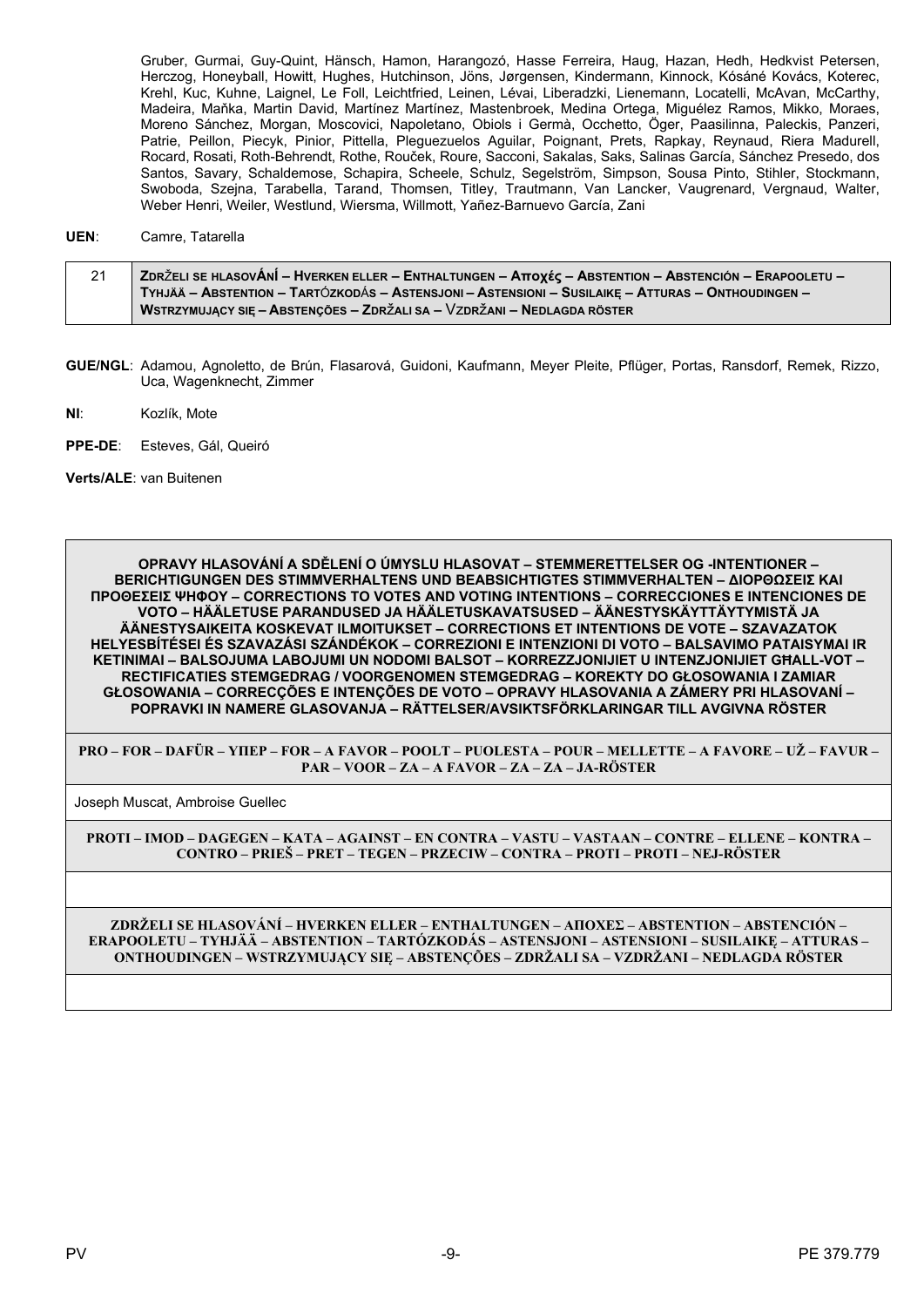#### <span id="page-9-0"></span> $_{408}$  | Pro – for – dafür – Yttép – For – A Favor – Poolt – Puolesta – Pour – Mellette – A Favore – Už – Favur – Par – **VOOR – ZA – A FAVOR – ZA – ZA – JA-RÖSTER**

- **ALDE**: Alvaro, Andrejevs, Andria, Attwooll, Beaupuy, Birutis, Bourlanges, Bowles, Budreikaitė, Busk, Cappato, Carlshamre, Cocilovo, Cornillet, Costa, Davies, Degutis, Deprez, De Sarnez, Dičkutė, Drčar Murko, Duff, Ek, Fourtou, Gentvilas, Griesbeck, Hall, Harkin, Hennis-Plasschaert, in 't Veld, Jäätteenmäki, Jensen, Juknevičienė, Kacin, Karim, Klinz, Krahmer, Kułakowski, Lambsdorff, Laperrouze, Lax, Losco, Lynne, Maaten, Manders, Matsakis, Mohácsi, Mulder, Newton Dunn, Neyts-Uyttebroeck, Onyszkiewicz, Oviir, Pannella, Piskorski, Polfer, Prodi, Resetarits, Ries, Riis-Jørgensen, Savi, Sbarbati, Schmidt Olle, Schuth, Staniszewska, Starkevičiūtė, Sterckx, Susta, Szent-Iványi, Takkula, Toia, Väyrynen, Veraldi, Virrankoski, Wallis, Watson
- **GUE/NGL**: Adamou, Agnoletto, Aita, Catania, de Brún, Figueiredo, Flasarová, Guidoni, Henin, Holm, Kaufmann, Kohlíček, Krarup, Liotard, Markov, Maštálka, Meyer Pleite, Morgantini, Papadimoulis, Pflüger, Portas, Ransdorf, Remek, Rizzo, Seppänen, Strož, Svensson, Triantaphyllides, Uca, Wagenknecht, Wurtz, Zimmer
- **IND/DEM**: Belder, Bonde, Coûteaux, Goudin, Grabowski, Karatzaferis, Krupa, Louis, Lundgren, Pęk, Piotrowski, Rogalski, Sinnott, Tomczak, Zapałowski, Železný
- **NI**: Allister, Battilocchio, Belohorská, Bobošíková, Borghezio, Claeys, Czarnecki Marek Aleksander, Czarnecki Ryszard, Dillen, Gollnisch, Helmer, Lang, Le Pen Marine, Le Rachinel, Martin Hans-Peter, Mölzer, Mussolini, Rivera, Romagnoli, Rutowicz, Schenardi, Speroni, Vanhecke
- **PPE-DE**: Ashworth, Atkins, Beazley, Bowis, Bradbourn, Brepoels, Bushill-Matthews, Callanan, Chichester, Deva, Dover, Ebner, Elles, Florenz, Hannan, Harbour, Heaton-Harris, Jackson, Kamall, Kirkhope, Lamassoure, Langendries, McMillan-Scott, Nicholson, Ouzký, Parish, Purvis, Salafranca Sánchez-Neyra, Stevenson, Strejček, Sturdy, Tannock, Van Orden
- **PSE**: Andersson, Arif, Arnaoutakis, Assis, Attard-Montalto, Ayala Sender, Badia I Cutchet, Barón Crespo, Beglitis, van den Berg, Berger, Berlinguer, Berman, Bösch, Bono, Bourzai, Bozkurt, Bullmann, Calabuig Rull, Capoulas Santos, Carlotti, Carnero González, Castex, Cercas, Chiesa, Christensen, Corbett, Correia, Cottigny, De Keyser, De Rossa, Désir, De Vits, Díez González, Dobolyi, Douay, El Khadraoui, Estrela, Ettl, Evans Robert, Falbr, Fava, Fazakas, Fernandes, Ferreira Anne, Ferreira Elisa, Ford, García Pérez, Gebhardt, Geringer de Oedenberg, Gierek, Gill, Glante, Golik, Gomes, Gottardi, Grabowska, Grech, Gröner, Groote, Gruber, Gurmai, Hänsch, Hamon, Harangozó, Hasse Ferreira, Haug, Hazan, Hedh, Hedkvist Petersen, Herczog, Honeyball, Howitt, Hughes, Hutchinson, Jöns, Jørgensen, Kindermann, Kinnock, Kósáné Kovács, Koterec, Krehl, Kuc, Kuhne, Laignel, Le Foll, Lehtinen, Leichtfried, Leinen, Lévai, Liberadzki, Lienemann, Locatelli, McAvan, McCarthy, Madeira, Maňka, Martin David, Martínez Martínez, Mastenbroek, Matsouka, Medina Ortega, Miguélez Ramos, Mikko, Moraes, Moreno Sánchez, Morgan, Moscovici, Muscat, Myller, Obiols i Germà, Occhetto, Öger, Paasilinna, Panzeri, Patrie, Peillon, Piecyk, Pinior, Pittella, Pleguezuelos Aguilar, Poignant, Prets, Rapkay, Reynaud, Riera Madurell, Rocard, Rosati, Roth-Behrendt, Rothe, Rouček, Roure, Sacconi, Sakalas, Saks, Salinas García, Sánchez Presedo, dos Santos, Schaldemose, Schapira, Scheele, Schulz, Segelström, Sifunakis, Simpson, Sousa Pinto, Stihler, Stockmann, Swoboda, Szejna, Tabajdi, Tarabella, Tarand, Thomsen, Titley, Trautmann, Van Lancker, Vaugrenard, Vergnaud, Walter, Weber Henri, Weiler, Westlund, Wiersma, Willmott, Yañez-Barnuevo García, Zani
- **UEN**: Angelilli, Aylward, Berlato, Camre, Crowley, Didžiokas, Foglietta, Foltyn-Kubicka, Janowski, Kamiński, Krasts, Kuźmiuk, La Russa, Libicki, Maldeikis, Ó Neachtain, Pirilli, Poli Bortone, Ryan, Szymański, Tatarella, Vaidere, Wojciechowski Janusz, Zīle
- **Verts/ALE**: Aubert, Auken, Beer, Bennahmias, Breyer, Buitenweg, Cohn-Bendit, Cramer, Evans Jill, Flautre, Frassoni, Graefe zu Baringdorf, de Groen-Kouwenhoven, Hammerstein Mintz, Harms, Horáček, Hudghton, Joan i Marí, Jonckheer, Kallenbach, Kusstatscher, Lagendijk, Lambert, Lichtenberger, Lipietz, Lucas, Özdemir, Onesta, Romeva i Rueda, Rühle, Schlyter, Schmidt Frithjof, Schroedter, Staes, Trüpel, Turmes, Voggenhuber, Ždanoka

226 | Proti – Imod – Dagegen – Κατά – Against – En contra – Vastu – Vastaan – Contre – Ellene – Kontra – CONTRO - PRIEŠ - PRET - TEGEN - PRZECIW - CONTRA - PROTI - PROTI - NEJ-RÖSTER

- **IND/DEM**: Batten, Booth, Clark, Farage, Nattrass, Titford, Wise
- **NI**: Chruszcz, Giertych, Mote, Wojciechowski Bernard Piotr
- PV -10- PV -10- PE 379.779 **PPE-DE**: Albertini, Andrikienė, Antoniozzi, Audy, Ayuso, Bachelot-Narquin, Barsi-Pataky, Bauer, Becsey, Belet, Berend, Böge, Bonsignore, Braghetto, Brejc, Březina, Brok, Busuttil, Buzek, Cabrnoch, Carollo, Casa, Casini, Caspary, Castiglione, del Castillo Vera, Cederschiöld, Chmielewski, Coelho, Coveney, Daul, De Blasio, Dehaene, Demetriou, Descamps, Deß, De Veyrac, Díaz de Mera García Consuegra, Dimitrakopoulos, Doorn, Duchoň, Duka-Zólyomi, Ehler, Eurlings, Fajmon, Fatuzzo, Ferber, Fernández Martín, Fjellner, Fontaine, Fraga Estévez, Freitas, Friedrich, Gahler, Gál, Gaľa, Galeote, García-Margallo y Marfil, Gargani, Garriga Polledo, Gaubert, Gauzès, Gawronski, Gewalt, Gklavakis, Glattfelder, Goepel, Gomolka, Graça Moura, Gräßle, de Grandes Pascual, Grosch, Grossetête, Guellec, Gyürk, Handzlik, Hatzidakis, Hennicot-Schoepges, Herranz García, Herrero-Tejedor, Hieronymi, Higgins, Hökmark,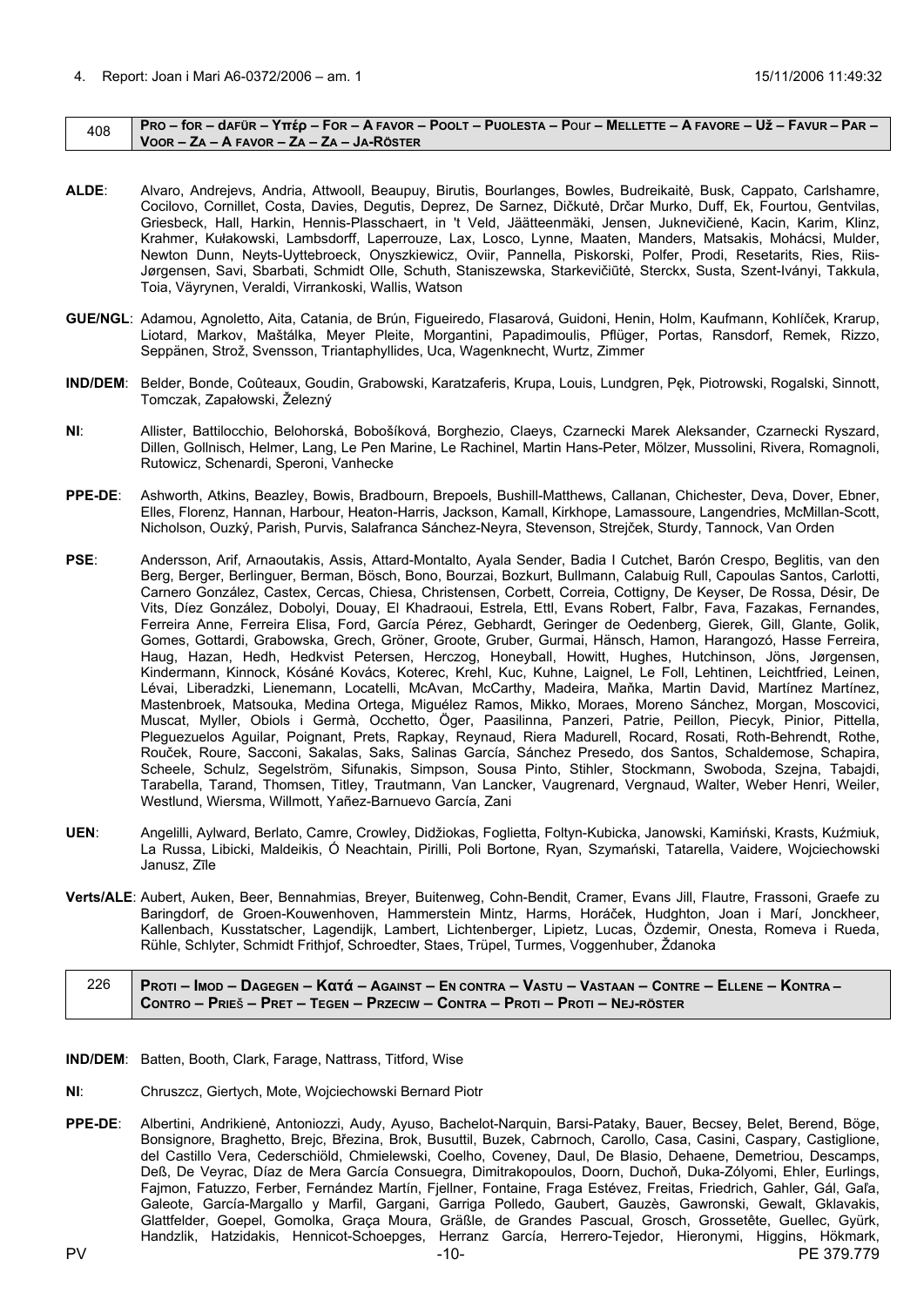Hoppenstedt, Hudacký, Itälä, Iturgaiz Angulo, Jałowiecki, Járóka, Jarzembowski, Jeggle, Jordan Cizelj, Kaczmarek, Karas, Kasoulides, Kelam, Klamt, Klaß, Klich, Koch, Konrad, Kratsa-Tsagaropoulou, Kudrycka, Kušķis, Landsbergis, Langen, Lechner, Lehne, Lewandowski, Liese, López-Istúriz White, Lulling, Maat, McGuinness, Mann Thomas, Mantovani, Marques, Martens, Mathieu, Mato Adrover, Matsis, Mauro, Mavrommatis, Mayer, Mayor Oreja, Méndez de Vigo, Mikolášik, Millán Mon, Mitchell, Montoro Romero, Musotto, Nassauer, Niebler, van Nistelrooij, Novak, Olajos, Olbrycht, Oomen-Ruijten, Öry, Pack, Panayotopoulos-Cassiotou, Papastamkos, Patriciello, Peterle, Pieper, Piks, Pinheiro, Pirker, Pleštinská, Podestà, Poettering, Pomés Ruiz, Posdorf, Posselt, Protasiewicz, Queiró, Quisthoudt-Rowohl, Rack, Radwan, Reul, Ribeiro e Castro, Roithová, Rudi Ubeda, Rübig, Saïfi, Samaras, Sartori, Saryusz-Wolski, Schierhuber, Schmitt, Schnellhardt, Schöpflin, Schröder, Schwab, Seeber, Seeberg, Siekierski, Silva Peneda, Škottová, Sommer, Sonik, Spautz, Stauner, Stubb, Sudre, Szájer, Tajani, Thyssen, Toubon, Trakatellis, Ulmer, Vakalis, Varela Suanzes-Carpegna, Varvitsiotis, Vatanen, Ventre, Vernola, Vlasák, Vlasto, Weber Manfred, Weisgerber, Wieland, von Wogau, Wohlin, Wortmann-Kool, Záborská, Zahradil, Zaleski, Zappalà, Zatloukal, Zieleniec, Zvěřina, Zwiefka

#### PSE: Paleckis, Savary

| <b>  ZDRŽELI SE HLASOVÁNÍ – HVERKEN ELLER – ENTHALTUNGEN – Αποχές – ABSTENTION – ABSTENCIÓN – ERAPOOLETU – ∕</b> |
|------------------------------------------------------------------------------------------------------------------|
| TYHJÄÄ – ABSTENTION – TARTÓZKODÁS – ASTENSJONI – ASTENSIONI – SUSILAIKE – ATTURAS – ONTHOUDINGEN –               |
| WSTRZYMUJĄCY SIĘ – ABSTENÇÕES – ZDRŽALI SA – VZDRŽANI – NEDLAGDA RÖSTER                                          |

**GUE/NGL: Toussas** 

 $Nl<sub>1</sub>$ Baco, Kozlík

PPE-DE: Esteves

Verts/ALE: van Buitenen

OPRAVY HLASOVÁNÍ A SDĚLENÍ O ÚMYSLU HLASOVAT – STEMMERETTELSER OG -INTENTIONER – **BERICHTIGUNGEN DES STIMMVERHALTENS UND BEABSICHTIGTES STIMMVERHALTEN - ΔΙΟΡΘΩΣΕΙΣ ΚΑΙ ΠΡΟΘΕΣΕΙΣ ΨΗΦΟΥ - CORRECTIONS TO VOTES AND VOTING INTENTIONS - CORRECCIONES E INTENCIONES DE** VOTO – HÄÄLETUSE PARANDUSED JA HÄÄLETUSKAVATSUSED – ÄÄNESTYSKÄYTTÄYTYMISTÄ JA ÄÄNESTYSAIKEITA KOSKEVAT ILMOITUKSET – CORRECTIONS ET INTENTIONS DE VOTE – SZAVAZATOK HELYESBÍTÉSEI ÉS SZAVAZÁSI SZÁNDÉKOK – CORREZIONI E INTENZIONI DI VOTO – BALSAVIMO PATAISYMAI IR KETINIMAI - BALSOJUMA LABOJUMI UN NODOMI BALSOT - KORREZZJONIJIET U INTENZJONIJIET GHALL-VOT -RECTIFICATIES STEMGEDRAG / VOORGENOMEN STEMGEDRAG - KOREKTY DO GŁOSOWANIA I ZAMIAR GŁOSOWANIA – CORRECCÕES E INTENCÕES DE VOTO – OPRAVY HLASOVANIA A ZÁMERY PRI HLASOVANÍ – POPRAVKI IN NAMERE GLASOVANJA - RÄTTELSER/AVSIKTSFÖRKLARINGAR TILL AVGIVNA RÖSTER

PRO – FOR – DAFÜR – YHEP – FOR – A FAVOR – POOLT – PUOLESTA – POUR – MELLETTE – A FAVORE – UŽ – FAVUR – PAR – VOOR – ZA – A FAVOR – ZA – ZA – JA-RÖSTER

Christine De Veyrac, Bernard Piotr Wojciechowski, Ambroise Guellec

PROTI – IMOD – DAGEGEN – KATA – AGAINST – EN CONTRA – VASTU – VASTAAN – CONTRE – ELLENE – KONTRA – CONTRO – PRIEŠ – PRET – TEGEN – PRZECIW – CONTRA – PROTI – PROTI – NEJ-RÖSTER

José Ignacio Salafranca Sánchez-Neyra, Rodi Kratsa-Tsagaropoulou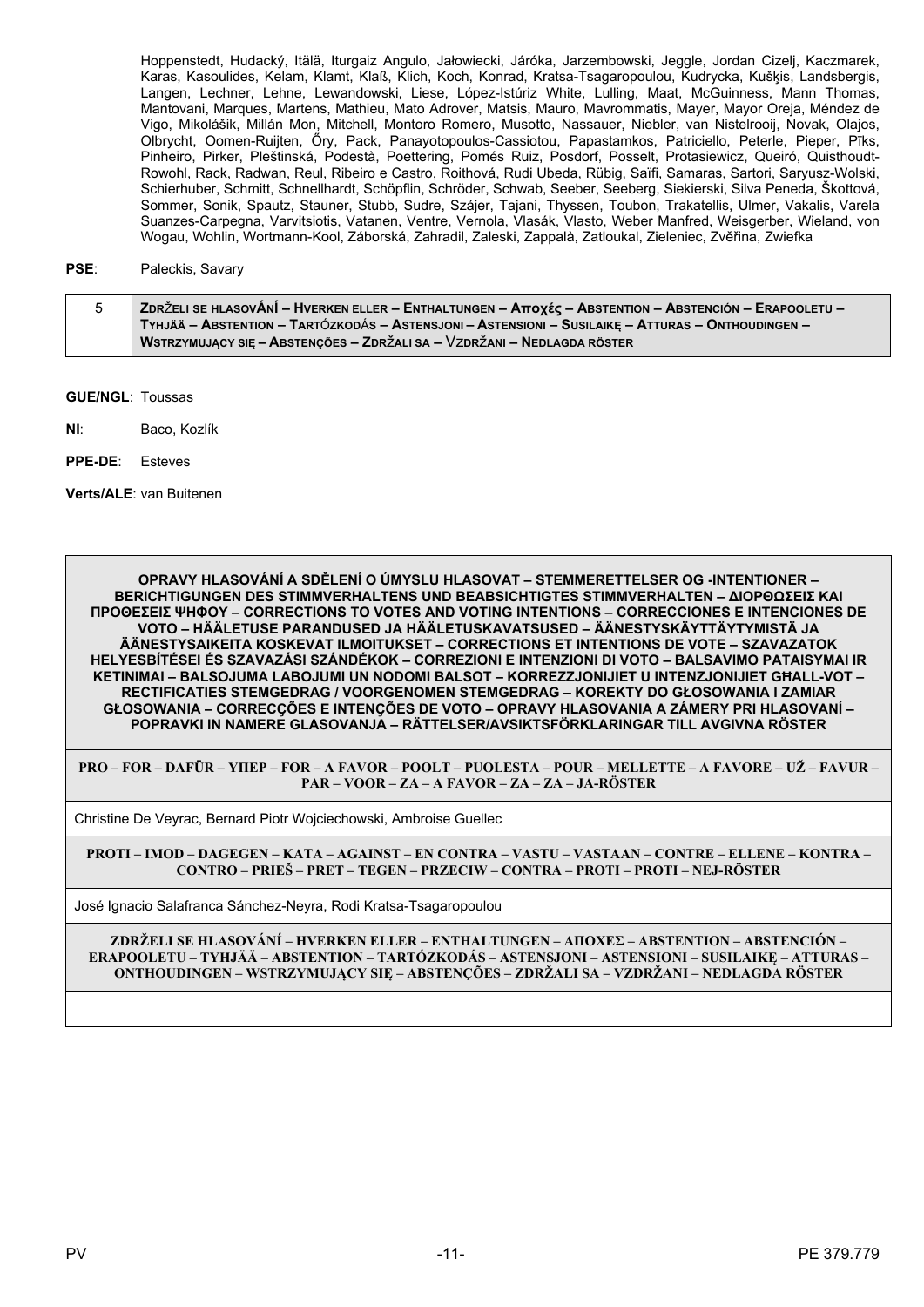#### <span id="page-11-0"></span>184 | PRO – for – dafür – Yttép – For – A Favor – Poolt – Puolesta – Pour – Mellette – A Favore – Už – Favur – Par – **VOOR – ZA – A FAVOR – ZA – ZA – JA-RÖSTER**

- **ALDE**: Alvaro, Andria, Attwooll, Beaupuy, Birutis, Bourlanges, Bowles, Budreikaitė, Busk, Cappato, Carlshamre, Cocilovo, Costa, Davies, Degutis, Deprez, De Sarnez, Dičkutė, Drčar Murko, Duff, Fourtou, Gentvilas, Hall, Harkin, Hennis-Plasschaert, in 't Veld, Jäätteenmäki, Jensen, Juknevičienė, Kacin, Karim, Klinz, Krahmer, Kułakowski, Lambsdorff, Laperrouze, Lax, Losco, Lynne, Maaten, Manders, Matsakis, Mohácsi, Mulder, Newton Dunn, Neyts-Uyttebroeck, Onyszkiewicz, Ortuondo Larrea, Oviir, Pannella, Piskorski, Polfer, Prodi, Resetarits, Ries, Riis-Jørgensen, Savi, Sbarbati, Schuth, Staniszewska, Starkevičiūtė, Sterckx, Susta, Szent-Iványi, Takkula, Toia, Väyrynen, Veraldi, Virrankoski, Wallis, Watson
- **IND/DEM**: Coûteaux, Goudin, Grabowski, Krupa, Louis, Lundgren, Pęk, Piotrowski, Rogalski, Tomczak, Zapałowski
- **NI**: Baco, Belohorská, Borghezio, Claeys, Czarnecki Marek Aleksander, Czarnecki Ryszard, Dillen, Gollnisch, Helmer, Lang, Le Pen Marine, Le Rachinel, Martin Hans-Peter, Mölzer, Mussolini, Romagnoli, Rutowicz, Schenardi, Speroni, Vanhecke
- **PPE-DE**: Ashworth, Atkins, Beazley, Bowis, Bradbourn, Brepoels, Bushill-Matthews, Callanan, Chichester, Deva, Dover, Ebner, Elles, Gawronski, Hannan, Harbour, Heaton-Harris, Jackson, Kamall, Kirkhope, Kudrycka, Lamassoure, McMillan-Scott, Nicholson, Parish, Purvis, Stevenson, Sturdy, Tannock, Van Orden
- **PSE**: Poignant, Tabajdi
- **UEN**: Angelilli, Berlato, Camre, Foglietta, Foltyn-Kubicka, Janowski, Kuźmiuk, La Russa, Libicki, Maldeikis, Pirilli, Poli Bortone, Ryan, Szymański, Tatarella, Wojciechowski Janusz
- **Verts/ALE**: Aubert, Auken, Beer, Bennahmias, Breyer, Cohn-Bendit, Cramer, Evans Jill, Flautre, Frassoni, Graefe zu Baringdorf, de Groen-Kouwenhoven, Hammerstein Mintz, Harms, Horáček, Hudghton, Joan i Marí, Jonckheer, Kallenbach, Kusstatscher, Lambert, Lichtenberger, Lucas, Özdemir, Onesta, Romeva i Rueda, Rühle, Schmidt Frithjof, Schroedter, Staes, Trüpel, Turmes, Voggenhuber, Ždanoka

# 443 PROTI – IMOD – DAGEGEN – Κατά – Against – En contra – Vastu – Vastaan – Contre – Ellene – Kontra – CONTRO - PRIEŠ - PRET - TEGEN - PRZECIW - CONTRA - PROTI - PROTI - NEJ-RÖSTER

- **ALDE**: Andrejevs, Ek, Schmidt Olle
- **GUE/NGL**: Adamou, Agnoletto, Aita, Catania, Figueiredo, Flasarová, Guerreiro, Guidoni, Henin, Holm, Kaufmann, Kohlíček, Krarup, Liotard, Markov, Maštálka, Meyer Pleite, Morgantini, Papadimoulis, Pflüger, Portas, Ransdorf, Remek, Rizzo, Seppänen, Strož, Svensson, Triantaphyllides, Uca, Wagenknecht, Wurtz, Zimmer
- **IND/DEM**: Batten, Belder, Booth, Clark, Farage, Karatzaferis, Nattrass, Sinnott, Titford, Wise
- **NI**: Battilocchio, Chruszcz, Giertych, Mote, Wojciechowski Bernard Piotr
- **PPE-DE**: Albertini, Andrikienė, Antoniozzi, Audy, Ayuso, Bachelot-Narquin, Barsi-Pataky, Bauer, Becsey, Belet, Berend, Böge, Braghetto, Brejc, Březina, Brok, Busuttil, Buzek, Cabrnoch, Carollo, Casa, Casini, Caspary, Castiglione, del Castillo Vera, Cederschiöld, Chmielewski, Coelho, Coveney, Daul, De Blasio, Dehaene, Demetriou, Descamps, Deß, De Veyrac, Díaz de Mera García Consuegra, Dimitrakopoulos, Doorn, Duchoň, Duka-Zólyomi, Ehler, Eurlings, Fajmon, Fatuzzo, Ferber, Fernández Martín, Fjellner, Florenz, Fontaine, Fraga Estévez, Freitas, Friedrich, Gahler, Gaľa, Galeote, García-Margallo y Marfil, Gargani, Garriga Polledo, Gaubert, Gauzès, Gewalt, Gklavakis, Glattfelder, Goepel, Gomolka, Graça Moura, Gräßle, de Grandes Pascual, Grosch, Grossetête, Guellec, Gyürk, Handzlik, Hatzidakis, Hennicot-Schoepges, Herranz García, Herrero-Tejedor, Hieronymi, Higgins, Hökmark, Hoppenstedt, Hudacký, Itälä, Iturgaiz Angulo, Jałowiecki, Járóka, Jarzembowski, Jeggle, Jordan Cizelj, Kaczmarek, Karas, Kasoulides, Kelam, Klamt, Klaß, Klich, Koch, Konrad, Kratsa-Tsagaropoulou, Kušķis, Landsbergis, Langen, Langendries, Lechner, Lehne, Lewandowski, Liese, López-Istúriz White, Lulling, Maat, McGuinness, Mann Thomas, Mantovani, Marques, Martens, Mathieu, Mato Adrover, Matsis, Mauro, Mavrommatis, Mayer, Mayor Oreja, Méndez de Vigo, Mikolášik, Millán Mon, Mitchell, Montoro Romero, Musotto, Nassauer, Niebler, van Nistelrooij, Novak, Olajos, Olbrycht, Oomen-Ruijten, Őry, Ouzký, Pack, Panayotopoulos-Cassiotou, Papastamkos, Patriciello, Peterle, Pieper, Pīks, Pinheiro, Pirker, Pleštinská, Podestà, Poettering, Pomés Ruiz, Posdorf, Posselt, Protasiewicz, Queiró, Quisthoudt-Rowohl, Rack, Radwan, Reul, Ribeiro e Castro, Roithová, Rudi Ubeda, Rübig, Saïfi, Salafranca Sánchez-Neyra, Samaras, Sartori, Saryusz-Wolski, Schierhuber, Schmitt, Schnellhardt, Schöpflin, Schröder, Schwab, Seeber, Seeberg, Siekierski, Silva Peneda, Škottová, Sommer, Sonik, Spautz, Stauner, Strejček, Stubb, Sudre, Surján, Szájer, Tajani, Thyssen, Toubon, Trakatellis, Ulmer, Vakalis, Varela Suanzes-Carpegna, Varvitsiotis, Vatanen, Ventre, Vernola, Vlasák, Vlasto, Weber Manfred, Weisgerber, Wieland, von Wogau, Wohlin, Wortmann-Kool, Záborská, Zahradil, Zaleski, Zappalà, Zatloukal, Zieleniec, Zvěřina, Zwiefka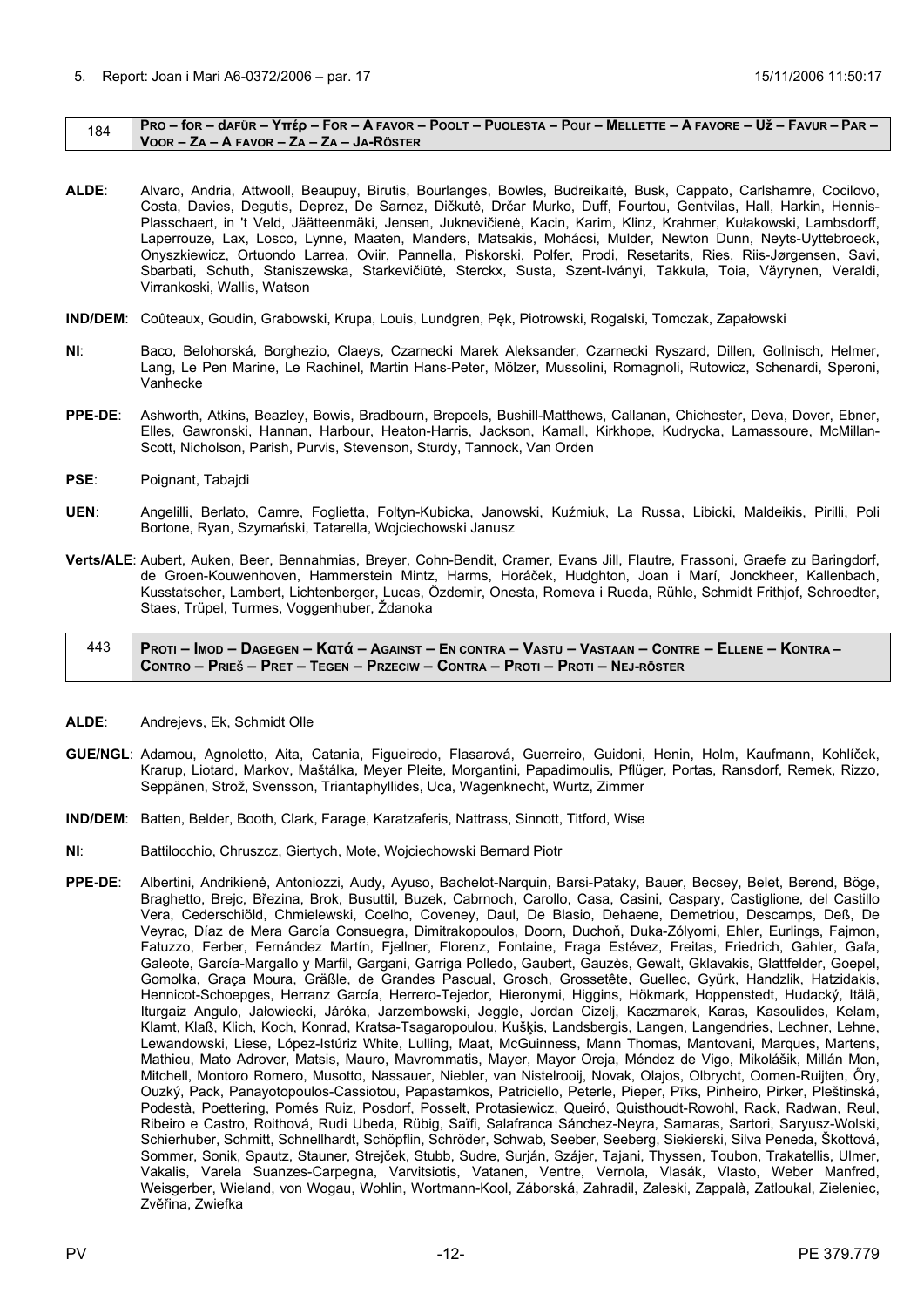- **PSE**: Andersson, Arif, Arnaoutakis, Assis, Attard-Montalto, Ayala Sender, Badia I Cutchet, Barón Crespo, Beglitis, Berès, van den Berg, Berger, Berlinguer, Berman, Bösch, Bono, Bourzai, Bozkurt, Calabuig Rull, Capoulas Santos, Carlotti, Carnero González, Castex, Cercas, Chiesa, Christensen, Corbett, Correia, Cottigny, De Keyser, De Rossa, Désir, De Vits, Díez González, Dobolyi, Douay, El Khadraoui, Estrela, Ettl, Evans Robert, Falbr, Fava, Fazakas, Fernandes, Ferreira Anne, Ferreira Elisa, Ford, García Pérez, Gebhardt, Geringer de Oedenberg, Gierek, Gill, Glante, Golik, Gomes, Gottardi, Grabowska, Grech, Gröner, Groote, Gruber, Gurmai, Guy-Quint, Hänsch, Hamon, Harangozó, Hasse Ferreira, Haug, Hazan, Hedh, Hedkvist Petersen, Herczog, Honeyball, Howitt, Hughes, Hutchinson, Jöns, Jørgensen, Kindermann, Kinnock, Kósáné Kovács, Koterec, Krehl, Kuc, Kuhne, Laignel, Le Foll, Lehtinen, Leichtfried, Leinen, Lévai, Liberadzki, Lienemann, Locatelli, McAvan, McCarthy, Madeira, Maňka, Martin David, Martínez Martínez, Mastenbroek, Matsouka, Medina Ortega, Miguélez Ramos, Mikko, Moraes, Moreno Sánchez, Morgan, Moscovici, Muscat, Myller, Napoletano, Obiols i Germà, Occhetto, Öger, Paasilinna, Paleckis, Panzeri, Patrie, Peillon, Piecyk, Pinior, Pittella, Pleguezuelos Aguilar, Prets, Rapkay, Reynaud, Riera Madurell, Rocard, Rosati, Roth-Behrendt, Rothe, Rouček, Roure, Sacconi, Sakalas, Saks, Salinas García, Sánchez Presedo, dos Santos, Savary, Schaldemose, Schapira, Scheele, Schulz, Segelström, Sifunakis, Simpson, Sousa Pinto, Stihler, Stockmann, Swoboda, Szejna, Tarabella, Tarand, Thomsen, Titley, Trautmann, Van Lancker, Vaugrenard, Vergnaud, Walter, Weber Henri, Weiler, Westlund, Wiersma, Willmott, Yañez-Barnuevo García, Zani
- **UEN**: Aylward, Crowley, Didžiokas, Kamiński, Krasts, Ó Neachtain, Vaidere, Zīle

### **Verts/ALE**: Schlyter

| 12 | ZDRŽELI SE HLASOVÁNÍ – HVERKEN ELLER – ENTHALTUNGEN – Αποχές – ABSTENTION – ABSTENCIÓN – ERAPOOLETU – |
|----|-------------------------------------------------------------------------------------------------------|
|    | TYHJÄÄ – ABSTENTION – TARTÓZKODÁS – ASTENSJONI – ASTENSIONI – SUSILAIKE – ATTURAS – ONTHOUDINGEN –    |
|    | WSTRZYMUJACY SIE – ABSTENCÕES – ZDRŽALI SA – VZDRŽANI – NEDLAGDA RÖSTER                               |

**GUE/NGL**: de Brún, Toussas

- **IND/DEM**: Bonde, Železný
- **NI**: Allister, Bobošíková, Kozlík, Rivera
- **PPE-DE**: Esteves, Gál
- **PSE**: Bullmann
- **Verts/ALE**: van Buitenen

**OPRAVY HLASOVÁNÍ A SDĚLENÍ O ÚMYSLU HLASOVAT – STEMMERETTELSER OG -INTENTIONER – BERICHTIGUNGEN DES STIMMVERHALTENS UND BEABSICHTIGTES STIMMVERHALTEN – ΔΙΟΡΘΩΣΕΙΣ ΚΑΙ ΠΡΟΘΕΣΕΙΣ ΨΗΦΟΥ – CORRECTIONS TO VOTES AND VOTING INTENTIONS – CORRECCIONES E INTENCIONES DE VOTO – HÄÄLETUSE PARANDUSED JA HÄÄLETUSKAVATSUSED – ÄÄNESTYSKÄYTTÄYTYMISTÄ JA ÄÄNESTYSAIKEITA KOSKEVAT ILMOITUKSET – CORRECTIONS ET INTENTIONS DE VOTE – SZAVAZATOK HELYESBÍTÉSEI ÉS SZAVAZÁSI SZÁNDÉKOK – CORREZIONI E INTENZIONI DI VOTO – BALSAVIMO PATAISYMAI IR KETINIMAI – BALSOJUMA LABOJUMI UN NODOMI BALSOT – KORREZZJONIJIET U INTENZJONIJIET GĦALL-VOT – RECTIFICATIES STEMGEDRAG / VOORGENOMEN STEMGEDRAG – KOREKTY DO GŁOSOWANIA I ZAMIAR GŁOSOWANIA – CORRECÇÕES E INTENÇÕES DE VOTO – OPRAVY HLASOVANIA A ZÁMERY PRI HLASOVANÍ – POPRAVKI IN NAMERE GLASOVANJA – RÄTTELSER/AVSIKTSFÖRKLARINGAR TILL AVGIVNA RÖSTER**

**PRO – FOR – DAFÜR – ΥΠΕΡ – FOR – A FAVOR – POOLT – PUOLESTA – POUR – MELLETTE – A FAVORE – UŽ – FAVUR – PAR – VOOR – ZA – A FAVOR – ZA – ZA – JA-RÖSTER**

Bernard Piotr Wojciechowski

**PROTI – IMOD – DAGEGEN – ΚΑΤΑ – AGAINST – EN CONTRA – VASTU – VASTAAN – CONTRE – ELLENE – KONTRA – CONTRO – PRIEŠ – PRET – TEGEN – PRZECIW – CONTRA – PROTI – PROTI – NEJ-RÖSTER**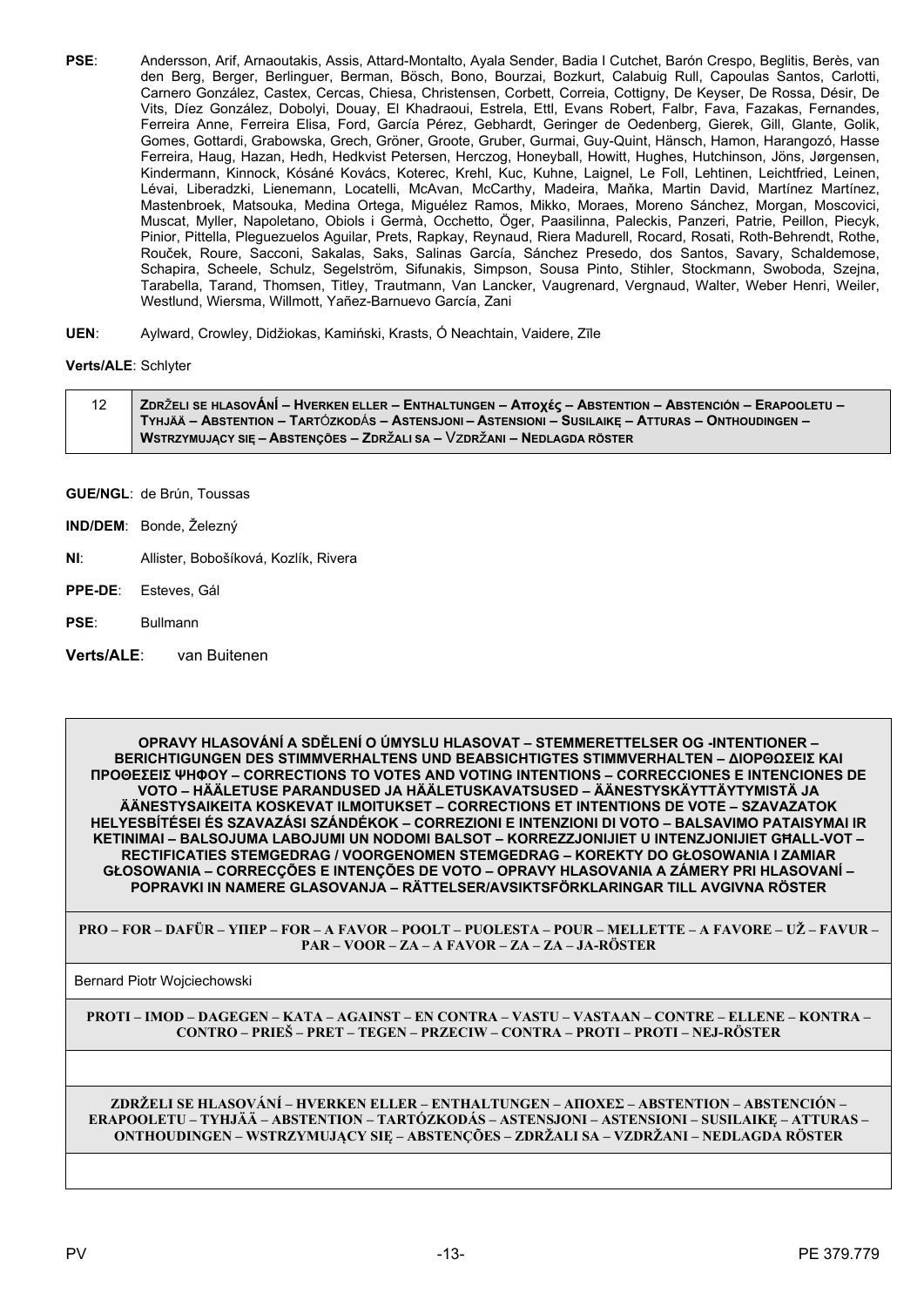#### <span id="page-13-0"></span> $384$  PRO – for – dafür – Yπέρ – For – A FAVOR – POOLT – PUOLESTA – POUI – MELLETTE – A FAVORE – Už – FAVUR – PAR – **VOOR – ZA – A FAVOR – ZA – ZA – JA-RÖSTER**

- **ALDE**: Alvaro, Andrejevs, Andria, Attwooll, Beaupuy, Birutis, Bourlanges, Bowles, Budreikaitė, Busk, Cappato, Carlshamre, Cocilovo, Cornillet, Costa, Davies, Degutis, Deprez, De Sarnez, Dičkutė, Drčar Murko, Duff, Ek, Fourtou, Gentvilas, Griesbeck, Hall, Harkin, Hennis-Plasschaert, in 't Veld, Jäätteenmäki, Jensen, Juknevičienė, Kacin, Karim, Klinz, Krahmer, Kułakowski, Lambsdorff, Laperrouze, Lax, Losco, Lynne, Maaten, Manders, Matsakis, Mohácsi, Mulder, Newton Dunn, Neyts-Uyttebroeck, Onyszkiewicz, Ortuondo Larrea, Oviir, Pannella, Piskorski, Polfer, Prodi, Resetarits, Ries, Riis-Jørgensen, Savi, Sbarbati, Schmidt Olle, Schuth, Staniszewska, Starkevičiūtė, Sterckx, Susta, Szent-Iványi, Takkula, Toia, Väyrynen, Veraldi, Virrankoski, Wallis, Watson
- **GUE/NGL**: Adamou, Agnoletto, Aita, Catania, de Brún, Figueiredo, Flasarová, Guerreiro, Guidoni, Henin, Holm, Kaufmann, Kohlíček, Liotard, Markov, Maštálka, Meyer Pleite, Morgantini, Papadimoulis, Pflüger, Portas, Ransdorf, Remek, Rizzo, Seppänen, Strož, Svensson, Toussas, Triantaphyllides, Uca, Wagenknecht, Wurtz, Zimmer
- **IND/DEM**: Belder, Bonde, Coûteaux, Goudin, Grabowski, Karatzaferis, Krupa, Louis, Lundgren, Pęk, Piotrowski, Rogalski, Sinnott, Tomczak, Zapałowski
- **NI**: Baco, Belohorská, Bobošíková, Borghezio, Chruszcz, Claeys, Czarnecki Marek Aleksander, Czarnecki Ryszard, Dillen, Giertych, Gollnisch, Helmer, Kozlík, Lang, Le Pen Marine, Le Rachinel, Martin Hans-Peter, Mölzer, Mussolini, Romagnoli, Rutowicz, Schenardi, Speroni, Vanhecke, Wojciechowski Bernard Piotr
- **PPE-DE**: Ashworth, Atkins, Bauer, Beazley, Belet, Bowis, Bradbourn, Brepoels, Bushill-Matthews, Callanan, Chichester, Dehaene, Deva, Dover, Ebner, Elles, Hannan, Harbour, Heaton-Harris, Hudacký, Jackson, Kamall, Kirkhope, Lamassoure, McMillan-Scott, Nicholson, Parish, Purvis, Stevenson, Strejček, Sturdy, Tannock, Thyssen, Van Orden
- PSE: Andersson, Arif, Arnaoutakis, Attard-Montalto, Ayala Sender, Badia I Cutchet, Barón Crespo, Beglitis, Berger, Berlinguer, Berman, Bösch, Bono, Bourzai, Bullmann, Calabuig Rull, Capoulas Santos, Carlotti, Carnero González, Castex, Cercas, Chiesa, Christensen, Corbett, Cottigny, De Keyser, De Rossa, Désir, De Vits, Díez González, Douay, El Khadraoui, Evans Robert, Falbr, Fava, Fazakas, Fernandes, Ferreira Anne, Ferreira Elisa, Ford, Fruteau, García Pérez, Gebhardt, Gill, Glante, Golik, Gomes, Gottardi, Grabowska, Groote, Gruber, Hänsch, Hamon, Hasse Ferreira, Haug, Hazan, Hedh, Hedkvist Petersen, Herczog, Honeyball, Howitt, Hughes, Hutchinson, Jöns, Jørgensen, Kindermann, Kinnock, Koterec, Krehl, Kuc, Kuhne, Laignel, Lambrinidis, Le Foll, Lehtinen, Leichtfried, Leinen, Lévai, Liberadzki, Lienemann, McCarthy, Madeira, Maňka, Martin David, Martínez Martínez, Mastenbroek, Matsouka, Medina Ortega, Miguélez Ramos, Mikko, Moraes, Moreno Sánchez, Morgan, Muscat, Myller, Occhetto, Öger, Panzeri, Patrie, Peillon, Piecyk, Pinior, Pittella, Pleguezuelos Aguilar, Poignant, Prets, Rapkay, Reynaud, Riera Madurell, Rocard, Rosati, Rothe, Roure, Sakalas, Saks, Salinas García, Sánchez Presedo, dos Santos, Savary, Schaldemose, Schapira, Scheele, Schulz, Segelström, Sifunakis, Simpson, Sousa Pinto, Stihler, Stockmann, Swoboda, Tabajdi, Tarabella, Thomsen, Trautmann, Van Lancker, Vaugrenard, Vergnaud, Walter, Weber Henri, Weiler, Westlund, Willmott, Yañez-Barnuevo García, Zani
- **UEN**: Angelilli, Berlato, Camre, Foglietta, Foltyn-Kubicka, Janowski, Kamiński, Krasts, Kuźmiuk, La Russa, Libicki, Maldeikis, Pirilli, Poli Bortone, Ryan, Szymański, Tatarella, Vaidere, Wojciechowski Janusz
- **Verts/ALE**: Aubert, Auken, Beer, Bennahmias, Breyer, Buitenweg, Cohn-Bendit, Cramer, Evans Jill, Flautre, Frassoni, Graefe zu Baringdorf, de Groen-Kouwenhoven, Hammerstein Mintz, Harms, Horáček, Hudghton, Joan i Marí, Jonckheer, Kallenbach, Kusstatscher, Lagendijk, Lambert, Lichtenberger, Lipietz, Lucas, Özdemir, Onesta, Romeva i Rueda, Rühle, Schlyter, Schmidt Frithjof, Schroedter, Staes, Trüpel, Turmes, Voggenhuber, Ždanoka

| 246 | Proti – Imod – Dagegen – Κατά – Against – En contra – Vastu – Vastaan – Contre – Ellene – Kontra – / |
|-----|------------------------------------------------------------------------------------------------------|
|     | <sup>'</sup> Contro – Prieš – Pret – Tegen – Przeciw – Contra – Proti – Proti – Nej-röster           |

- **IND/DEM**: Batten, Booth, Clark, Farage, Nattrass, Titford, Wise, Železný
- **NI**: Battilocchio
- PV -14- PV -14- PE 379.779 **PPE-DE**: Albertini, Andrikienė, Antoniozzi, Audy, Ayuso, Bachelot-Narquin, Barsi-Pataky, Becsey, Berend, Böge, Bonsignore, Braghetto, Brejc, Březina, Brok, Busuttil, Buzek, Cabrnoch, Carollo, Casa, Casini, Caspary, Castiglione, del Castillo Vera, Cederschiöld, Chmielewski, Coelho, Coveney, Daul, De Blasio, Demetriou, Descamps, Deß, De Veyrac, Díaz de Mera García Consuegra, Dimitrakopoulos, Doorn, Duchoň, Duka-Zólyomi, Ehler, Eurlings, Fajmon, Fatuzzo, Ferber, Fernández Martín, Fjellner, Florenz, Fontaine, Fraga Estévez, Freitas, Friedrich, Gahler, Gaľa, Galeote, García-Margallo y Marfil, Gargani, Garriga Polledo, Gaubert, Gauzès, Gawronski, Gklavakis, Glattfelder, Goepel, Gomolka, Graça Moura, Gräßle, de Grandes Pascual, Grosch, Grossetête, Guellec, Gyürk, Handzlik, Hatzidakis, Hennicot-Schoepges, Herranz García, Herrero-Tejedor, Hieronymi, Higgins, Hökmark, Hoppenstedt, Itälä, Iturgaiz Angulo, Jałowiecki, Jarzembowski, Jeggle, Jordan Cizelj, Kaczmarek, Karas, Kasoulides, Kelam, Klamt, Klaß, Klich, Koch, Konrad, Kratsa-Tsagaropoulou, Kudrycka, Kušķis, Langen, Langendries, Lechner, Lehne, Lewandowski, Liese, López-Istúriz White, Lulling, Maat, McGuinness, Mann Thomas, Mantovani, Martens, Mathieu, Mato Adrover, Matsis, Mauro,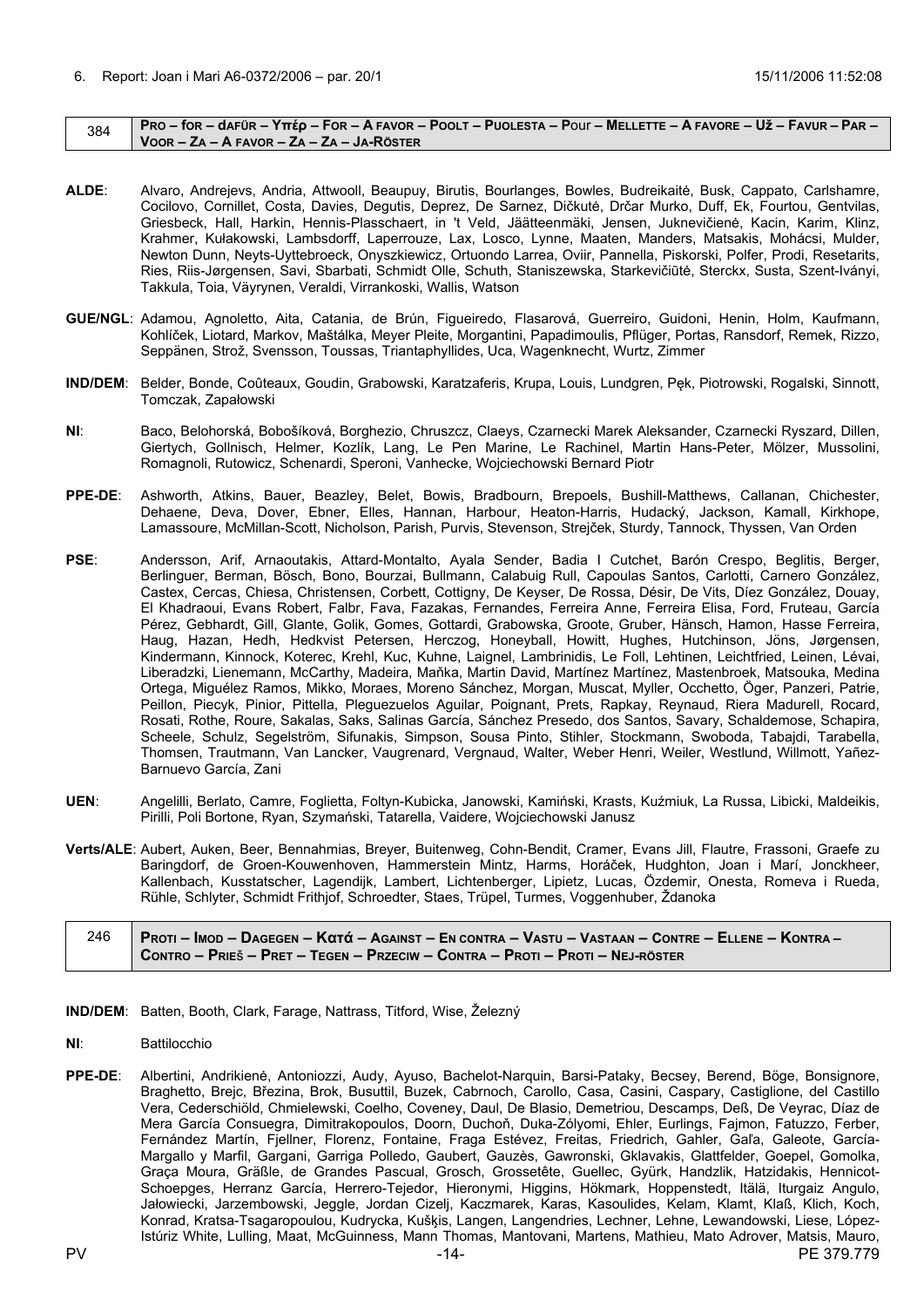Mavrommatis, Mayer, Mayor Oreja, Méndez de Vigo, Mikolášik, Millán Mon, Mitchell, Montoro Romero, Musotto, Nassauer, Niebler, van Nistelrooij, Novak, Olajos, Olbrycht, Oomen-Ruijten, Őry, Ouzký, Pack, Panayotopoulos-Cassiotou, Papastamkos, Patriciello, Peterle, Pieper, Pīks, Pinheiro, Pirker, Pleštinská, Podestà, Poettering, Pomés Ruiz, Posdorf, Posselt, Protasiewicz, Queiró, Quisthoudt-Rowohl, Rack, Radwan, Reul, Ribeiro e Castro, Roithová, Rudi Ubeda, Rübig, Saïfi, Salafranca Sánchez-Neyra, Samaras, Sartori, Saryusz-Wolski, Schierhuber, Schmitt, Schnellhardt, Schröder, Schwab, Seeber, Seeberg, Siekierski, Silva Peneda, Škottová, Sommer, Sonik, Spautz, Stauner, Stubb, Sudre, Surján, Szájer, Tajani, Toubon, Trakatellis, Ulmer, Vakalis, Varela Suanzes-Carpegna, Varvi Wortmann-Kool, Záborská, Zahradil, Zappalà, Zatloukal, Zieleniec, Zvěřina, Zwiefka

- PSE: Assis, van den Berg, Bozkurt, Correia, Dobolyi, Estrela, Ettl, Geringer de Oedenberg, Gierek, Grech, Gröner, Gurmai, Guy-Quint, Harangozó, Kósáné Kovács, Locatelli, McAvan, Moscovici, Paasilinna, Roth-Behrendt, Rouček, Sacconi, Szeina, Tarand, Titley, Wiersma
- Aylward, Crowley, Didžiokas, Ó Neachtain, Zīle UEN:
- $11$ ZDRŽELI SE HLASOVÁNÍ – HVERKEN ELLER – ENTHALTUNGEN – Αποχές – ABSTENTION – ABSTENCIÓN – ERAPOOLETU – TYHJÄÄ – ABSTENTION – TARTÓZKODÁS – ASTENSJONI – ASTENSIONI – SUSILAIKE – ATTURAS – ONTHOUDINGEN – WSTRZYMUJĄCY SIĘ – ABSTENÇÕES – ZDRŽALI SA – VZDRŽANI – NEDLAGDA RÖSTER

**GUE/NGL: Krarup** 

 $NI:$ Allister, Mote, Rivera

 $PPF-DF$ Esteves, Gál, Járóka, Landsbergis, Schöpflin, Zaleski

Verts/ALE: van Buitenen

OPRAVY HLASOVÁNÍ A SDĚLENÍ O ÚMYSLU HLASOVAT – STEMMERETTELSER OG -INTENTIONER – **BERICHTIGUNGEN DES STIMMVERHALTENS UND BEABSICHTIGTES STIMMVERHALTEN - ΔΙΟΡΘΩΣΕΙΣ ΚΑΙ ΠΡΟΘΕΣΕΙΣ ΨΗΦΟΥ - CORRECTIONS TO VOTES AND VOTING INTENTIONS - CORRECCIONES E INTENCIONES DE** VOTO – HÄÄLETUSE PARANDUSED JA HÄÄLETUSKAVATSUSED – ÄÄNESTYSKÄYTTÄYTYMISTÄ JA ÄÄNESTYSAIKEITA KOSKEVAT ILMOITUKSET – CORRECTIONS ET INTENTIONS DE VOTE – SZAVAZATOK HELYESBÍTÉSEI ÉS SZAVAZÁSI SZÁNDÉKOK – CORREZIONI E INTENZIONI DI VOTO – BALSAVIMO PATAISYMAI IR KETINIMAI - BALSOJUMA LABOJUMI UN NODOMI BALSOT - KORREZZJONIJIET U INTENZJONIJIET GHALL-VOT -RECTIFICATIES STEMGEDRAG / VOORGENOMEN STEMGEDRAG - KOREKTY DO GŁOSOWANIA I ZAMIAR GŁOSOWANIA – CORRECÇÕES E INTENÇÕES DE VOTO – OPRAVY HLASOVANIA A ZÁMERY PRI HLASOVANÍ – POPRAVKI IN NAMERE GLASOVANJA - RÄTTELSER/AVSIKTSFÖRKLARINGAR TILL AVGIVNA RÖSTER

PRO – FOR – DAFÜR – YHEP – FOR – A FAVOR – POOLT – PUOLESTA – POUR – MELLETTE – A FAVORE – UŽ – FAVUR – PAR – VOOR – ZA – A FAVOR – ZA – ZA – JA-RÖSTER

**Emine Bozkurt** 

PROTI – IMOD – DAGEGEN – KATA – AGAINST – EN CONTRA – VASTU – VASTAAN – CONTRE – ELLENE – KONTRA – CONTRO – PRIEŠ – PRET – TEGEN – PRZECIW – CONTRA – PROTI – PROTI – NEJ-RÖSTER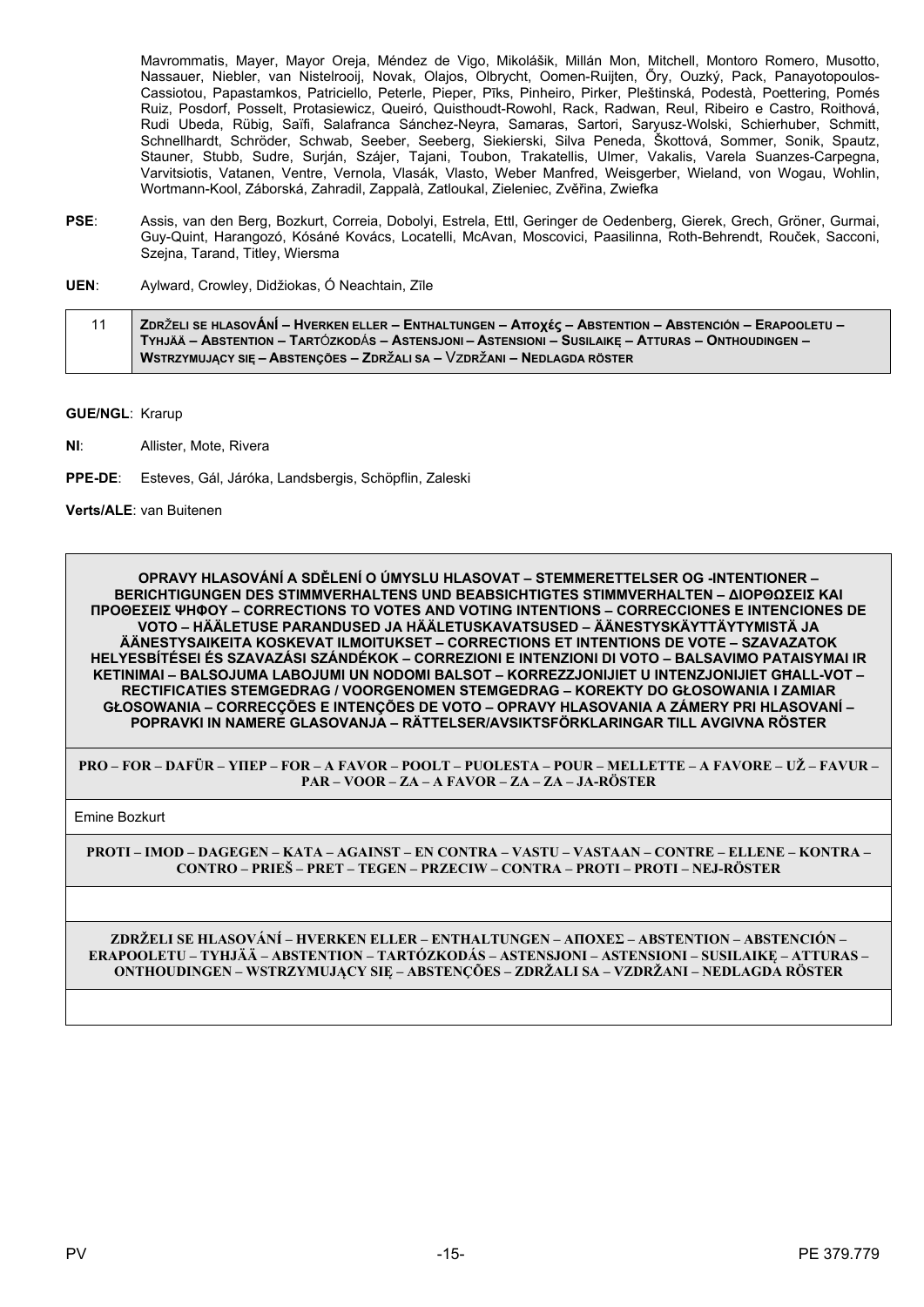#### <span id="page-15-0"></span> $123$  PRO – for – dafür – Υπέρ – For – A FAVOR – POOLT – PUOLESTA – POUI – MELLETTE – A FAVORE – Už – FAVUR – PAR – **VOOR – ZA – A FAVOR – ZA – ZA – JA-RÖSTER**

- **ALDE**: Laperrouze, Staniszewska
- **GUE/NGL**: Adamou, Agnoletto, Aita, Catania, de Brún, Figueiredo, Flasarová, Guerreiro, Guidoni, Henin, Holm, Kaufmann, Kohlíček, Krarup, Liotard, Markov, Maštálka, Meyer Pleite, Morgantini, Papadimoulis, Pflüger, Portas, Ransdorf, Remek, Rizzo, Seppänen, Strož, Svensson, Toussas, Triantaphyllides, Uca, Wagenknecht, Wurtz, Zimmer
- **IND/DEM**: Bonde, Coûteaux, Goudin, Grabowski, Krupa, Louis, Lundgren, Pęk, Piotrowski, Rogalski, Tomczak, Zapałowski
- **NI**: Baco, Chruszcz, Claeys, Dillen, Giertych, Gollnisch, Lang, Le Pen Marine, Le Rachinel, Martin Hans-Peter, Mölzer, Mussolini, Romagnoli, Schenardi, Vanhecke, Wojciechowski Bernard Piotr
- **PPE-DE**: Belet, Brepoels, Dehaene, Ebner, Hudacký, Lamassoure, Thyssen
- **PSE**: Chiesa, Dobolyi, Ferreira Anne, Hazan, Moscovici, Obiols i Germà, Savary, Tabajdi
- **UEN**: Angelilli, Berlato, Camre, Foglietta, Kuźmiuk, La Russa, Maldeikis, Pirilli, Poli Bortone, Tatarella, Wojciechowski Janusz
- **Verts/ALE**: Aubert, Auken, Beer, Bennahmias, Breyer, Cohn-Bendit, Cramer, Evans Jill, Flautre, Frassoni, Graefe zu Baringdorf, de Groen-Kouwenhoven, Hammerstein Mintz, Harms, Horáček, Joan i Marí, Jonckheer, Kallenbach, Kusstatscher, Lambert, Lichtenberger, Özdemir, Onesta, Romeva i Rueda, Rühle, Schlyter, Schmidt Frithjof, Schroedter, Staes, Trüpel, Turmes, Voggenhuber, Ždanoka

| 494 | PROTI – IMOD – DAGEGEN – Κατά – Against – En contra – Vastu – Vastaan – Contre – Ellene – Kontra – |
|-----|----------------------------------------------------------------------------------------------------|
|     | CONTRO – PRIEŠ – PRET – TEGEN – PRZECIW – CONTRA – PROTI – PROTI – NEJ-RÖSTER                      |

- **ALDE**: Alvaro, Andrejevs, Andria, Attwooll, Beaupuy, Birutis, Bourlanges, Bowles, Budreikaitė, Busk, Cappato, Carlshamre, Cocilovo, Cornillet, Costa, Davies, Degutis, Deprez, De Sarnez, Dičkutė, Drčar Murko, Duff, Ek, Fourtou, Gentvilas, Griesbeck, Hall, Harkin, Hennis-Plasschaert, in 't Veld, Jäätteenmäki, Jensen, Juknevičienė, Kacin, Karim, Klinz, Krahmer, Kułakowski, Lambsdorff, Lax, Losco, Lynne, Maaten, Manders, Matsakis, Mohácsi, Mulder, Newton Dunn, Neyts-Uyttebroeck, Onyszkiewicz, Ortuondo Larrea, Oviir, Pannella, Piskorski, Polfer, Prodi, Resetarits, Ries, Riis-Jørgensen, Savi, Sbarbati, Schmidt Olle, Schuth, Starkevičiūtė, Sterckx, Susta, Szent-Iványi, Takkula, Toia, Väyrynen, Veraldi, Virrankoski, Wallis, Watson
- **IND/DEM**: Batten, Belder, Booth, Clark, Farage, Karatzaferis, Nattrass, Sinnott, Titford, Wise, Železný
- **NI**: Allister, Battilocchio, Bobošíková, Borghezio, Helmer, Mote, Speroni
- **PPE-DE**: Albertini, Andrikienė, Antoniozzi, Ashworth, Atkins, Audy, Ayuso, Bachelot-Narquin, Barsi-Pataky, Bauer, Beazley, Becsey, Berend, Böge, Bonsignore, Bowis, Bradbourn, Braghetto, Brejc, Březina, Brok, Busuttil, Cabrnoch, Callanan, Carollo, Casa, Casini, Caspary, Castiglione, del Castillo Vera, Cederschiöld, Chichester, Chmielewski, Coelho, Coveney, Daul, De Blasio, Demetriou, Descamps, Deß, Deva, De Veyrac, Díaz de Mera García Consuegra, Dimitrakopoulos, Doorn, Dover, Duchoň, Duka-Zólyomi, Ehler, Elles, Eurlings, Fajmon, Fatuzzo, Ferber, Fernández Martín, Florenz, Fontaine, Fraga Estévez, Freitas, Friedrich, Gahler, Gaľa, Galeote, García-Margallo y Marfil, Gargani, Garriga Polledo, Gaubert, Gauzès, Gawronski, Gewalt, Gklavakis, Glattfelder, Goepel, Gomolka, Graça Moura, Gräßle, de Grandes Pascual, Grosch, Grossetête, Guellec, Gyürk, Handzlik, Hannan, Harbour, Hatzidakis, Heaton-Harris, Hennicot-Schoepges, Herranz García, Herrero-Tejedor, Hieronymi, Higgins, Hökmark, Hoppenstedt, Itälä, Iturgaiz Angulo, Jackson, Jałowiecki, Jarzembowski, Jeggle, Jordan Cizelj, Kaczmarek, Kamall, Karas, Kasoulides, Kelam, Kirkhope, Klamt, Klaß, Klich, Koch, Konrad, Kratsa-Tsagaropoulou, Kudrycka, Kušķis, Landsbergis, Langen, Langendries, Lechner, Lehne, Lewandowski, Liese, López-Istúriz White, Lulling, Maat, McGuinness, McMillan-Scott, Mann Thomas, Mantovani, Marques, Martens, Mathieu, Mato Adrover, Matsis, Mauro, Mavrommatis, Mayer, Mayor Oreja, Méndez de Vigo, Mikolášik, Millán Mon, Mitchell, Montoro Romero, Musotto, Nassauer, Nicholson, Niebler, van Nistelrooij, Novak, Olajos, Olbrycht, Oomen-Ruijten, Őry, Ouzký, Pack, Panayotopoulos-Cassiotou, Papastamkos, Parish, Patriciello, Peterle, Pieper, Pīks, Pinheiro, Pirker, Pleštinská, Podestà, Poettering, Pomés Ruiz, Posdorf, Posselt, Protasiewicz, Purvis, Queiró, Quisthoudt-Rowohl, Rack, Radwan, Reul, Ribeiro e Castro, Roithová, Rudi Ubeda, Rübig, Saïfi, Salafranca Sánchez-Neyra, Samaras, Sartori, Saryusz-Wolski, Schierhuber, Schmitt, Schnellhardt, Schröder, Schwab, Seeber, Seeberg, Siekierski, Silva Peneda, Škottová, Sommer, Sonik, Spautz, Stauner, Stevenson, Strejček, Stubb, Sturdy, Sudre, Surján, Szájer, Tajani, Tannock, Toubon, Trakatellis, Ulmer, Vakalis, Van Orden, Varela Suanzes-Carpegna, Varvitsiotis, Ventre, Vernola, Vlasák, Vlasto, Weber Manfred, Weisgerber, Wieland, von Wogau, Wohlin, Wortmann-Kool, Záborská, Zahradil, Zappalà, Zatloukal, Zieleniec, Zvěřina, Zwiefka
- **PSE**: Andersson, Arif, Arnaoutakis, Assis, Attard-Montalto, Ayala Sender, Badia I Cutchet, Barón Crespo, Beglitis, van den Berg, Berger, Berlinguer, Berman, Bösch, Bono, Bourzai, Bozkurt, Bullmann, Calabuig Rull, Capoulas Santos, Carlotti, Carnero González, Castex, Cercas, Christensen, Corbett, Correia, Cottigny, De Keyser, De Rossa, Désir, De Vits, Díez González, Douay, El Khadraoui, Estrela, Ettl, Evans Robert, Falbr, Fava, Fazakas, Fernandes, Ferreira Elisa, Ford,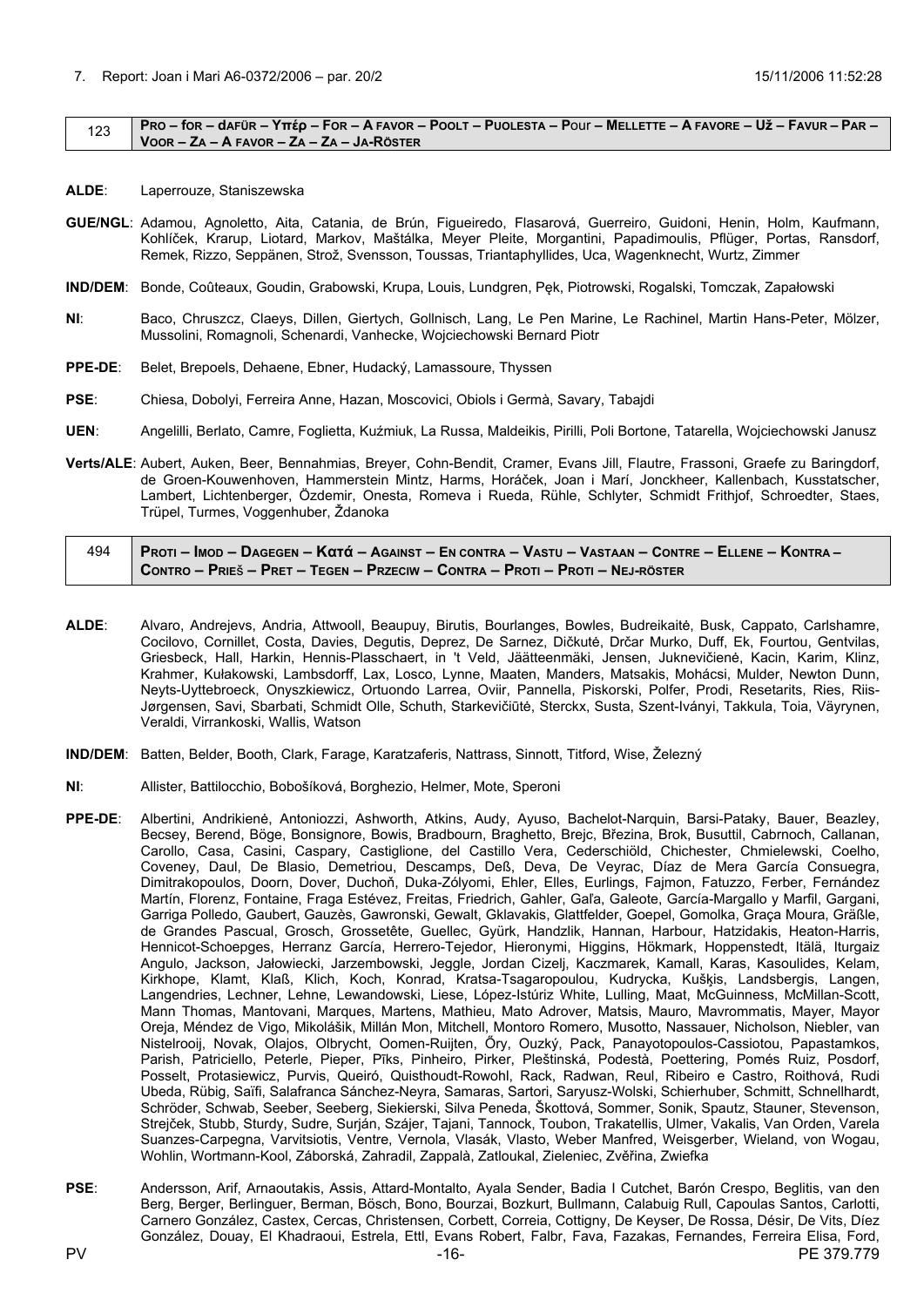Fruteau, García Pérez, Gebhardt, Geringer de Oedenberg, Gierek, Gill, Glante, Golik, Gomes, Gottardi, Grabowska, Grech, Gröner, Groote, Gruber, Gurmai, Guy-Quint, Hänsch, Hamon, Haug, Hedh, Hedkvist Petersen, Herczog, Honeyball, Howitt, Hughes, Hutchinson, Jöns, Jørgensen, Kindermann, Kinnock, Kósáné Kovács, Koterec, Krehl, Kuc, Kuhne, Laignel, Lambrinidis, Le Foll, Lehtinen, Leichtfried, Leinen, Lévai, Liberadzki, Locatelli, McCarthy, Madeira, Maňka, Martin David, Martínez Martínez, Mastenbroek, Matsouka, Medina Ortega, Miguélez Ramos, Mikko, Moraes, Moreno Sánchez, Morgan, Muscat, Myller, Napoletano, Occhetto, Öger, Paasilinna, Paleckis, Panzeri, Patrie, Peillon, Piecyk, Pinior, Pittella, Plequezuelos Aguilar, Poignant, Prets, Rapkay, Reynaud, Riera Madurell, Rocard, Rosati, Roth-Behrendt, Rothe, Rouček, Roure, Šacconi, Šakalas, Saks, Salinas García, Sánchez Presedo, dos Santos, Schaldemose, Schapira, Scheele, Segelström, Sifunakis, Simpson, Sousa Pinto, Stihler, Stockmann, Swoboda, Szejna, Tarabella, Tarand, Thomsen, Titley, Trautmann, Van Lancker, Vaugrenard, Vergnaud, Walter, Weber Henri, Weiler, Westlund, Wiersma, Willmott, Yañez-Barnuevo García, Zani

Aylward, Crowley, Didžiokas, Kamiński, Ó Neachtain, Ryan, Vaidere, Zīle UEN:

Verts/ALE: Buitenweg, Lagendijk

| -17 | ∣ ZDRŽELI SE HLASOVÁNÍ – HVERKEN ELLER – ENTHALTUNGEN – Αποχές – ABSTENTION – ABSTENCIÓN – ERAPOOLETU – ∕ |
|-----|-----------------------------------------------------------------------------------------------------------|
|     | TYHJÄÄ – ABSTENTION – TARTÓZKODÁS – ASTENSJONI – ASTENSIONI – SUSILAIKĘ – ATTURAS – ONTHOUDINGEN –        |
|     | WSTRZYMUJĄCY SIĘ – ABSTENÇÕES – ZDRŽALI SA – VZDRŽANI – NEDLAGDA RÖSTER                                   |

- NI: Belohorská, Czarnecki Marek Aleksander, Czarnecki Ryszard, Kozlík, Rivera, Rutowicz
- PPE-DE: Esteves, Gál, Járóka, Schöpflin, Zaleski
- UEN: Foltyn-Kubicka, Janowski, Krasts, Libicki, Szymański

Verts/ALE: van Buitenen

OPRAVY HLASOVÁNÍ A SDĚLENÍ O ÚMYSLU HLASOVAT – STEMMERETTELSER OG -INTENTIONER – **BERICHTIGUNGEN DES STIMMVERHALTENS UND BEABSICHTIGTES STIMMVERHALTEN - ΔΙΟΡΘΩΣΕΙΣ ΚΑΙ** ΠΡΟΘΕΣΕΙΣ ΨΗΦΟΥ - CORRECTIONS TO VOTES AND VOTING INTENTIONS - CORRECCIONES E INTENCIONES DE <u>VOTO – HÄÄLETUSE PARANDUSED JA HÄÄLETUSKAVATSUSED – ÄÄNESTYSKÄYTTÄYTYMISTÄ JA</u> ÄÄNESTYSAIKEITA KOSKEVAT ILMOITUKSET – CORRECTIONS ET INTENTIONS DE VOTE – SZAVAZATOK HELYESBÍTÉSEI ÉS SZAVAZÁSI SZÁNDÉKOK – CORREZIONI E INTENZIONI DI VOTO – BALSAVIMO PATAISYMAI IR KETINIMAI - BALSOJUMA LABOJUMI UN NODOMI BALSOT - KORREZZJONIJIET U INTENZJONIJIET GHALL-VOT -RECTIFICATIES STEMGEDRAG / VOORGENOMEN STEMGEDRAG - KOREKTY DO GŁOSOWANIA I ZAMIAR GŁOSOWANIA – CORRECÇÕES E INTENÇÕES DE VOTO – OPRAVY HLASOVANIA A ZÁMERY PRI HLASOVANÍ – POPRAVKI IN NAMERE GLASOVANJA – RÄTTELSER/AVSIKTSFÖRKLARINGAR TILL AVGIVNA RÖSTER

PRO – FOR – DAFÜR – YHEP – FOR – A FAVOR – POOLT – PUOLESTA – POUR – MELLETTE – A FAVORE – UŽ – FAVUR – PAR - VOOR - ZA - A FAVOR - ZA - ZA - JA-RÖSTER

PROTI – IMOD – DAGEGEN – KATA – AGAINST – EN CONTRA – VASTU – VASTAAN – CONTRE – ELLENE – KONTRA – CONTRO – PRIEŠ – PRET – TEGEN – PRZECIW – CONTRA – PROTI – PROTI – NEJ-RÖSTER

**Philip Bushill-Matthews**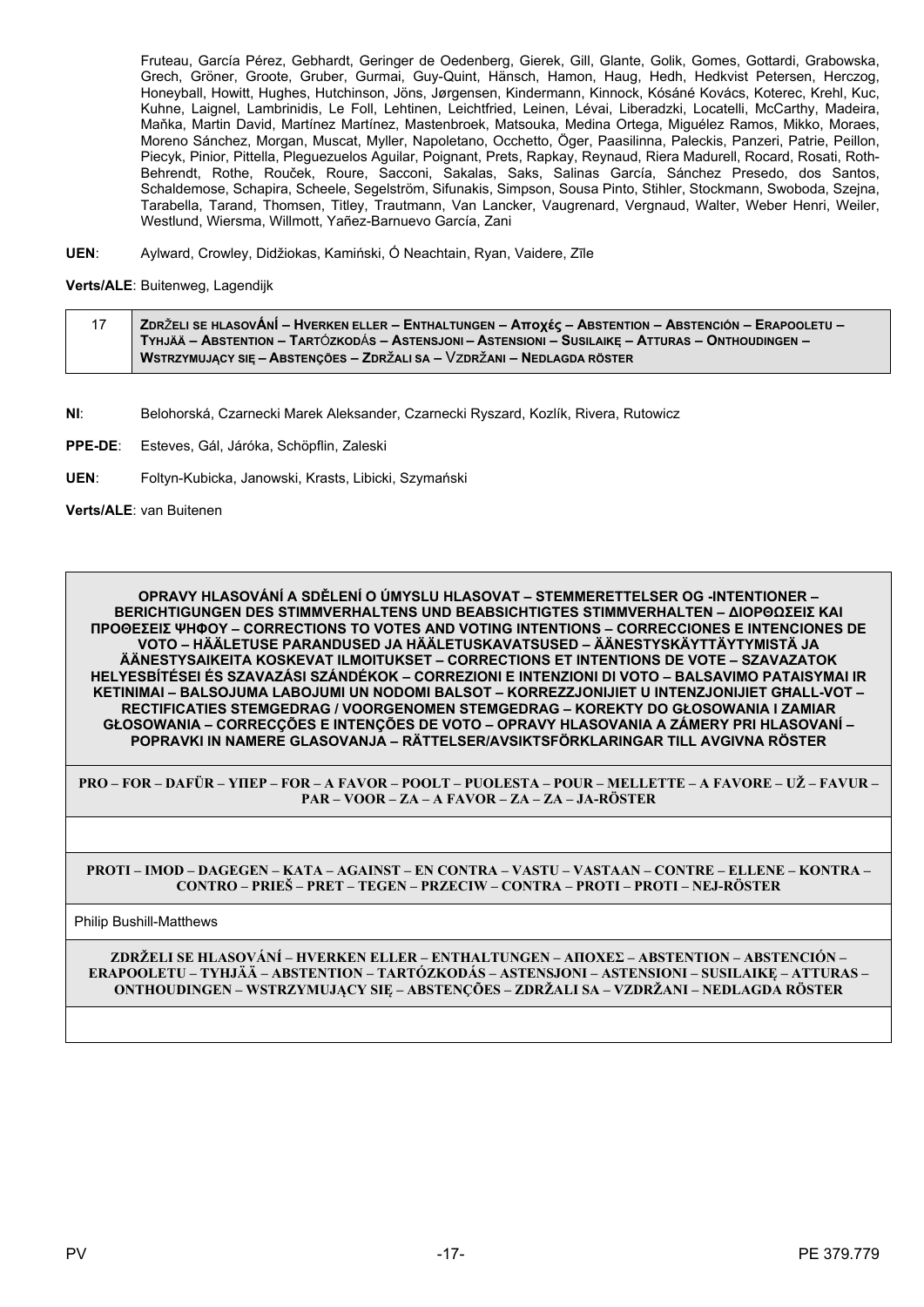#### <span id="page-17-0"></span> $221$  PRO – for – dafür – Υπέρ – For – A FAVOR – POOLT – PUOLESTA – POUI – MELLETTE – A FAVORE – Už – FAVUR – PAR – **VOOR – ZA – A FAVOR – ZA – ZA – JA-RÖSTER**

- **ALDE**: Alvaro, Andrejevs, Andria, Attwooll, Beaupuy, Birutis, Bourlanges, Bowles, Budreikaitė, Busk, Cappato, Carlshamre, Cocilovo, Cornillet, Costa, Davies, Degutis, Deprez, De Sarnez, Dičkutė, Drčar Murko, Duff, Ek, Fourtou, Gentvilas, Griesbeck, Hall, Harkin, Hennis-Plasschaert, in 't Veld, Jäätteenmäki, Jensen, Juknevičienė, Kacin, Karim, Klinz, Krahmer, Kułakowski, Lambsdorff, Laperrouze, Lax, Losco, Lynne, Maaten, Manders, Matsakis, Mohácsi, Mulder, Newton Dunn, Neyts-Uyttebroeck, Onyszkiewicz, Ortuondo Larrea, Oviir, Pannella, Piskorski, Polfer, Prodi, Resetarits, Ries, Riis-Jørgensen, Savi, Sbarbati, Schmidt Olle, Schuth, Staniszewska, Starkevičiūtė, Sterckx, Susta, Szent-Iványi, Takkula, Toia, Väyrynen, Veraldi, Virrankoski, Wallis, Watson
- **GUE/NGL**: Adamou, Agnoletto, Aita, Catania, de Brún, Figueiredo, Flasarová, Guerreiro, Guidoni, Henin, Kaufmann, Kohlíček, Markov, Maštálka, Meyer Pleite, Morgantini, Papadimoulis, Pflüger, Portas, Ransdorf, Remek, Rizzo, Strož, Toussas, Triantaphyllides, Uca, Wagenknecht, Wurtz, Zimmer
- **IND/DEM**: Belder, Goudin, Grabowski, Krupa, Lundgren, Pęk, Piotrowski, Rogalski, Zapałowski
- **NI**: Baco, Belohorská, Bobošíková, Chruszcz, Claeys, Dillen, Giertych, Helmer, Martin Hans-Peter, Mussolini, Rutowicz, Speroni, Vanhecke, Wojciechowski Bernard Piotr
- **PPE-DE**: Ashworth, Atkins, Beazley, Bowis, Bradbourn, Brepoels, Bushill-Matthews, Callanan, Chichester, Deva, Dover, Ebner, Elles, Hannan, Harbour, Heaton-Harris, Hudacký, Jackson, Kamall, Kirkhope, McMillan-Scott, Nicholson, Parish, Purvis, Stevenson, Strejček, Sturdy, Tannock, Van Orden
- **PSE**: Chiesa, Dobolyi, Occhetto, Paasilinna, Tabajdi
- **UEN**: Angelilli, Aylward, Berlato, Camre, Crowley, Didžiokas, Foglietta, Foltyn-Kubicka, Janowski, Kamiński, Krasts, Kuźmiuk, La Russa, Libicki, Maldeikis, Ó Neachtain, Pirilli, Poli Bortone, Ryan, Tatarella, Vaidere, Wojciechowski Janusz, Zīle
- **Verts/ALE**: Aubert, Auken, Beer, Bennahmias, Breyer, Buitenweg, Cohn-Bendit, Cramer, Evans Jill, Flautre, Graefe zu Baringdorf, de Groen-Kouwenhoven, Hammerstein Mintz, Harms, Horáček, Hudghton, Joan i Marí, Jonckheer, Kallenbach, Kusstatscher, Lagendijk, Lambert, Lichtenberger, Lipietz, Lucas, Özdemir, Onesta, Romeva i Rueda, Rühle, Schmidt Frithjof, Schroedter, Staes, Trüpel, Turmes, Voggenhuber, Ždanoka

399 | Proti – Imod – Dagegen – Κατά – Against – En contra – Vastu – Vastaan – Contre – Ellene – Kontra – CONTRO - PRIEŠ - PRET - TEGEN - PRZECIW - CONTRA - PROTI - PROTI - NEJ-RÖSTER

- **GUE/NGL**: Holm, Krarup, Liotard, Seppänen, Svensson
- **IND/DEM**: Batten, Booth, Clark, Coûteaux, Farage, Karatzaferis, Nattrass, Sinnott, Titford, Wise
- **NI**: Allister, Battilocchio, Mote
- **PPE-DE**: Albertini, Andrikienė, Antoniozzi, Audy, Ayuso, Bachelot-Narquin, Barsi-Pataky, Bauer, Becsey, Belet, Berend, Böge, Bonsignore, Braghetto, Brejc, Březina, Brok, Busuttil, Buzek, Cabrnoch, Carollo, Casa, Casini, Caspary, Castiglione, del Castillo Vera, Cederschiöld, Chmielewski, Coelho, Coveney, Daul, De Blasio, Dehaene, Demetriou, Descamps, Deß, De Veyrac, Díaz de Mera García Consuegra, Dimitrakopoulos, Doorn, Duchoň, Duka-Zólyomi, Ehler, Eurlings, Fajmon, Fatuzzo, Ferber, Fernández Martín, Fjellner, Florenz, Fontaine, Fraga Estévez, Freitas, Friedrich, Gahler, Gaľa, Galeote, García-Margallo y Marfil, Gargani, Garriga Polledo, Gaubert, Gauzès, Gawronski, Gewalt, Gklavakis, Glattfelder, Goepel, Gomolka, Graça Moura, Gräßle, de Grandes Pascual, Grosch, Grossetête, Guellec, Gyürk, Handzlik, Hatzidakis, Hennicot-Schoepges, Herranz García, Herrero-Tejedor, Hieronymi, Higgins, Hökmark, Hoppenstedt, Itälä, Iturgaiz Angulo, Jałowiecki, Jarzembowski, Jeggle, Jordan Cizelj, Kaczmarek, Karas, Kasoulides, Kelam, Klamt, Klaß, Klich, Koch, Konrad, Kratsa-Tsagaropoulou, Kudrycka, Kušķis, Lamassoure, Landsbergis, Langen, Langendries, Lechner, Lehne, Lewandowski, Liese, López-Istúriz White, Lulling, Maat, McGuinness, Mann Thomas, Mantovani, Marques, Martens, Mathieu, Mato Adrover, Matsis, Mauro, Mavrommatis, Mayer, Mayor Oreja, Méndez de Vigo, Mikolášik, Millán Mon, Mitchell, Montoro Romero, Musotto, Nassauer, Niebler, van Nistelrooij, Novak, Olajos, Olbrycht, Oomen-Ruijten, Őry, Ouzký, Pack, Panayotopoulos-Cassiotou, Papastamkos, Patriciello, Peterle, Pieper, Pīks, Pinheiro, Pirker, Pleštinská, Podestà, Poettering, Pomés Ruiz, Posdorf, Posselt, Protasiewicz, Queiró, Quisthoudt-Rowohl, Rack, Radwan, Reul, Ribeiro e Castro, Roithová, Rudi Ubeda, Rübig, Saïfi, Salafranca Sánchez-Neyra, Samaras, Sartori, Saryusz-Wolski, Schierhuber, Schmitt, Schnellhardt, Schöpflin, Schröder, Schwab, Seeber, Seeberg, Siekierski, Silva Peneda, Škottová, Sommer, Sonik, Spautz, Stauner, Stubb, Sudre, Surján, Szájer, Tajani, Thyssen, Toubon, Trakatellis, Ulmer, Vakalis, Varela Suanzes-Carpegna, Varvitsiotis, Vatanen, Ventre, Vernola, Vlasák, Vlasto, Weber Manfred, Weisgerber, Wieland, von Wogau, Wohlin, Wortmann-Kool, Záborská, Zahradil, Zaleski, Zappalà, Zatloukal, Zieleniec, Zvěřina, Zwiefka
- **PSE**: Andersson, Arif, Arnaoutakis, Assis, Attard-Montalto, Ayala Sender, Badia I Cutchet, Barón Crespo, Beglitis, Berès, van den Berg, Berger, Berlinguer, Berman, Bösch, Bono, Bourzai, Bozkurt, Bullmann, Calabuig Rull, Capoulas Santos,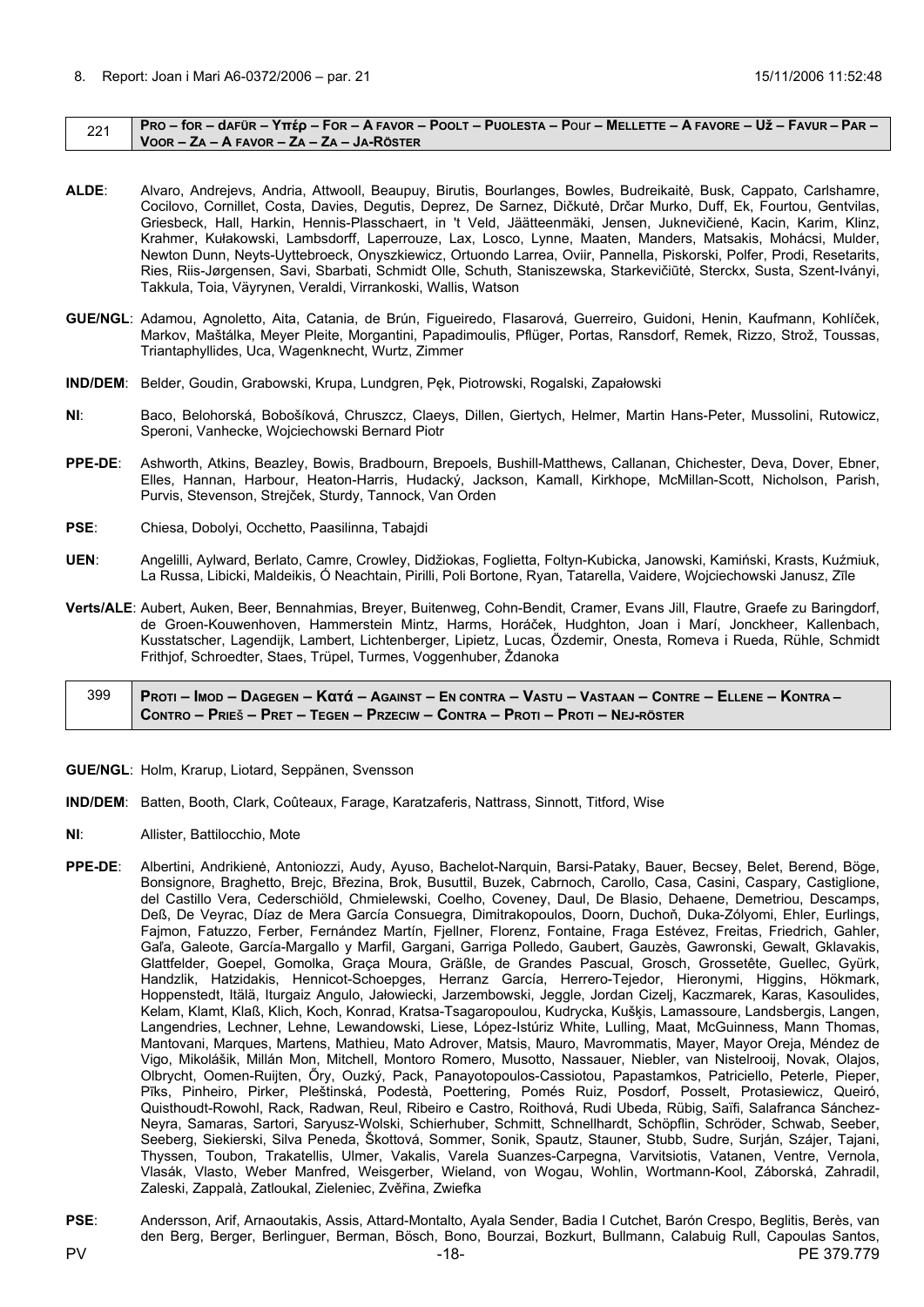Carlotti, Carnero González, Castex, Cercas, Christensen, Correia, Cottigny, De Keyser, De Rossa, De Vits, Díez González, Douay, El Khadraoui, Estrela, Ettl, Evans Robert, Falbr, Fava, Fazakas, Fernandes, Ferreira Elisa, Ford, Fruteau, García Pérez, Gebhardt, Geringer de Oedenberg, Gierek, Gill, Glante, Golik, Gomes, Gottardi, Grabowska, Grech, Gröner, Groote, Gruber, Gurmai, Guy-Quint, Hänsch, Hamon, Harangozó, Hasse Ferreira, Haug, Hazan, Hedh, Hedkvist Petersen, Herczog, Honeyball, Howitt, Hughes, Hutchinson, Jöns, Jørgensen, Kindermann, Kinnock, Kósáné Kovács, Krehl, Kuc, Kuhne, Laignel, Lambrinidis, Le Foll, Lehtinen, Leichtfried, Leinen, Lévai, Liberadzki, Lienemann, Locatelli, McAvan, McCarthy, Madeira, Maňka, Martin David, Martínez Martínez, Mastenbroek, Matsouka, Medina Ortega, Miguélez Ramos, Mikko, Moraes, Moreno Sánchez, Morgan, Moscovici, Muscat, Myller, Napoletano, Öger, Paleckis, Panzeri, Patrie, Peillon, Piecyk, Pinior, Pittella, Pleguezuelos Aguilar, Poignant, Prets, Rapkay, Reynaud, Riera Madurell, Rocard, Rosati, Roth-Behrendt, Rothe, Rouček, Roure, Sacconi, Sakalas, Saks, Salinas García, Sánchez Presedo, dos Santos, Savary, Schaldemose, Schapira, Scheele, Schulz, Segelström, Sifunakis, Simpson, Sousa Pinto, Stihler, Stockmann, Swoboda, Szejna, Tarabella, Tarand, Thomsen, Titley, Trautmann, Van Lancker, Vaugrenard, Vergnaud, Walter, Weber Henri, Weiler, Westlund, Wiersma, Willmott, Yañez-Barnuevo García, Zani

#### **Verts/ALE**: Schlyter

| 18 | (ZDRŽELI SE HLASOVÁNÍ – HVERKEN ELLER – ENTHALTUNGEN – Αποχές – ABSTENTION – ABSTENCIÓN – ERAPOOLETU – ∕  |
|----|-----------------------------------------------------------------------------------------------------------|
|    | <b>TYHJÄÄ – ABSTENTION – TARTÓZKODÁS – ASTENSJONI – ASTENSIONI – SUSILAIKE – ATTURAS – ONTHOUDINGEN –</b> |
|    | WSTRZYMUJĄCY SIĘ – ABSTENÇÕES – ZDRŽALI SA – VZDRŽANI – NEDLAGDA RÖSTER                                   |

**IND/DEM**: Louis, Železný

- **NI**: Borghezio, Czarnecki Marek Aleksander, Gollnisch, Kozlík, Lang, Le Pen Marine, Le Rachinel, Mölzer, Rivera, Romagnoli, Schenardi
- **PPE-DE**: Gál, Járóka
- **PSE**: Koterec

**Verts/ALE**: van Buitenen, Frassoni

**OPRAVY HLASOVÁNÍ A SDĚLENÍ O ÚMYSLU HLASOVAT – STEMMERETTELSER OG -INTENTIONER – BERICHTIGUNGEN DES STIMMVERHALTENS UND BEABSICHTIGTES STIMMVERHALTEN – ΔΙΟΡΘΩΣΕΙΣ ΚΑΙ ΠΡΟΘΕΣΕΙΣ ΨΗΦΟΥ – CORRECTIONS TO VOTES AND VOTING INTENTIONS – CORRECCIONES E INTENCIONES DE VOTO – HÄÄLETUSE PARANDUSED JA HÄÄLETUSKAVATSUSED – ÄÄNESTYSKÄYTTÄYTYMISTÄ JA ÄÄNESTYSAIKEITA KOSKEVAT ILMOITUKSET – CORRECTIONS ET INTENTIONS DE VOTE – SZAVAZATOK HELYESBÍTÉSEI ÉS SZAVAZÁSI SZÁNDÉKOK – CORREZIONI E INTENZIONI DI VOTO – BALSAVIMO PATAISYMAI IR KETINIMAI – BALSOJUMA LABOJUMI UN NODOMI BALSOT – KORREZZJONIJIET U INTENZJONIJIET GĦALL-VOT – RECTIFICATIES STEMGEDRAG / VOORGENOMEN STEMGEDRAG – KOREKTY DO GŁOSOWANIA I ZAMIAR GŁOSOWANIA – CORRECÇÕES E INTENÇÕES DE VOTO – OPRAVY HLASOVANIA A ZÁMERY PRI HLASOVANÍ – POPRAVKI IN NAMERE GLASOVANJA – RÄTTELSER/AVSIKTSFÖRKLARINGAR TILL AVGIVNA RÖSTER**

**PRO – FOR – DAFÜR – ΥΠΕΡ – FOR – A FAVOR – POOLT – PUOLESTA – POUR – MELLETTE – A FAVORE – UŽ – FAVUR – PAR – VOOR – ZA – A FAVOR – ZA – ZA – JA-RÖSTER**

Paul Marie Coûteaux

**PROTI – IMOD – DAGEGEN – ΚΑΤΑ – AGAINST – EN CONTRA – VASTU – VASTAAN – CONTRE – ELLENE – KONTRA – CONTRO – PRIEŠ – PRET – TEGEN – PRZECIW – CONTRA – PROTI – PROTI – NEJ-RÖSTER**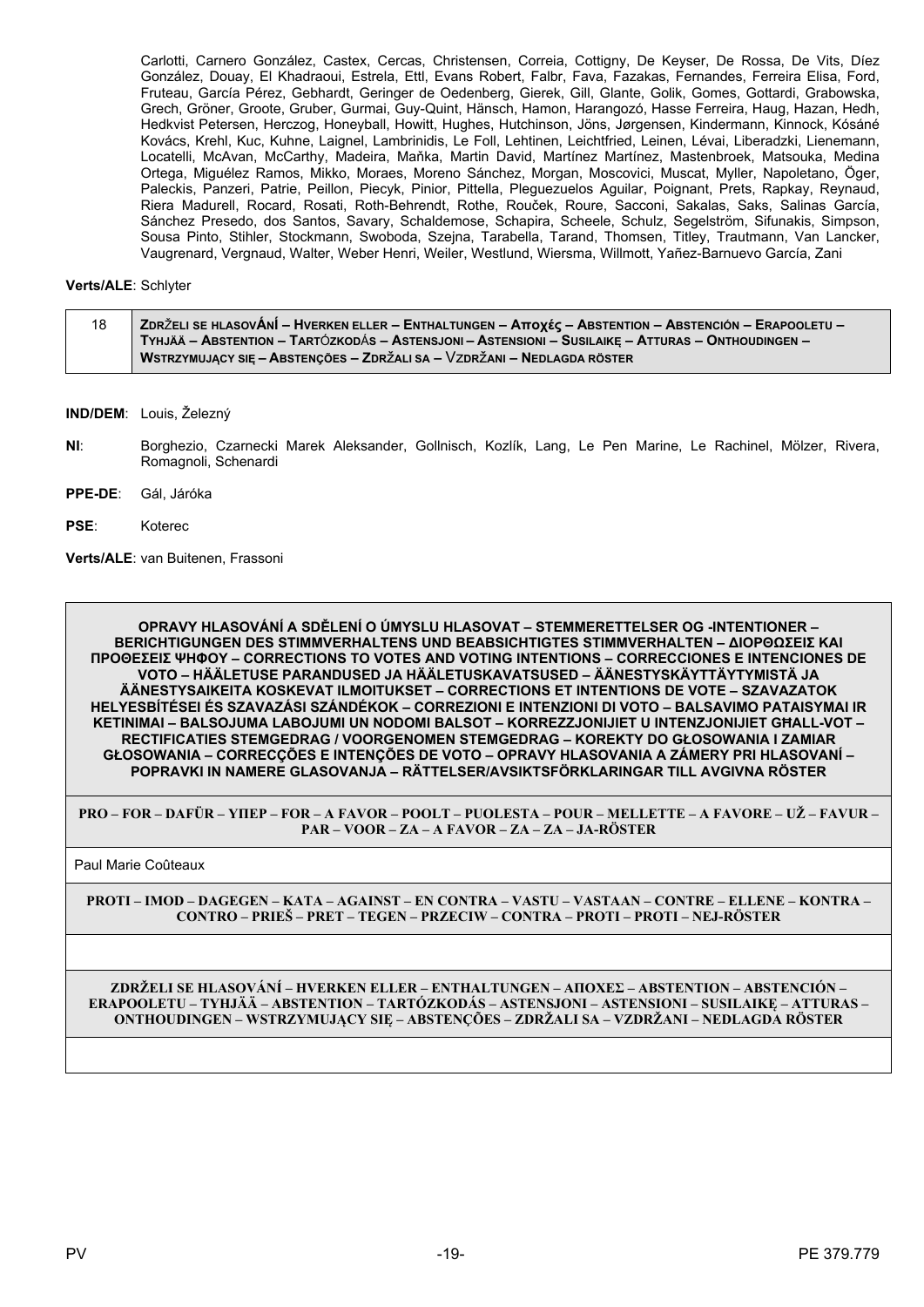#### <span id="page-19-0"></span> $_{574}$  PRO – for – dafür – Yttép – For – A Favor – Poolt – Puolesta – Pour – Mellette – A Favore – Už – Favur – Par – **VOOR – ZA – A FAVOR – ZA – ZA – JA-RÖSTER**

- **ALDE**: Alvaro, Andria, Attwooll, Beaupuy, Birutis, Bourlanges, Bowles, Budreikaitė, Cappato, Carlshamre, Cocilovo, Cornillet, Costa, Davies, Degutis, Deprez, De Sarnez, Dičkutė, Drčar Murko, Duff, Ek, Fourtou, Gentvilas, Griesbeck, Hall, Harkin, Hennis-Plasschaert, in 't Veld, Jäätteenmäki, Jensen, Juknevičienė, Kacin, Karim, Klinz, Krahmer, Kułakowski, Lambsdorff, Laperrouze, Lax, Losco, Lynne, Maaten, Manders, Matsakis, Mohácsi, Mulder, Newton Dunn, Neyts-Uyttebroeck, Onyszkiewicz, Ortuondo Larrea, Oviir, Pannella, Piskorski, Polfer, Prodi, Resetarits, Ries, Riis-Jørgensen, Savi, Sbarbati, Schmidt Olle, Schuth, Staniszewska, Starkevičiūtė, Sterckx, Susta, Szent-Iványi, Takkula, Toia, Väyrynen, Veraldi, Virrankoski, Wallis, Watson
- **GUE/NGL**: Adamou, Agnoletto, Aita, Catania, de Brún, Figueiredo, Flasarová, Guerreiro, Guidoni, Henin, Holm, Kaufmann, Kohlíček, Liotard, Markov, Maštálka, Meyer Pleite, Morgantini, Papadimoulis, Pflüger, Portas, Ransdorf, Remek, Rizzo, Seppänen, Strož, Svensson, Triantaphyllides, Uca, Wagenknecht, Wurtz, Zimmer
- **IND/DEM**: Belder, Bonde, Goudin, Grabowski, Karatzaferis, Krupa, Lundgren, Pęk, Piotrowski, Rogalski, Sinnott, Tomczak, Zapałowski
- **NI**: Battilocchio, Borghezio, Claeys, Czarnecki Marek Aleksander, Czarnecki Ryszard, Dillen, Helmer, Martin Hans-Peter, Mölzer, Rivera, Rutowicz, Speroni, Vanhecke
- **PPE-DE**: Albertini, Andrikienė, Antoniozzi, Ashworth, Atkins, Audy, Bachelot-Narquin, Barsi-Pataky, Bauer, Beazley, Becsey, Belet, Berend, Böge, Bonsignore, Bowis, Bradbourn, Braghetto, Brejc, Brepoels, Březina, Brok, Bushill-Matthews, Busuttil, Buzek, Cabrnoch, Callanan, Carollo, Casa, Casini, Caspary, Castiglione, Cederschiöld, Chichester, Chmielewski, Coelho, Coveney, Daul, De Blasio, Dehaene, Descamps, Deß, Deva, De Veyrac, Doorn, Dover, Duchoň, Duka-Zólyomi, Ebner, Ehler, Elles, Esteves, Eurlings, Fajmon, Fatuzzo, Ferber, Fjellner, Florenz, Fontaine, Freitas, Friedrich, Gahler, Gál, Gaľa, Gaubert, Gauzès, Gawronski, Gewalt, Glattfelder, Goepel, Gomolka, Graça Moura, Gräßle, Grosch, Grossetête, Guellec, Gyürk, Handzlik, Hannan, Harbour, Heaton-Harris, Hennicot-Schoepges, Hieronymi, Hökmark, Hoppenstedt, Hudacký, Itälä, Jackson, Jałowiecki, Járóka, Jarzembowski, Jeggle, Jordan Cizelj, Kaczmarek, Kamall, Karas, Kelam, Kirkhope, Klamt, Klaß, Klich, Koch, Konrad, Kudrycka, Kušķis, Lamassoure, Landsbergis, Langen, Langendries, Lechner, Lehne, Lewandowski, Liese, Lulling, Maat, McGuinness, McMillan-Scott, Mann Thomas, Mantovani, Marques, Martens, Mathieu, Mauro, Mayer, Mayor Oreja, Méndez de Vigo, Mikolášik, Mitchell, Musotto, Nassauer, Nicholson, Niebler, van Nistelrooij, Novak, Olajos, Oomen-Ruijten, Őry, Ouzký, Pack, Parish, Patriciello, Peterle, Pieper, Pīks, Pinheiro, Pirker, Pleštinská, Podestà, Poettering, Pomés Ruiz, Posdorf, Posselt, Protasiewicz, Purvis, Queiró, Quisthoudt-Rowohl, Rack, Radwan, Reul, Ribeiro e Castro, Rübig, Saïfi, Sartori, Saryusz-Wolski, Schierhuber, Schmitt, Schnellhardt, Schöpflin, Schröder, Schwab, Seeber, Seeberg, Siekierski, Silva Peneda, Škottová, Sommer, Sonik, Spautz, Stauner, Stevenson, Strejček, Stubb, Sturdy, Sudre, Surján, Szájer, Tajani, Tannock, Thyssen, Toubon, Ulmer, Van Orden, Varela Suanzes-Carpegna, Vatanen, Ventre, Vernola, Vlasák, Vlasto, Weber Manfred, Weisgerber, Wieland, von Wogau, Wortmann-Kool, Záborská, Zahradil, Zaleski, Zappalà, Zatloukal, Zieleniec, Zvěřina, Zwiefka
- **PSE**: Andersson, Arif, Arnaoutakis, Assis, Attard-Montalto, Ayala Sender, Badia I Cutchet, Barón Crespo, Beglitis, Berès, van den Berg, Berger, Berlinguer, Berman, Bösch, Bono, Bourzai, Bozkurt, Bullmann, Calabuig Rull, Capoulas Santos, Carlotti, Carnero González, Castex, Cercas, Chiesa, Christensen, Corbett, Correia, Cottigny, De Keyser, De Rossa, Désir, De Vits, Díez González, Dobolyi, Douay, El Khadraoui, Estrela, Ettl, Evans Robert, Falbr, Fava, Fazakas, Fernandes, Ferreira Anne, Ferreira Elisa, Ford, Fruteau, García Pérez, Gebhardt, Geringer de Oedenberg, Gierek, Gill, Glante, Golik, Gomes, Gottardi, Grabowska, Grech, Gröner, Groote, Gruber, Gurmai, Guy-Quint, Hänsch, Hamon, Harangozó, Hasse Ferreira, Haug, Hazan, Hedh, Hedkvist Petersen, Herczog, Honeyball, Howitt, Hughes, Hutchinson, Jöns, Jørgensen, Kindermann, Kinnock, Kósáné Kovács, Koterec, Krehl, Kuc, Kuhne, Laignel, Lambrinidis, Le Foll, Lehtinen, Leichtfried, Leinen, Lévai, Liberadzki, Lienemann, Locatelli, McAvan, McCarthy, Madeira, Maňka, Martin David, Martínez Martínez, Mastenbroek, Matsouka, Medina Ortega, Miguélez Ramos, Mikko, Moraes, Moreno Sánchez, Morgan, Moscovici, Muscat, Myller, Napoletano, Obiols i Germà, Occhetto, Öger, Paasilinna, Paleckis, Panzeri, Patrie, Peillon, Piecyk, Pinior, Pittella, Pleguezuelos Aguilar, Poignant, Prets, Rapkay, Rasmussen, Reynaud, Riera Madurell, Rocard, Rosati, Rothe, Rouček, Roure, Sacconi, Sakalas, Saks, Salinas García, Sánchez Presedo, dos Santos, Savary, Schaldemose, Schapira, Scheele, Schulz, Segelström, Sifunakis, Simpson, Sousa Pinto, Stihler, Stockmann, Swoboda, Szejna, Tabajdi, Tarabella, Tarand, Thomsen, Titley, Trautmann, Van Lancker, Vaugrenard, Vergnaud, Walter, Weber Henri, Weiler, Westlund, Wiersma, Willmott, Yañez-Barnuevo García, Zani
- **UEN**: Angelilli, Aylward, Berlato, Crowley, Didžiokas, Foglietta, Foltyn-Kubicka, Janowski, Kuźmiuk, La Russa, Libicki, Maldeikis, Ó Neachtain, Pirilli, Poli Bortone, Ryan, Szymański, Tatarella, Wojciechowski Janusz
- **Verts/ALE**: Aubert, Auken, Beer, Bennahmias, Breyer, Buitenweg, Cohn-Bendit, Cramer, Evans Jill, Flautre, Frassoni, Graefe zu Baringdorf, de Groen-Kouwenhoven, Hammerstein Mintz, Harms, Horáček, Hudghton, Joan i Marí, Jonckheer, Kallenbach, Kusstatscher, Lagendijk, Lambert, Lichtenberger, Lipietz, Lucas, Özdemir, Onesta, Romeva i Rueda, Rühle, Schlyter, Schmidt Frithjof, Schroedter, Staes, Trüpel, Turmes, Voggenhuber, Ždanoka
- 63 PROTI IMOD DAGEGEN Κατά AGAINST EN CONTRA VASTU VASTAAN CONTRE ELLENE KONTRA CONTRO - PRIEŠ - PRET - TEGEN - PRZECIW - CONTRA - PROTI - PROTI - NEJ-RÖSTER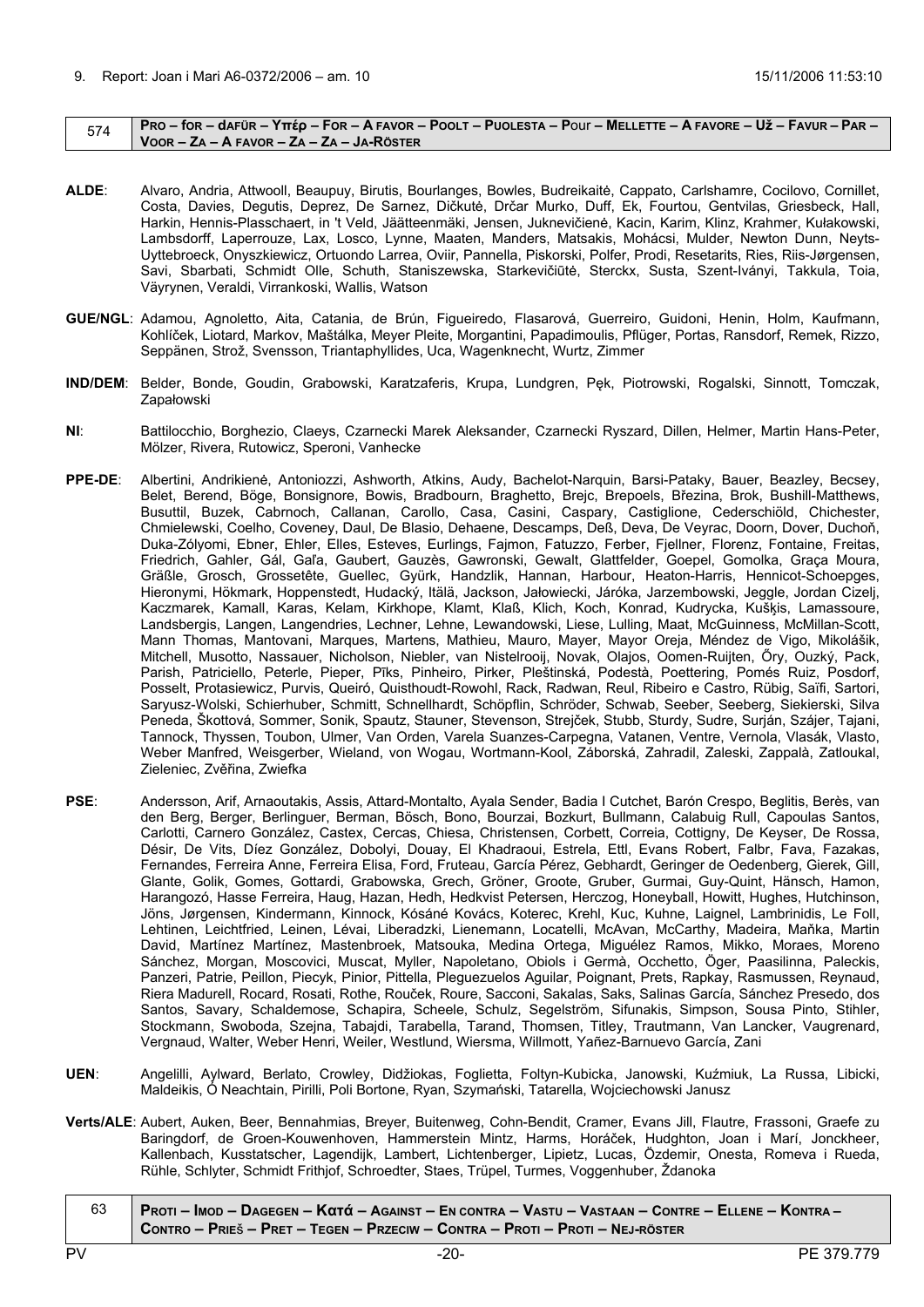#### ALDE: Andrejevs

IND/DEM: Batten, Booth, Clark, Coûteaux, Farage, Louis, Nattrass, Titford, Wise

- NI: Allister, Bobošíková, Chruszcz, Giertych, Gollnisch, Lang, Le Pen Marine, Le Rachinel, Mote, Mussolini, Romagnoli, Schenardi, Wojciechowski Bernard Piotr
- Ayuso, del Castillo Vera, Demetriou, Díaz de Mera García Consuegra, Dimitrakopoulos, Fernández Martín, Fraga PPE-DE: Estévez, Galeote, García-Margallo y Marfil, Gargani, Garriga Polledo, Gklavakis, de Grandes Pascual, Hatzidakis, Herranz García, Herrero-Tejedor, Higgins, Iturgaiz Angulo, Kasoulides, Kratsa-Tsagaropoulou, López-Istúriz White, Mato Adrover, Matsis, Mavrommatis, Millán Mon, Montoro Romero, Panayotopoulos-Cassiotou, Papastamkos, Roithová, Rudi Ubeda, Salafranca Sánchez-Neyra, Samaras, Trakatellis, Vakalis, Varvitsiotis
- UEN: Camre, Kamiński, Krasts, Vaidere, Zīle

| ZDRŽELI SE HLASOVÁNÍ – HVERKEN ELLER – ENTHALTUNGEN – Αποχές – ABSTENTION – ABSTENCIÓN – ERAPOOLETU – |
|-------------------------------------------------------------------------------------------------------|
| TYHJÄÄ – ABSTENTION – TARTÓZKODÁS – ASTENSJONI – ASTENSIONI – SUSILAIKE – ATTURAS – ONTHOUDINGEN –    |
| WSTRZYMUJACY SIE – ABSTENCÕES – ZDRŽALI SA – VZDRŽANI – NEDLAGDA RÖSTER                               |

- **GUE/NGL: Krarup, Toussas**
- IND/DEM: Železný
- $NI:$ Baco, Belohorská, Kozlík
- PPE-DE: Wohlin
- PSE: Roth-Behrendt

Verts/ALE: van Buitenen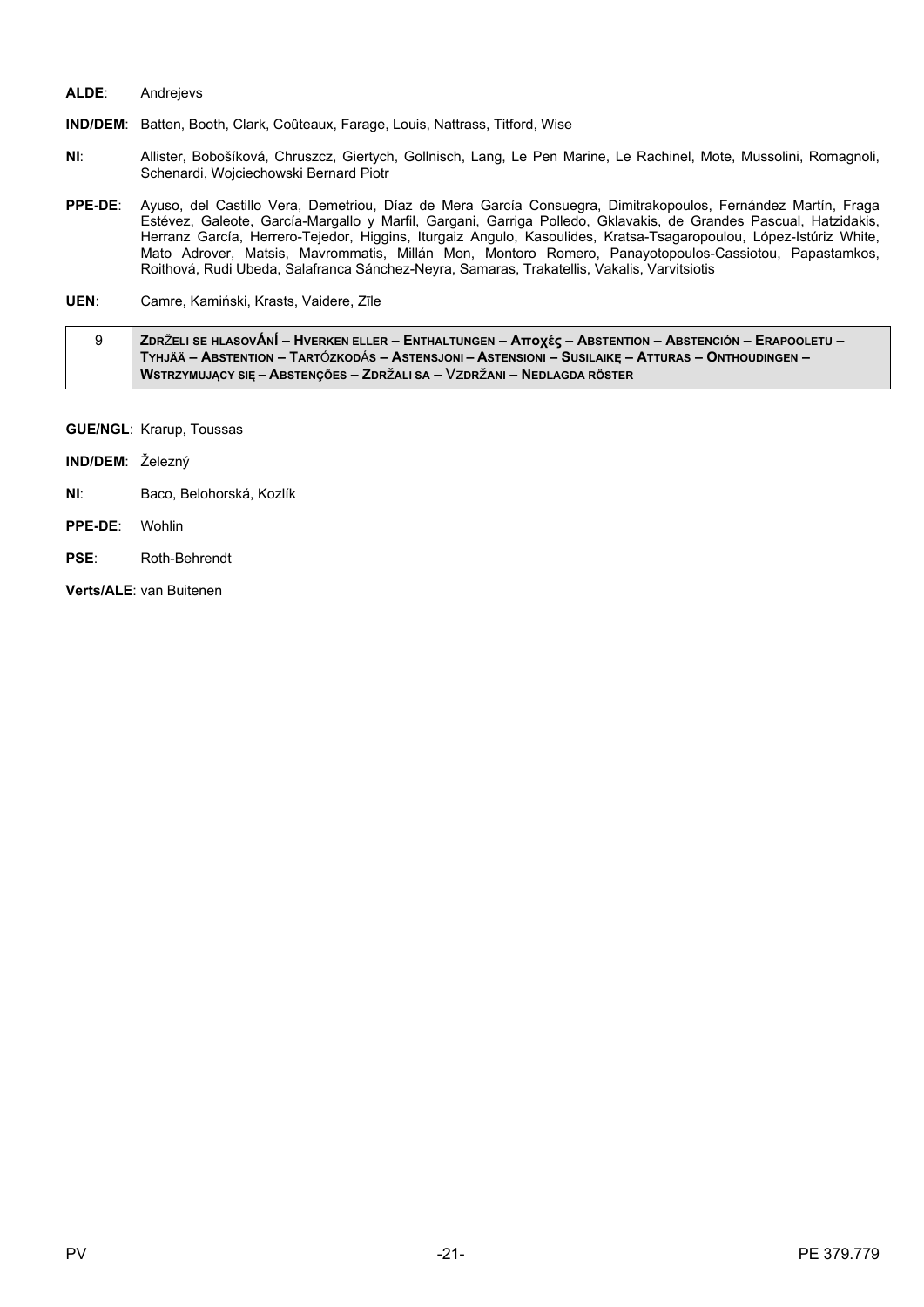#### <span id="page-21-0"></span>101 | PRO – for – dafür – Yttép – For – A Favor – Poolt – Puolesta – Pour – Mellette – A Favore – Už – Favur – Par – **VOOR – ZA – A FAVOR – ZA – ZA – JA-RÖSTER**

- **ALDE**: Ortuondo Larrea
- **GUE/NGL**: Adamou, Agnoletto, Aita, Catania, de Brún, Figueiredo, Flasarová, Guerreiro, Guidoni, Henin, Kaufmann, Kohlíček, Markov, Maštálka, Meyer Pleite, Morgantini, Papadimoulis, Pflüger, Portas, Ransdorf, Remek, Rizzo, Strož, Triantaphyllides, Uca, Wagenknecht, Wurtz, Zimmer

**IND/DEM**: Pęk

- **NI**: Baco, Belohorská, Bobošíková, Czarnecki Marek Aleksander, Czarnecki Ryszard, Gollnisch, Lang, Le Pen Marine, Le Rachinel, Martin Hans-Peter, Mölzer, Mussolini, Romagnoli, Rutowicz, Schenardi
- **PPE-DE**: Bauer, Brepoels, Ebner, Járóka
- **PSE**: Attard-Montalto, Chiesa, Dobolyi, Grech, Mikko, Muscat, Obiols i Germà, Tabajdi
- **UEN**: Foltyn-Kubicka, Janowski, Kuźmiuk, La Russa, Libicki, Szymański, Wojciechowski Janusz
- **Verts/ALE**: Aubert, Auken, Beer, Bennahmias, Breyer, Buitenweg, Cohn-Bendit, Cramer, Evans Jill, Flautre, Frassoni, Graefe zu Baringdorf, de Groen-Kouwenhoven, Hammerstein Mintz, Harms, Horáček, Hudghton, Joan i Marí, Jonckheer, Kallenbach, Kusstatscher, Lagendijk, Lambert, Lichtenberger, Lipietz, Lucas, Özdemir, Onesta, Romeva i Rueda, Rühle, Schmidt Frithjof, Schroedter, Staes, Trüpel, Turmes, Voggenhuber, Ždanoka

| 539   Proti – Imod – Dagegen – Kαtά – Against – En contra – Vastu – Vastaan – Contre – Ellene – Kontra – / |
|------------------------------------------------------------------------------------------------------------|
| $\mid$ Contro – Prieš – Pret – Tegen – Przeciw – Contra – Proti – Proti – Nej-röster                       |

- **ALDE**: Alvaro, Andrejevs, Andria, Attwooll, Beaupuy, Birutis, Bourlanges, Bowles, Budreikaitė, Busk, Cappato, Carlshamre, Cocilovo, Cornillet, Costa, Davies, Degutis, Deprez, De Sarnez, Dičkutė, Drčar Murko, Duff, Ek, Fourtou, Gentvilas, Griesbeck, Hall, Harkin, Hennis-Plasschaert, in 't Veld, Jäätteenmäki, Jensen, Juknevičienė, Kacin, Karim, Klinz, Krahmer, Kułakowski, Lambsdorff, Laperrouze, Lax, Losco, Lynne, Maaten, Manders, Matsakis, Mohácsi, Mulder, Newton Dunn, Neyts-Uyttebroeck, Onyszkiewicz, Oviir, Pannella, Piskorski, Polfer, Prodi, Resetarits, Ries, Riis-Jørgensen, Savi, Sbarbati, Schmidt Olle, Schuth, Staniszewska, Starkevičiūtė, Sterckx, Susta, Szent-Iványi, Takkula, Toia, Väyrynen, Veraldi, Virrankoski, Wallis, Watson
- **GUE/NGL**: Holm, Krarup, Liotard, Seppänen, Svensson
- **IND/DEM**: Batten, Belder, Bonde, Booth, Clark, Coûteaux, Farage, Goudin, Grabowski, Karatzaferis, Krupa, Louis, Lundgren, Nattrass, Piotrowski, Rogalski, Titford, Tomczak, Wise, Zapałowski, Železný
- **NI**: Allister, Battilocchio, Borghezio, Chruszcz, Claeys, Dillen, Giertych, Helmer, Mote, Speroni, Vanhecke, Wojciechowski Bernard Piotr
- **PPE-DE**: Albertini, Andrikienė, Antoniozzi, Ashworth, Atkins, Audy, Ayuso, Bachelot-Narquin, Barsi-Pataky, Beazley, Becsey, Belet, Berend, Böge, Bonsignore, Bowis, Bradbourn, Braghetto, Brejc, Březina, Brok, Bushill-Matthews, Busuttil, Buzek, Cabrnoch, Callanan, Carollo, Casa, Casini, Caspary, Castiglione, del Castillo Vera, Cederschiöld, Chichester, Chmielewski, Coelho, Coveney, Daul, De Blasio, Dehaene, Demetriou, Descamps, Deß, Deva, De Veyrac, Díaz de Mera García Consuegra, Dimitrakopoulos, Doorn, Dover, Duchoň, Duka-Zólyomi, Ehler, Elles, Eurlings, Fajmon, Fatuzzo, Ferber, Fernández Martín, Fjellner, Florenz, Fontaine, Fraga Estévez, Freitas, Friedrich, Gahler, Gaľa, Galeote, García-Margallo y Marfil, Gargani, Garriga Polledo, Gaubert, Gauzès, Gawronski, Gewalt, Gklavakis, Glattfelder, Goepel, Gomolka, Graça Moura, Gräßle, de Grandes Pascual, Grosch, Grossetête, Guellec, Gyürk, Handzlik, Hannan, Harbour, Hatzidakis, Heaton-Harris, Hennicot-Schoepges, Herranz García, Herrero-Tejedor, Hieronymi, Higgins, Hökmark, Hoppenstedt, Hudacký, Itälä, Iturgaiz Angulo, Jackson, Jałowiecki, Jarzembowski, Jeggle, Jordan Cizelj, Kaczmarek, Kamall, Karas, Kasoulides, Kelam, Kirkhope, Klamt, Klaß, Klich, Koch, Konrad, Kratsa-Tsagaropoulou, Kudrycka, Kušķis, Lamassoure, Landsbergis, Langen, Langendries, Lechner, Lehne, Lewandowski, Liese, López-Istúriz White, Lulling, Maat, McGuinness, McMillan-Scott, Mann Thomas, Mantovani, Marques, Martens, Mathieu, Mato Adrover, Matsis, Mauro, Mavrommatis, Mayer, Mayor Oreja, Méndez de Vigo, Mikolášik, Millán Mon, Mitchell, Montoro Romero, Musotto, Nassauer, Nicholson, Niebler, van Nistelrooij, Novak, Olajos, Olbrycht, Oomen-Ruijten, Őry, Ouzký, Pack, Panayotopoulos-Cassiotou, Papastamkos, Parish, Patriciello, Peterle, Pieper, Pīks, Pinheiro, Pirker, Pleštinská, Podestà, Poettering, Pomés Ruiz, Posdorf, Posselt, Protasiewicz, Purvis, Queiró, Quisthoudt-Rowohl, Rack, Radwan, Reul, Ribeiro e Castro, Roithová, Rudi Ubeda, Rübig, Saïfi, Salafranca Sánchez-Neyra, Samaras, Sartori, Saryusz-Wolski, Schierhuber, Schmitt, Schnellhardt, Schöpflin, Schröder, Schwab, Seeber, Seeberg, Siekierski, Silva Peneda, Škottová, Sommer, Sonik, Spautz, Stauner, Stevenson, Strejček, Stubb, Sturdy, Sudre, Surján, Szájer, Tajani, Tannock, Thyssen, Toubon, Trakatellis, Ulmer, Vakalis, Van Orden, Varela Suanzes-Carpegna, Varvitsiotis, Vatanen, Ventre, Vernola, Vlasák, Vlasto, Weber Manfred, Weisgerber,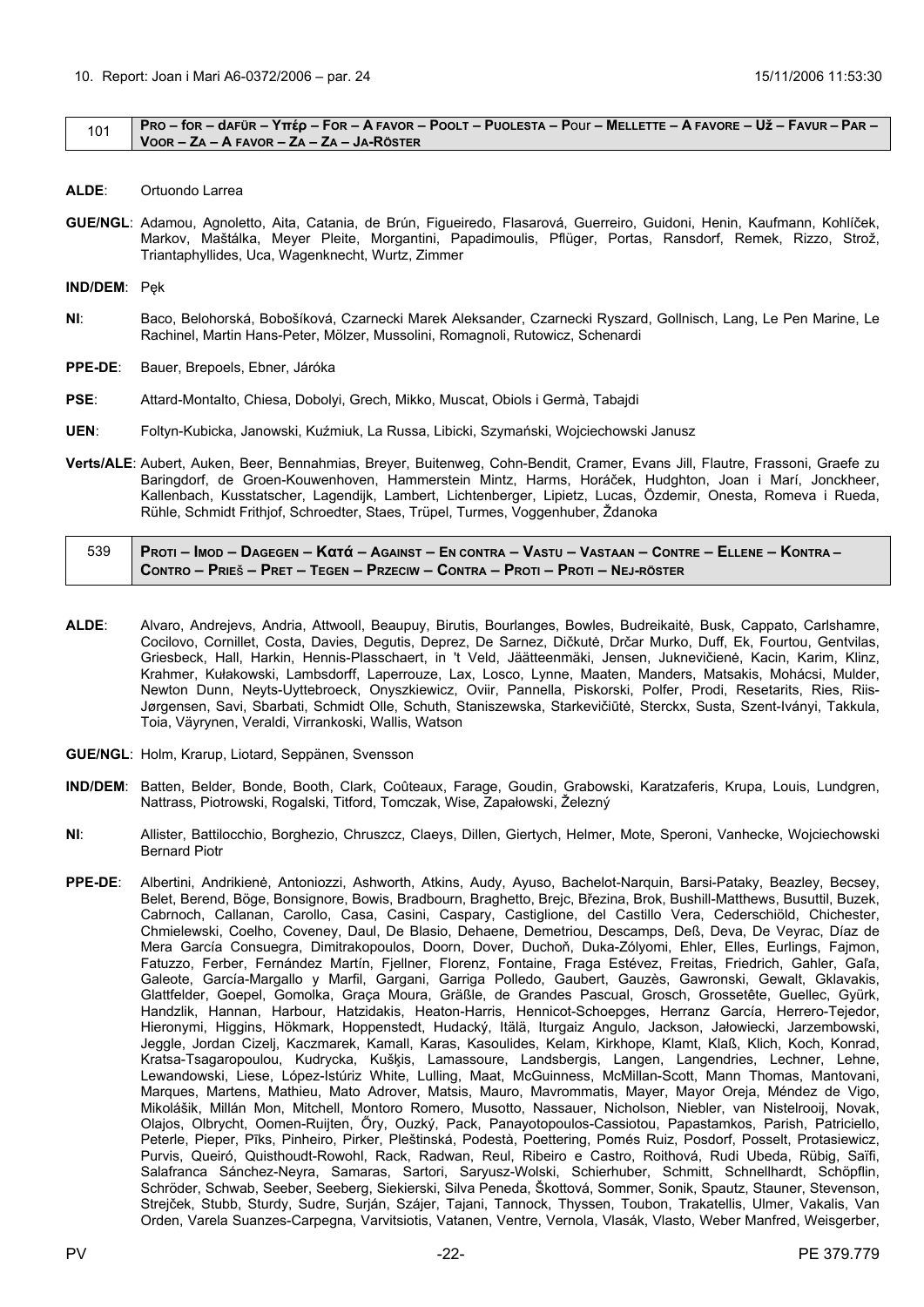Wieland, von Wogau, Wohlin, Wortmann-Kool, Záborská, Zahradil, Zaleski, Zappalà, Zatloukal, Zieleniec, Zvěřina, Zwiefka

- **PSE**: Andersson, Arif, Arnaoutakis, Assis, Ayala Sender, Badia I Cutchet, Barón Crespo, Beglitis, Berès, van den Berg, Berger, Berlinguer, Berman, Bösch, Bono, Bourzai, Bozkurt, Bullmann, Calabuig Rull, Capoulas Santos, Carlotti, Carnero González, Castex, Cercas, Christensen, Corbett, Correia, Cottigny, De Keyser, De Rossa, Désir, De Vits, Díez González, Douay, El Khadraoui, Estrela, Ettl, Evans Robert, Falbr, Fava, Fazakas, Fernandes, Ferreira Anne, Ferreira Elisa, Ford, Fruteau, García Pérez, Gebhardt, Geringer de Oedenberg, Gierek, Gill, Glante, Golik, Gomes, Gottardi, Grabowska, Gröner, Groote, Gruber, Gurmai, Guy-Quint, Hänsch, Hamon, Harangozó, Hasse Ferreira, Haug, Hazan, Hedh, Hedkvist Petersen, Herczog, Honeyball, Howitt, Hughes, Hutchinson, Jöns, Jørgensen, Kindermann, Kinnock, Kósáné Kovács, Krehl, Kuc, Kuhne, Laignel, Lambrinidis, Le Foll, Lehtinen, Leichtfried, Leinen, Lévai, Liberadzki, Lienemann, Locatelli, McAvan, McCarthy, Madeira, Maňka, Martin David, Martínez Martínez, Mastenbroek, Matsouka, Medina Ortega, Miguélez Ramos, Moraes, Moreno Sánchez, Morgan, Moscovici, Myller, Napoletano, Occhetto, Öger, Paasilinna, Paleckis, Panzeri, Patrie, Peillon, Piecyk, Pinior, Pittella, Pleguezuelos Aguilar, Poignant, Prets, Rapkay, Rasmussen, Reynaud, Riera Madurell, Rocard, Rosati, Roth-Behrendt, Rothe, Rouček, Roure, Sacconi, Sakalas, Saks, Salinas García, Sánchez Presedo, dos Santos, Savary, Schaldemose, Schapira, Scheele, Schulz, Segelström, Sifunakis, Simpson, Sousa Pinto, Stihler, Stockmann, Swoboda, Szejna, Tarabella, Tarand, Thomsen, Titley, Trautmann, Van Lancker, Vaugrenard, Vergnaud, Walter, Weber Henri, Weiler, Westlund, Wiersma, Willmott, Yañez-Barnuevo García, Zani
- **UEN**: Angelilli, Aylward, Berlato, Camre, Crowley, Didžiokas, Foglietta, Kamiński, Krasts, Maldeikis, Ó Neachtain, Pirilli, Poli Bortone, Ryan, Tatarella, Vaidere, Zīle

# **Verts/ALE**: Schlyter

| ZDRŽELI SE HLASOVÁNÍ – HVERKEN ELLER – ENTHALTUNGEN – Αποχές – ABSTENTION – ABSTENCIÓN – ERAPOOLETU – |
|-------------------------------------------------------------------------------------------------------|
| TYHJÄÄ – ABSTENTION – TARTÓZKODÁS – ASTENSJONI – ASTENSIONI – SUSILAIKE – ATTURAS – ONTHOUDINGEN –    |
| WSTRZYMUJĄCY SIĘ – ABSTENÇÕES – ZDRŽALI SA – VZDRŽANI – NEDLAGDA RÖSTER                               |

### **GUE/NGL**: Toussas

- **NI**: Kozlík, Rivera
- **PPE-DE**: Esteves, Gál
- **PSE**: Koterec

**Verts/ALE**: van Buitenen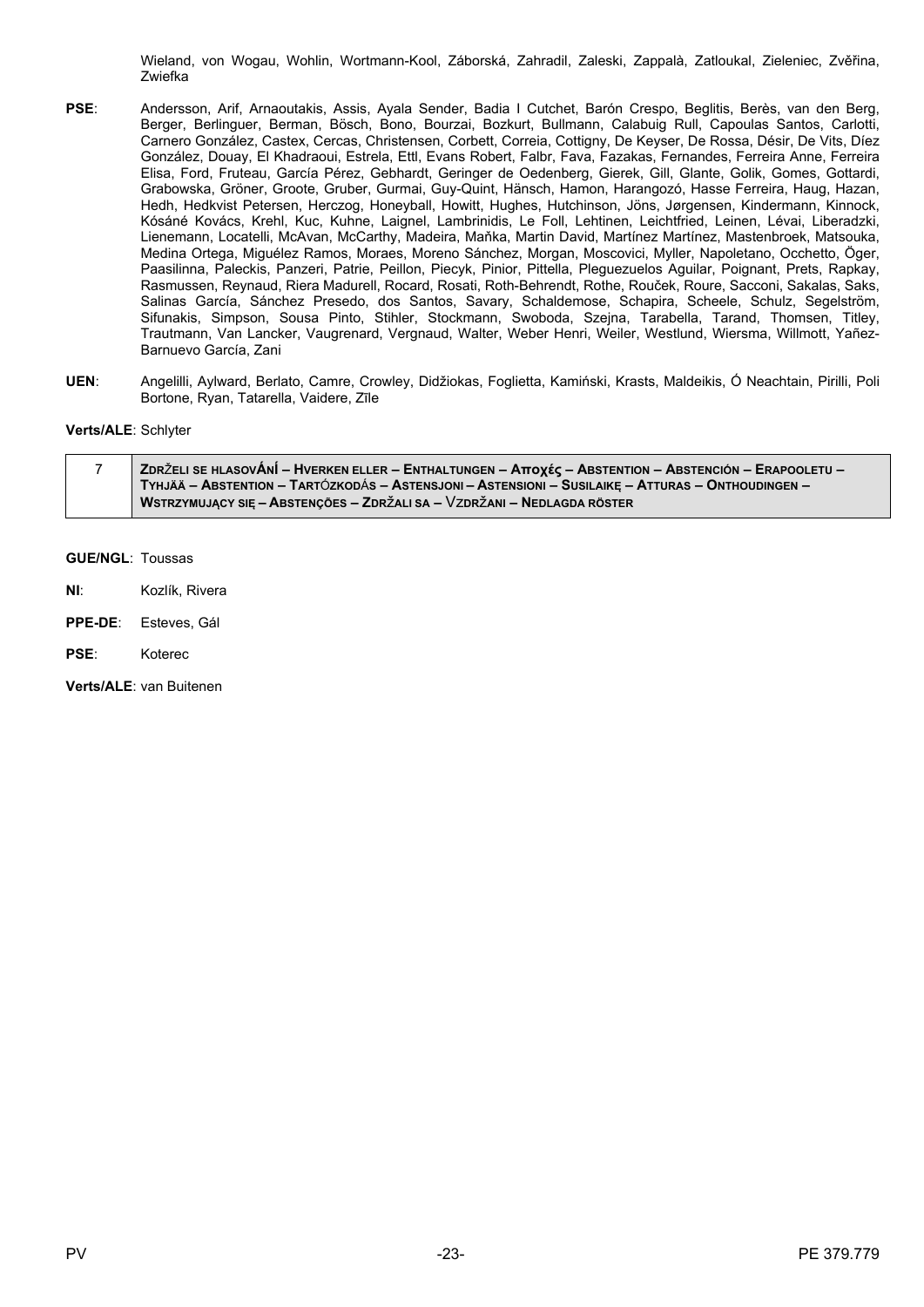#### <span id="page-23-0"></span> $\frac{1}{90}$  PRO – for – dafür – Yttép – For – A favor – Poolt – Puolesta – Pour – Mellette – A favore – Už – Favur – Par – **VOOR – ZA – A FAVOR – ZA – ZA – JA-RÖSTER**

- **ALDE**: Ortuondo Larrea
- **GUE/NGL**: Adamou, Agnoletto, Aita, Catania, de Brún, Flasarová, Guerreiro, Guidoni, Henin, Kaufmann, Kohlíček, Markov, Maštálka, Meyer Pleite, Morgantini, Papadimoulis, Pflüger, Portas, Ransdorf, Remek, Rizzo, Strož, Triantaphyllides, Uca, Wagenknecht, Wurtz, Zimmer
- **IND/DEM**: Karatzaferis
- **NI**: Baco, Belohorská, Czarnecki Marek Aleksander, Czarnecki Ryszard, Rutowicz
- **PPE-DE**: Bauer, Brepoels, Dehaene, Ebner, Ehler, Friedrich, Lamassoure
- **PSE**: Chiesa, Dobolyi, Fazakas, Poignant, Tabajdi
- **UEN**: Foltyn-Kubicka, Janowski, Kuźmiuk, La Russa, Libicki, Szymański, Wojciechowski Janusz
- **Verts/ALE**: Aubert, Auken, Beer, Bennahmias, Breyer, Buitenweg, Cohn-Bendit, Cramer, Evans Jill, Flautre, Frassoni, Graefe zu Baringdorf, de Groen-Kouwenhoven, Hammerstein Mintz, Harms, Horáček, Hudghton, Joan i Marí, Jonckheer, Kallenbach, Kusstatscher, Lagendijk, Lambert, Lichtenberger, Lipietz, Lucas, Özdemir, Onesta, Romeva i Rueda, Rühle, Schmidt Frithjof, Schroedter, Staes, Trüpel, Turmes, Voggenhuber, Ždanoka

| 547 | Proti – Imod – Dagegen – Κατά – Against – En contra – Vastu – Vastaan – Contre – Ellene – Kontra – / |
|-----|------------------------------------------------------------------------------------------------------|
|     | CONTRO – PRIEŠ – PRET – TEGEN – PRZECIW – CONTRA – PROTI – PROTI – NEJ-RÖSTER                        |

- **ALDE**: Alvaro, Andrejevs, Andria, Attwooll, Beaupuy, Birutis, Bourlanges, Bowles, Budreikaitė, Busk, Cappato, Carlshamre, Cocilovo, Cornillet, Costa, Davies, Degutis, Deprez, De Sarnez, Dičkutė, Drčar Murko, Duff, Ek, Fourtou, Gentvilas, Griesbeck, Hall, Harkin, Hennis-Plasschaert, in 't Veld, Jäätteenmäki, Jensen, Juknevičienė, Kacin, Karim, Klinz, Krahmer, Kułakowski, Lambsdorff, Laperrouze, Lax, Losco, Lynne, Maaten, Manders, Matsakis, Mohácsi, Mulder, Newton Dunn, Neyts-Uyttebroeck, Onyszkiewicz, Oviir, Pannella, Piskorski, Polfer, Prodi, Resetarits, Ries, Riis-Jørgensen, Savi, Sbarbati, Schmidt Olle, Schuth, Staniszewska, Starkevičiūtė, Sterckx, Susta, Szent-Iványi, Takkula, Toia, Väyrynen, Veraldi, Virrankoski, Wallis, Watson
- **GUE/NGL**: Holm, Liotard, Seppänen, Svensson
- **IND/DEM**: Batten, Belder, Bonde, Booth, Clark, Farage, Goudin, Grabowski, Krupa, Lundgren, Nattrass, Pęk, Piotrowski, Rogalski, Titford, Tomczak, Wise, Zapałowski, Železný
- **NI**: Allister, Battilocchio, Bobošíková, Borghezio, Chruszcz, Claeys, Dillen, Giertych, Gollnisch, Helmer, Lang, Le Pen Marine, Le Rachinel, Mölzer, Mote, Mussolini, Rivera, Romagnoli, Schenardi, Speroni, Vanhecke, Wojciechowski Bernard Piotr
- **PPE-DE**: Albertini, Andrikienė, Antoniozzi, Ashworth, Atkins, Audy, Ayuso, Bachelot-Narquin, Barsi-Pataky, Beazley, Becsey, Belet, Berend, Böge, Bonsignore, Bowis, Bradbourn, Braghetto, Brejc, Březina, Brok, Bushill-Matthews, Busuttil, Buzek, Cabrnoch, Callanan, Carollo, Casa, Casini, Caspary, Castiglione, del Castillo Vera, Cederschiöld, Chichester, Chmielewski, Coelho, Coveney, Daul, De Blasio, Demetriou, Descamps, Deß, Deva, De Veyrac, Díaz de Mera García Consuegra, Dimitrakopoulos, Doorn, Dover, Duchoň, Duka-Zólyomi, Elles, Esteves, Eurlings, Fajmon, Fatuzzo, Ferber, Fernández Martín, Fjellner, Florenz, Fontaine, Fraga Estévez, Freitas, Gahler, Gaľa, Galeote, García-Margallo y Marfil, Gargani, Garriga Polledo, Gaubert, Gauzès, Gawronski, Gewalt, Gklavakis, Glattfelder, Goepel, Gomolka, Graça Moura, Gräßle, de Grandes Pascual, Grosch, Grossetête, Guellec, Gyürk, Handzlik, Hannan, Harbour, Hatzidakis, Heaton-Harris, Hennicot-Schoepges, Herranz García, Herrero-Tejedor, Hieronymi, Higgins, Hökmark, Hoppenstedt, Hudacký, Itälä, Iturgaiz Angulo, Jackson, Jałowiecki, Jarzembowski, Jeggle, Jordan Cizelj, Kaczmarek, Kamall, Karas, Kasoulides, Kelam, Kirkhope, Klamt, Klaß, Klich, Koch, Konrad, Kratsa-Tsagaropoulou, Kudrycka, Kušķis, Landsbergis, Langen, Langendries, Lechner, Lehne, Lewandowski, Liese, López-Istúriz White, Lulling, Maat, McGuinness, McMillan-Scott, Mann Thomas, Mantovani, Marques, Martens, Mathieu, Mato Adrover, Matsis, Mauro, Mavrommatis, Mayer, Mayor Oreja, Méndez de Vigo, Mikolášik, Millán Mon, Mitchell, Montoro Romero, Musotto, Nassauer, Nicholson, Niebler, van Nistelrooij, Novak, Olajos, Olbrycht, Oomen-Ruijten, Őry, Ouzký, Pack, Panayotopoulos-Cassiotou, Papastamkos, Parish, Patriciello, Peterle, Pieper, Pīks, Pinheiro, Pirker, Pleštinská, Podestà, Poettering, Pomés Ruiz, Posdorf, Posselt, Protasiewicz, Purvis, Queiró, Quisthoudt-Rowohl, Rack, Radwan, Reul, Ribeiro e Castro, Roithová, Rudi Ubeda, Rübig, Saïfi, Salafranca Sánchez-Neyra, Samaras, Sartori, Saryusz-Wolski, Schierhuber, Schmitt, Schnellhardt, Schöpflin, Schröder, Schwab, Seeber, Seeberg, Siekierski, Silva Peneda, Škottová, Sommer, Sonik, Spautz, Stauner, Stevenson, Strejček, Stubb, Sturdy, Sudre, Surján, Szájer, Tajani, Tannock, Thyssen, Toubon, Trakatellis, Ulmer, Vakalis, Van Orden, Varela Suanzes-Carpegna, Varvitsiotis, Vatanen, Ventre, Vernola, Vlasák, Vlasto, Weber Manfred, Weisgerber, Wieland, von Wogau, Wohlin, Wortmann-Kool, Záborská, Zahradil, Zaleski, Zappalà, Zatloukal, Zieleniec, Zvěřina, Zwiefka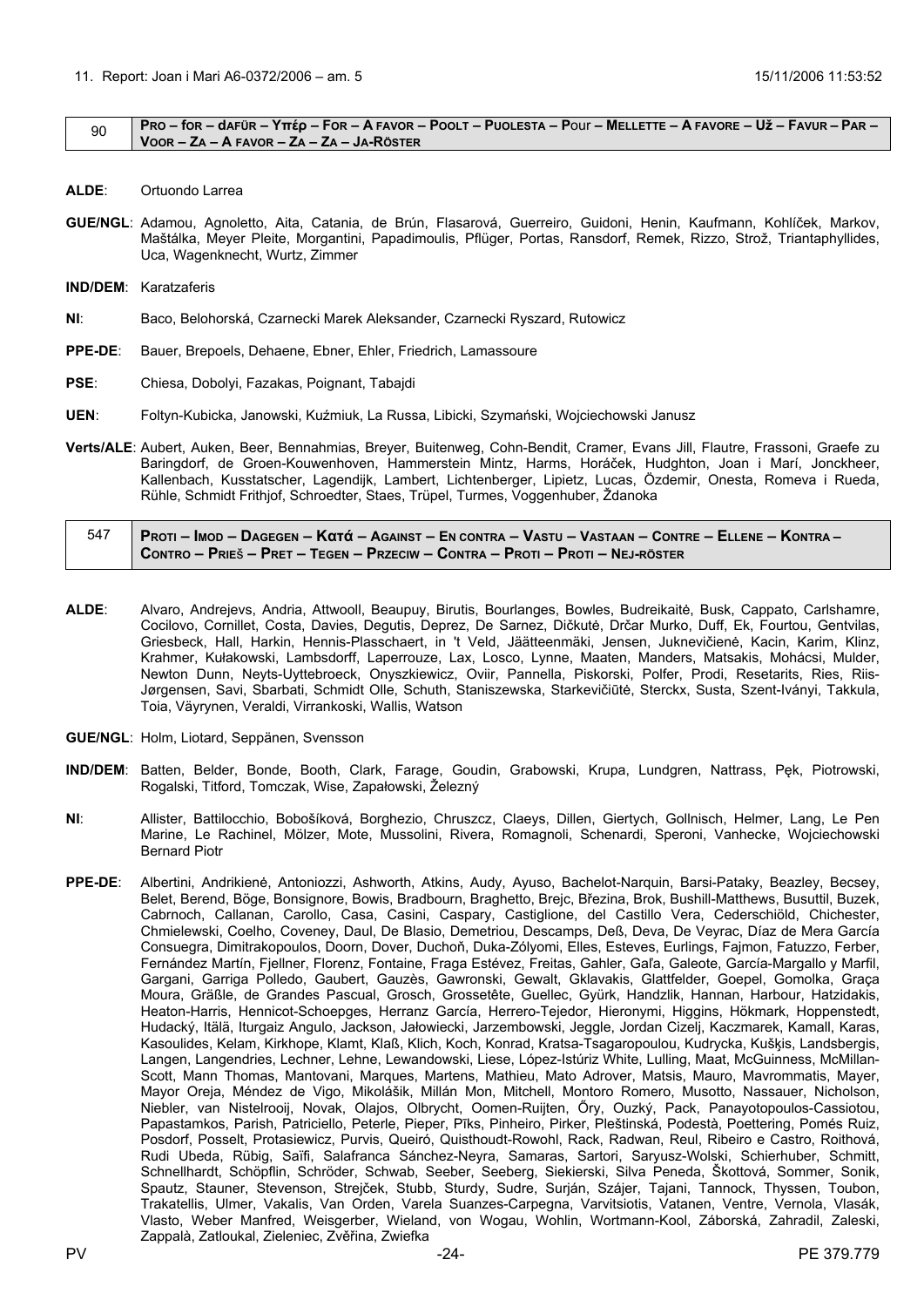- **PSE**: Andersson, Arif, Arnaoutakis, Assis, Attard-Montalto, Ayala Sender, Badia I Cutchet, Barón Crespo, Beglitis, Berès, van den Berg, Berger, Berlinguer, Berman, Bösch, Bono, Bourzai, Bozkurt, Bullmann, Calabuig Rull, Capoulas Santos, Carlotti, Carnero González, Castex, Cercas, Christensen, Corbett, Correia, Cottigny, De Keyser, De Rossa, Désir, De Vits, Díez González, Douay, El Khadraoui, Estrela, Ettl, Evans Robert, Falbr, Fava, Fernandes, Ferreira Anne, Ferreira Elisa, Ford, Fruteau, García Pérez, Gebhardt, Geringer de Oedenberg, Gierek, Gill, Glante, Golik, Gomes, Gottardi, Grabowska, Grech, Gröner, Groote, Gruber, Gurmai, Guy-Quint, Hänsch, Hamon, Harangozó, Hasse Ferreira, Haug, Hazan, Hedh, Hedkvist Petersen, Herczog, Honeyball, Howitt, Hughes, Hutchinson, Jöns, Jørgensen, Kindermann, Kinnock, Kósáné Kovács, Koterec, Krehl, Kuc, Kuhne, Laignel, Lambrinidis, Le Foll, Lehtinen, Leichtfried, Leinen, Lévai, Liberadzki, Lienemann, Locatelli, McAvan, McCarthy, Madeira, Maňka, Martin David, Martínez Martínez, Mastenbroek, Matsouka, Medina Ortega, Miguélez Ramos, Mikko, Moraes, Moreno Sánchez, Morgan, Moscovici, Muscat, Myller, Napoletano, Obiols i Germà, Occhetto, Öger, Paasilinna, Paleckis, Panzeri, Patrie, Peillon, Piecyk, Pinior, Pittella, Pleguezuelos Aguilar, Prets, Rapkay, Rasmussen, Reynaud, Riera Madurell, Rocard, Rosati, Roth-Behrendt, Rothe, Rouček, Roure, Sacconi, Sakalas, Saks, Salinas García, Sánchez Presedo, dos Santos, Savary, Schaldemose, Schapira, Scheele, Schulz, Segelström, Sifunakis, Simpson, Sousa Pinto, Stihler, Stockmann, Swoboda, Szejna, Tarabella, Tarand, Thomsen, Titley, Trautmann, Van Lancker, Vaugrenard, Vergnaud, Walter, Weber Henri, Weiler, Westlund, Wiersma, Willmott, Yañez-Barnuevo García, Zani
- **UEN**: Angelilli, Aylward, Berlato, Camre, Crowley, Didžiokas, Foglietta, Kamiński, Krasts, Maldeikis, Ó Neachtain, Pirilli, Poli Bortone, Ryan, Tatarella, Vaidere, Zīle

# **Verts/ALE**: Schlyter

- 10 ZDRŽELI SE HLASOVÁNÍ HVERKEN ELLER ENTHALTUNGEN Αποχές ABSTENTION ABSTENCIÓN ERAPOOLETU TYHJÄÄ – ABSTENTION – TARTÓZKODÁS – ASTENSJONI – ASTENSIONI – SUSILAIKĘ – ATTURAS – ONTHOUDINGEN – **WSTRZYMUJĄCY SIĘ – ABSTENÇÕES – ZDR**ž**ALI SA –** Vz**DR**ž**ANI – NEDLAGDA RÖSTER**
- **GUE/NGL**: Krarup, Toussas
- **IND/DEM**: Coûteaux, Louis, Sinnott
- **NI**: Kozlík, Martin Hans-Peter
- **PPE-DE**: Gál, Járóka
- **Verts/ALE**: van Buitenen

**OPRAVY HLASOVÁNÍ A SDĚLENÍ O ÚMYSLU HLASOVAT – STEMMERETTELSER OG -INTENTIONER – BERICHTIGUNGEN DES STIMMVERHALTENS UND BEABSICHTIGTES STIMMVERHALTEN – ΔΙΟΡΘΩΣΕΙΣ ΚΑΙ ΠΡΟΘΕΣΕΙΣ ΨΗΦΟΥ – CORRECTIONS TO VOTES AND VOTING INTENTIONS – CORRECCIONES E INTENCIONES DE VOTO – HÄÄLETUSE PARANDUSED JA HÄÄLETUSKAVATSUSED – ÄÄNESTYSKÄYTTÄYTYMISTÄ JA ÄÄNESTYSAIKEITA KOSKEVAT ILMOITUKSET – CORRECTIONS ET INTENTIONS DE VOTE – SZAVAZATOK HELYESBÍTÉSEI ÉS SZAVAZÁSI SZÁNDÉKOK – CORREZIONI E INTENZIONI DI VOTO – BALSAVIMO PATAISYMAI IR KETINIMAI – BALSOJUMA LABOJUMI UN NODOMI BALSOT – KORREZZJONIJIET U INTENZJONIJIET GĦALL-VOT – RECTIFICATIES STEMGEDRAG / VOORGENOMEN STEMGEDRAG – KOREKTY DO GŁOSOWANIA I ZAMIAR GŁOSOWANIA – CORRECÇÕES E INTENÇÕES DE VOTO – OPRAVY HLASOVANIA A ZÁMERY PRI HLASOVANÍ – POPRAVKI IN NAMERE GLASOVANJA – RÄTTELSER/AVSIKTSFÖRKLARINGAR TILL AVGIVNA RÖSTER**

**PRO – FOR – DAFÜR – ΥΠΕΡ – FOR – A FAVOR – POOLT – PUOLESTA – POUR – MELLETTE – A FAVORE – UŽ – FAVUR – PAR – VOOR – ZA – A FAVOR – ZA – ZA – JA-RÖSTER**

#### **PROTI – IMOD – DAGEGEN – ΚΑΤΑ – AGAINST – EN CONTRA – VASTU – VASTAAN – CONTRE – ELLENE – KONTRA – CONTRO – PRIEŠ – PRET – TEGEN – PRZECIW – CONTRA – PROTI – PROTI – NEJ-RÖSTER**

John Attard-Montalto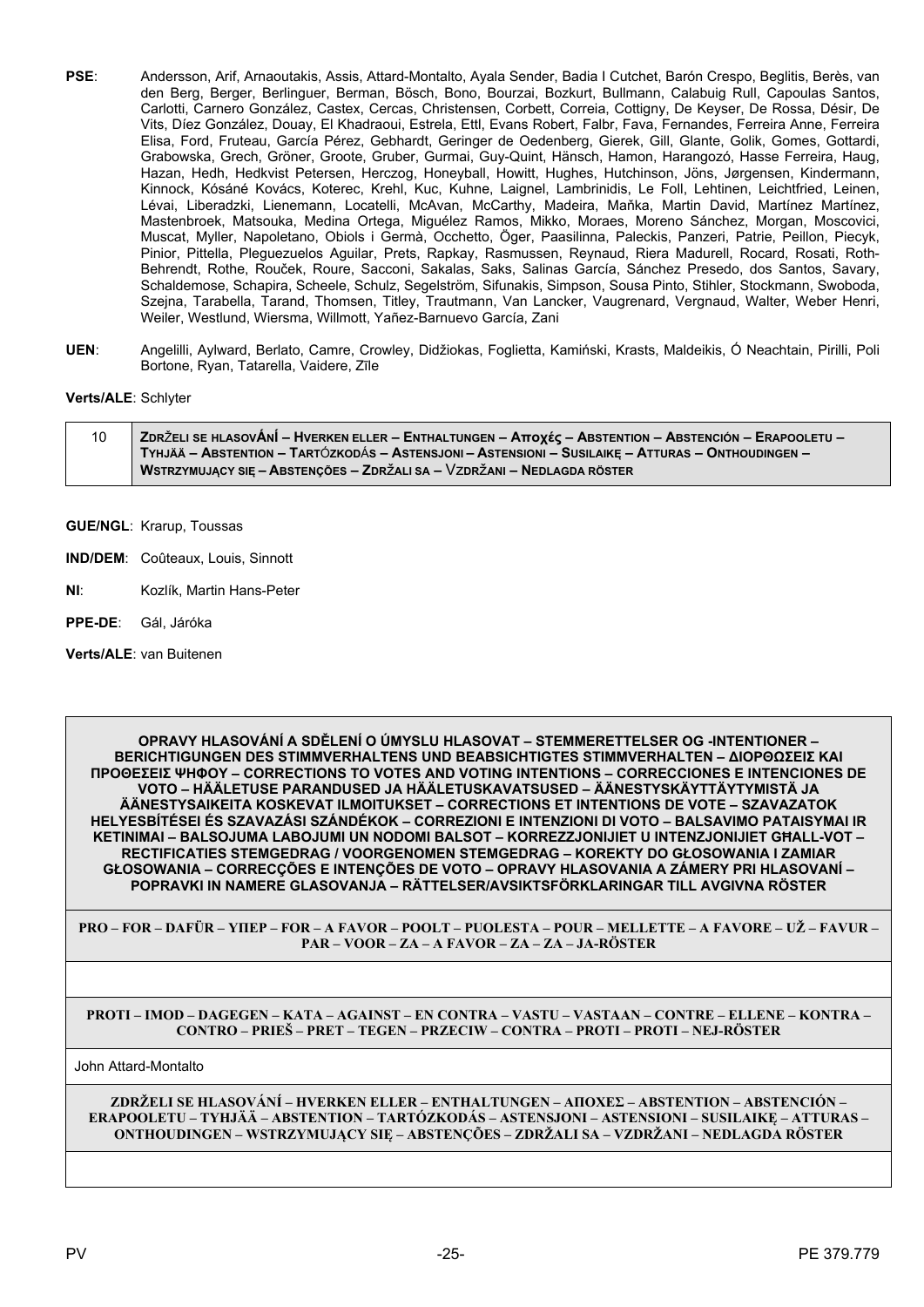#### <span id="page-25-0"></span> $_{528}$  | Pro – for – dafür – Yttép – For – A Favor – Poolt – Puolesta – Pour – Mellette – A Favore – Už – Favur – Par – **VOOR – ZA – A FAVOR – ZA – ZA – JA-RÖSTER**

- **ALDE**: Alvaro, Birutis, Bourlanges, Bowles, Budreikaitė, Busk, Cappato, Carlshamre, Cocilovo, Cornillet, Costa, Davies, Degutis, Deprez, De Sarnez, Dičkutė, Drčar Murko, Duff, Ek, Fourtou, Gentvilas, Griesbeck, Hall, Harkin, in 't Veld, Jäätteenmäki, Jensen, Juknevičienė, Kacin, Karim, Kułakowski, Lambsdorff, Laperrouze, Losco, Lynne, Maaten, Manders, Matsakis, Mohácsi, Mulder, Newton Dunn, Neyts-Uyttebroeck, Onyszkiewicz, Ortuondo Larrea, Oviir, Pannella, Piskorski, Polfer, Prodi, Resetarits, Ries, Riis-Jørgensen, Savi, Schmidt Olle, Schuth, Staniszewska, Sterckx, Susta, Szent-Iványi, Takkula, Toia, Väyrynen, Veraldi, Virrankoski, Wallis, Watson
- **GUE/NGL**: Adamou, Agnoletto, Aita, Catania, de Brún, Flasarová, Guerreiro, Guidoni, Henin, Kaufmann, Kohlíček, Markov, Maštálka, Meyer Pleite, Morgantini, Papadimoulis, Pflüger, Portas, Ransdorf, Remek, Rizzo, Strož, Triantaphyllides, Uca, Wagenknecht, Wurtz, Zimmer
- **IND/DEM**: Belder, Bonde, Goudin, Krupa, Lundgren, Železný
- **NI**: Battilocchio, Claeys, Czarnecki Marek Aleksander, Czarnecki Ryszard, Dillen, Gollnisch, Helmer, Lang, Le Pen Marine, Le Rachinel, Martin Hans-Peter, Mölzer, Mussolini, Rivera, Rutowicz, Vanhecke
- **PPE-DE**: Albertini, Andrikienė, Antoniozzi, Ashworth, Atkins, Audy, Bachelot-Narquin, Barsi-Pataky, Bauer, Beazley, Belet, Berend, Böge, Bowis, Bradbourn, Braghetto, Brejc, Brepoels, Březina, Brok, Busuttil, Buzek, Cabrnoch, Callanan, Carollo, Casa, Casini, Caspary, Cederschiöld, Chichester, Chmielewski, Coelho, Daul, De Blasio, Dehaene, Descamps, Deß, Deva, De Veyrac, Doorn, Dover, Duka-Zólyomi, Ebner, Ehler, Elles, Esteves, Eurlings, Fajmon, Ferber, Fjellner, Florenz, Fontaine, Freitas, Friedrich, Gahler, Gaľa, Gargani, Gaubert, Gauzès, Gewalt, Glattfelder, Goepel, Gomolka, Graça Moura, Gräßle, Grosch, Grossetête, Guellec, Gyürk, Handzlik, Hannan, Harbour, Heaton-Harris, Hennicot-Schoepges, Hieronymi, Higgins, Hökmark, Hoppenstedt, Hudacký, Itälä, Jackson, Jałowiecki, Járóka, Jarzembowski, Jeggle, Jordan Cizelj, Kaczmarek, Kamall, Karas, Kelam, Kirkhope, Klamt, Klaß, Klich, Koch, Konrad, Kudrycka, Kušķis, Lamassoure, Landsbergis, Langen, Langendries, Lechner, Lehne, Lewandowski, Liese, Lulling, Maat, McGuinness, Mann Thomas, Mantovani, Marques, Martens, Mathieu, Mayer, Mayor Oreja, Mikolášik, Mitchell, Nassauer, Nicholson, Niebler, van Nistelrooij, Novak, Olajos, Olbrycht, Őry, Ouzký, Pack, Parish, Patriciello, Pieper, Pīks, Pinheiro, Pirker, Pleštinská, Podestà, Poettering, Posdorf, Posselt, Purvis, Queiró, Quisthoudt-Rowohl, Rack, Reul, Ribeiro e Castro, Roithová, Rübig, Saïfi, Sartori, Saryusz-Wolski, Schierhuber, Schmitt, Schnellhardt, Schöpflin, Schröder, Schwab, Seeber, Siekierski, Silva Peneda, Škottová, Sommer, Sonik, Spautz, Stauner, Stevenson, Strejček, Stubb, Sturdy, Sudre, Surján, Szájer, Tajani, Tannock, Thyssen, Toubon, Van Orden, Varela Suanzes-Carpegna, Vatanen, Ventre, Vlasák, Vlasto, Weber Manfred, Weisgerber, Wieland, von Wogau, Záborská, Zahradil, Zaleski, Zappalà, Zatloukal, Zieleniec, Zvěřina, Zwiefka
- **PSE**: Andersson, Arif, Arnaoutakis, Assis, Ayala Sender, Badia I Cutchet, Barón Crespo, Beglitis, Berès, van den Berg, Berger, Berlinguer, Berman, Bösch, Bono, Bourzai, Bozkurt, Bullmann, Calabuig Rull, Capoulas Santos, Carlotti, Carnero González, Castex, Cercas, Chiesa, Christensen, Correia, Cottigny, De Keyser, De Rossa, Désir, De Vits, Díez González, Dobolyi, Douay, Estrela, Ettl, Evans Robert, Falbr, Fava, Fazakas, Fernandes, Ferreira Anne, Ferreira Elisa, Ford, Fruteau, García Pérez, Gebhardt, Geringer de Oedenberg, Gierek, Gill, Glante, Gomes, Gottardi, Grabowska, Grech, Gröner, Groote, Gruber, Gurmai, Guy-Quint, Hänsch, Hamon, Harangozó, Hasse Ferreira, Hazan, Hedh, Hedkvist Petersen, Herczog, Honeyball, Howitt, Hughes, Hutchinson, Jöns, Jørgensen, Kindermann, Kinnock, Kósáné Kovács, Koterec, Krehl, Kuc, Kuhne, Laignel, Lambrinidis, Le Foll, Lehtinen, Leichtfried, Leinen, Lévai, Liberadzki, Lienemann, Locatelli, McAvan, McCarthy, Madeira, Maňka, Martin David, Martínez Martínez, Medina Ortega, Miguélez Ramos, Moraes, Moreno Sánchez, Morgan, Moscovici, Muscat, Myller, Napoletano, Obiols i Germà, Öger, Paasilinna, Panzeri, Patrie, Peillon, Piecyk, Pinior, Pittella, Pleguezuelos Aguilar, Poignant, Prets, Rapkay, Rasmussen, Reynaud, Riera Madurell, Rocard, Rosati, Roth-Behrendt, Rothe, Rouček, Roure, Sacconi, Sakalas, Saks, Salinas García, Sánchez Presedo, dos Santos, Savary, Schaldemose, Schapira, Scheele, Schulz, Segelström, Sifunakis, Simpson, Sousa Pinto, Stihler, Stockmann, Swoboda, Szejna, Tabajdi, Tarabella, Tarand, Thomsen, Titley, Trautmann, Van Lancker, Vaugrenard, Vergnaud, Walter, Weber Henri, Weiler, Wiersma, Willmott, Yañez-Barnuevo García
- **UEN**: Angelilli, Aylward, Berlato, Crowley, Foglietta, Foltyn-Kubicka, Janowski, Kuźmiuk, La Russa, Libicki, Maldeikis, Pirilli, Podkański, Poli Bortone, Ryan, Szymański, Tatarella, Vaidere, Wojciechowski Janusz, Zīle
- **Verts/ALE**: Aubert, Auken, Beer, Bennahmias, Breyer, Buitenweg, Cohn-Bendit, Cramer, Evans Jill, Flautre, Frassoni, Graefe zu Baringdorf, de Groen-Kouwenhoven, Hammerstein Mintz, Harms, Horáček, Hudghton, Joan i Marí, Jonckheer, Kallenbach, Kusstatscher, Lagendijk, Lambert, Lichtenberger, Lipietz, Lucas, Özdemir, Onesta, Romeva i Rueda, Rühle, Schmidt Frithjof, Schroedter, Staes, Trüpel, Turmes, Voggenhuber, Ždanoka

102 | PROTI – IMOD – DAGEGEN – KOTÓ – AGAINST – EN CONTRA – VASTU – VASTAAN – CONTRE – ELLENE – KONTRA – CONTRO - PRIEŠ - PRET - TEGEN - PRZECIW - CONTRA - PROTI - PROTI - NEJ-RÖSTER

**ALDE**: Andria, Hennis-Plasschaert, Klinz, Krahmer, Lax, Sbarbati, Starkevičiūtė

**GUE/NGL**: Holm, Krarup, Liotard, Seppänen, Svensson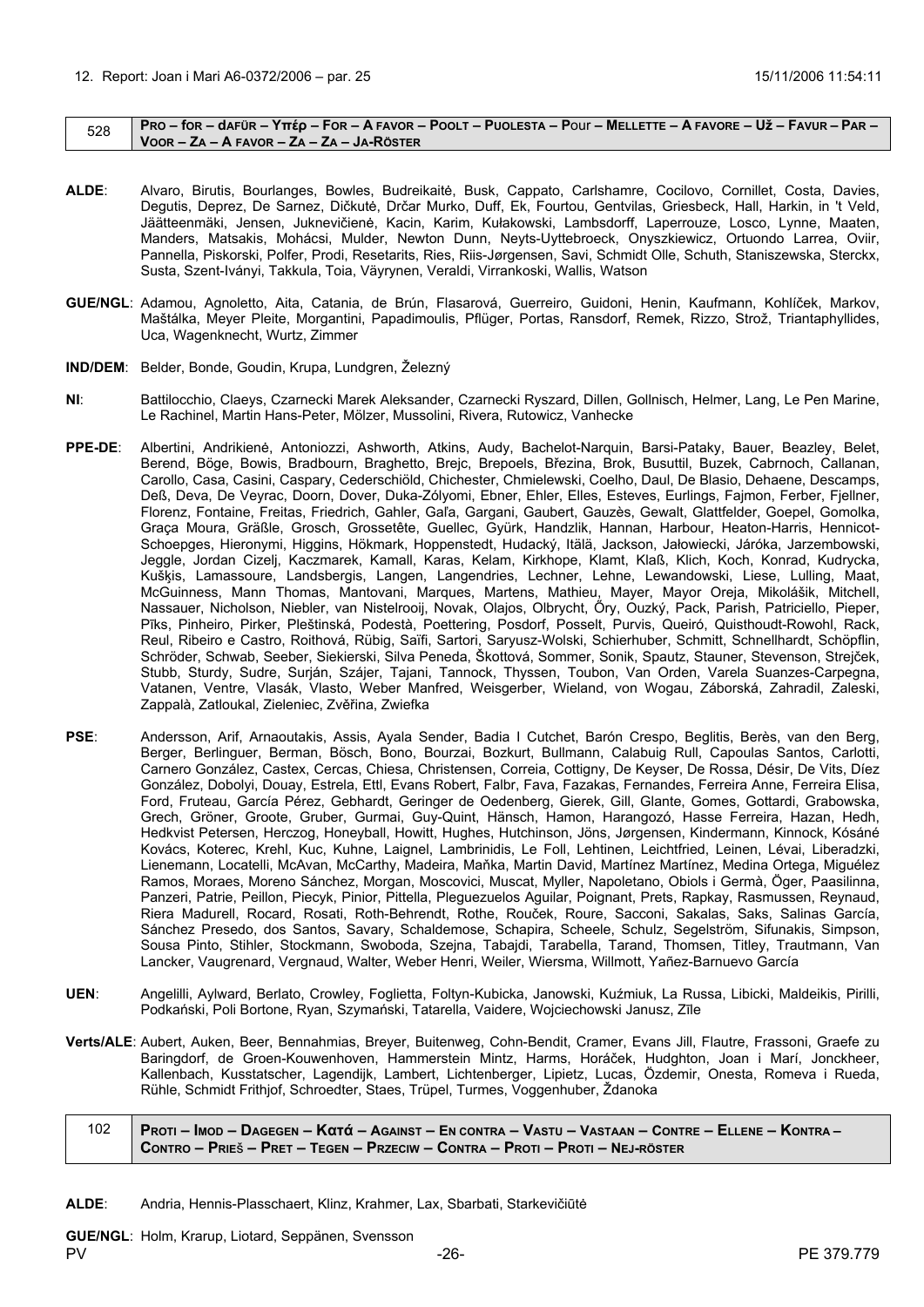- IND/DEM: Batten, Booth, Clark, Coûteaux, Farage, Grabowski, Karatzaferis, Louis, Nattrass, Pek, Piotrowski, Rogalski, Titford, Tomczak, Wise, Zapałowski
- $NI:$ Allister, Bobošíková, Chruszcz, Giertych, Mote, Romagnoli, Schenardi, Wojciechowski Bernard Piotr
- Ayuso, Becsey, Bushill-Matthews, Castiglione, del Castillo Vera, Coveney, Demetriou, Díaz de Mera García  $PPF-DF$ Consuegra, Dimitrakopoulos, Duchoň, Fatuzzo, Fernández Martín, Fraga Estévez, Galeote, García-Margallo y Marfil, Garriga Polledo, Gklavakis, de Grandes Pascual, Hatzidakis, Herranz García, Herrero-Tejedor, Iturgaiz Angulo, Kasoulides, Kratsa-Tsagaropoulou, López-Istúriz White, Mato Adrover, Matsis, Mauro, Mayrommatis, Méndez de Vigo, Millán Mon, Montoro Romero, Musotto, Oomen-Ruijten, Panayotopoulos-Cassiotou, Papastamkos, Peterle, Pomés Ruiz, Protasiewicz, Radwan, Rudi Ubeda, Salafranca Sánchez-Neyra, Samaras, Seeberg, Trakatellis, Ulmer, Vakalis, Varvitsiotis, Vernola, Wohlin, Wortmann-Kool
- PSE: El Khadraoui, Golik, Haug, Mastenbroek, Matsouka, Mikko, Paleckis, Westlund, Zani
- UFN: Camre, Didžiokas, Kamiński, Krasts, Ó Neachtain

Verts/ALE: Schlyter

| 12 | ZDRŽELI SE HLASOVÁNÍ – HVERKEN ELLER – ENTHALTUNGEN – Αποχές – ABSTENTION – ABSTENCIÓN – ERAPOOLETU – |
|----|-------------------------------------------------------------------------------------------------------|
|    | Tyhjää – Abstention – Tartózkodás – Astensjoni – Astensioni – Susilaikę – Atturas – Onthoudingen –    |
|    | WSTRZYMUJACY SIE – ABSTENCÕES – ZDRŽALI SA – VZDRŽANI – NEDLAGDA RÖSTER                               |

- ALDE: Attwooll, Beaupuy
- **GUE/NGL: Toussas**
- **IND/DEM: Sinnott**
- $NI:$ Baco, Belohorská, Borghezio, Kozlík, Speroni
- PPE-DE: Gál
- **PSF** Attard-Montalto

Verts/ALE: van Buitenen

OPRAVY HLASOVÁNÍ A SDĚLENÍ O ÚMYSLU HLASOVAT – STEMMERETTELSER OG -INTENTIONER -**BERICHTIGUNGEN DES STIMMVERHALTENS UND BEABSICHTIGTES STIMMVERHALTEN - ΔΙΟΡΘΩΣΕΙΣ ΚΑΙ ΠΡΟΘΕΣΕΙΣ ΨΗΦΟΥ – CORRECTIONS TO VOTES AND VOTING INTENTIONS – CORRECCIONES E INTENCIONES DE** VOTO – HÄÄLETUSE PARANDUSED JA HÄÄLETUSKAVATSUSED – ÄÄNESTYSKÄYTTÄYTYMISTÄ JA ÄÄNESTYSAIKEITA KOSKEVAT ILMOITUKSET – CORRECTIONS ET INTENTIONS DE VOTE – SZAVAZATOK HELYESBÍTÉSEI ÉS SZAVAZÁSI SZÁNDÉKOK – CORREZIONI E INTENZIONI DI VOTO – BALSAVIMO PATAISYMAI IR KETINIMAI - BALSOJUMA LABOJUMI UN NODOMI BALSOT - KORREZZJONIJIET U INTENZJONIJIET GHALL-VOT -RECTIFICATIES STEMGEDRAG / VOORGENOMEN STEMGEDRAG - KOREKTY DO GŁOSOWANIA I ZAMIAR GŁOSOWANIA – CORRECÇÕES E INTENÇÕES DE VOTO – OPRAVY HLASOVANIA A ZÁMERY PRI HLASOVANÍ – POPRAVKI IN NAMERE GLASOVANJA - RÄTTELSER/AVSIKTSFÖRKLARINGAR TILL AVGIVNA RÖSTER

PRO – FOR – DAFÜR – YHEP – FOR – A FAVOR – POOLT – PUOLESTA – POUR – MELLETTE – A FAVORE – UŽ – FAVUR – PAR - VOOR - ZA - A FAVOR - ZA - ZA - JA-RÖSTER

Åsa Westlund, Lydia Schenardi, John Attard-Montalto, Maria Matsouka

PROTI – IMOD – DAGEGEN – KATA – AGAINST – EN CONTRA – VASTU – VASTAAN – CONTRE – ELLENE – KONTRA – CONTRO – PRIEŠ – PRET – TEGEN – PRZECIW – CONTRA – PROTI – PROTI – NEJ-RÖSTER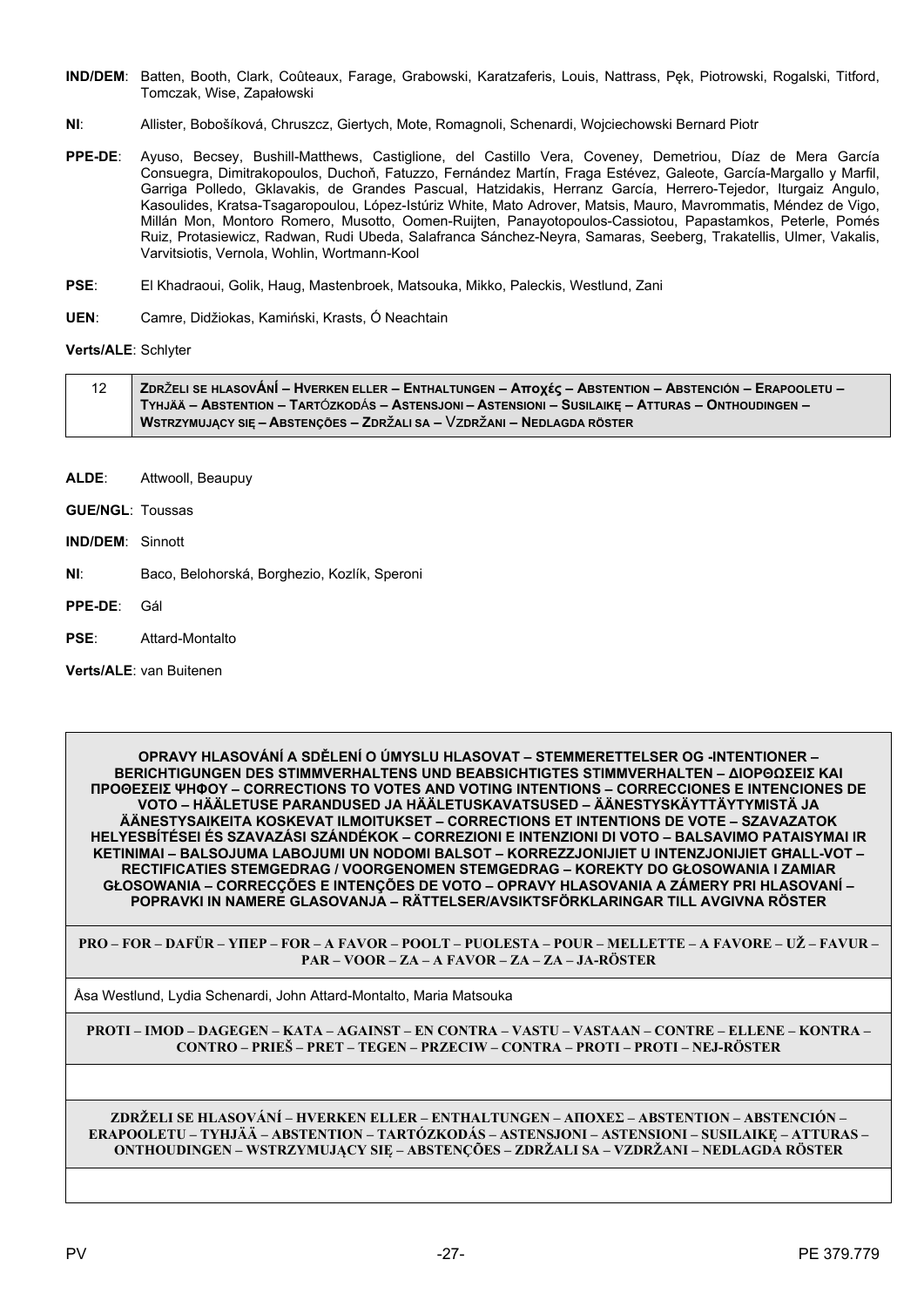<span id="page-27-0"></span>

|  | PRO – for – dafür – Υπέρ – For – A FAVOR – POOLT – PUOLESTA – Pour – MELLETTE – A FAVORE – Už – FAVUR – PAR – |
|--|---------------------------------------------------------------------------------------------------------------|
|  | VOOR – ZA – A FAVOR – ZA – ZA – JA-RÖSTER                                                                     |

- **ALDE**: Attwooll, Beaupuy, Carlshamre, Cornillet, De Sarnez, Fourtou, Griesbeck, Hennis-Plasschaert, Laperrouze, Ortuondo Larrea, Starkevičiūtė
- **GUE/NGL**: Adamou, Agnoletto, Aita, Catania, de Brún, Figueiredo, Flasarová, Guerreiro, Guidoni, Henin, Kaufmann, Kohlíček, Markov, Maštálka, Meyer Pleite, Morgantini, Papadimoulis, Pflüger, Portas, Ransdorf, Remek, Rizzo, Strož, Triantaphyllides, Uca, Wagenknecht, Wurtz, Zimmer
- **IND/DEM**: Grabowski, Krupa, Pęk, Piotrowski, Rogalski, Tomczak, Zapałowski
- **NI**: Baco, Belohorská, Czarnecki Marek Aleksander, Czarnecki Ryszard, Martin Hans-Peter, Rutowicz
- **PPE-DE**: Bauer, Brepoels, Duka-Zólyomi, Ebner, Florenz, Járóka
- **PSE**: Assis, Chiesa, Correia, El Khadraoui, Estrela, Fazakas, Fernandes, Ferreira Elisa, Gomes, Hasse Ferreira, Lehtinen, Myller, Obiols i Germà, Paasilinna, Tabajdi
- **UEN**: Foltyn-Kubicka, Janowski, Kuźmiuk, Libicki, Podkański, Szymański
- **Verts/ALE**: Aubert, Auken, Beer, Bennahmias, Breyer, Buitenweg, Cohn-Bendit, Cramer, Evans Jill, Flautre, Frassoni, Graefe zu Baringdorf, de Groen-Kouwenhoven, Hammerstein Mintz, Harms, Horáček, Hudghton, Joan i Marí, Jonckheer, Kallenbach, Kusstatscher, Lagendijk, Lambert, Lichtenberger, Lipietz, Lucas, Özdemir, Onesta, Romeva i Rueda, Rühle, Schlyter, Schmidt Frithjof, Schroedter, Staes, Trüpel, Turmes, Voggenhuber, Ždanoka

| 515   Proti – Imod – Dagegen – Kαtά – Against – En contra – Vastu – Vastaan – Contre – Ellene – Kontra – / |
|------------------------------------------------------------------------------------------------------------|
| Contro – Prieš – Pret – Tegen – Przeciw – Contra – Proti – Proti – Nej-röster i                            |

- **ALDE**: Alvaro, Andrejevs, Andria, Birutis, Bourlanges, Bowles, Budreikaitė, Busk, Cappato, Cocilovo, Costa, Davies, Degutis, Deprez, Dičkutė, Drčar Murko, Duff, Ek, Gentvilas, Hall, Harkin, in 't Veld, Jäätteenmäki, Jensen, Juknevičienė, Kacin, Karim, Klinz, Krahmer, Kułakowski, Lambsdorff, Lax, Losco, Lynne, Maaten, Manders, Matsakis, Mohácsi, Mulder, Newton Dunn, Neyts-Uyttebroeck, Onyszkiewicz, Oviir, Pannella, Piskorski, Polfer, Prodi, Resetarits, Ries, Riis-Jørgensen, Savi, Sbarbati, Schmidt Olle, Schuth, Staniszewska, Sterckx, Susta, Szent-Iványi, Takkula, Toia, Väyrynen, Veraldi, Virrankoski, Wallis, Watson
- **GUE/NGL**: Holm, Krarup, Liotard, Seppänen, Svensson
- **IND/DEM**: Batten, Belder, Booth, Clark, Coûteaux, Farage, Goudin, Karatzaferis, Louis, Lundgren, Nattrass, Titford, Wise, Železný
- **NI**: Allister, Battilocchio, Bobošíková, Chruszcz, Claeys, Dillen, Giertych, Gollnisch, Helmer, Lang, Le Pen Marine, Le Rachinel, Mölzer, Mote, Mussolini, Rivera, Romagnoli, Schenardi, Vanhecke, Wojciechowski Bernard Piotr
- **PPE-DE**: Albertini, Andrikienė, Antoniozzi, Ashworth, Atkins, Audy, Ayuso, Bachelot-Narquin, Barsi-Pataky, Beazley, Becsey, Belet, Berend, Böge, Bonsignore, Bowis, Bradbourn, Braghetto, Brejc, Březina, Brok, Bushill-Matthews, Busuttil, Buzek, Cabrnoch, Callanan, Carollo, Casa, Casini, Caspary, Castiglione, del Castillo Vera, Cederschiöld, Chichester, Chmielewski, Coelho, Coveney, Daul, De Blasio, Dehaene, Demetriou, Descamps, Deß, Deva, De Veyrac, Díaz de Mera García Consuegra, Dimitrakopoulos, Doorn, Dover, Duchoň, Ehler, Esteves, Eurlings, Fajmon, Fatuzzo, Fernández Martín, Fjellner, Fontaine, Fraga Estévez, Freitas, Friedrich, Gahler, Gaľa, Galeote, García-Margallo y Marfil, Gargani, Garriga Polledo, Gaubert, Gauzès, Gawronski, Gewalt, Gklavakis, Glattfelder, Goepel, Gomolka, Graça Moura, Gräßle, de Grandes Pascual, Grossetête, Guellec, Gyürk, Handzlik, Hannan, Harbour, Hatzidakis, Heaton-Harris, Hennicot-Schoepges, Herranz García, Herrero-Tejedor, Hieronymi, Higgins, Hökmark, Hoppenstedt, Hudacký, Itälä, Iturgaiz Angulo, Jackson, Jałowiecki, Jarzembowski, Jeggle, Jordan Cizelj, Kaczmarek, Kamall, Karas, Kasoulides, Kelam, Kirkhope, Klamt, Klaß, Klich, Koch, Konrad, Kratsa-Tsagaropoulou, Kudrycka, Kušķis, Lamassoure, Landsbergis, Langendries, Lechner, Lehne, Lewandowski, Liese, López-Istúriz White, Lulling, Maat, McGuinness, McMillan-Scott, Mann Thomas, Mantovani, Marques, Martens, Mathieu, Mato Adrover, Matsis, Mauro, Mavrommatis, Mayer, Mayor Oreja, Méndez de Vigo, Mikolášik, Millán Mon, Mitchell, Montoro Romero, Musotto, Nassauer, Nicholson, Niebler, van Nistelrooij, Novak, Olajos, Olbrycht, Oomen-Ruijten, Őry, Ouzký, Pack, Panayotopoulos-Cassiotou, Papastamkos, Parish, Patriciello, Peterle, Pieper, Pīks, Pinheiro, Pirker, Pleštinská, Podestà, Poettering, Pomés Ruiz, Posdorf, Posselt, Protasiewicz, Purvis, Queiró, Quisthoudt-Rowohl, Rack, Radwan, Reul, Ribeiro e Castro, Roithová, Rudi Ubeda, Rübig, Saïfi, Salafranca Sánchez-Neyra, Samaras, Sartori, Saryusz-Wolski, Schierhuber, Schmitt, Schnellhardt, Schöpflin, Schröder, Schwab, Seeber, Seeberg, Siekierski, Silva Peneda, Škottová, Sommer, Sonik, Spautz, Stauner, Stevenson, Strejček, Stubb, Sturdy, Sudre, Surján, Szájer, Tajani, Tannock, Thyssen, Toubon, Trakatellis, Ulmer, Vakalis, Van Orden, Varela Suanzes-Carpegna, Varvitsiotis, Vatanen, Ventre, Vernola, Vlasák, Vlasto, Weber Manfred, Weisgerber, Wieland, von Wogau, Wohlin, Wortmann-Kool, Záborská, Zahradil, Zaleski, Zappalà, Zatloukal, Zieleniec, Zvěřina, Zwiefka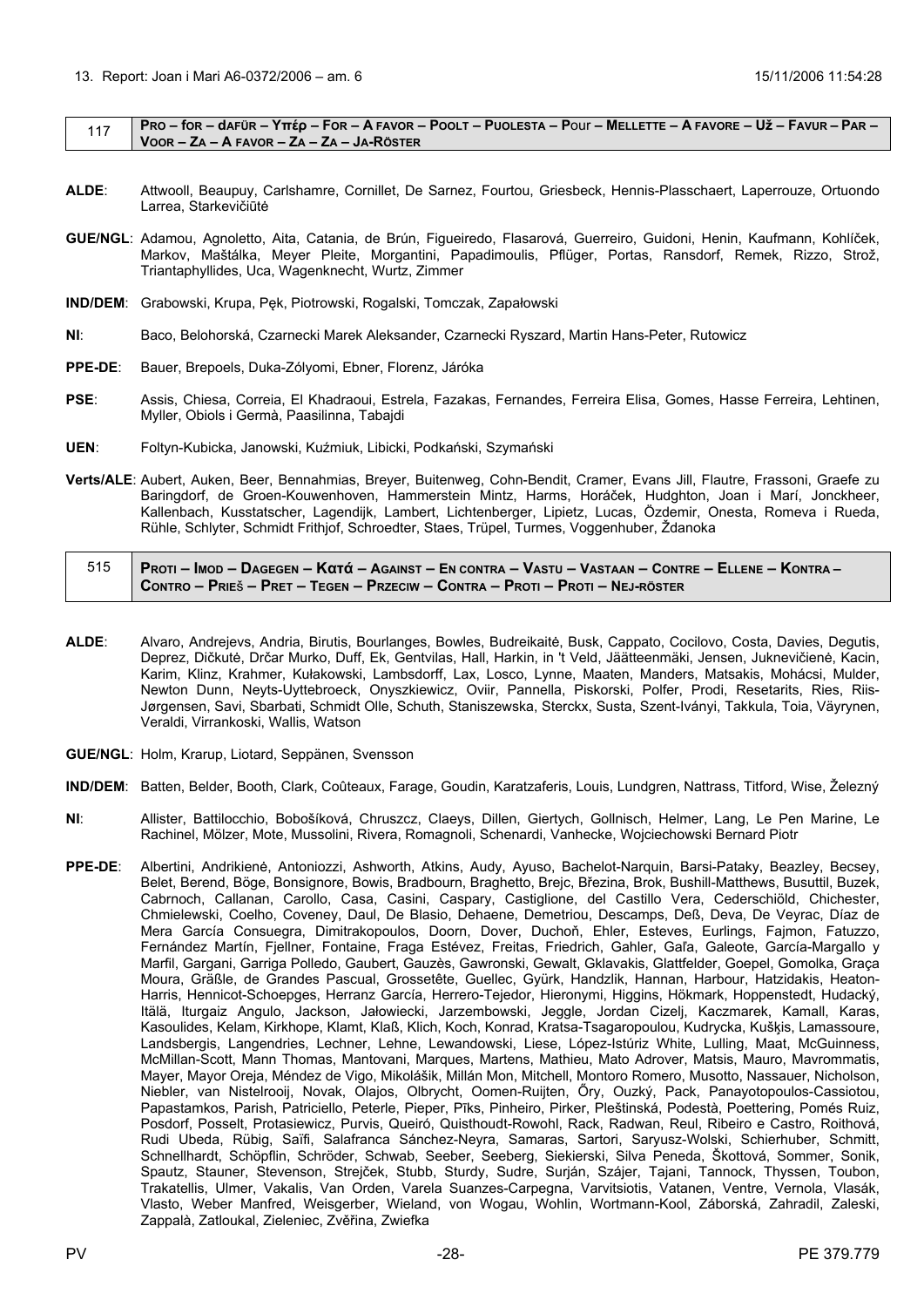- **PSE**: Andersson, Arif, Arnaoutakis, Ayala Sender, Badia I Cutchet, Barón Crespo, Beglitis, Berès, van den Berg, Berger, Berlinguer, Berman, Bösch, Bono, Bourzai, Bozkurt, Bullmann, Calabuig Rull, Carlotti, Carnero González, Castex, Cercas, Christensen, Corbett, Cottigny, De Keyser, De Rossa, Désir, De Vits, Díez González, Dobolyi, Douay, Ettl, Evans Robert, Falbr, Fava, Ferreira Anne, Ford, Fruteau, García Pérez, Gebhardt, Geringer de Oedenberg, Gierek, Gill, Glante, Golik, Gottardi, Grabowska, Gröner, Groote, Gruber, Gurmai, Guy-Quint, Hänsch, Hamon, Harangozó, Haug, Hazan, Hedh, Hedkvist Petersen, Herczog, Honeyball, Howitt, Hughes, Hutchinson, Jöns, Jørgensen, Kindermann, Kinnock, Kósáné Kovács, Koterec, Krehl, Kuc, Kuhne, Laignel, Lambrinidis, Le Foll, Leichtfried, Leinen, Lévai, Liberadzki, Lienemann, Locatelli, McAvan, McCarthy, Madeira, Maňka, Martin David, Martínez Martínez, Mastenbroek, Matsouka, Medina Ortega, Miguélez Ramos, Mikko, Moraes, Moreno Sánchez, Morgan, Moscovici, Napoletano, Occhetto, Öger, Panzeri, Patrie, Peillon, Piecyk, Pinior, Pittella, Pleguezuelos Aguilar, Poignant, Prets, Rapkay, Rasmussen, Reynaud, Riera Madurell, Rocard, Rosati, Roth-Behrendt, Rothe, Rouček, Roure, Sacconi, Sakalas, Saks, Salinas García, Sánchez Presedo, dos Santos, Savary, Schaldemose, Schapira, Scheele, Schulz, Segelström, Sifunakis, Simpson, Sousa Pinto, Stihler, Stockmann, Swoboda, Szejna, Tarabella, Tarand, Thomsen, Titley, Trautmann, Van Lancker, Vaugrenard, Vergnaud, Walter, Weber Henri, Weiler, Westlund, Wiersma, Willmott, Yañez-Barnuevo García, Zani
- **UEN**: Angelilli, Aylward, Berlato, Camre, Crowley, Didžiokas, Foglietta, Kamiński, Krasts, La Russa, Maldeikis, Ó Neachtain, Pirilli, Poli Bortone, Ryan, Tatarella, Vaidere, Wojciechowski Janusz, Zīle

| 11 | ZDRŽELI SE HLASOVÁNÍ – HVERKEN ELLER – ENTHALTUNGEN – Αποχές – ABSTENTION – ABSTENCIÓN – ERAPOOLETU – |
|----|-------------------------------------------------------------------------------------------------------|
|    | TYHJÄÄ – ABSTENTION – TARTÓZKODÁS – ASTENSJONI – ASTENSIONI – SUSILAIKE – ATTURAS – ONTHOUDINGEN –    |
|    | <b>WSTRZYMUJĄCY SIĘ – ABSTENÇÕES – ZDRŽALI SA – VZDRŽANI – NEDLAGDA RÖSTER</b>                        |

- **GUE/NGL**: Toussas
- **IND/DEM**: Bonde, Sinnott
- **NI**: Borghezio, Kozlík, Speroni
- **PPE-DE**: Gál
- **PSE**: Attard-Montalto, Grech, Muscat

**Verts/ALE**: van Buitenen

**OPRAVY HLASOVÁNÍ A SDĚLENÍ O ÚMYSLU HLASOVAT – STEMMERETTELSER OG -INTENTIONER – BERICHTIGUNGEN DES STIMMVERHALTENS UND BEABSICHTIGTES STIMMVERHALTEN – ΔΙΟΡΘΩΣΕΙΣ ΚΑΙ ΠΡΟΘΕΣΕΙΣ ΨΗΦΟΥ – CORRECTIONS TO VOTES AND VOTING INTENTIONS – CORRECCIONES E INTENCIONES DE VOTO – HÄÄLETUSE PARANDUSED JA HÄÄLETUSKAVATSUSED – ÄÄNESTYSKÄYTTÄYTYMISTÄ JA ÄÄNESTYSAIKEITA KOSKEVAT ILMOITUKSET – CORRECTIONS ET INTENTIONS DE VOTE – SZAVAZATOK HELYESBÍTÉSEI ÉS SZAVAZÁSI SZÁNDÉKOK – CORREZIONI E INTENZIONI DI VOTO – BALSAVIMO PATAISYMAI IR KETINIMAI – BALSOJUMA LABOJUMI UN NODOMI BALSOT – KORREZZJONIJIET U INTENZJONIJIET GĦALL-VOT – RECTIFICATIES STEMGEDRAG / VOORGENOMEN STEMGEDRAG – KOREKTY DO GŁOSOWANIA I ZAMIAR GŁOSOWANIA – CORRECÇÕES E INTENÇÕES DE VOTO – OPRAVY HLASOVANIA A ZÁMERY PRI HLASOVANÍ – POPRAVKI IN NAMERE GLASOVANJA – RÄTTELSER/AVSIKTSFÖRKLARINGAR TILL AVGIVNA RÖSTER**

**PRO – FOR – DAFÜR – ΥΠΕΡ – FOR – A FAVOR – POOLT – PUOLESTA – POUR – MELLETTE – A FAVORE – UŽ – FAVUR – PAR – VOOR – ZA – A FAVOR – ZA – ZA – JA-RÖSTER**

Bernard Piotr Wojciechowski, Bernard Poignant

**PROTI – IMOD – DAGEGEN – ΚΑΤΑ – AGAINST – EN CONTRA – VASTU – VASTAAN – CONTRE – ELLENE – KONTRA – CONTRO – PRIEŠ – PRET – TEGEN – PRZECIW – CONTRA – PROTI – PROTI – NEJ-RÖSTER**

**ZDRŽELI SE HLASOVÁNÍ – HVERKEN ELLER – ENTHALTUNGEN – ΑΠOΧΕΣ – ABSTENTION – ABSTENCIÓN – ERAPOOLETU – TYHJÄÄ – ABSTENTION – TARTÓZKODÁS – ASTENSJONI – ASTENSIONI – SUSILAIKĘ – ATTURAS – ONTHOUDINGEN – WSTRZYMUJĄCY SIĘ – ABSTENÇÕES – ZDRŽALI SA – VZDRŽANI – NEDLAGDA RÖSTER**

John Attard-Montalto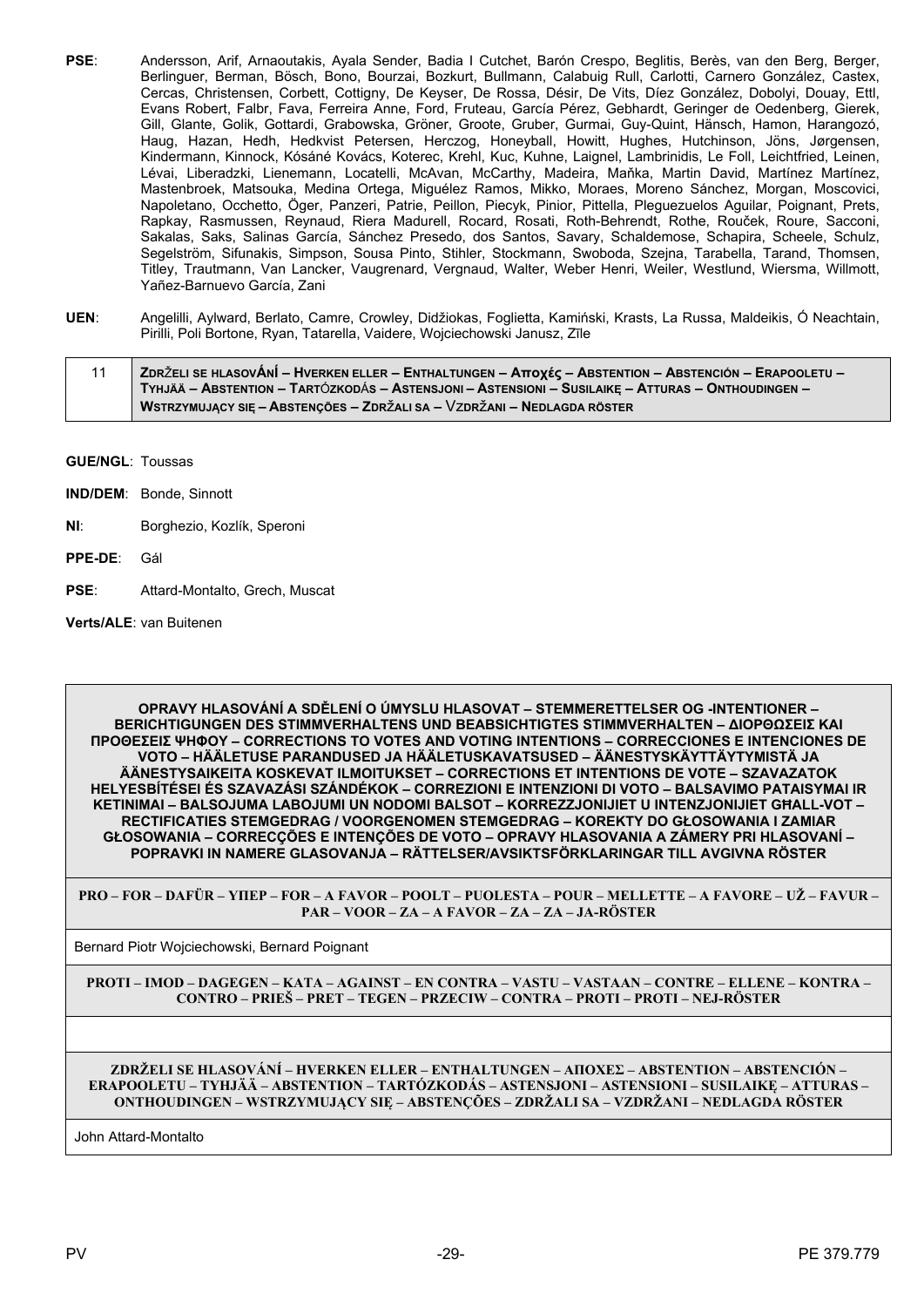#### <span id="page-29-0"></span> $179$  PRO – for – dafür – Yttép – For – A Favor – Poolt – Puolesta – Pour – Mellette – A Favore – Už – Favur – Par – **VOOR – ZA – A FAVOR – ZA – ZA – JA-RÖSTER**

- **ALDE**: Alvaro, Andria, Attwooll, Beaupuy, Birutis, Bourlanges, Bowles, Budreikaitė, Busk, Cappato, Carlshamre, Cocilovo, Cornillet, Costa, Davies, Degutis, Deprez, De Sarnez, Dičkutė, Drčar Murko, Duff, Ek, Fourtou, Gentvilas, Griesbeck, Hall, Harkin, Hennis-Plasschaert, in 't Veld, Jäätteenmäki, Jensen, Juknevičienė, Kacin, Karim, Klinz, Krahmer, Kułakowski, Lambsdorff, Laperrouze, Lax, Losco, Lynne, Maaten, Manders, Matsakis, Mohácsi, Mulder, Newton Dunn, Onyszkiewicz, Ortuondo Larrea, Oviir, Pannella, Piskorski, Polfer, Prodi, Resetarits, Ries, Riis-Jørgensen, Savi, Sbarbati, Schmidt Olle, Schuth, Staniszewska, Starkevičiūtė, Sterckx, Susta, Szent-Iványi, Takkula, Toia, Väyrynen, Veraldi, Virrankoski, Wallis, Watson
- **GUE/NGL**: Adamou, Agnoletto, Aita, Catania, de Brún, Flasarová, Guidoni, Henin, Kaufmann, Kohlíček, Markov, Maštálka, Meyer Pleite, Morgantini, Papadimoulis, Pflüger, Portas, Ransdorf, Remek, Rizzo, Strož, Triantaphyllides, Uca, Wagenknecht, Wurtz, Zimmer
- **IND/DEM**: Bonde, Grabowski, Krupa, Pęk, Piotrowski, Rogalski, Tomczak, Zapałowski
- **NI**: Bobošíková, Czarnecki Marek Aleksander, Czarnecki Ryszard, Martin Hans-Peter, Rutowicz
- **PPE-DE**: Bauer, Duka-Zólyomi, Ebner, Lamassoure, Pīks
- **PSE**: Chiesa, Correia, Dobolyi, Estrela, Fazakas, Fernandes, Ferreira Elisa, Gomes, Hasse Ferreira, Madeira, Muscat, Myller, Obiols i Germà, Paasilinna, Tabajdi, Tarand
- **UEN**: Foltyn-Kubicka, Janowski, Kuźmiuk, Libicki, Maldeikis, Podkański, Szymański
- **Verts/ALE**: Aubert, Auken, Beer, Bennahmias, Breyer, Buitenweg, Cohn-Bendit, Cramer, Evans Jill, Flautre, Frassoni, Graefe zu Baringdorf, de Groen-Kouwenhoven, Hammerstein Mintz, Harms, Horáček, Hudghton, Joan i Marí, Jonckheer, Kallenbach, Kusstatscher, Lagendijk, Lambert, Lichtenberger, Lipietz, Lucas, Özdemir, Onesta, Romeva i Rueda, Rühle, Schlyter, Schmidt Frithjof, Schroedter, Staes, Trüpel, Turmes, Voggenhuber, Ždanoka

# 452 | Proti – Imod – Dagegen – Κατά – Against – En contra – Vastu – Vastaan – Contre – Ellene – Kontra – CONTRO - PRIEŠ - PRET - TEGEN - PRZECIW - CONTRA - PROTI - PROTI - NEJ-RÖSTER

- **ALDE**: Andrejevs
- **GUE/NGL**: Holm, Liotard, Seppänen, Svensson
- **IND/DEM**: Batten, Belder, Booth, Clark, Coûteaux, Farage, Goudin, Karatzaferis, Louis, Lundgren, Nattrass, Titford, Wise, Železný
- **NI**: Allister, Battilocchio, Borghezio, Chruszcz, Claeys, Dillen, Giertych, Gollnisch, Helmer, Lang, Le Pen Marine, Le Rachinel, Mölzer, Mote, Mussolini, Rivera, Romagnoli, Schenardi, Speroni, Vanhecke, Wojciechowski Bernard Piotr
- **PPE-DE**: Albertini, Andrikienė, Antoniozzi, Ashworth, Atkins, Audy, Ayuso, Bachelot-Narquin, Barsi-Pataky, Beazley, Becsey, Belet, Berend, Böge, Bonsignore, Bowis, Bradbourn, Braghetto, Brejc, Brepoels, Březina, Brok, Bushill-Matthews, Busuttil, Buzek, Cabrnoch, Callanan, Carollo, Casa, Casini, Caspary, Castiglione, del Castillo Vera, Cederschiöld, Chichester, Chmielewski, Coelho, Coveney, Daul, De Blasio, Dehaene, Demetriou, Descamps, Deß, Deva, De Veyrac, Díaz de Mera García Consuegra, Dimitrakopoulos, Doorn, Dover, Duchoň, Ehler, Elles, Esteves, Eurlings, Fajmon, Fatuzzo, Fernández Martín, Fjellner, Florenz, Fontaine, Fraga Estévez, Freitas, Friedrich, Gahler, Gaľa, Galeote, García-Margallo y Marfil, Gargani, Garriga Polledo, Gaubert, Gauzès, Gawronski, Gewalt, Gklavakis, Glattfelder, Goepel, Gomolka, Graça Moura, Gräßle, de Grandes Pascual, Grossetête, Guellec, Gyürk, Handzlik, Hannan, Harbour, Hatzidakis, Heaton-Harris, Hennicot-Schoepges, Herranz García, Herrero-Tejedor, Hieronymi, Higgins, Hökmark, Hoppenstedt, Hudacký, Itälä, Iturgaiz Angulo, Jackson, Jałowiecki, Jarzembowski, Jeggle, Jordan Cizelj, Kaczmarek, Kamall, Karas, Kasoulides, Kelam, Kirkhope, Klamt, Klaß, Klich, Koch, Konrad, Kratsa-Tsagaropoulou, Kudrycka, Kušķis, Landsbergis, Langen, Langendries, Lechner, Lehne, Lewandowski, Liese, López-Istúriz White, Lulling, Maat, McGuinness, McMillan-Scott, Mann Thomas, Mantovani, Marques, Martens, Mathieu, Mato Adrover, Matsis, Mauro, Mavrommatis, Mayer, Mayor Oreja, Méndez de Vigo, Mikolášik, Millán Mon, Mitchell, Montoro Romero, Musotto, Nassauer, Nicholson, Niebler, van Nistelrooij, Novak, Olajos, Olbrycht, Oomen-Ruijten, Őry, Ouzký, Pack, Panayotopoulos-Cassiotou, Papastamkos, Parish, Patriciello, Peterle, Pieper, Pinheiro, Pirker, Pleštinská, Podestà, Poettering, Pomés Ruiz, Posdorf, Posselt, Protasiewicz, Purvis, Queiró, Quisthoudt-Rowohl, Rack, Radwan, Reul, Ribeiro e Castro, Roithová, Rudi Ubeda, Rübig, Saïfi, Salafranca Sánchez-Neyra, Samaras, Sartori, Saryusz-Wolski, Schierhuber, Schmitt, Schnellhardt, Schöpflin, Schröder, Schwab, Seeber, Seeberg, Siekierski, Silva Peneda, Škottová, Sommer, Sonik, Spautz, Stauner, Stevenson, Strejček, Stubb, Sturdy, Sudre, Surján, Szájer, Tajani, Tannock, Thyssen, Toubon, Trakatellis, Ulmer, Vakalis, Van Orden, Varela Suanzes-Carpegna, Varvitsiotis, Vatanen, Ventre, Vernola, Vlasák, Vlasto, Weber Manfred, Weisgerber, Wieland, von Wogau, Wohlin, Wortmann-Kool, Záborská, Zahradil, Zaleski, Zappalà, Zatloukal, Zieleniec, Zvěřina, Zwiefka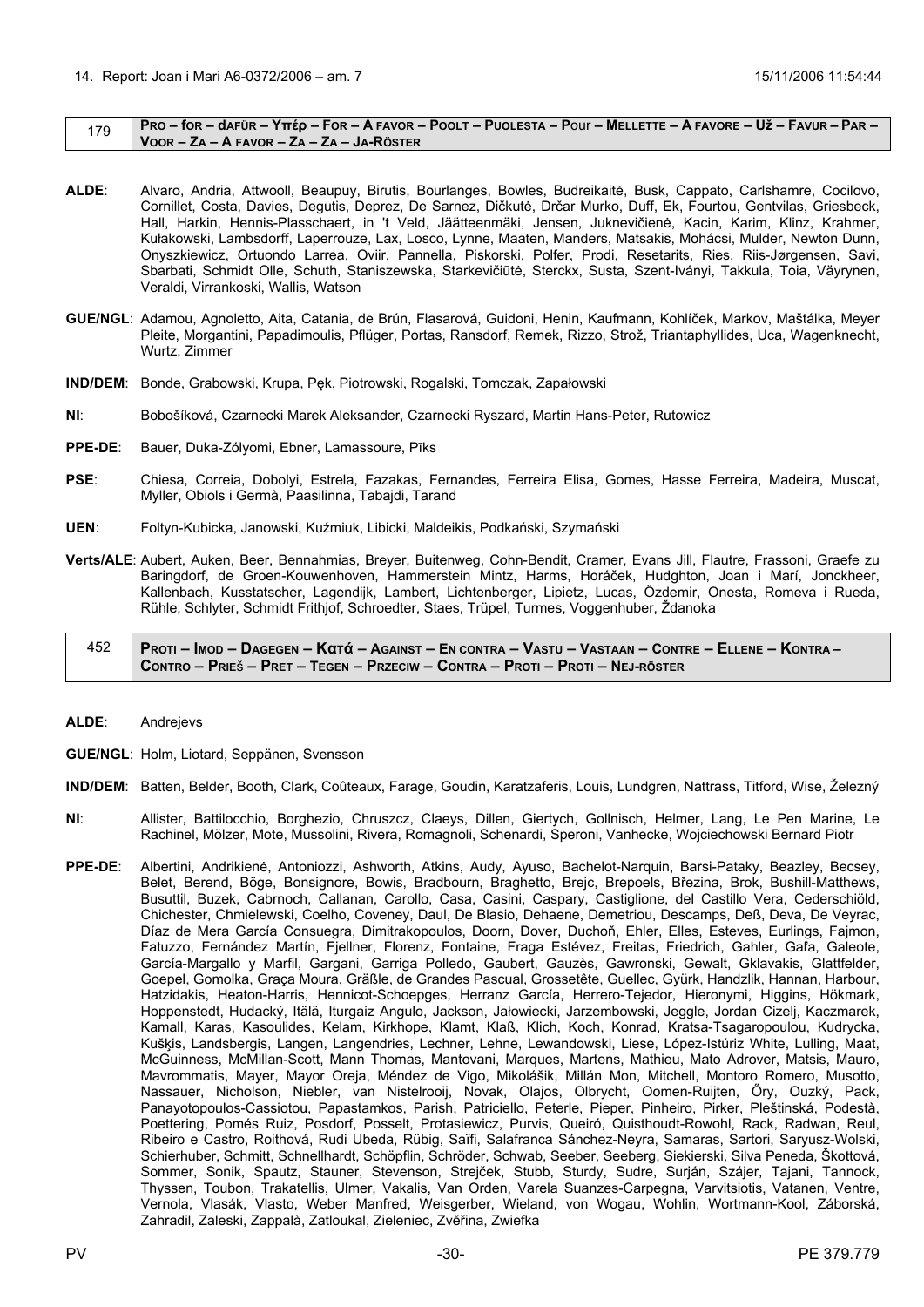- **PSE**: Andersson, Arif, Arnaoutakis, Attard-Montalto, Ayala Sender, Badia I Cutchet, Barón Crespo, Beglitis, Berès, van den Berg, Berger, Berlinguer, Berman, Bösch, Bono, Bourzai, Bozkurt, Bullmann, Calabuig Rull, Capoulas Santos, Carlotti, Carnero González, Castex, Cercas, Christensen, Corbett, Cottigny, De Keyser, De Rossa, Désir, De Vits, Díez González, Douay, El Khadraoui, Ettl, Evans Robert, Falbr, Fava, Ferreira Anne, Ford, Fruteau, García Pérez, Gebhardt, Geringer de Oedenberg, Gierek, Glante, Golik, Gottardi, Grabowska, Gröner, Groote, Gruber, Gurmai, Hänsch, Hamon, Harangozó, Haug, Hazan, Hedh, Hedkvist Petersen, Herczog, Honeyball, Howitt, Hughes, Hutchinson, Jöns, Jørgensen, Kindermann, Kinnock, Kósáné Kovács, Koterec, Krehl, Kuc, Kuhne, Laignel, Lambrinidis, Le Foll, Lehtinen, Leichtfried, Leinen, Lévai, Liberadzki, Lienemann, Locatelli, McAvan, McCarthy, Maňka, Martin David, Martínez Martínez, Mastenbroek, Matsouka, Medina Ortega, Miguélez Ramos, Mikko, Moraes, Moreno Sánchez, Morgan, Moscovici, Napoletano, Occhetto, Öger, Paleckis, Panzeri, Patrie, Peillon, Piecyk, Pinior, Pittella, Pleguezuelos Aguilar, Poignant, Prets, Rapkay, Rasmussen, Reynaud, Riera Madurell, Rocard, Rosati, Roth-Behrendt, Rothe, Rouček, Roure, Sacconi, Sakalas, Saks, Salinas García, Sánchez Presedo, dos Santos, Savary, Schaldemose, Schapira, Scheele, Schulz, Segelström, Sifunakis, Simpson, Sousa Pinto, Stihler, Stockmann, Swoboda, Szejna, Tarabella, Thomsen, Titley, Trautmann, Van Lancker, Vaugrenard, Vergnaud, Walter, Weber Henri, Weiler, Westlund, Wiersma, Willmott, Yañez-Barnuevo García, Zani
- **UEN**: Angelilli, Aylward, Berlato, Camre, Crowley, Didžiokas, Foglietta, Kamiński, Krasts, La Russa, Ó Neachtain, Pirilli, Poli Bortone, Ryan, Tatarella, Vaidere, Wojciechowski Janusz, Zīle

| 10 | ZDRŽELI SE HLASOVÁNÍ – HVERKEN ELLER – ENTHALTUNGEN – Αποχές – ABSTENTION – ABSTENCIÓN – ERAPOOLETU – ∕ |
|----|---------------------------------------------------------------------------------------------------------|
|    | TYHJÄÄ – ABSTENTION – TARTÓZKODÁS – ASTENSJONI – ASTENSIONI – SUSILAIKE – ATTURAS – ONTHOUDINGEN –      |
|    | NSTRZYMUJĄCY SIĘ – ABSTENÇÕES – ZDRŽALI SA – VZDRŽANI – NEDLAGDA RÖSTER                                 |

- **GUE/NGL**: Krarup, Toussas
- **IND/DEM**: Sinnott
- **NI**: Baco, Belohorská, Kozlík
- **PPE-DE**: Gál, Járóka
- **PSE**: Grech

**Verts/ALE**: van Buitenen

**OPRAVY HLASOVÁNÍ A SDĚLENÍ O ÚMYSLU HLASOVAT – STEMMERETTELSER OG -INTENTIONER – BERICHTIGUNGEN DES STIMMVERHALTENS UND BEABSICHTIGTES STIMMVERHALTEN – ΔΙΟΡΘΩΣΕΙΣ ΚΑΙ ΠΡΟΘΕΣΕΙΣ ΨΗΦΟΥ – CORRECTIONS TO VOTES AND VOTING INTENTIONS – CORRECCIONES E INTENCIONES DE VOTO – HÄÄLETUSE PARANDUSED JA HÄÄLETUSKAVATSUSED – ÄÄNESTYSKÄYTTÄYTYMISTÄ JA ÄÄNESTYSAIKEITA KOSKEVAT ILMOITUKSET – CORRECTIONS ET INTENTIONS DE VOTE – SZAVAZATOK HELYESBÍTÉSEI ÉS SZAVAZÁSI SZÁNDÉKOK – CORREZIONI E INTENZIONI DI VOTO – BALSAVIMO PATAISYMAI IR KETINIMAI – BALSOJUMA LABOJUMI UN NODOMI BALSOT – KORREZZJONIJIET U INTENZJONIJIET GĦALL-VOT – RECTIFICATIES STEMGEDRAG / VOORGENOMEN STEMGEDRAG – KOREKTY DO GŁOSOWANIA I ZAMIAR GŁOSOWANIA – CORRECÇÕES E INTENÇÕES DE VOTO – OPRAVY HLASOVANIA A ZÁMERY PRI HLASOVANÍ – POPRAVKI IN NAMERE GLASOVANJA – RÄTTELSER/AVSIKTSFÖRKLARINGAR TILL AVGIVNA RÖSTER**

**PRO – FOR – DAFÜR – ΥΠΕΡ – FOR – A FAVOR – POOLT – PUOLESTA – POUR – MELLETTE – A FAVORE – UŽ – FAVUR – PAR – VOOR – ZA – A FAVOR – ZA – ZA – JA-RÖSTER**

John Attard-Montalto, Bernard Poignant

**PROTI – IMOD – DAGEGEN – ΚΑΤΑ – AGAINST – EN CONTRA – VASTU – VASTAAN – CONTRE – ELLENE – KONTRA – CONTRO – PRIEŠ – PRET – TEGEN – PRZECIW – CONTRA – PROTI – PROTI – NEJ-RÖSTER**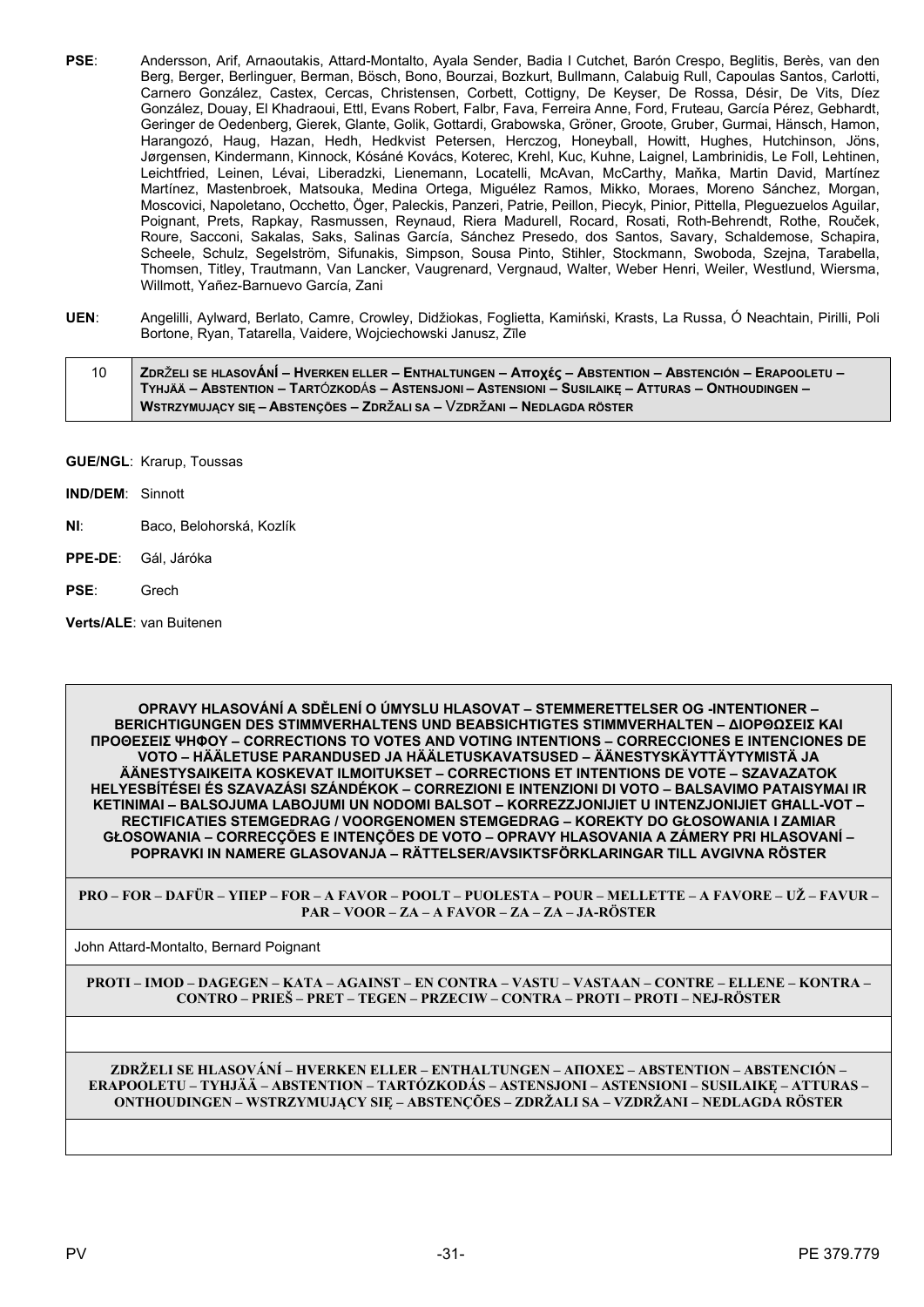#### <span id="page-31-0"></span> $_{408}$  | Pro – for – dafür – Yttép – For – A favor – Poolt – Puolesta – Pour – Mellette – A favore – Už – Favur – Par – **VOOR – ZA – A FAVOR – ZA – ZA – JA-RÖSTER**

- **ALDE**: Alvaro, Andrejevs, Andria, Attwooll, Beaupuy, Birutis, Bourlanges, Bowles, Budreikaitė, Busk, Cappato, Carlshamre, Cocilovo, Cornillet, Costa, Davies, Degutis, Deprez, De Sarnez, Dičkutė, Drčar Murko, Duff, Ek, Fourtou, Gentvilas, Griesbeck, Hall, Harkin, Hennis-Plasschaert, in 't Veld, Jäätteenmäki, Jensen, Juknevičienė, Kacin, Karim, Klinz, Krahmer, Kułakowski, Lambsdorff, Laperrouze, Lax, Losco, Lynne, Maaten, Manders, Matsakis, Mohácsi, Mulder, Newton Dunn, Neyts-Uyttebroeck, Onyszkiewicz, Ortuondo Larrea, Oviir, Pannella, Piskorski, Polfer, Prodi, Resetarits, Ries, Riis-Jørgensen, Savi, Sbarbati, Schmidt Olle, Schuth, Staniszewska, Starkevičiūtė, Sterckx, Susta, Szent-Iványi, Takkula, Toia, Väyrynen, Veraldi, Virrankoski, Wallis, Watson
- **GUE/NGL**: Adamou, Agnoletto, Aita, Catania, Figueiredo, Flasarová, Guerreiro, Guidoni, Henin, Holm, Kaufmann, Kohlíček, Liotard, Markov, Maštálka, Meyer Pleite, Morgantini, Papadimoulis, Pflüger, Portas, Ransdorf, Remek, Rizzo, Seppänen, Strož, Triantaphyllides, Uca, Wagenknecht, Wurtz, Zimmer
- **IND/DEM**: Belder, Bonde, Goudin, Grabowski, Krupa, Lundgren, Pęk, Piotrowski, Rogalski, Tomczak, Zapałowski
- **NI**: Baco, Belohorská, Bobošíková, Borghezio, Czarnecki Ryszard, Gollnisch, Helmer, Lang, Le Pen Marine, Le Rachinel, Martin Hans-Peter, Mölzer, Mussolini, Rivera, Romagnoli, Schenardi, Speroni
- **PPE-DE**: Albertini, Andrikienė, Antoniozzi, Atkins, Audy, Ayuso, Bachelot-Narquin, Barsi-Pataky, Bauer, Beazley, Becsey, Belet, Berend, Böge, Bonsignore, Bowis, Bradbourn, Braghetto, Brejc, Březina, Brok, Bushill-Matthews, Busuttil, Buzek, Cabrnoch, Callanan, Carollo, Casa, Casini, Caspary, Castiglione, del Castillo Vera, Cederschiöld, Chichester, Chmielewski, Coelho, Coveney, Daul, De Blasio, Dehaene, Demetriou, Descamps, Deß, Deva, De Veyrac, Díaz de Mera García Consuegra, Dimitrakopoulos, Doorn, Dover, Duka-Zólyomi, Elles, Esteves, Eurlings, Fajmon, Fatuzzo, Ferber, Fernández Martín, Fjellner, Florenz, Fontaine, Fraga Estévez, Freitas, Friedrich, Gahler, Gál, Gaľa, Galeote, García-Margallo y Marfil, Gargani, Garriga Polledo, Gaubert, Gauzès, Gawronski, Gewalt, Gklavakis, Glattfelder, Goepel, Gomolka, Graça Moura, Gräßle, de Grandes Pascual, Grosch, Grossetête, Guellec, Gyürk, Handzlik, Hannan, Harbour, Heaton-Harris, Hennicot-Schoepges, Herranz García, Herrero-Tejedor, Hieronymi, Higgins, Hökmark, Hoppenstedt, Hudacký, Itälä, Iturgaiz Angulo, Jackson, Jałowiecki, Járóka, Jarzembowski, Jeggle, Jordan Cizelj, Kaczmarek, Kamall, Karas, Kasoulides, Kelam, Kirkhope, Klamt, Klaß, Klich, Koch, Konrad, Kratsa-Tsagaropoulou, Kudrycka, Kušķis, Lamassoure, Landsbergis, Langen, Langendries, Lechner, Lehne, Lewandowski, Liese, López-Istúriz White, Lulling, Maat, McGuinness, Mann Thomas, Mantovani, Marques, Martens, Mathieu, Mato Adrover, Matsis, Mauro, Mavrommatis, Mayer, Mayor Oreja, Méndez de Vigo, Mikolášik, Millán Mon, Mitchell, Montoro Romero, Musotto, Nassauer, Nicholson, Niebler, van Nistelrooij, Novak, Olajos, Olbrycht, Oomen-Ruijten, Őry, Ouzký, Pack, Panayotopoulos-Cassiotou, Papastamkos, Parish, Patriciello, Peterle, Pieper, Pīks, Pinheiro, Pirker, Pleštinská, Podestà, Poettering, Pomés Ruiz, Posdorf, Posselt, Protasiewicz, Purvis, Queiró, Quisthoudt-Rowohl, Rack, Radwan, Reul, Ribeiro e Castro, Roithová, Rudi Ubeda, Rübig, Saïfi, Salafranca Sánchez-Neyra, Samaras, Sartori, Saryusz-Wolski, Schierhuber, Schmitt, Schnellhardt, Schöpflin, Schröder, Schwab, Seeber, Seeberg, Siekierski, Silva Peneda, Škottová, Sommer, Sonik, Spautz, Stauner, Stevenson, Strejček, Stubb, Sturdy, Sudre, Surján, Szájer, Tajani, Tannock, Thyssen, Toubon, Trakatellis, Ulmer, Vakalis, Van Orden, Varela Suanzes-Carpegna, Varvitsiotis, Vatanen, Ventre, Vernola, Vlasák, Vlasto, Weber Manfred, Weisgerber, Wieland, von Wogau, Wohlin, Wortmann-Kool, Záborská, Zahradil, Zaleski, Zappalà, Zatloukal, Zieleniec, Zvěřina, Zwiefka
- **PSE**: Assis, Chiesa, Correia, Dobolyi, Estrela, Fazakas, Fernandes, Ferreira Elisa, Gomes, Hasse Ferreira, Madeira, Obiols i Germà, Tabajdi, Van Lancker
- **UEN**: Angelilli, Aylward, Berlato, Camre, Crowley, Didžiokas, Kamiński, Krasts, La Russa, Ó Neachtain, Pirilli, Poli Bortone, Ryan, Tatarella, Vaidere, Wojciechowski Janusz, Zīle

#### **Verts/ALE**: Jonckheer, Lipietz

| Proti – Imod – Dagegen – Κατά – Against – En contra – Vastu – Vastaan – Contre – Ellene – Kontra – |
|----------------------------------------------------------------------------------------------------|
| Contro – Prieš – Pret – Tegen – Przeciw – Contra – Proti – Proti – Nej-röster                      |

**GUE/NGL**: de Brún

- **IND/DEM**: Batten, Booth, Clark, Coûteaux, Farage, Louis, Nattrass, Titford, Wise
- **NI**: Allister, Battilocchio, Chruszcz, Claeys, Czarnecki Marek Aleksander, Dillen, Giertych, Mote, Rutowicz, Vanhecke, Wojciechowski Bernard Piotr
- **PPE-DE**: Brepoels, Duchoň, Ebner, Hatzidakis
- PSE: Andersson, Arif, Arnaoutakis, Attard-Montalto, Ayala Sender, Badia I Cutchet, Barón Crespo, Beglitis, Berès, van den Berg, Berger, Berlinguer, Berman, Bösch, Bono, Bourzai, Bozkurt, Bullmann, Calabuig Rull, Capoulas Santos, Carlotti, Carnero González, Castex, Cercas, Christensen, Corbett, Cottigny, De Keyser, De Rossa, Désir, De Vits, Díez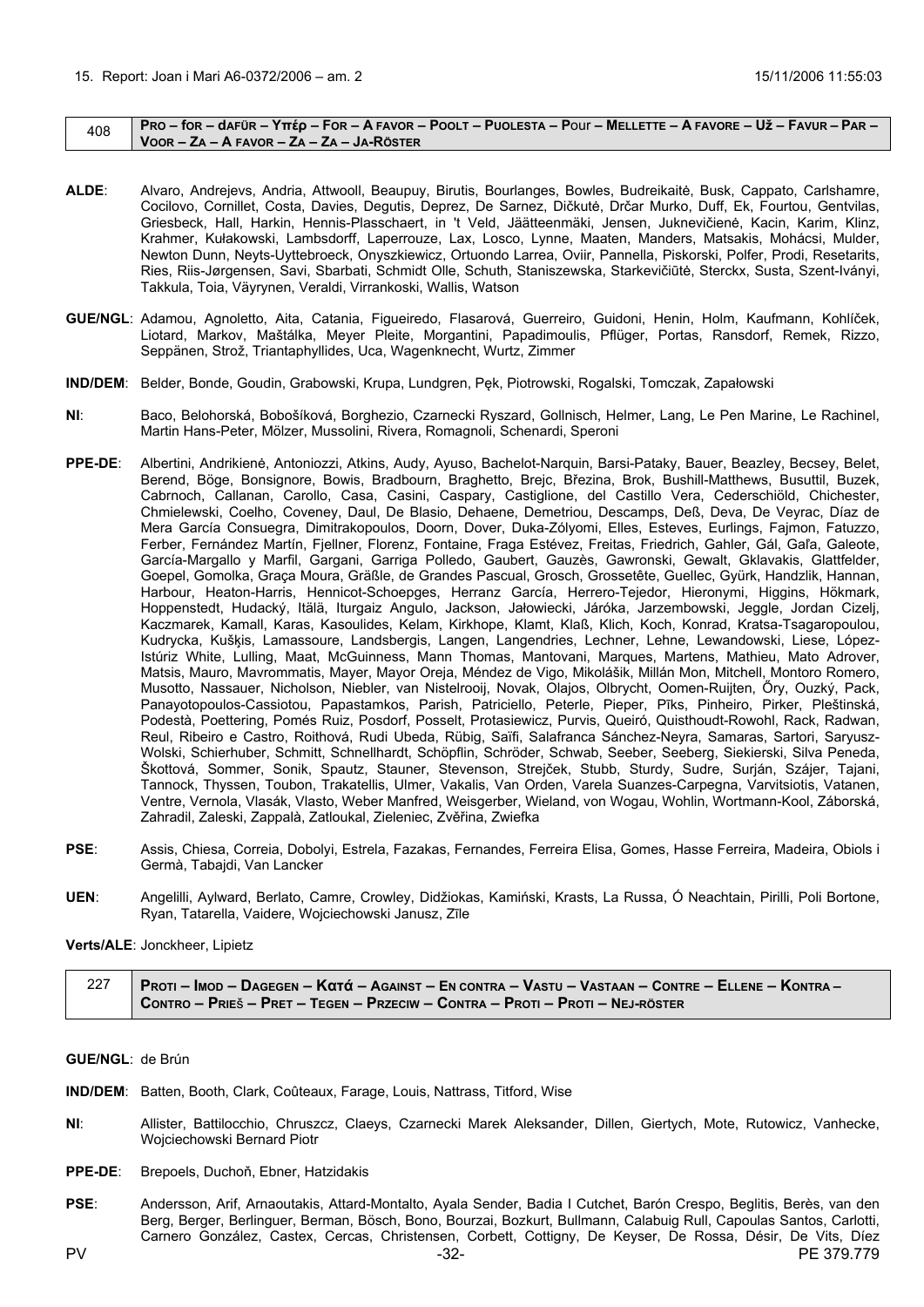González, Douay, El Khadraoui, Ettl, Evans Robert, Falbr, Fava, Ferreira Anne, Ford, Fruteau, García Pérez, Gebhardt, Geringer de Oedenberg, Gierek, Gill, Glante, Golik, Gottardi, Grabowska, Grech, Gröner, Groote, Gruber, Gurmai, Guy-Quint, Hänsch, Hamon, Harangozó, Haug, Hazan, Hedh, Hedkvist Petersen, Herczog, Honeyball, Howitt, Hughes, Hutchinson, Jöns, Jørgensen, Kindermann, Kinnock, Kósáné Kovács, Koterec, Krehl, Kuc, Kuhne, Laignel, Lambrinidis, Le Foll, Lehtinen, Leichtfried, Leinen, Lévai, Liberadzki, McAvan, McCarthy, Maňka, Martin David, Martínez Martínez, Mastenbroek, Matsouka, Medina Ortega, Miguélez Ramos, Mikko, Moraes, Moreno Sánchez, Morgan, Moscovici, Muscat, Myller, Napoletano, Occhetto, Öger, Paasilinna, Panzeri, Patrie, Peillon, Piecyk, Pinior, Pittella, Pleguezuelos Aguilar, Poignant, Prets, Rapkay, Rasmussen, Reynaud, Riera Madurell, Rocard, Rosati, Roth-Behrendt, Rothe, Rouček, Roure, Sacconi, Sakalas, Saks, Salinas García, Sánchez Presedo, dos Santos, Savary, Schaldemose, Schapira, Scheele, Schulz, Segelström, Sifunakis, Simpson, Sousa Pinto, Stihler, Stockmann, Swoboda, Szejna, Tarabella, Tarand, Thomsen, Titley, Trautmann, Vaugrenard, Vergnaud, Walter, Weber Henri, Weiler, Westlund, Wiersma, Willmott, Yañez-Barnuevo García, Zani

- **UEN**: Foglietta, Foltyn-Kubicka, Janowski, Kuźmiuk, Libicki, Maldeikis, Podkański, Szymański
- **Verts/ALE**: Aubert, Auken, Beer, Bennahmias, Breyer, Buitenweg, Cohn-Bendit, Cramer, Evans Jill, Flautre, Frassoni, Graefe zu Baringdorf, de Groen-Kouwenhoven, Hammerstein Mintz, Harms, Horáček, Hudghton, Joan i Marí, Kallenbach, Kusstatscher, Lagendijk, Lambert, Lichtenberger, Lucas, Özdemir, Onesta, Romeva i Rueda, Rühle, Schlyter, Schmidt Frithjof, Schroedter, Staes, Trüpel, Turmes, Voggenhuber, Ždanoka

| ZDRŽELI SE HLASOVÁNÍ - HVERKEN ELLER - ENTHALTUNGEN - Aποχές - ABSTENTION - ABSTENCIÓN - ERAPOOLETU - |
|-------------------------------------------------------------------------------------------------------|
| TYHJÄÄ – ABSTENTION – TARTÓZKODÁS – ASTENSJONI – ASTENSIONI – SUSILAIKE – ATTURAS – ONTHOUDINGEN –    |
| WSTRZYMUJACY SIE – ABSTENCÕES – ZDRŽALI SA – VZDRŽANI – NEDLAGDA RÖSTER                               |

- **GUE/NGL**: Krarup, Svensson, Toussas
- **IND/DEM**: Karatzaferis, Sinnott, Železný
- **NI**: Kozlík
- **PPE-DE**: McMillan-Scott
- **Verts/ALE**: van Buitenen

**OPRAVY HLASOVÁNÍ A SDĚLENÍ O ÚMYSLU HLASOVAT – STEMMERETTELSER OG -INTENTIONER – BERICHTIGUNGEN DES STIMMVERHALTENS UND BEABSICHTIGTES STIMMVERHALTEN – ΔΙΟΡΘΩΣΕΙΣ ΚΑΙ ΠΡΟΘΕΣΕΙΣ ΨΗΦΟΥ – CORRECTIONS TO VOTES AND VOTING INTENTIONS – CORRECCIONES E INTENCIONES DE VOTO – HÄÄLETUSE PARANDUSED JA HÄÄLETUSKAVATSUSED – ÄÄNESTYSKÄYTTÄYTYMISTÄ JA ÄÄNESTYSAIKEITA KOSKEVAT ILMOITUKSET – CORRECTIONS ET INTENTIONS DE VOTE – SZAVAZATOK HELYESBÍTÉSEI ÉS SZAVAZÁSI SZÁNDÉKOK – CORREZIONI E INTENZIONI DI VOTO – BALSAVIMO PATAISYMAI IR KETINIMAI – BALSOJUMA LABOJUMI UN NODOMI BALSOT – KORREZZJONIJIET U INTENZJONIJIET GĦALL-VOT – RECTIFICATIES STEMGEDRAG / VOORGENOMEN STEMGEDRAG – KOREKTY DO GŁOSOWANIA I ZAMIAR GŁOSOWANIA – CORRECÇÕES E INTENÇÕES DE VOTO – OPRAVY HLASOVANIA A ZÁMERY PRI HLASOVANÍ – POPRAVKI IN NAMERE GLASOVANJA – RÄTTELSER/AVSIKTSFÖRKLARINGAR TILL AVGIVNA RÖSTER**

**PRO – FOR – DAFÜR – ΥΠΕΡ – FOR – A FAVOR – POOLT – PUOLESTA – POUR – MELLETTE – A FAVORE – UŽ – FAVUR – PAR – VOOR – ZA – A FAVOR – ZA – ZA – JA-RÖSTER**

Konstantinos Hatzidakis, Bernard Piotr Wojciechowski

**PROTI – IMOD – DAGEGEN – ΚΑΤΑ – AGAINST – EN CONTRA – VASTU – VASTAAN – CONTRE – ELLENE – KONTRA – CONTRO – PRIEŠ – PRET – TEGEN – PRZECIW – CONTRA – PROTI – PROTI – NEJ-RÖSTER**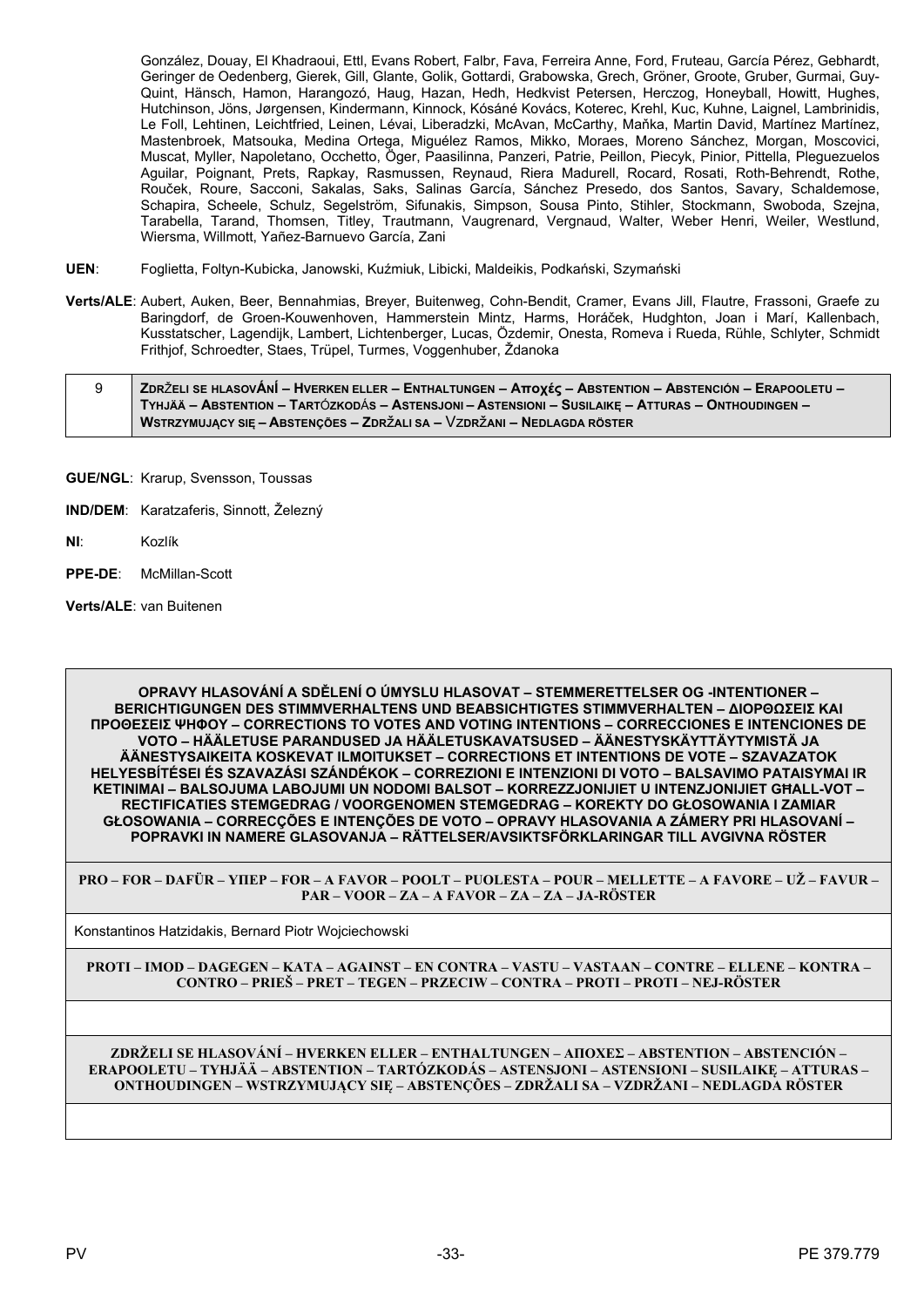#### <span id="page-33-0"></span>106 | PRO – for – dafür – Yttép – For – A Favor – Poolt – Puolesta – Pour – Mellette – A Favore – Už – Favur – Par – **VOOR – ZA – A FAVOR – ZA – ZA – JA-RÖSTER**

- **ALDE**: Carlshamre, Ortuondo Larrea
- **GUE/NGL**: Adamou, Agnoletto, Aita, Catania, de Brún, Figueiredo, Flasarová, Guerreiro, Guidoni, Henin, Kaufmann, Kohlíček, Liotard, Markov, Maštálka, Meyer Pleite, Morgantini, Papadimoulis, Pflüger, Portas, Ransdorf, Remek, Rizzo, Seppänen, Strož, Triantaphyllides, Uca, Wagenknecht, Wurtz, Zimmer
- **IND/DEM**: Bonde, Goudin, Lundgren
- **NI**: Bobošíková, Czarnecki Marek Aleksander, Czarnecki Ryszard, Martin Hans-Peter, Mussolini, Rutowicz
- **PPE-DE**: Bauer, Coelho, Ebner, Freitas, Novak, Queiró
- **PSE**: Assis, Berman, Capoulas Santos, Chiesa, Correia, Dobolyi, Estrela, Fazakas, Fernandes, Ferreira Elisa, Gomes, Hasse Ferreira, Madeira, Mikko, Paasilinna, Tabajdi, Van Lancker
- **UEN**: Foltyn-Kubicka, Janowski, Kuźmiuk, Maldeikis, Podkański
- **Verts/ALE**: Aubert, Auken, Beer, Bennahmias, Breyer, Buitenweg, Cohn-Bendit, Cramer, Evans Jill, Flautre, Frassoni, Graefe zu Baringdorf, de Groen-Kouwenhoven, Hammerstein Mintz, Horáček, Hudghton, Joan i Marí, Jonckheer, Kallenbach, Kusstatscher, Lagendijk, Lambert, Lichtenberger, Lipietz, Lucas, Özdemir, Onesta, Romeva i Rueda, Rühle, Schlyter, Schmidt Frithjof, Schroedter, Staes, Trüpel, Turmes, Voggenhuber, Ždanoka

| 521   Proti – Imod – Dagegen – Kαtά – Against – En contra – Vastu – Vastaan – Contre – Ellene – Kontra – / |
|------------------------------------------------------------------------------------------------------------|
| CONTRO – PRIEŠ – PRET – TEGEN – PRZECIW – CONTRA – PROTI – PROTI – NEJ-RÖSTER                              |

- **ALDE**: Alvaro, Andrejevs, Andria, Attwooll, Beaupuy, Bourlanges, Bowles, Budreikaitė, Busk, Cappato, Cocilovo, Cornillet, Costa, Davies, Degutis, Deprez, De Sarnez, Dičkutė, Drčar Murko, Duff, Ek, Fourtou, Gentvilas, Griesbeck, Hall, Harkin, Hennis-Plasschaert, in 't Veld, Jäätteenmäki, Jensen, Juknevičienė, Kacin, Karim, Klinz, Krahmer, Kułakowski, Lambsdorff, Laperrouze, Lax, Losco, Lynne, Maaten, Manders, Matsakis, Mohácsi, Mulder, Newton Dunn, Neyts-Uyttebroeck, Onyszkiewicz, Oviir, Pannella, Piskorski, Polfer, Prodi, Resetarits, Ries, Riis-Jørgensen, Savi, Sbarbati, Schmidt Olle, Schuth, Staniszewska, Starkevičiūtė, Sterckx, Susta, Szent-Iványi, Takkula, Toia, Väyrynen, Veraldi, Virrankoski, Wallis, Watson
- **GUE/NGL**: Svensson
- **IND/DEM**: Batten, Belder, Booth, Clark, Coûteaux, Farage, Grabowski, Karatzaferis, Krupa, Louis, Nattrass, Pęk, Piotrowski, Rogalski, Titford, Tomczak, Wise, Zapałowski, Železný
- **NI**: Allister, Battilocchio, Borghezio, Chruszcz, Claeys, Dillen, Giertych, Helmer, Mölzer, Mote, Rivera, Speroni, Vanhecke, Wojciechowski Bernard Piotr
- **PPE-DE**: Albertini, Andrikienė, Antoniozzi, Atkins, Audy, Ayuso, Bachelot-Narquin, Barsi-Pataky, Beazley, Becsey, Belet, Berend, Böge, Bonsignore, Bowis, Bradbourn, Braghetto, Brejc, Brepoels, Březina, Brok, Bushill-Matthews, Busuttil, Buzek, Cabrnoch, Callanan, Carollo, Casa, Casini, Caspary, Castiglione, del Castillo Vera, Cederschiöld, Chichester, Chmielewski, Coveney, Daul, De Blasio, Dehaene, Demetriou, Descamps, Deß, Deva, De Veyrac, Díaz de Mera García Consuegra, Dimitrakopoulos, Doorn, Dover, Duchoň, Duka-Zólyomi, Ehler, Elles, Esteves, Eurlings, Fajmon, Fatuzzo, Ferber, Fernández Martín, Fiellner, Florenz, Fontaine, Fraga Estévez, Friedrich, Gahler, Gala, Galeote, García-Margallo y Marfil, Gargani, Garriga Polledo, Gaubert, Gauzès, Gawronski, Gewalt, Gklavakis, Glattfelder, Goepel, Gomolka, Graça Moura, Gräßle, de Grandes Pascual, Grosch, Grossetête, Guellec, Gyürk, Handzlik, Hannan, Harbour, Hatzidakis, Heaton-Harris, Hennicot-Schoepges, Herranz García, Herrero-Tejedor, Hieronymi, Higgins, Hökmark, Hoppenstedt, Hudacký, Itälä, Iturgaiz Angulo, Jackson, Jałowiecki, Jarzembowski, Jeggle, Jordan Cizelj, Kaczmarek, Kamall, Karas, Kasoulides, Kelam, Kirkhope, Klamt, Klaß, Klich, Koch, Konrad, Kratsa-Tsagaropoulou, Kudrycka, Kušķis, Lamassoure, Landsbergis, Langen, Langendries, Lechner, Lehne, Lewandowski, Liese, López-Istúriz White, Lulling, Maat, McGuinness, Mann Thomas, Mantovani, Marques, Martens, Mathieu, Mato Adrover, Matsis, Mauro, Mavrommatis, Mayer, Mayor Oreja, Méndez de Vigo, Mikolášik, Millán Mon, Mitchell, Montoro Romero, Musotto, Nassauer, Nicholson, Niebler, van Nistelrooij, Olajos, Olbrycht, Oomen-Ruijten, Őry, Ouzký, Pack, Panayotopoulos-Cassiotou, Papastamkos, Parish, Patriciello, Peterle, Pieper, Pīks, Pinheiro, Pirker, Pleštinská, Podestà, Poettering, Pomés Ruiz, Posdorf, Posselt, Protasiewicz, Purvis, Quisthoudt-Rowohl, Rack, Radwan, Reul, Ribeiro e Castro, Roithová, Rudi Ubeda, Rübig, Saïfi, Salafranca Sánchez-Neyra, Samaras, Sartori, Saryusz-Wolski, Schierhuber, Schmitt, Schnellhardt, Schöpflin, Schröder, Schwab, Seeber, Seeberg, Siekierski, Silva Peneda, Škottová, Sommer, Sonik, Spautz, Stauner, Stevenson, Strejček, Stubb, Sturdy, Sudre, Surján, Szájer, Tajani, Tannock, Thyssen, Toubon, Trakatellis, Ulmer, Vakalis, Van Orden, Varela Suanzes-Carpegna, Varvitsiotis, Vatanen, Ventre, Vernola, Vlasák, Vlasto, Weber Manfred, Weisgerber, Wieland, von Wogau, Wohlin, Wortmann-Kool, Záborská, Zahradil, Zaleski, Zappalà, Zatloukal, Zieleniec, Zvěřina, Zwiefka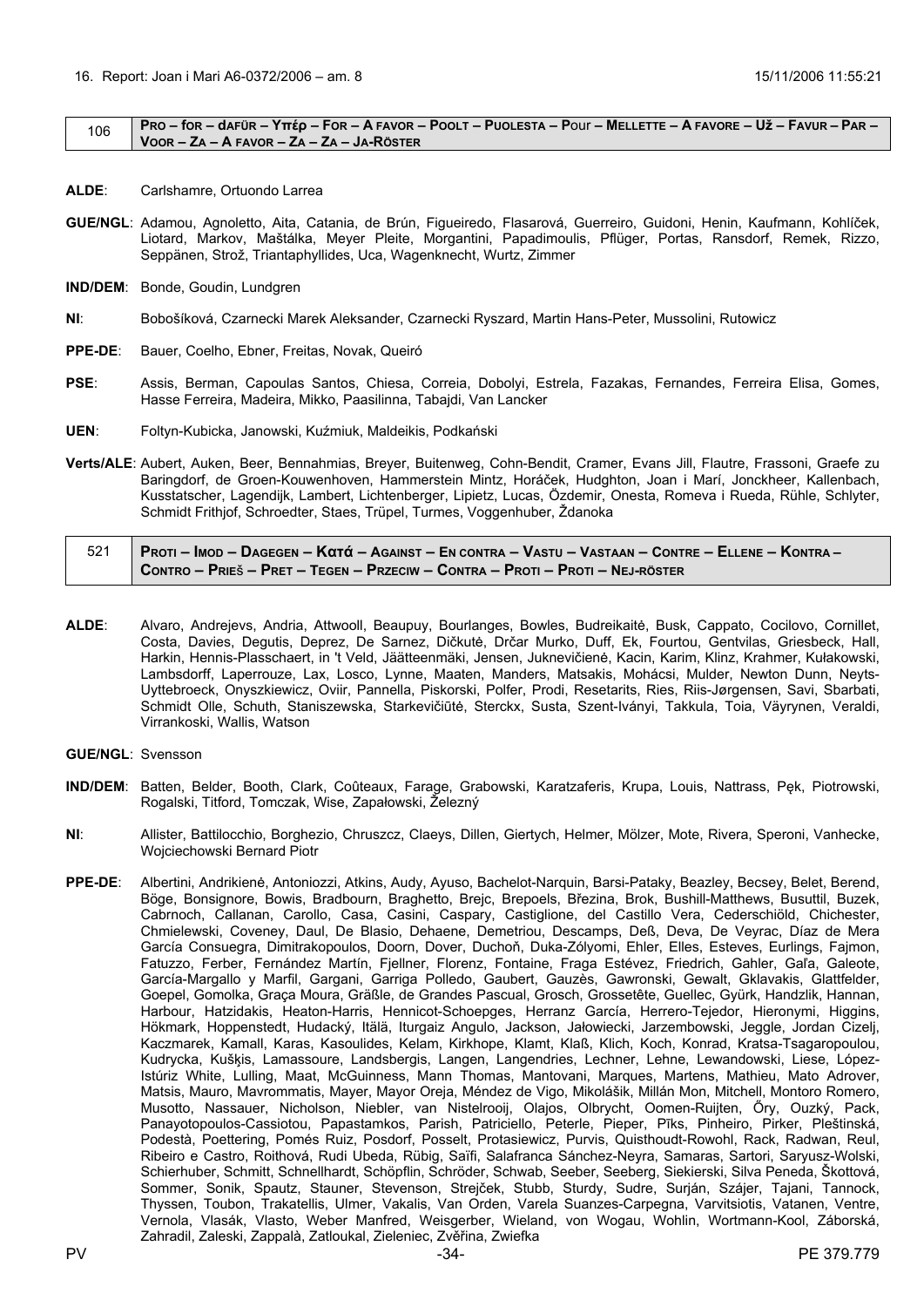- PSE: Andersson, Arif, Arnaoutakis, Attard-Montalto, Ayala Sender, Badia I Cutchet, Barón Crespo, Beglitis, Berès, van den Berg, Berger, Berlinguer, Bösch, Bono, Bourzai, Bozkurt, Bullmann, Calabuig Rull, Carlotti, Carnero González, Castex, Cercas, Christensen, Corbett, Cottigny, De Keyser, De Rossa, Désir, De Vits, Díez González, Douay, El Khadraoui, Ettl, Evans Robert, Falbr, Fava, Ferreira Anne, Ford, Fruteau, García Pérez, Gebhardt, Geringer de Oedenberg, Gierek, Gill, Glante, Golik, Gottardi, Grabowska, Grech, Gröner, Groote, Gruber, Gurmai, Guy-Quint, Hänsch, Hamon, Harangozó, Haug, Hazan, Hedh, Hedkvist Petersen, Herczog, Honeyball, Howitt, Hughes, Hutchinson, Jöns, Jørgensen, Kindermann, Kinnock, Kósáné Kovács, Koterec, Krehl, Kuc, Kuhne, Laignel, Lambrinidis, Le Foll, Lehtinen, Leichtfried, Leinen, Lévai, Liberadzki, Lienemann, Locatelli, McAvan, McCarthy, Maňka, Martin David, Martínez Martínez, Mastenbroek, Matsouka, Medina Ortega, Miguélez Ramos, Moraes, Moreno Sánchez, Morgan, Moscovici, Muscat, Myller, Napoletano, Occhetto, Öger, Paleckis, Panzeri, Patrie, Peillon, Piecyk, Pinior, Pleguezuelos Aguilar, Poignant, Prets, Rapkay, Rasmussen, Reynaud, Riera Madurell, Rocard, Rosati, Roth-Behrendt, Rothe, Rouček, Roure, Sacconi, Sakalas, Saks, Salinas García, Sánchez Presedo, dos Santos, Savary, Schaldemose, Schapira, Scheele, Schulz, Segelström, Sifunakis, Simpson, Sousa Pinto, Stihler, Stockmann, Swoboda, Szejna, Tarabella, Tarand, Thomsen, Titley, Trautmann, Vaugrenard, Vergnaud, Walter, Weber Henri, Weiler, Westlund, Wiersma, Willmott, Yañez-Barnuevo García, Zani
- **UEN**: Angelilli, Aylward, Berlato, Camre, Crowley, Didžiokas, Foglietta, Kamiński, Krasts, La Russa, Libicki, Ó Neachtain, Pirilli, Poli Bortone, Ryan, Szymański, Tatarella, Vaidere, Wojciechowski Janusz, Zīle

18 ZDRŽELI SE HLASOVÁNÍ – HVERKEN ELLER – ENTHALTUNGEN – Αποχές – ABSTENTION – ABSTENCIÓN – ERAPOOLETU – TYHJÄÄ – ABSTENTION – TARTÓZKODÁS – ASTENSJONI – ASTENSIONI – SUSILAIKE – ATTURAS – ONTHOUDINGEN – **WSTRZYMUJĄCY SIĘ – ABSTENÇÕES – ZDR**ž**ALI SA –** Vz**DR**ž**ANI – NEDLAGDA RÖSTER**

### **GUE/NGL**: Holm, Krarup, Toussas

- **IND/DEM**: Sinnott
- **NI**: Baco, Belohorská, Gollnisch, Kozlík, Lang, Le Pen Marine, Le Rachinel, Romagnoli, Schenardi
- **PPE-DE**: Gál, Járóka, McMillan-Scott
- **PSE**: Obiols i Germà

# **Verts/ALE**: van Buitenen

**OPRAVY HLASOVÁNÍ A SDĚLENÍ O ÚMYSLU HLASOVAT – STEMMERETTELSER OG -INTENTIONER – BERICHTIGUNGEN DES STIMMVERHALTENS UND BEABSICHTIGTES STIMMVERHALTEN – ΔΙΟΡΘΩΣΕΙΣ ΚΑΙ ΠΡΟΘΕΣΕΙΣ ΨΗΦΟΥ – CORRECTIONS TO VOTES AND VOTING INTENTIONS – CORRECCIONES E INTENCIONES DE VOTO – HÄÄLETUSE PARANDUSED JA HÄÄLETUSKAVATSUSED – ÄÄNESTYSKÄYTTÄYTYMISTÄ JA ÄÄNESTYSAIKEITA KOSKEVAT ILMOITUKSET – CORRECTIONS ET INTENTIONS DE VOTE – SZAVAZATOK HELYESBÍTÉSEI ÉS SZAVAZÁSI SZÁNDÉKOK – CORREZIONI E INTENZIONI DI VOTO – BALSAVIMO PATAISYMAI IR KETINIMAI – BALSOJUMA LABOJUMI UN NODOMI BALSOT – KORREZZJONIJIET U INTENZJONIJIET GĦALL-VOT – RECTIFICATIES STEMGEDRAG / VOORGENOMEN STEMGEDRAG – KOREKTY DO GŁOSOWANIA I ZAMIAR GŁOSOWANIA – CORRECÇÕES E INTENÇÕES DE VOTO – OPRAVY HLASOVANIA A ZÁMERY PRI HLASOVANÍ – POPRAVKI IN NAMERE GLASOVANJA – RÄTTELSER/AVSIKTSFÖRKLARINGAR TILL AVGIVNA RÖSTER**

**PRO – FOR – DAFÜR – ΥΠΕΡ – FOR – A FAVOR – POOLT – PUOLESTA – POUR – MELLETTE – A FAVORE – UŽ – FAVUR – PAR – VOOR – ZA – A FAVOR – ZA – ZA – JA-RÖSTER**

Bernard Poignant

**PROTI – IMOD – DAGEGEN – ΚΑΤΑ – AGAINST – EN CONTRA – VASTU – VASTAAN – CONTRE – ELLENE – KONTRA – CONTRO – PRIEŠ – PRET – TEGEN – PRZECIW – CONTRA – PROTI – PROTI – NEJ-RÖSTER**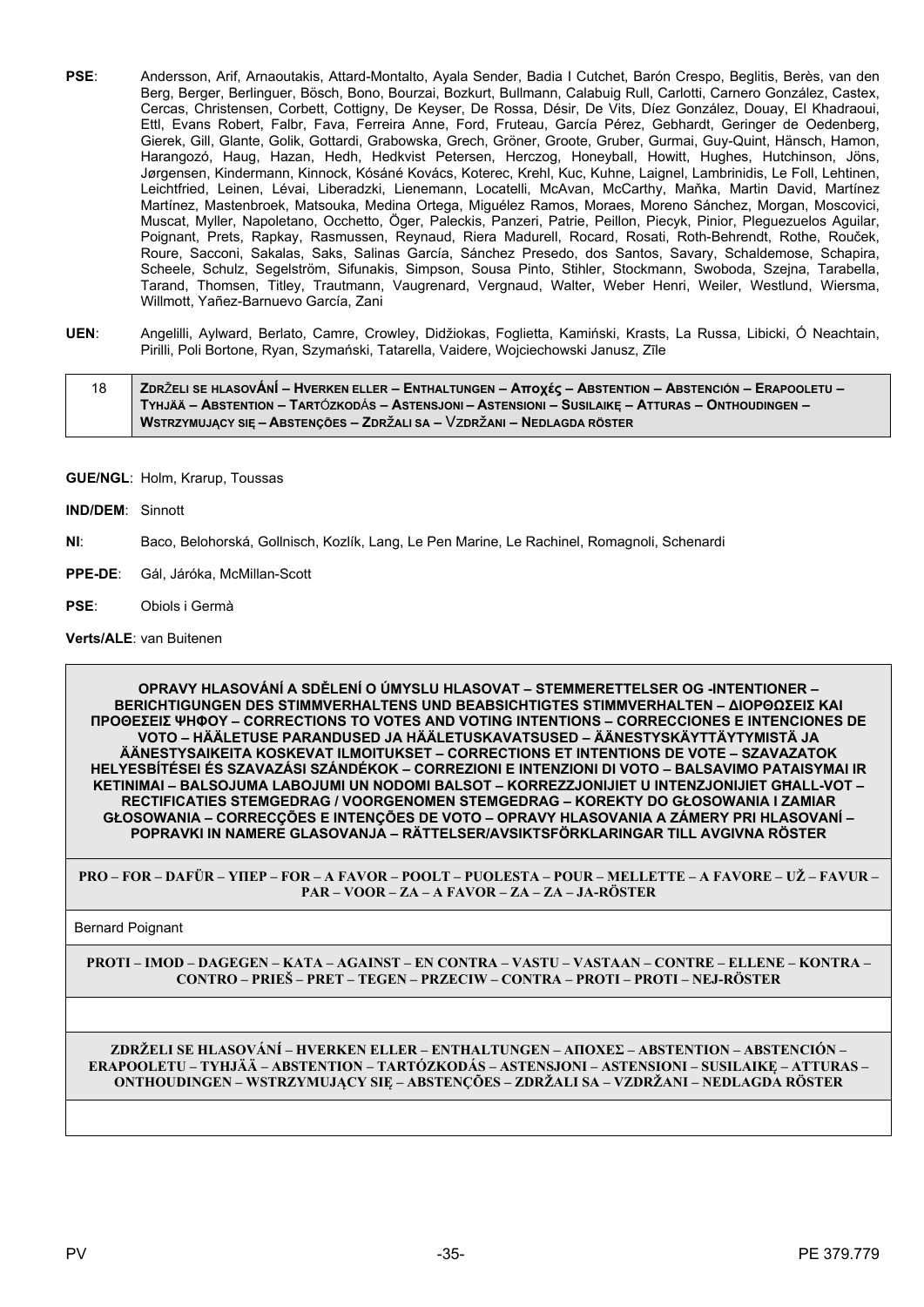<span id="page-35-0"></span>

|  | 102 PRO – for – dafür – Υπέρ – For – A favor – Poolt – Puolesta – Pour – Mellette – A favore – Už – Favur – Par |
|--|-----------------------------------------------------------------------------------------------------------------|
|  | $\sqrt{100R - Z}$ a – A Favor – Za – Za – Ja-Röster                                                             |

- **ALDE**: Attwooll, Beaupuy, Birutis, Bourlanges, Carlshamre, Cornillet, Davies, Fourtou, Griesbeck, Laperrouze, Losco, Ortuondo Larrea, Sbarbati
- **GUE/NGL**: Adamou, Agnoletto, Aita, Catania, de Brún, Figueiredo, Flasarová, Guerreiro, Guidoni, Henin, Kaufmann, Kohlíček, Markov, Maštálka, Meyer Pleite, Morgantini, Papadimoulis, Pflüger, Portas, Ransdorf, Remek, Rizzo, Seppänen, Strož, Triantaphyllides, Uca, Wagenknecht, Wurtz, Zimmer

**IND/DEM**: Sinnott

- **NI**: Czarnecki Marek Aleksander, Czarnecki Ryszard, Martin Hans-Peter, Rutowicz
- **PPE-DE**: Bauer, Brepoels, Ebner, Karas, Lamassoure, Posselt
- **PSE**: Chiesa, Dobolyi, Fazakas, Gomes, Obiols i Germà, Tabajdi
- **UEN**: Foltyn-Kubicka, Janowski, Kuźmiuk, Libicki, Podkański, Szymański
- **Verts/ALE**: Aubert, Auken, Beer, Bennahmias, Breyer, Buitenweg, Cohn-Bendit, Cramer, Evans Jill, Flautre, Frassoni, Graefe zu Baringdorf, de Groen-Kouwenhoven, Hammerstein Mintz, Harms, Horáček, Hudghton, Joan i Marí, Jonckheer, Kallenbach, Kusstatscher, Lagendijk, Lambert, Lichtenberger, Lipietz, Lucas, Özdemir, Onesta, Romeva i Rueda, Rühle, Schmidt Frithjof, Schroedter, Staes, Trüpel, Turmes, Voggenhuber, Ždanoka

| 523 Proti – Imod – Dagegen – Κατά – Against – En contra – Vastu – Vastaan – Contre – Ellene – Kontra – ⁄ |
|----------------------------------------------------------------------------------------------------------|
| CONTRO – PRIEŠ – PRET – TEGEN – PRZECIW – CONTRA – PROTI – PROTI – NEJ-RÖSTER                            |

**ALDE**: Alvaro, Andrejevs, Andria, Bowles, Budreikaitė, Busk, Cappato, Cocilovo, Costa, Degutis, Deprez, Dičkutė, Drčar Murko, Duff, Ek, Gentvilas, Hall, Harkin, Hennis-Plasschaert, in 't Veld, Jäätteenmäki, Jensen, Juknevičienė, Kacin, Karim, Klinz, Krahmer, Kułakowski, Lambsdorff, Lax, Lynne, Maaten, Manders, Matsakis, Mohácsi, Mulder, Newton Dunn, Onyszkiewicz, Oviir, Pannella, Piskorski, Polfer, Prodi, Resetarits, Ries, Riis-Jørgensen, Savi, Schmidt Olle, Schuth, Staniszewska, Starkevičiūtė, Sterckx, Susta, Szent-Iványi, Takkula, Toia, Väyrynen, Veraldi, Virrankoski, Wallis, Watson

**GUE/NGL**: Toussas

- **IND/DEM**: Batten, Belder, Booth, Clark, Coûteaux, Farage, Goudin, Grabowski, Karatzaferis, Krupa, Lundgren, Nattrass, Pęk, Piotrowski, Rogalski, Titford, Tomczak, Wise, Zapałowski, Železný
- **NI**: Allister, Battilocchio, Belohorská, Chruszcz, Claeys, Dillen, Giertych, Gollnisch, Helmer, Lang, Le Pen Marine, Le Rachinel, Mölzer, Mote, Rivera, Romagnoli, Schenardi, Vanhecke, Wojciechowski Bernard Piotr
- **PPE-DE**: Albertini, Andrikienė, Antoniozzi, Ashworth, Atkins, Audy, Ayuso, Bachelot-Narquin, Barsi-Pataky, Becsey, Belet, Berend, Böge, Bonsignore, Bowis, Bradbourn, Braghetto, Brejc, Březina, Brok, Bushill-Matthews, Busuttil, Buzek, Cabrnoch, Callanan, Carollo, Casa, Casini, Caspary, Castiglione, del Castillo Vera, Cederschiöld, Chichester, Chmielewski, Coelho, Coveney, Daul, De Blasio, Dehaene, Demetriou, Descamps, Deß, Deva, De Veyrac, Díaz de Mera García Consuegra, Dimitrakopoulos, Doorn, Dover, Duchoň, Duka-Zólyomi, Ehler, Elles, Esteves, Eurlings, Fajmon, Fatuzzo, Ferber, Fernández Martín, Fjellner, Florenz, Fontaine, Fraga Estévez, Freitas, Friedrich, Gahler, Gaľa, Galeote, García-Margallo y Marfil, Gargani, Garriga Polledo, Gaubert, Gauzès, Gawronski, Gewalt, Gklavakis, Glattfelder, Goepel, Gomolka, Graça Moura, Gräßle, de Grandes Pascual, Grosch, Grossetête, Guellec, Gyürk, Handzlik, Hannan, Harbour, Hatzidakis, Heaton-Harris, Hennicot-Schoepges, Herranz García, Herrero-Tejedor, Hieronymi, Higgins, Hökmark, Hoppenstedt, Hudacký, Itälä, Iturgaiz Angulo, Jackson, Jałowiecki, Jarzembowski, Jeggle, Jordan Cizelj, Kaczmarek, Kamall, Kasoulides, Kelam, Kirkhope, Klamt, Klaß, Klich, Koch, Konrad, Kratsa-Tsagaropoulou, Kudrycka, Kušķis, Landsbergis, Langen, Langendries, Lechner, Lehne, Lewandowski, Liese, López-Istúriz White, Lulling, Maat, McGuinness, McMillan-Scott, Mann Thomas, Mantovani, Marques, Martens, Mathieu, Mato Adrover, Matsis, Mauro, Mavrommatis, Mayer, Mayor Oreja, Méndez de Vigo, Mikolášik, Millán Mon, Mitchell, Montoro Romero, Musotto, Nassauer, Nicholson, Niebler, van Nistelrooij, Novak, Olajos, Olbrycht, Oomen-Ruijten, Őry, Ouzký, Pack, Panayotopoulos-Cassiotou, Papastamkos, Parish, Patriciello, Peterle, Pieper, Pīks, Pinheiro, Pirker, Pleštinská, Podestà, Poettering, Pomés Ruiz, Posdorf, Protasiewicz, Purvis, Queiró, Quisthoudt-Rowohl, Rack, Radwan, Reul, Ribeiro e Castro, Roithová, Rudi Ubeda, Rübig, Saïfi, Salafranca Sánchez-Neyra, Samaras, Sartori, Saryusz-Wolski, Schierhuber, Schmitt, Schnellhardt, Schöpflin, Schröder, Schwab, Seeber, Seeberg, Siekierski, Silva Peneda, Škottová, Sommer, Sonik, Spautz, Stauner, Stevenson, Strejček, Stubb, Sturdy, Sudre, Surján, Szájer, Tajani, Tannock, Thyssen, Toubon, Trakatellis, Ulmer, Vakalis, Van Orden, Varela Suanzes-Carpegna, Varvitsiotis, Vatanen, Ventre, Vernola, Vlasák, Vlasto, Weber Manfred, Weisgerber, Wieland, von Wogau, Wohlin, Wortmann-Kool, Záborská, Zahradil, Zaleski, Zappalà, Zatloukal, Zieleniec, Zvěřina, Zwiefka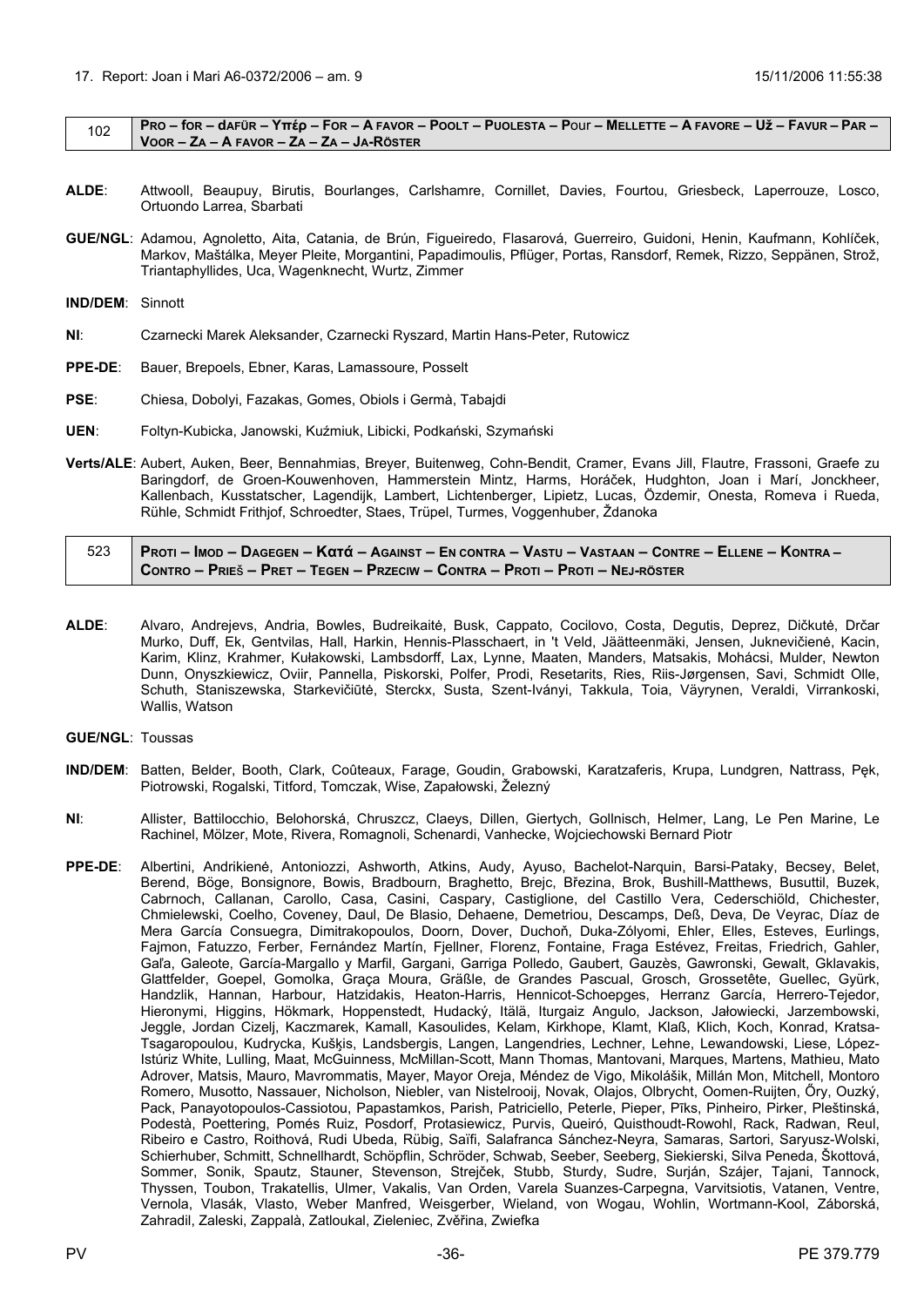- **PSE**: Andersson, Arnaoutakis, Assis, Attard-Montalto, Ayala Sender, Badia I Cutchet, Barón Crespo, Beglitis, Berès, van den Berg, Berger, Berlinguer, Berman, Bösch, Bono, Bourzai, Bozkurt, Bullmann, Calabuig Rull, Capoulas Santos, Carlotti, Carnero González, Castex, Cercas, Christensen, Corbett, Correia, Cottigny, De Keyser, De Rossa, Désir, De Vits, Díez González, Douay, El Khadraoui, Estrela, Ettl, Evans Robert, Falbr, Fava, Fernandes, Ferreira Anne, Ferreira Elisa, Ford, Fruteau, García Pérez, Gebhardt, Geringer de Oedenberg, Gierek, Gill, Glante, Golik, Gottardi, Grabowska, Grech, Gröner, Groote, Gruber, Gurmai, Guy-Quint, Hänsch, Hamon, Harangozó, Hasse Ferreira, Haug, Hazan, Hedh, Hedkvist Petersen, Herczog, Honeyball, Howitt, Hughes, Hutchinson, Jöns, Jørgensen, Kindermann, Kinnock, Koterec, Krehl, Kuc, Kuhne, Laignel, Lambrinidis, Le Foll, Lehtinen, Leichtfried, Leinen, Lévai, Liberadzki, Lienemann, Locatelli, McAvan, McCarthy, Madeira, Maňka, Martin David, Martínez Martínez, Mastenbroek, Matsouka, Medina Ortega, Miguélez Ramos, Mikko, Moraes, Moreno Sánchez, Morgan, Moscovici, Muscat, Myller, Napoletano, Occhetto, Öger, Paasilinna, Paleckis, Panzeri, Patrie, Peillon, Piecyk, Pinior, Pittella, Pleguezuelos Aguilar, Poignant, Prets, Rapkay, Reynaud, Riera Madurell, Rocard, Rosati, Roth-Behrendt, Rothe, Rouček, Roure, Sacconi, Sakalas, Saks, Salinas García, Sánchez Presedo, dos Santos, Savary, Schaldemose, Schapira, Scheele, Schulz, Segelström, Sifunakis, Simpson, Sousa Pinto, Stihler, Stockmann, Szejna, Tarabella, Tarand, Thomsen, Titley, Trautmann, Van Lancker, Vaugrenard, Vergnaud, Walter, Weber Henri, Weiler, Westlund, Wiersma, Willmott, Yañez-Barnuevo García, Zani
- **UEN**: Angelilli, Aylward, Berlato, Camre, Crowley, Didžiokas, Foglietta, Kamiński, Krasts, La Russa, Maldeikis, Ó Neachtain, Pirilli, Poli Bortone, Ryan, Tatarella, Vaidere, Zīle

| 18 | <b>ZDRŽELI SE HLASOVÁNÍ – HVERKEN ELLER – ENTHALTUNGEN – Αποχές – ABSTENTION – ABSTENCIÓN – ERAPOOLETU –</b> |
|----|--------------------------------------------------------------------------------------------------------------|
|    | TYHJÄÄ – ABSTENTION – TARTÓZKODÁS – ASTENSJONI – ASTENSIONI – SUSILAIKE – ATTURAS – ONTHOUDINGEN –           |
|    | WSTRZYMUJĄCY SIĘ – ABSTENÇÕES – ZDRŽALI SA – VZDRŽANI – NEDLAGDA RÖSTER                                      |

- **GUE/NGL**: Holm, Krarup, Liotard, Svensson
- **IND/DEM**: Bonde, Louis
- **NI**: Baco, Bobošíková, Borghezio, Kozlík, Mussolini, Speroni
- **PPE-DE**: Beazley, Gál, Járóka
- **UEN**: Wojciechowski Janusz
- **Verts/ALE**: van Buitenen, Schlyter

**OPRAVY HLASOVÁNÍ A SDĚLENÍ O ÚMYSLU HLASOVAT – STEMMERETTELSER OG -INTENTIONER – BERICHTIGUNGEN DES STIMMVERHALTENS UND BEABSICHTIGTES STIMMVERHALTEN – ΔΙΟΡΘΩΣΕΙΣ ΚΑΙ ΠΡΟΘΕΣΕΙΣ ΨΗΦΟΥ – CORRECTIONS TO VOTES AND VOTING INTENTIONS – CORRECCIONES E INTENCIONES DE VOTO – HÄÄLETUSE PARANDUSED JA HÄÄLETUSKAVATSUSED – ÄÄNESTYSKÄYTTÄYTYMISTÄ JA ÄÄNESTYSAIKEITA KOSKEVAT ILMOITUKSET – CORRECTIONS ET INTENTIONS DE VOTE – SZAVAZATOK HELYESBÍTÉSEI ÉS SZAVAZÁSI SZÁNDÉKOK – CORREZIONI E INTENZIONI DI VOTO – BALSAVIMO PATAISYMAI IR KETINIMAI – BALSOJUMA LABOJUMI UN NODOMI BALSOT – KORREZZJONIJIET U INTENZJONIJIET GĦALL-VOT – RECTIFICATIES STEMGEDRAG / VOORGENOMEN STEMGEDRAG – KOREKTY DO GŁOSOWANIA I ZAMIAR GŁOSOWANIA – CORRECÇÕES E INTENÇÕES DE VOTO – OPRAVY HLASOVANIA A ZÁMERY PRI HLASOVANÍ – POPRAVKI IN NAMERE GLASOVANJA – RÄTTELSER/AVSIKTSFÖRKLARINGAR TILL AVGIVNA RÖSTER**

**PRO – FOR – DAFÜR – ΥΠΕΡ – FOR – A FAVOR – POOLT – PUOLESTA – POUR – MELLETTE – A FAVORE – UŽ – FAVUR – PAR – VOOR – ZA – A FAVOR – ZA – ZA – JA-RÖSTER**

Bernard Poignant

**PROTI – IMOD – DAGEGEN – ΚΑΤΑ – AGAINST – EN CONTRA – VASTU – VASTAAN – CONTRE – ELLENE – KONTRA – CONTRO – PRIEŠ – PRET – TEGEN – PRZECIW – CONTRA – PROTI – PROTI – NEJ-RÖSTER**

Othmar Karas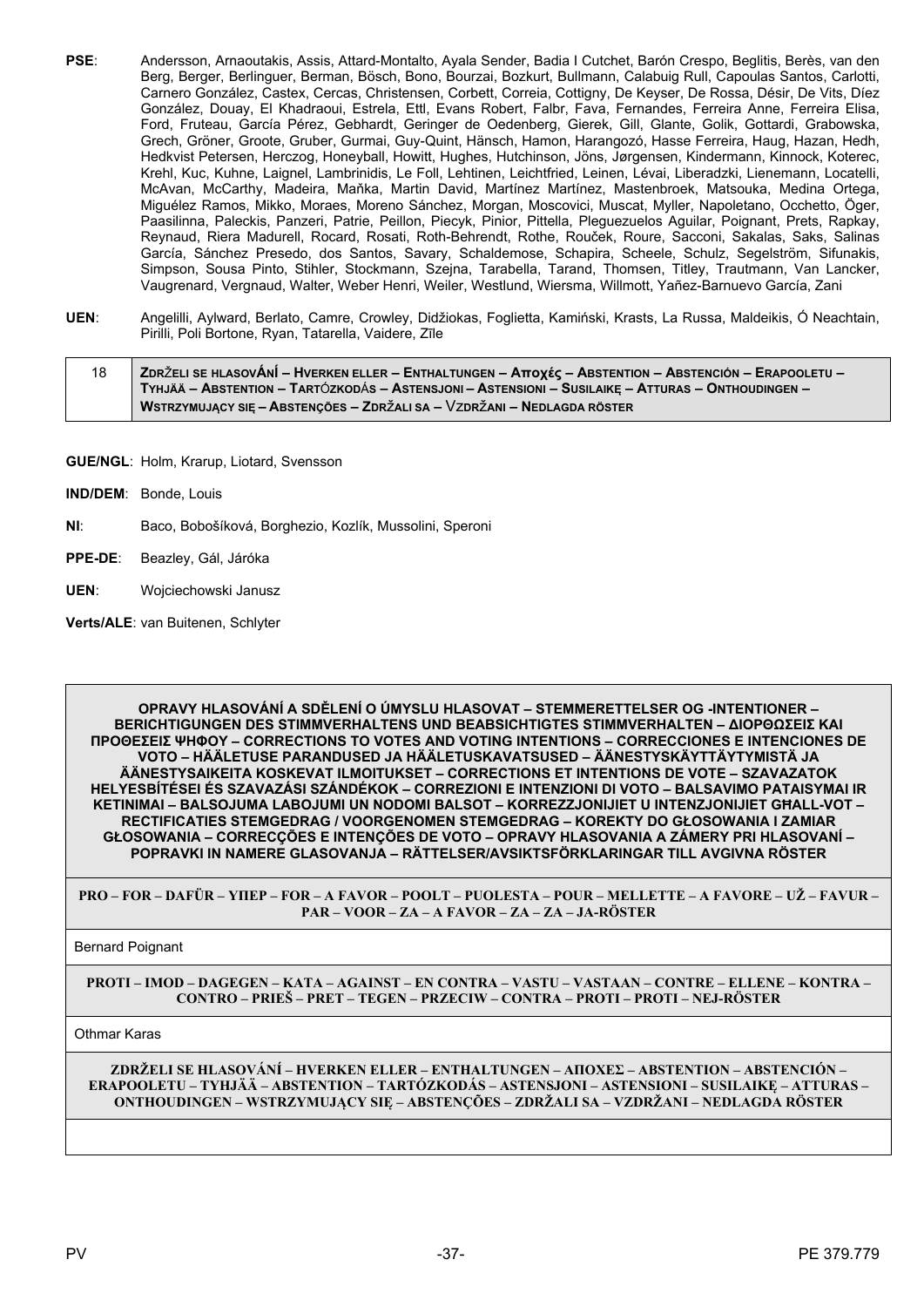<span id="page-37-0"></span>

|  | PRO – for – dafür – Υπέρ – For – A FAVOR – POOLT – PUOLESTA – Pour – MELLETTE – A FAVORE – UŽ – FAVUR – PAR – |
|--|---------------------------------------------------------------------------------------------------------------|
|  | VOOR – ZA – A FAVOR – ZA – ZA – JA-RÖSTER                                                                     |

- **ALDE**: Alvaro, Andrejevs, Andria, Attwooll, Beaupuy, Birutis, Bourlanges, Bowles, Budreikaitė, Busk, Cappato, Carlshamre, Cocilovo, Cornillet, Costa, Davies, Degutis, Deprez, De Sarnez, Dičkutė, Drčar Murko, Duff, Ek, Fourtou, Gentvilas, Griesbeck, Hall, Harkin, Hennis-Plasschaert, in 't Veld, Jäätteenmäki, Jensen, Juknevičienė, Kacin, Karim, Kułakowski, Lambsdorff, Laperrouze, Lax, Losco, Lynne, Maaten, Matsakis, Mohácsi, Mulder, Newton Dunn, Neyts-Uyttebroeck, Onyszkiewicz, Ortuondo Larrea, Oviir, Pannella, Piskorski, Polfer, Prodi, Resetarits, Ries, Riis-Jørgensen, Savi, Sbarbati, Schmidt Olle, Schuth, Staniszewska, Starkevičiūtė, Sterckx, Susta, Szent-Iványi, Takkula, Toia, Väyrynen, Veraldi, Virrankoski, Wallis, Watson
- **GUE/NGL**: Adamou, Agnoletto, Aita, Catania, Flasarová, Guidoni, Henin, Kaufmann, Kohlíček, Markov, Maštálka, Meyer Pleite, Morgantini, Papadimoulis, Pflüger, Portas, Ransdorf, Remek, Rizzo, Strož, Triantaphyllides, Uca, Wagenknecht, Wurtz, Zimmer
- **IND/DEM**: Belder, Goudin, Lundgren, Piotrowski, Sinnott
- **NI**: Baco, Battilocchio, Belohorská, Bobošíková, Czarnecki Marek Aleksander, Czarnecki Ryszard, Gollnisch, Kozlík, Lang, Le Pen Marine, Le Rachinel, Martin Hans-Peter, Mölzer, Mussolini, Rivera, Romagnoli, Rutowicz, Schenardi
- **PPE-DE**: Albertini, Andrikienė, Antoniozzi, Audy, Ayuso, Bachelot-Narquin, Barsi-Pataky, Bauer, Becsey, Belet, Berend, Böge, Bonsignore, Bowis, Braghetto, Brejc, Brepoels, Březina, Brok, Busuttil, Buzek, Cabrnoch, Carollo, Casa, Casini, Caspary, Castiglione, del Castillo Vera, Cederschiöld, Chmielewski, Coelho, Coveney, Daul, De Blasio, Dehaene, Demetriou, Descamps, Deß, De Veyrac, Díaz de Mera García Consuegra, Dimitrakopoulos, Doorn, Duchoň, Duka-Zólyomi, Ebner, Ehler, Esteves, Eurlings, Fajmon, Fatuzzo, Ferber, Fernández Martín, Fjellner, Florenz, Fontaine, Fraga Estévez, Freitas, Friedrich, Gahler, Gál, Gaľa, Galeote, García-Margallo y Marfil, Garriga Polledo, Gaubert, Gauzès, Gawronski, Gewalt, Gklavakis, Glattfelder, Goepel, Gomolka, Graça Moura, Gräßle, de Grandes Pascual, Grosch, Grossetête, Guellec, Gyürk, Handzlik, Hatzidakis, Hennicot-Schoepges, Herranz García, Herrero-Tejedor, Hieronymi, Higgins, Hökmark, Hoppenstedt, Hudacký, Itälä, Iturgaiz Angulo, Jackson, Jałowiecki, Járóka, Jarzembowski, Jeggle, Jordan Cizelj, Kaczmarek, Karas, Kasoulides, Kelam, Klamt, Klaß, Klich, Koch, Konrad, Kratsa-Tsagaropoulou, Kudrycka, Kušķis, Lamassoure, Landsbergis, Langen, Langendries, Lechner, Lehne, Lewandowski, Liese, López-Istúriz White, Lulling, Maat, McGuinness, Mann Thomas, Mantovani, Marques, Martens, Mathieu, Mato Adrover, Matsis, Mavrommatis, Mayer, Mayor Oreja, Méndez de Vigo, Mikolášik, Millán Mon, Mitchell, Montoro Romero, Musotto, Nassauer, Niebler, van Nistelrooij, Novak, Olajos, Olbrycht, Oomen-Ruijten, Őry, Ouzký, Pack, Panayotopoulos-Cassiotou, Papastamkos, Patriciello, Peterle, Pieper, Pīks, Pinheiro, Pirker, Pleštinská, Podestà, Poettering, Pomés Ruiz, Posdorf, Posselt, Protasiewicz, Queiró, Quisthoudt-Rowohl, Rack, Radwan, Reul, Ribeiro e Castro, Roithová, Rudi Ubeda, Rübig, Saïfi, Salafranca Sánchez-Neyra, Samaras, Sartori, Saryusz-Wolski, Schierhuber, Schmitt, Schnellhardt, Schöpflin, Schröder, Schwab, Seeber, Seeberg, Siekierski, Silva Peneda, Škottová, Sommer, Sonik, Spautz, Stauner, Strejček, Stubb, Sudre, Surján, Szájer, Tajani, Thyssen, Toubon, Trakatellis, Ulmer, Vakalis, Varela Suanzes-Carpegna, Varvitsiotis, Vatanen, Ventre, Vernola, Vlasák, Vlasto, Weber Manfred, Weisgerber, Wieland, von Wogau, Wortmann-Kool, Záborská, Zahradil, Zaleski, Zappalà, Zatloukal, Zieleniec, Zvěřina, Zwiefka
- **PSE**: Andersson, Arif, Arnaoutakis, Assis, Attard-Montalto, Ayala Sender, Badia I Cutchet, Barón Crespo, Beglitis, Berès, van den Berg, Berger, Berlinguer, Berman, Bösch, Bono, Bourzai, Bozkurt, Bullmann, Calabuig Rull, Capoulas Santos, Carlotti, Carnero González, Castex, Cercas, Chiesa, Christensen, Correia, Cottigny, De Keyser, De Rossa, Désir, De Vits, Díez González, Dobolyi, Douay, El Khadraoui, Estrela, Ettl, Evans Robert, Falbr, Fava, Fazakas, Fernandes, Ferreira Anne, Ferreira Elisa, Ford, Fruteau, García Pérez, Gebhardt, Geringer de Oedenberg, Gierek, Gill, Glante, Golik, Gomes, Gottardi, Grabowska, Grech, Gröner, Groote, Gruber, Gurmai, Guy-Quint, Hänsch, Hamon, Harangozó, Hasse Ferreira, Haug, Hazan, Hedh, Hedkvist Petersen, Herczog, Honeyball, Howitt, Hughes, Hutchinson, Jöns, Jørgensen, Kindermann, Kinnock, Kósáné Kovács, Koterec, Krehl, Kuc, Kuhne, Laignel, Lambrinidis, Le Foll, Lehtinen, Leichtfried, Leinen, Lévai, Liberadzki, Lienemann, Locatelli, McAvan, McCarthy, Madeira, Maňka, Martin David, Martínez Martínez, Mastenbroek, Matsouka, Medina Ortega, Miguélez Ramos, Mikko, Moraes, Moreno Sánchez, Morgan, Moscovici, Muscat, Myller, Napoletano, Obiols i Germà, Occhetto, Öger, Paasilinna, Paleckis, Panzeri, Patrie, Peillon, Piecyk, Pinior, Pittella, Pleguezuelos Aguilar, Poignant, Prets, Rapkay, Rasmussen, Reynaud, Riera Madurell, Rocard, Rosati, Roth-Behrendt, Rothe, Rouček, Roure, Sacconi, Sakalas, Saks, Salinas García, Sánchez Presedo, dos Santos, Savary, Schaldemose, Schapira, Scheele, Schulz, Segelström, Sifunakis, Simpson, Sousa Pinto, Stihler, Stockmann, Swoboda, Szejna, Tabajdi, Tarabella, Tarand, Thomsen, Titley, Trautmann, Van Lancker, Vaugrenard, Vergnaud, Walter, Weber Henri, Weiler, Westlund, Wiersma, Willmott, Yañez-Barnuevo García, Zani
- **UEN**: Angelilli, Aylward, Berlato, Crowley, Foglietta, Foltyn-Kubicka, Janowski, Kuźmiuk, La Russa, Libicki, Maldeikis, Ó Neachtain, Pirilli, Podkański, Poli Bortone, Ryan, Szymański, Tatarella, Wojciechowski Janusz

**Verts/ALE**: Graefe zu Baringdorf

| 50 | RROTI – Imod – Dagegen – Κατά – Against – En contra – Vastu – Vastaan – Contre – Ellene – Kontra – |
|----|----------------------------------------------------------------------------------------------------|
|    | CONTRO – PRIEŠ – PRET – TEGEN – PRZECIW – CONTRA – PROTI – PROTI – NEJ-RÖSTER                      |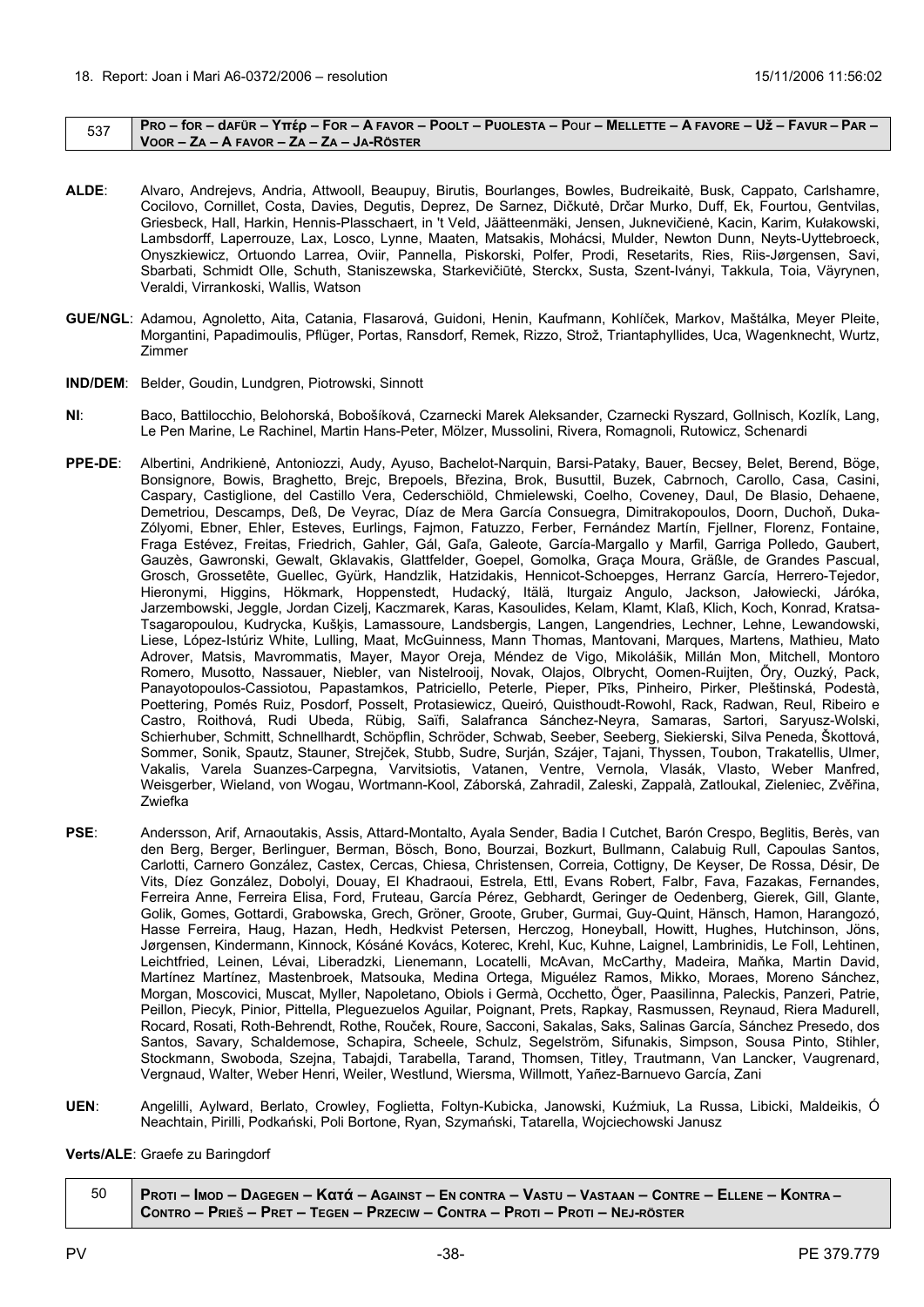#### **GUE/NGL: Seppänen**

- IND/DEM: Batten, Booth, Clark, Farage, Grabowski, Karatzaferis, Krupa, Nattrass, Pek, Rogalski, Titford, Tomczak, Wise, Zapałowski
- NI: Allister, Chruszcz, Claeys, Dillen, Giertych, Helmer, Mote, Vanhecke, Wojciechowski Bernard Piotr
- Ashworth, Atkins, Bradbourn, Bushill-Matthews, Callanan, Chichester, Deva, Dover, Elles, Hannan, Harbour, Heaton-PPE-DE: Harris, Kamall, Kirkhope, McMillan-Scott, Nicholson, Parish, Stevenson, Sturdy, Tannock, Van Orden
- UEN: Camre, Kamiński, Krasts, Vaidere, Zīle

| 59 | ZDRŽELI SE HLASOVÁNÍ – HVERKEN ELLER – ENTHALTUNGEN – Αποχές – ABSTENTION – ABSTENCIÓN – ERAPOOLETU – ∕ |
|----|---------------------------------------------------------------------------------------------------------|
|    | , Tyhjää – Abstention – Tartózkodás – Astensjoni – Astensioni – Susilaikę – Atturas – Onthoudingen –    |
|    | WSTRZYMUJĄCY SIĘ – ABSTENÇÕES – ZDRŽALI SA – VZDRŽANI – NEDLAGDA RÖSTER                                 |

- ALDE: Klinz, Krahmer, Manders
- GUE/NGL: de Brún, Figueiredo, Guerreiro, Holm, Krarup, Liotard, Svensson, Toussas
- IND/DEM: Bonde, Coûteaux, Louis, Železný
- $NI:$ Borghezio, Speroni
- PPE-DE: Mauro, Purvis, Wohlin
- UEN: Didžiokas
- Verts/ALE: Aubert, Auken, Beer, Bennahmias, Breyer, van Buitenen, Buitenweg, Cohn-Bendit, Cramer, Evans Jill, Flautre,<br>Frassoni, de Groen-Kouwenhoven, Hammerstein Mintz, Harms, Horáček, Hudghton, Joan i Marí, Jonckheer,<br>Ka Rühle, Schlyter, Schmidt Frithjof, Schroedter, Staes, Trüpel, Turmes, Voggenhuber, Ždanoka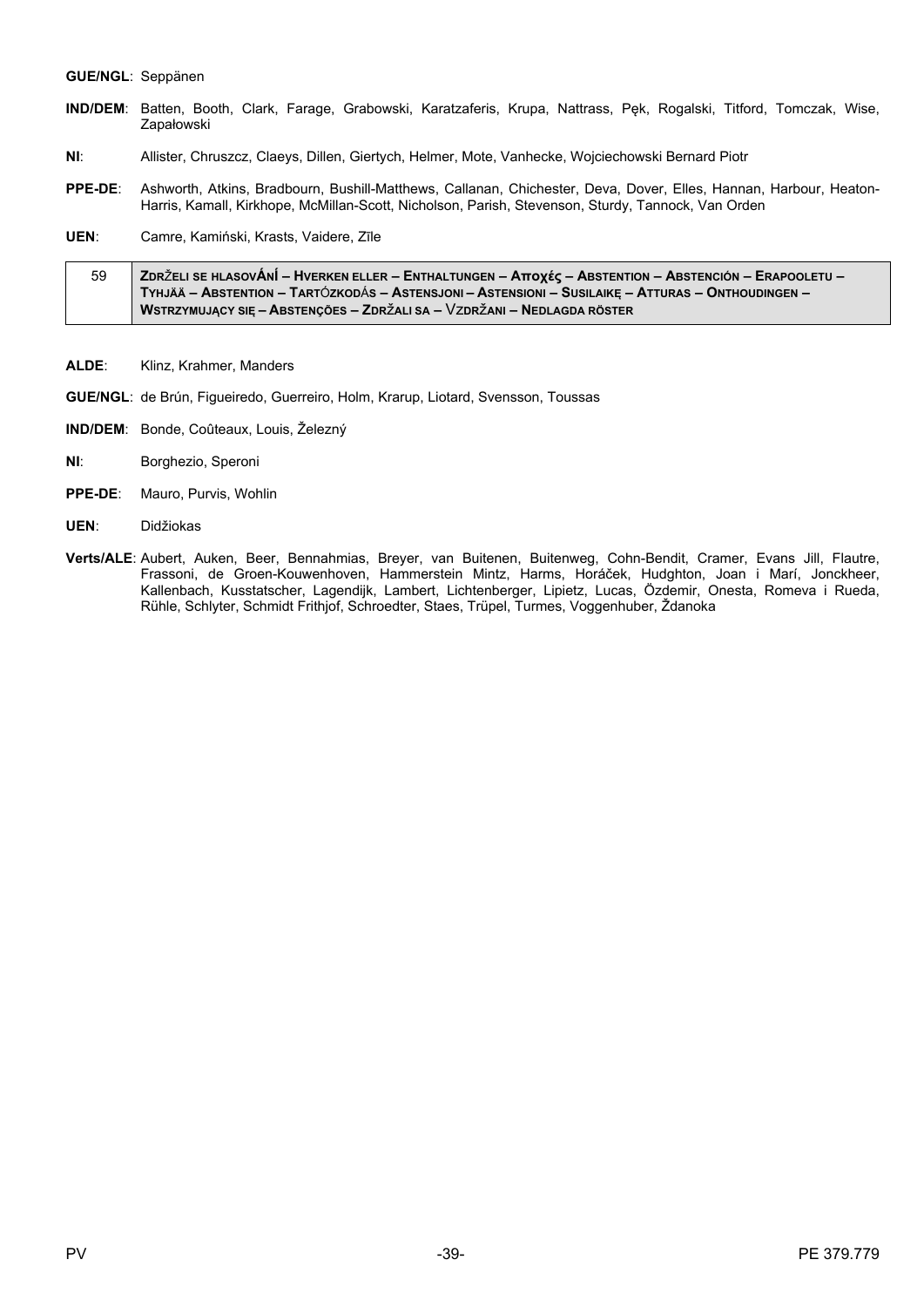<span id="page-39-0"></span>

|  | PRO – for – dafür – Υπέρ – For – A favor – Poolt – Puolesta – Pour – Mellette – A favore – Už – Favur – Par – |
|--|---------------------------------------------------------------------------------------------------------------|
|  | $\sqrt{100R - Z}$ a – A Favor – Za – Za – Ja-Röster                                                           |

- **GUE/NGL**: Adamou, Agnoletto, Catania, de Brún, Flasarová, Guerreiro, Guidoni, Henin, Holm, Kaufmann, Kohlíček, Liotard, Markov, Maštálka, Meyer Pleite, Morgantini, Pflüger, Portas, Ransdorf, Remek, Seppänen, Strož, Toussas, Triantaphyllides, Uca, Wagenknecht, Wurtz, Zimmer
- **IND/DEM**: Bonde, Booth, Clark, Coûteaux, Louis, Titford, Wise
- **NI**: Belohorská, Borghezio, Gollnisch, Lang, Le Pen Marine, Le Rachinel, Martin Hans-Peter, Mölzer, Mote, Romagnoli, Schenardi, Speroni
- **PSE**: Arif, Berès, Bono, Bourzai, Castex, Chiesa, Cottigny, De Keyser, Désir, Dobolyi, Douay, Fruteau, Guy-Quint, Hamon, Hutchinson, Laignel, Le Foll, Matsouka, Öger, Peillon, Poignant, Reynaud, Roure, Schapira, Tarabella, Vaugrenard, Vergnaud, Weber Henri
- **UEN**: Camre
- **Verts/ALE**: Aubert, Auken, Bennahmias, Breyer, Cramer, Evans Jill, Flautre, Frassoni, Graefe zu Baringdorf, Hammerstein Mintz, Horáček, Hudghton, Joan i Marí, Jonckheer, Kallenbach, Kusstatscher, Lambert, Lichtenberger, Lipietz, Lucas, Özdemir, Onesta, Romeva i Rueda, Rühle, Schlyter, Schmidt Frithjof, Staes, Trüpel, Voggenhuber

| 405 | <u>  Proti – Imod – Dagegen – Κατά – Against – En contra – Vastu – Vastaan – Contre – Ellene – Kontra – /</u> |
|-----|---------------------------------------------------------------------------------------------------------------|
|     | Contro – Prieš – Pret – Tegen – Przeciw – Contra – Proti – Proti – Nej-röster                                 |

- **ALDE**: Andrejevs, Andria, Attwooll, Beaupuy, Bourlanges, Bowles, Busk, Cappato, Chatzimarkakis, Costa, Davies, Degutis, Deprez, De Sarnez, Dičkutė, Drčar Murko, Duff, Fourtou, Griesbeck, Hall, Harkin, Hennis-Plasschaert, Jäätteenmäki, Jensen, Kacin, Karim, Klinz, Krahmer, Kułakowski, Laperrouze, Lynne, Matsakis, Mohácsi, Mulder, Newton Dunn, Neyts-Uyttebroeck, Onyszkiewicz, Ortuondo Larrea, Oviir, Pannella, Polfer, Prodi, Resetarits, Ries, Riis-Jørgensen, Savi, Sbarbati, Schmidt Olle, Schuth, Staniszewska, Starkevičiūtė, Sterckx, Susta, Szent-Iványi, Virrankoski, Wallis, Watson
- **IND/DEM**: Belder, Grabowski, Karatzaferis, Krupa, Pęk, Piotrowski, Rogalski, Sinnott, Zapałowski, Železný
- **NI**: Bobošíková, Chruszcz, Czarnecki Marek Aleksander, Dillen, Giertych, Rivera, Rutowicz, Wojciechowski Bernard Piotr
- **PPE-DE**: Albertini, Antoniozzi, Ashworth, Atkins, Audy, Ayuso, Bachelot-Narquin, Barsi-Pataky, Bauer, Beazley, Belet, Böge, Bonsignore, Bowis, Bradbourn, Braghetto, Brejc, Brepoels, Březina, Brok, Bushill-Matthews, Busuttil, Buzek, Cabrnoch, Carollo, Casa, Casini, Caspary, Castiglione, del Castillo Vera, Cederschiöld, Chichester, Chmielewski, Coveney, Daul, De Blasio, Dehaene, Descamps, Deß, Deva, De Veyrac, Díaz de Mera García Consuegra, Dimitrakopoulos, Duchoň, Duka-Zólyomi, Ehler, Elles, Esteves, Fajmon, Fatuzzo, Ferber, Fernández Martín, Fjellner, Fontaine, Fraga Estévez, Friedrich, Gahler, Gál, Gaľa, Galeote, García-Margallo y Marfil, Gargani, Gaubert, Gauzès, Gawronski, Gewalt, Gklavakis, Goepel, Gomolka, Graça Moura, Gräßle, Grosch, Grossetête, Guellec, Gyürk, Handzlik, Harbour, Hatzidakis, Hennicot-Schoepges, Herranz García, Herrero-Tejedor, Hieronymi, Higgins, Hökmark, Hoppenstedt, Hudacký, Itälä, Iturgaiz Angulo, Jackson, Jałowiecki, Jarzembowski, Jordan Cizelj, Kaczmarek, Kamall, Karas, Kasoulides, Kelam, Kirkhope, Klamt, Klaß, Koch, Kratsa-Tsagaropoulou, Kudrycka, Kušķis, Lamassoure, Landsbergis, Langen, Langendries, Lehne, Lulling, Maat, McGuinness, McMillan-Scott, Mann Thomas, Marques, Martens, Mathieu, Mato Adrover, Matsis, Mavrommatis, Mayer, Mayor Oreja, Mikolášik, Mitchell, Montoro Romero, Nassauer, Niebler, van Nistelrooij, Novak, Olajos, Olbrycht, Oomen-Ruijten, Őry, Pack, Panayotopoulos-Cassiotou, Papastamkos, Parish, Patriciello, Peterle, Pieper, Pīks, Pinheiro, Pirker, Pleštinská, Podestà, Pomés Ruiz, Posselt, Purvis, Queiró, Quisthoudt-Rowohl, Rack, Radwan, Roithová, Rübig, Saïfi, Saryusz-Wolski, Schierhuber, Schmitt, Schnellhardt, Schröder, Seeber, Seeberg, Siekierski, Silva Peneda, Škottová, Sommer, Spautz, Stevenson, Strejček, Stubb, Sturdy, Sudre, Surján, Szájer, Tajani, Tannock, Thyssen, Toubon, Trakatellis, Ulmer, Vakalis, Van Orden, Varvitsiotis, Ventre, Vernola, Vidal-Quadras, Vlasák, Vlasto, Weber Manfred, von Wogau, Wohlin, Wortmann-Kool, Záborská, Zahradil, Zaleski, Zappalà, Zatloukal, Zieleniec, Zvěřina
- **PSE**: Andersson, Assis, Attard-Montalto, Ayala Sender, Badia I Cutchet, Barón Crespo, Beglitis, van den Berg, Berger, Berlinguer, Bösch, Bozkurt, Bullmann, Calabuig Rull, Capoulas Santos, Carnero González, Cercas, Christensen, Corbett, De Rossa, Díez González, Ettl, Evans Robert, Fava, Fernandes, Ferreira Elisa, Ford, García Pérez, Gebhardt, Geringer de Oedenberg, Gierek, Gill, Glante, Golik, Gomes, Gottardi, Grabowska, Grech, Gröner, Groote, Hänsch, Harangozó, Haug, Hedh, Hedkvist Petersen, Herczog, Howitt, Hughes, Jöns, Jørgensen, Kindermann, Kinnock, Kósáné Kovács, Koterec, Krehl, Kuc, Kuhne, Lehtinen, Leichtfried, Leinen, Lévai, Locatelli, McCarthy, Maňka, Martin David, Martínez Martínez, Mastenbroek, Medina Ortega, Miguélez Ramos, Moraes, Moreno Sánchez, Muscat, Myller, Napoletano, Paasilinna, Pahor, Paleckis, Panzeri, Piecyk, Pinior, Pittella, Pleguezuelos Aguilar, Rapkay, Riera Madurell, Rocard, Rosati, Rothe, Sacconi, Sakalas, Saks, Salinas García, Sánchez Presedo, dos Santos, Schaldemose, Scheele, Schulz, Segelström, Simpson, Stihler, Stockmann, Swoboda, Szejna, Tabajdi, Tarand, Thomsen, Titley, Van Lancker, Walter, Westlund, Wiersma, Willmott, Yañez-Barnuevo García, Zani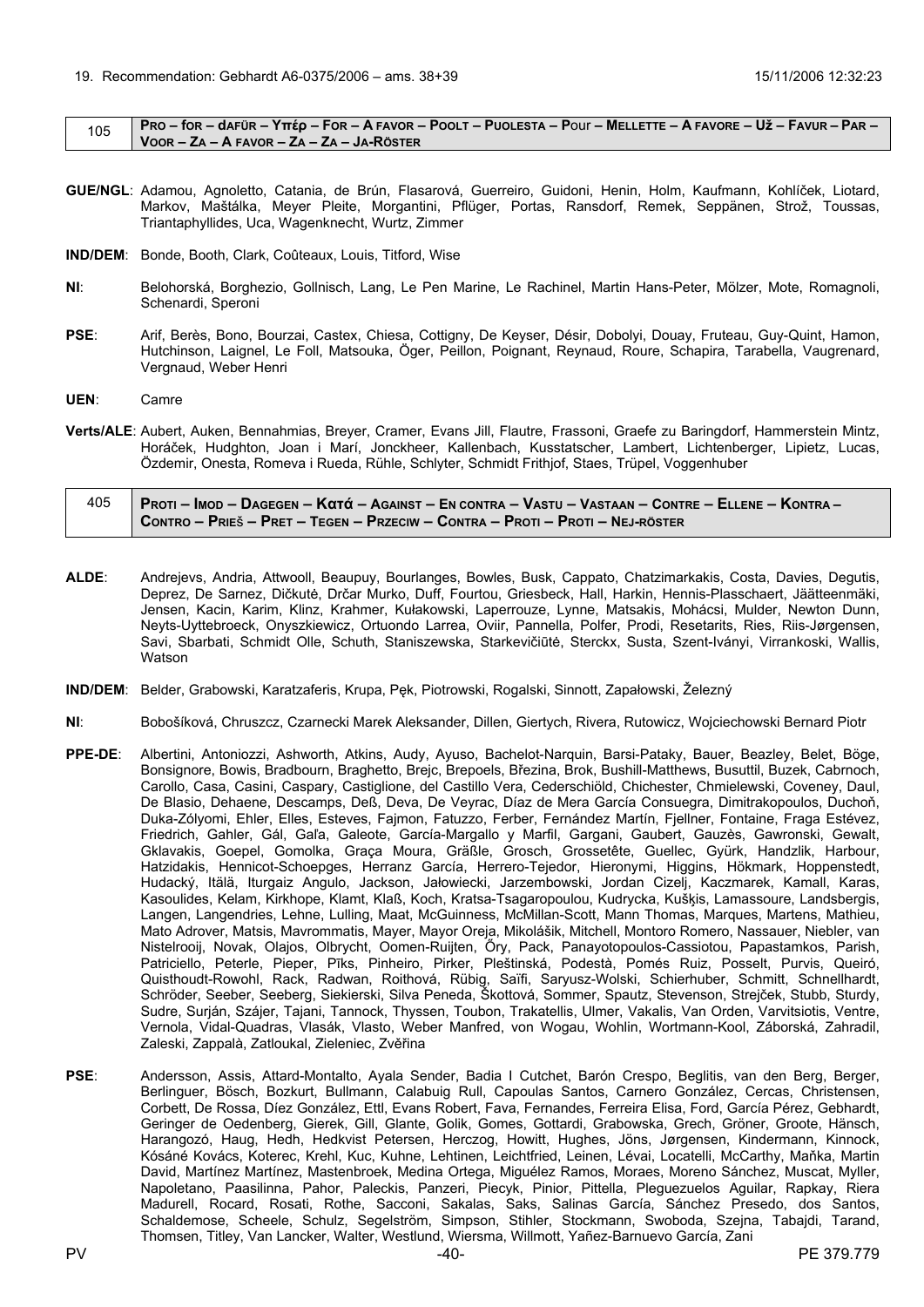UEN: Angelilli, Berlato, Crowley, Didžiokas, Foltyn-Kubicka, Janowski, Kuźmiuk, Libicki, Maldeikis, Ó Neachtain, Pirilli, Podkański, Poli Bortone, Ryan, Tatarella, Vaidere, Zīle

### Verts/ALE: Ždanoka

| ZDRŽELI SE HLASOVÁNÍ – HVERKEN ELLER – ENTHALTUNGEN – Aποχές – ABSTENTION – ABSTENCIÓN – ERAPOOLETU – / |
|---------------------------------------------------------------------------------------------------------|
| TYHJÄÄ – ABSTENTION – TARTÓZKODÁS – ASTENSJONI – ASTENSIONI – SUSILAIKE – ATTURAS – ONTHOUDINGEN –      |
| WSTRZYMUJACY SIE – ABSTENCÕES – ZDRŽALI SA – VZDRŽANI – NEDLAGDA RÖSTER                                 |

ALDE: in 't Veld. Maaten

 $N\Gamma$ Allister, Baco, Helmer, Kozlík

- PPE-DE: Ouzký
- **PSF** Arnaoutakis, De Vits, El Khadraoui, Lambrinidis

Verts/ALE: van Buitenen

OPRAVY HLASOVÁNÍ A SDĚLENÍ O ÚMYSLU HLASOVAT – STEMMERETTELSER OG -INTENTIONER – **BERICHTIGUNGEN DES STIMMVERHALTENS UND BEABSICHTIGTES STIMMVERHALTEN - ΔΙΟΡΘΩΣΕΙΣ ΚΑΙ ΠΡΟΘΕΣΕΙΣ ΨΗΦΟΥ - CORRECTIONS TO VOTES AND VOTING INTENTIONS - CORRECCIONES E INTENCIONES DE** VOTO – HÄÄLETUSE PARANDUSED JA HÄÄLETUSKAVATSUSED – ÄÄNESTYSKÄYTTÄYTYMISTÄ JA ÄÄNESTYSAIKEITA KOSKEVAT ILMOITUKSET – CORRECTIONS ET INTENTIONS DE VOTE – SZAVAZATOK HELYESBÍTÉSEI ÉS SZAVAZÁSI SZÁNDÉKOK – CORREZIONI E INTENZIONI DI VOTO – BALSAVIMO PATAISYMAI IR KETINIMAI - BALSOJUMA LABOJUMI UN NODOMI BALSOT - KORREZZJONIJIET U INTENZJONIJIET GHALL-VOT -RECTIFICATIES STEMGEDRAG / VOORGENOMEN STEMGEDRAG - KOREKTY DO GŁOSOWANIA I ZAMIAR GŁOSOWANIA – CORRECÇÕES E INTENÇÕES DE VOTO – OPRAVY HLASOVANIA A ZÁMERY PRI HLASOVANÍ – POPRAVKI IN NAMERE GLASOVANJA – RÄTTELSER/AVSIKTSFÖRKLARINGAR TILL AVGIVNA RÖSTER

PRO – FOR – DAFÜR – YIIEP – FOR – A FAVOR – POOLT – PUOLESTA – POUR – MELLETTE – A FAVORE – UŽ – FAVUR – PAR - VOOR - ZA - A FAVOR - ZA - ZA - JA-RÖSTER

Joost Lagendijk, Angelika Beer, Daniel Cohn-Bendit, Kathalijne Maria Buitenweg, Claude Turmes, Gilles Savary, Pierre Moscovici, Béatrice Patrie, Dimitrios Papadimoulis, Danutė Budreikaitė, Marie-Arlette Carlotti, Anne Ferreira, Adeline Hazan, Marie-Noëlle Lienemann, Elisabeth Schroedter, Georgios Karatzaferis

PROTI - IMOD - DAGEGEN - KATA - AGAINST - EN CONTRA - VASTU - VASTAAN - CONTRE - ELLENE - KONTRA -CONTRO - PRIEŠ - PRET - TEGEN - PRZECIW - CONTRA - PROTI - PROTI - NEJ-RÖSTER

Alexandra Dobolvi, Rainer Wieland, Richard Falbr, Libor Rouček

ZDRŽELI SE HLASOVÁNÍ – HVERKEN ELLER – ENTHALTUNGEN – ΑΠΟΧΕΣ – ABSTENTION – ABSTENCIÓN – ERAPOOLETU – TYHJÄÄ – ABSTENTION – TARTÓZKODÁS – ASTENSJONI – ASTENSIONI – SUSILAIKE – ATTURAS – ONTHOUDINGEN – WSTRZYMUJĄCY SIĘ – ABSTENÇÕES – ZDRŽALI SA – VZDRŽANI – NEDLAGDA RÖSTER

Nikolaos Sifunakis, Evangelia Tzampazi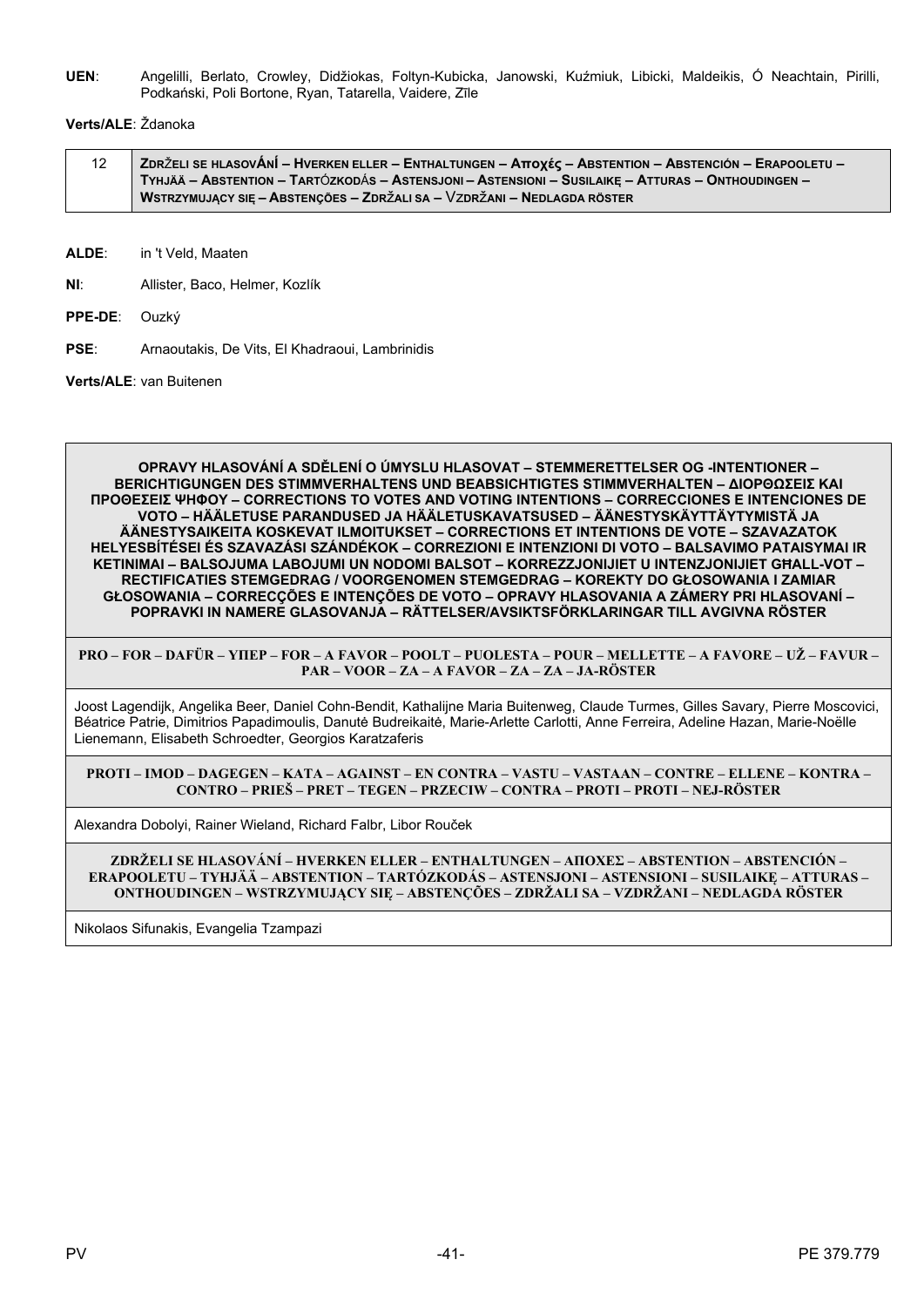#### <span id="page-41-0"></span> $\frac{137}{137}$  PRO – for – dafür – Yttép – For – A Favor – Poolt – Puolesta – Pour – Mellette – A Favore – Už – Favur – Par – **VOOR – ZA – A FAVOR – ZA – ZA – JA-RÖSTER**

- **ALDE**: Cornillet, Harkin
- **GUE/NGL**: Adamou, Agnoletto, Aita, Catania, de Brún, Figueiredo, Flasarová, Guerreiro, Guidoni, Henin, Holm, Kaufmann, Kohlíček, Krarup, Liotard, Markov, Maštálka, Meyer Pleite, Morgantini, Papadimoulis, Pflüger, Portas, Ransdorf, Remek, Rizzo, Seppänen, Strož, Svensson, Toussas, Triantaphyllides, Uca, Wagenknecht, Wurtz, Zimmer
- **IND/DEM**: Batten, Bonde, Booth, Clark, Coûteaux, Farage, Louis, Nattrass, Titford, Wise
- **NI**: Allister, Borghezio, Gollnisch, Lang, Le Pen Marine, Le Rachinel, Martin Hans-Peter, Mölzer, Mussolini, Romagnoli, Schenardi, Speroni
- **PSE**: Arif, Arnaoutakis, Beglitis, Berès, Bono, Bourzai, Carlotti, Castex, Chiesa, Cottigny, De Keyser, Désir, De Vits, Douay, El Khadraoui, Ferreira Anne, Fruteau, Guy-Quint, Hamon, Hazan, Hutchinson, Laignel, Lambrinidis, Le Foll, Lienemann, Matsouka, Moscovici, Patrie, Peillon, Poignant, Reynaud, Rocard, Roure, Savary, Schapira, Sifunakis, Tarabella, Trautmann, Tzampazi, Van Lancker, Vaugrenard, Vergnaud
- **UEN**: Camre
- **Verts/ALE**: Aubert, Auken, Beer, Bennahmias, Breyer, Buitenweg, Cohn-Bendit, Cramer, Evans Jill, Flautre, Frassoni, Graefe zu Baringdorf, de Groen-Kouwenhoven, Hammerstein Mintz, Horáček, Hudghton, Joan i Marí, Jonckheer, Kallenbach, Kusstatscher, Lagendijk, Lambert, Lichtenberger, Lipietz, Lucas, Özdemir, Onesta, Romeva i Rueda, Rühle, Schlyter, Schmidt Frithjof, Schroedter, Staes, Trüpel, Voggenhuber, Ždanoka

| 489 | <u>  Proti – Imod – Dagegen – Κατά – Against – En contra – Vastu – Vastaan – Contre – Ellene – Kontra – </u> |
|-----|--------------------------------------------------------------------------------------------------------------|
|     | CONTRO – PRIEŠ – PRET – TEGEN – PRZECIW – CONTRA – PROTI – PROTI – NEJ-RÖSTER                                |

- **ALDE**: Alvaro, Andrejevs, Andria, Attwooll, Beaupuy, Birutis, Bourlanges, Bowles, Budreikaitė, Busk, Cappato, Chatzimarkakis, Cocilovo, Costa, Davies, Degutis, Deprez, De Sarnez, Dičkutė, Drčar Murko, Duff, Fourtou, Griesbeck, Hall, Hennis-Plasschaert, in 't Veld, Jäätteenmäki, Jensen, Juknevičienė, Kacin, Karim, Klinz, Krahmer, Kułakowski, Lambsdorff, Laperrouze, Lax, Losco, Lynne, Maaten, Manders, Matsakis, Mohácsi, Mulder, Newton Dunn, Neyts-Uyttebroeck, Onyszkiewicz, Ortuondo Larrea, Oviir, Pannella, Polfer, Prodi, Resetarits, Ries, Riis-Jørgensen, Savi, Sbarbati, Schmidt Olle, Schuth, Staniszewska, Sterckx, Susta, Szent-Iványi, Takkula, Toia, Väyrynen, Veraldi, Virrankoski, Wallis, Watson
- **IND/DEM**: Belder, Goudin, Grabowski, Karatzaferis, Krupa, Lundgren, Pęk, Piotrowski, Rogalski, Sinnott, Tomczak, Zapałowski, Železný
- **NI**: Baco, Bobošíková, Chruszcz, Claeys, Czarnecki Marek Aleksander, Dillen, Giertych, Helmer, Rivera, Rutowicz, Vanhecke, Wojciechowski Bernard Piotr
- **PPE-DE**: Albertini, Antoniozzi, Ashworth, Atkins, Audy, Ayuso, Bachelot-Narquin, Barsi-Pataky, Bauer, Beazley, Becsey, Belet, Berend, Böge, Bonsignore, Bowis, Bradbourn, Braghetto, Brejc, Brepoels, Březina, Brok, Bushill-Matthews, Busuttil, Buzek, Cabrnoch, Callanan, Carollo, Casa, Casini, Caspary, Castiglione, del Castillo Vera, Cederschiöld, Chichester, Chmielewski, Coelho, Coveney, Daul, De Blasio, Dehaene, Demetriou, Descamps, Deß, Deva, De Veyrac, Díaz de Mera García Consuegra, Dimitrakopoulos, Doorn, Dover, Duchoň, Duka-Zólyomi, Ebner, Ehler, Elles, Esteves, Eurlings, Fajmon, Fatuzzo, Ferber, Fernández Martín, Fjellner, Florenz, Fontaine, Fraga Estévez, Freitas, Gahler, Gál, Gaľa, Galeote, García-Margallo y Marfil, Gargani, Garriga Polledo, Gaubert, Gauzès, Gawronski, Gewalt, Gklavakis, Glattfelder, Goepel, Gomolka, Graça Moura, Gräßle, de Grandes Pascual, Grosch, Grossetête, Guellec, Gyürk, Handzlik, Hannan, Harbour, Hatzidakis, Heaton-Harris, Hennicot-Schoepges, Herranz García, Herrero-Tejedor, Hieronymi, Higgins, Hökmark, Hoppenstedt, Hudacký, Itälä, Iturgaiz Angulo, Jackson, Jałowiecki, Járóka, Jarzembowski, Jeggle, Jordan Cizelj, Kaczmarek, Kamall, Karas, Kasoulides, Kelam, Kirkhope, Klamt, Klaß, Koch, Konrad, Kratsa-Tsagaropoulou, Kudrycka, Kušķis, Lamassoure, Landsbergis, Langen, Langendries, Lechner, Lehne, Lewandowski, Liese, Lombardo, López-Istúriz White, Lulling, Maat, McGuinness, McMillan-Scott, Mann Thomas, Marques, Martens, Mathieu, Mato Adrover, Matsis, Mauro, Mavrommatis, Mayer, Mayor Oreja, Méndez de Vigo, Mikolášik, Millán Mon, Mitchell, Montoro Romero, Musotto, Nassauer, Nicholson, Niebler, van Nistelrooij, Novak, Olajos, Olbrycht, Oomen-Ruijten, Őry, Ouzký, Pack, Panayotopoulos-Cassiotou, Papastamkos, Parish, Patriciello, Peterle, Pieper, Pīks, Pinheiro, Pirker, Pleštinská, Podestà, Pomés Ruiz, Posdorf, Posselt, Protasiewicz, Purvis, Queiró, Quisthoudt-Rowohl, Rack, Radwan, Roithová, Rudi Ubeda, Rübig, Saïfi, Samaras, Sartori, Saryusz-Wolski, Schierhuber, Schmitt, Schnellhardt, Schöpflin, Schröder, Schwab, Seeber, Seeberg, Siekierski, Silva Peneda, Škottová, Sommer, Sonik, Spautz, Stauner, Stevenson, Strejček, Stubb, Sturdy, Sudre, Surján, Szájer, Tajani, Tannock, Thyssen, Toubon, Trakatellis, Ulmer, Vakalis, Van Orden, Varela Suanzes-Carpegna, Varvitsiotis, Vatanen, Ventre, Vernola, Vidal-Quadras, Vlasák, Vlasto, Weber Manfred, Weisgerber, Wieland, von Wogau, Wohlin, Wortmann-Kool, Záborská, Zahradil, Zaleski, Zappalà, Zatloukal, Zieleniec, Zvěřina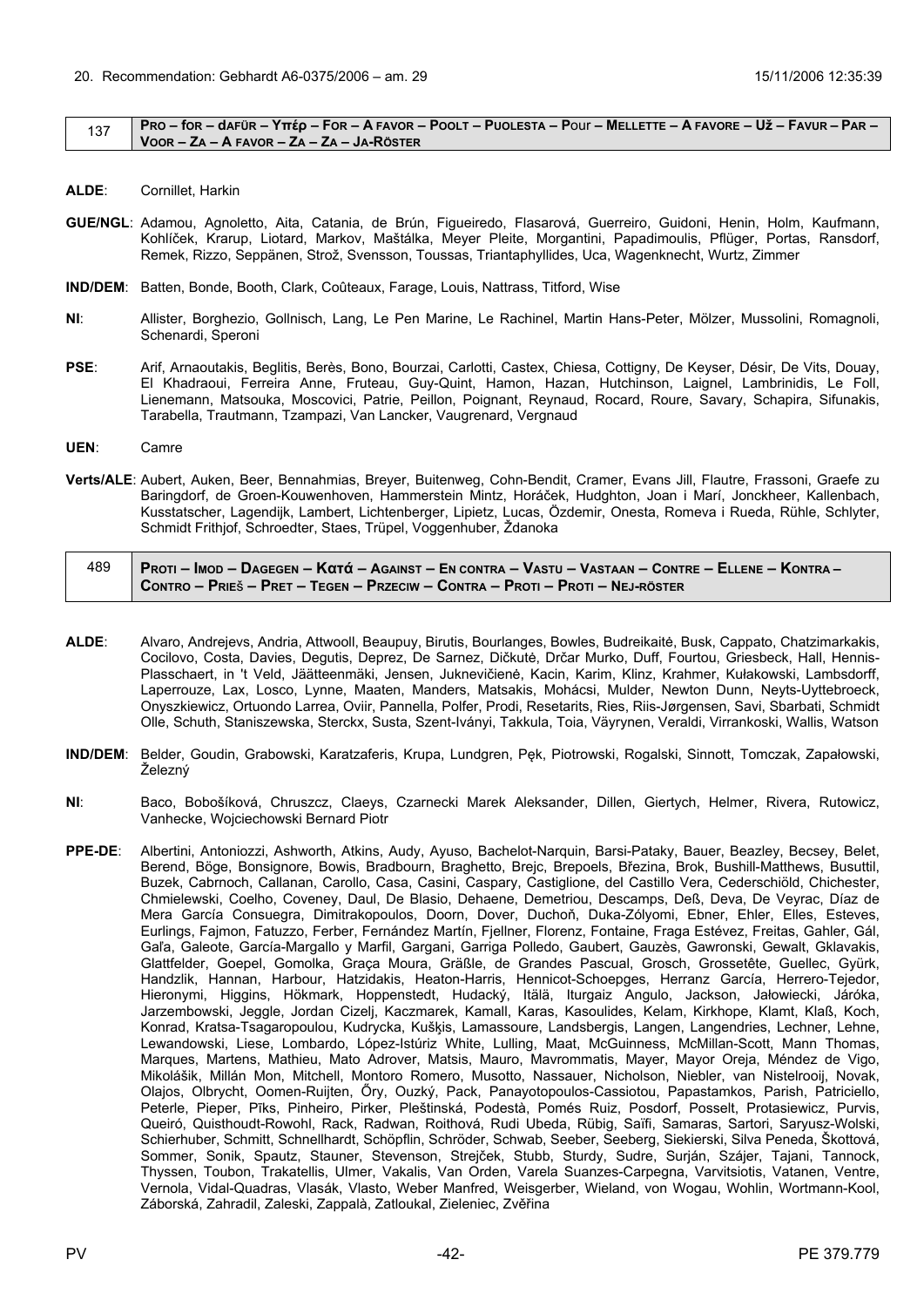- **PSE**: Andersson, Assis, Attard-Montalto, Ayala Sender, Badia I Cutchet, Barón Crespo, van den Berg, Berger, Berlinguer, Berman, Bösch, Bozkurt, Bullmann, Calabuig Rull, Capoulas Santos, Carnero González, Cercas, Christensen, Corbett, Correia, De Rossa, Díez González, Dobolyi, Estrela, Ettl, Evans Robert, Falbr, Fava, Fazakas, Fernandes, Ferreira Elisa, Ford, García Pérez, Gebhardt, Geringer de Oedenberg, Gierek, Gill, Glante, Golik, Gomes, Gottardi, Grabowska, Grech, Gröner, Groote, Gurmai, Hänsch, Harangozó, Hasse Ferreira, Haug, Hedh, Hedkvist Petersen, Herczog, Honeyball, Howitt, Hughes, Jöns, Jørgensen, Kindermann, Kinnock, Kósáné Kovács, Koterec, Krehl, Kuc, Kuhne, Lehtinen, Leichtfried, Leinen, Lévai, Liberadzki, Locatelli, McAvan, McCarthy, Madeira, Maňka, Martin David, Martínez Martínez, Mastenbroek, Medina Ortega, Miguélez Ramos, Mikko, Moraes, Moreno Sánchez, Muscat, Myller, Napoletano, Obiols i Germà, Occhetto, Öger, Paasilinna, Pahor, Paleckis, Panzeri, Piecyk, Pinior, Pittella, Pleguezuelos Aguilar, Prets, Rapkay, Rasmussen, Riera Madurell, Rosati, Roth-Behrendt, Rothe, Rouček, Sacconi, Sakalas, Saks, Salinas García, Sánchez Presedo, dos Santos, Schaldemose, Scheele, Schulz, Segelström, Simpson, Stihler, Stockmann, Swoboda, Szejna, Tabajdi, Tarand, Thomsen, Titley, Walter, Weber Henri, Weiler, Westlund, Wiersma, Willmott, Yañez-Barnuevo García, Zani
- **UEN**: Angelilli, Aylward, Berlato, Crowley, Didžiokas, Foglietta, Foltyn-Kubicka, Janowski, Krasts, Kuźmiuk, Libicki, Maldeikis, Ó Neachtain, Pirilli, Podkański, Poli Bortone, Ryan, Szymański, Tatarella, Vaidere, Zīle
- 6 ZDRŽELI SE HLASOVÁNÍ HVERKEN ELLER ENTHALTUNGEN Aποχές ABSTENTION ABSTENCIÓN ERAPOOLETU TYHJÄÄ - ABSTENTION - TARTÓZKODÁS - ASTENSJONI - ASTENSIONI - SUSILAIKE - ATTURAS - ONTHOUDINGEN -**WSTRZYMUJĄCY SIĘ – ABSTENÇÕES – ZDR**ž**ALI SA –** Vz**DR**ž**ANI – NEDLAGDA RÖSTER**
- **NI**: Battilocchio, Belohorská, Kozlík, Mote
- **PSE**: Sousa Pinto

**Verts/ALE**: van Buitenen

**OPRAVY HLASOVÁNÍ A SDĚLENÍ O ÚMYSLU HLASOVAT – STEMMERETTELSER OG -INTENTIONER – BERICHTIGUNGEN DES STIMMVERHALTENS UND BEABSICHTIGTES STIMMVERHALTEN – ΔΙΟΡΘΩΣΕΙΣ ΚΑΙ ΠΡΟΘΕΣΕΙΣ ΨΗΦΟΥ – CORRECTIONS TO VOTES AND VOTING INTENTIONS – CORRECCIONES E INTENCIONES DE VOTO – HÄÄLETUSE PARANDUSED JA HÄÄLETUSKAVATSUSED – ÄÄNESTYSKÄYTTÄYTYMISTÄ JA ÄÄNESTYSAIKEITA KOSKEVAT ILMOITUKSET – CORRECTIONS ET INTENTIONS DE VOTE – SZAVAZATOK HELYESBÍTÉSEI ÉS SZAVAZÁSI SZÁNDÉKOK – CORREZIONI E INTENZIONI DI VOTO – BALSAVIMO PATAISYMAI IR KETINIMAI – BALSOJUMA LABOJUMI UN NODOMI BALSOT – KORREZZJONIJIET U INTENZJONIJIET GĦALL-VOT – RECTIFICATIES STEMGEDRAG / VOORGENOMEN STEMGEDRAG – KOREKTY DO GŁOSOWANIA I ZAMIAR GŁOSOWANIA – CORRECÇÕES E INTENÇÕES DE VOTO – OPRAVY HLASOVANIA A ZÁMERY PRI HLASOVANÍ – POPRAVKI IN NAMERE GLASOVANJA – RÄTTELSER/AVSIKTSFÖRKLARINGAR TILL AVGIVNA RÖSTER**

**PRO – FOR – DAFÜR – ΥΠΕΡ – FOR – A FAVOR – POOLT – PUOLESTA – POUR – MELLETTE – A FAVORE – UŽ – FAVUR – PAR – VOOR – ZA – A FAVOR – ZA – ZA – JA-RÖSTER**

Henri Weber

**PROTI – IMOD – DAGEGEN – ΚΑΤΑ – AGAINST – EN CONTRA – VASTU – VASTAAN – CONTRE – ELLENE – KONTRA – CONTRO – PRIEŠ – PRET – TEGEN – PRZECIW – CONTRA – PROTI – PROTI – NEJ-RÖSTER**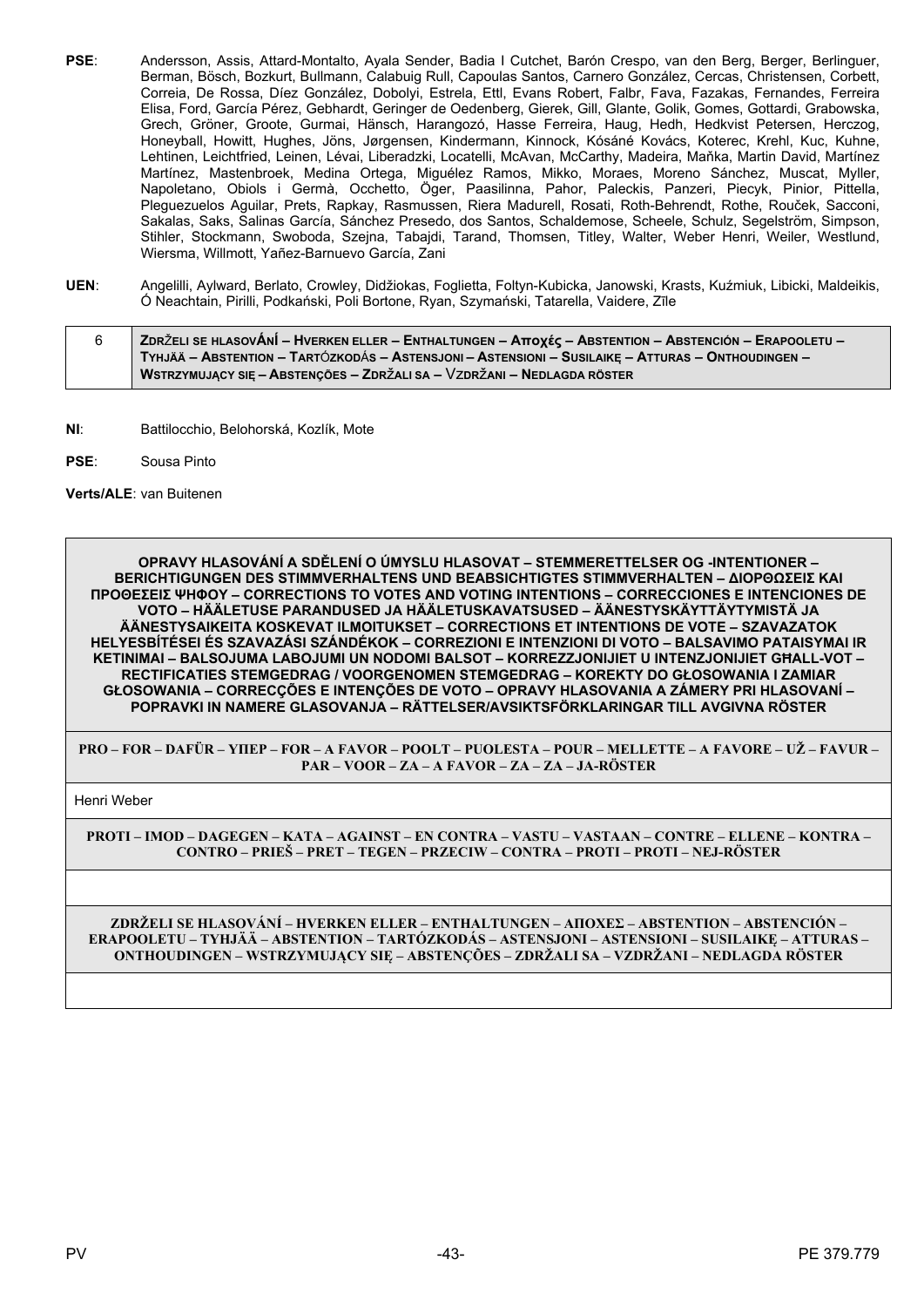#### <span id="page-43-0"></span>114 | PRO – for – dafür – Yttép – For – A Favor – Poolt – Puolesta – Pour – Mellette – A Favore – Už – Favur – Par – **VOOR – ZA – A FAVOR – ZA – ZA – JA-RÖSTER**

- **GUE/NGL**: Adamou, Agnoletto, Aita, Catania, de Brún, Flasarová, Guidoni, Henin, Holm, Kaufmann, Kohlíček, Krarup, Liotard, Markov, Maštálka, Meyer Pleite, Morgantini, Papadimoulis, Pflüger, Portas, Ransdorf, Remek, Rizzo, Seppänen, Strož, Svensson, Toussas, Uca, Wagenknecht, Wurtz, Zimmer
- **NI**: Martin Hans-Peter
- **PPE-DE**: Landsbergis
- **PSE**: Arif, Arnaoutakis, Beglitis, Berès, Bono, Bourzai, Carlotti, Castex, Chiesa, Cottigny, De Keyser, Désir, De Vits, Douay, El Khadraoui, Ferreira Anne, Fruteau, Guy-Quint, Hamon, Hazan, Hutchinson, Laignel, Lambrinidis, Le Foll, Lienemann, Matsouka, Moscovici, Napoletano, Poignant, Reynaud, Rocard, Roure, Savary, Schapira, Sifunakis, Tarabella, Trautmann, Tzampazi, Van Lancker, Vaugrenard, Vergnaud, Weber Henri
- **UEN**: Camre, Foglietta, Pirilli
- **Verts/ALE**: Aubert, Auken, Beer, Bennahmias, Breyer, Buitenweg, Cohn-Bendit, Cramer, Evans Jill, Flautre, Frassoni, Graefe zu Baringdorf, de Groen-Kouwenhoven, Hammerstein Mintz, Harms, Horáček, Hudghton, Joan i Marí, Jonckheer, Kallenbach, Kusstatscher, Lagendijk, Lambert, Lichtenberger, Lipietz, Lucas, Özdemir, Onesta, Romeva i Rueda, Rühle, Schmidt Frithjof, Schroedter, Staes, Trüpel, Voggenhuber, Ždanoka

| 513 Proti – Imod – Dagegen – Κατά – Against – En contra – Vastu – Vastaan – Contre – Ellene – Kontra – |
|--------------------------------------------------------------------------------------------------------|
| CONTRO – PRIEŠ – PRET – TEGEN – PRZECIW – CONTRA – PROTI – PROTI – NEJ-RÖSTER                          |

- **ALDE**: Alvaro, Andrejevs, Andria, Attwooll, Beaupuy, Birutis, Bourlanges, Bowles, Budreikaitė, Busk, Cappato, Chatzimarkakis, Cocilovo, Cornillet, Costa, Davies, Degutis, Deprez, De Sarnez, Dičkutė, Drčar Murko, Duff, Fourtou, Gentvilas, Griesbeck, Hall, Harkin, Hennis-Plasschaert, in 't Veld, Jäätteenmäki, Jensen, Juknevičienė, Kacin, Karim, Klinz, Krahmer, Kułakowski, Laperrouze, Lax, Losco, Lynne, Maaten, Manders, Matsakis, Mohácsi, Mulder, Newton Dunn, Neyts-Uyttebroeck, Onyszkiewicz, Ortuondo Larrea, Oviir, Pannella, Piskorski, Polfer, Prodi, Resetarits, Ries, Riis-Jørgensen, Savi, Sbarbati, Schmidt Olle, Schuth, Staniszewska, Starkevičiūtė, Sterckx, Susta, Szent-Iványi, Takkula, Toia, Väyrynen, Veraldi, Virrankoski, Wallis, Watson
- **IND/DEM**: Batten, Belder, Bonde, Booth, Clark, Coûteaux, Farage, Goudin, Grabowski, Karatzaferis, Krupa, Louis, Lundgren, Nattrass, Pęk, Piotrowski, Rogalski, Sinnott, Titford, Tomczak, Wise, Zapałowski, Železný
- **NI**: Allister, Baco, Battilocchio, Belohorská, Bobošíková, Chruszcz, Claeys, Czarnecki Marek Aleksander, Czarnecki Ryszard, Dillen, Giertych, Gollnisch, Helmer, Lang, Le Pen Marine, Le Rachinel, Mölzer, Mote, Mussolini, Rivera, Rutowicz, Schenardi, Vanhecke, Wojciechowski Bernard Piotr
- **PPE-DE**: Albertini, Antoniozzi, Ashworth, Atkins, Audy, Ayuso, Bachelot-Narquin, Barsi-Pataky, Bauer, Beazley, Becsey, Belet, Berend, Böge, Bonsignore, Bowis, Bradbourn, Braghetto, Brejc, Brepoels, Březina, Brok, Bushill-Matthews, Busuttil, Buzek, Cabrnoch, Callanan, Carollo, Casa, Casini, Caspary, Castiglione, del Castillo Vera, Cederschiöld, Chichester, Chmielewski, Coelho, Coveney, Daul, De Blasio, Dehaene, Demetriou, Descamps, Deß, Deva, De Veyrac, Díaz de Mera García Consuegra, Dimitrakopoulos, Doorn, Dover, Duchoň, Duka-Zólyomi, Ebner, Ehler, Esteves, Eurlings, Fajmon, Fatuzzo, Ferber, Fernández Martín, Fjellner, Florenz, Fontaine, Fraga Estévez, Freitas, Gahler, Gál, Gaľa, Galeote, García-Margallo y Marfil, Gargani, Garriga Polledo, Gaubert, Gauzès, Gawronski, Gewalt, Gklavakis, Glattfelder, Goepel, Gomolka, Graça Moura, Gräßle, de Grandes Pascual, Grosch, Grossetête, Guellec, Gyürk, Handzlik, Hannan, Harbour, Hatzidakis, Heaton-Harris, Hennicot-Schoepges, Herranz García, Herrero-Tejedor, Hieronymi, Higgins, Hökmark, Hoppenstedt, Hudacký, Itälä, Iturgaiz Angulo, Jackson, Jałowiecki, Járóka, Jarzembowski, Jeggle, Jordan Cizelj, Kaczmarek, Kamall, Karas, Kasoulides, Kelam, Kirkhope, Klamt, Klaß, Klich, Koch, Konrad, Kratsa-Tsagaropoulou, Kudrycka, Kušķis, Lamassoure, Langen, Langendries, Lehne, Lewandowski, López-Istúriz White, Lulling, Maat, McGuinness, McMillan-Scott, Mann Thomas, Mantovani, Marques, Martens, Mathieu, Mato Adrover, Matsis, Mauro, Mavrommatis, Mayer, Mayor Oreja, Méndez de Vigo, Mikolášik, Millán Mon, Mitchell, Montoro Romero, Musotto, Nassauer, Nicholson, Niebler, van Nistelrooij, Novak, Olajos, Olbrycht, Oomen-Ruijten, Őry, Ouzký, Pack, Panayotopoulos-Cassiotou, Papastamkos, Parish, Patriciello, Peterle, Pieper, Pīks, Pinheiro, Pirker, Pleštinská, Podestà, Pomés Ruiz, Posdorf, Posselt, Protasiewicz, Purvis, Queiró, Quisthoudt-Rowohl, Rack, Radwan, Reul, Roithová, Rudi Ubeda, Rübig, Saïfi, Samaras, Sartori, Saryusz-Wolski, Schierhuber, Schmitt, Schnellhardt, Schöpflin, Schröder, Schwab, Seeber, Seeberg, Siekierski, Silva Peneda, Škottová, Sommer, Sonik, Spautz, Stauner, Stevenson, Strejček, Stubb, Sturdy, Sudre, Surján, Szájer, Tajani, Tannock, Thyssen, Toubon, Trakatellis, Ulmer, Vakalis, Van Orden, Varela Suanzes-Carpegna, Varvitsiotis, Vatanen, Ventre, Vernola, Vidal-Quadras, Vlasák, Vlasto, Weber Manfred, Weisgerber, Wieland, von Wogau, Wohlin, Wortmann-Kool, Záborská, Zahradil, Zaleski, Zappalà, Zatloukal, Zieleniec, Zvěřina, Zwiefka
- PV 2379.779 244- 220 244- 220 2379.779 2379.779 2379.779 2379.779 2379.779 2379.779 2379.7 **PSE**: Andersson, Assis, Attard-Montalto, Ayala Sender, Badia I Cutchet, Barón Crespo, van den Berg, Berger, Berman, Bösch, Bozkurt, Calabuig Rull, Capoulas Santos, Carnero González, Cercas, Christensen, Corbett, Correia, De Rossa,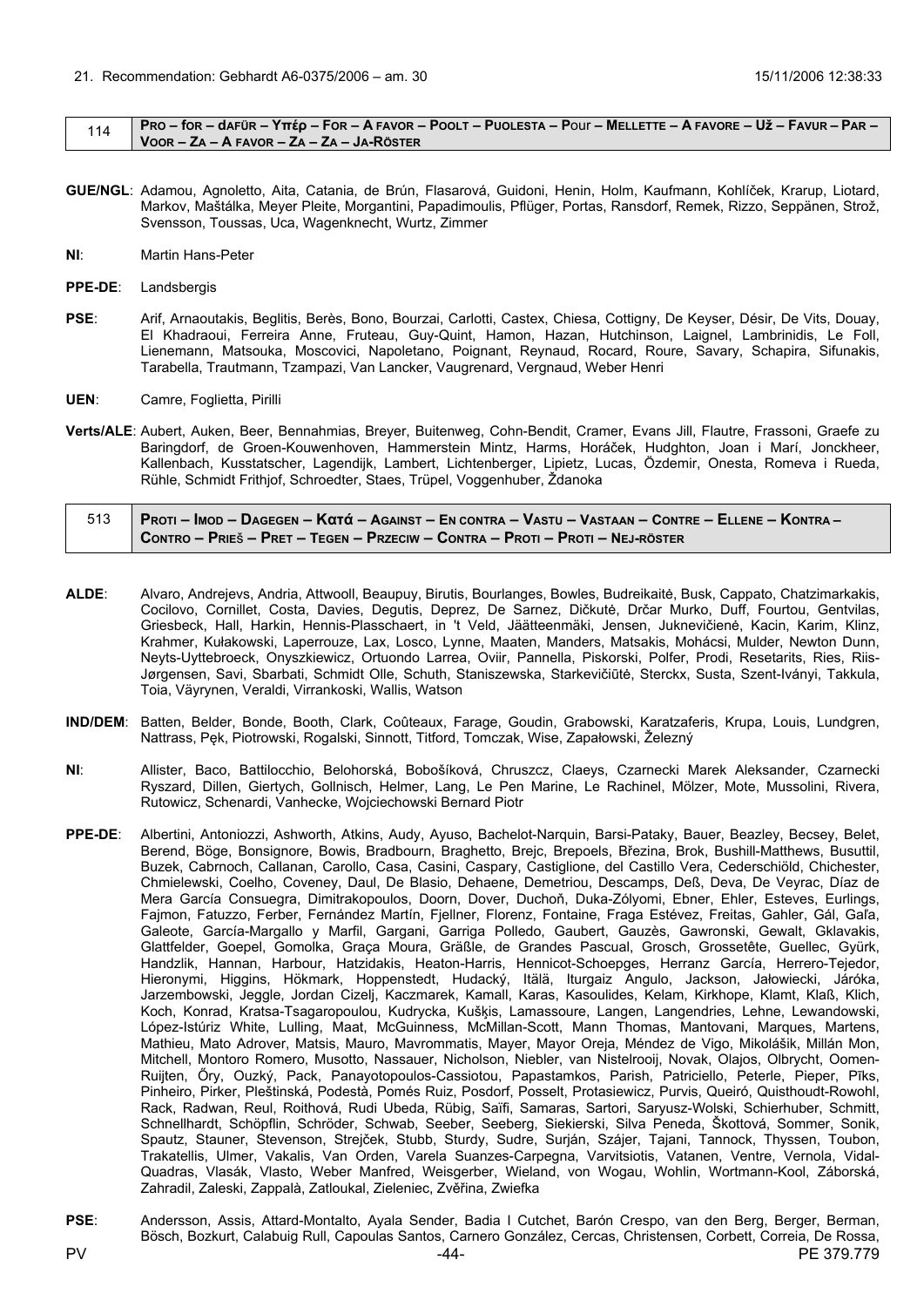Díez González, Dobolyi, Estrela, Ettl, Evans Robert, Falbr, Fava, Fazakas, Fernandes, Ferreira Elisa, Ford, García Pérez, Gebhardt, Geringer de Oedenberg, Gierek, Gill, Glante, Golik, Gomes, Gottardi, Grabowska, Grech, Gröner, Groote, Gurmai, Hänsch, Harangozó, Hasse Ferreira, Haug, Hedh, Hedkvist Petersen, Herczog, Honeyball, Howitt, Hughes, Jöns, Jørgensen, Kindermann, Kinnock, Kósáné Kovács, Koterec, Krehl, Kuc, Kuhne, Lehtinen, Leichtfried, Leinen, Lévai, Liberadzki, Locatelli, McAvan, McCarthy, Madeira, Maňka, Martin David, Martínez Martínez, Mastenbroek, Medina Ortega, Miguélez Ramos, Mikko, Moraes, Moreno Sánchez, Muscat, Myller, Obiols i Germà, Occhetto, Öger, Paasilinna, Pahor, Paleckis, Panzeri, Patrie, Peillon, Piecyk, Pinior, Pittella, Pleguezuelos Aguilar, Prets, Rapkay, Rasmussen, Riera Madurell, Rosati, Roth-Behrendt, Rothe, Rouček, Sacconi, Sakalas, Saks, Salinas García, Sánchez Presedo, dos Santos, Schaldemose, Scheele, Schulz, Segelström, Simpson, Sousa Pinto, Stihler, Stockmann, Swoboda, Szejna, Tabajdi, Tarand, Thomsen, Titley, Walter, Weiler, Westlund, Wiersma, Willmott, Yañez-Barnuevo García, Zani

- **UEN**: Angelilli, Aylward, Berlato, Crowley, Didžiokas, Foltyn-Kubicka, Janowski, Krasts, Kuźmiuk, La Russa, Libicki, Maldeikis, Ó Neachtain, Podkański, Poli Bortone, Ryan, Szymański, Tatarella, Vaidere, Wojciechowski Janusz, Zīle
- 8 ZDRŽELI SE HLASOVÁNÍ HVERKEN ELLER ENTHALTUNGEN ATTOXÉC ABSTENTION ABSTENCIÓN ERAPOOLETU TYHJÄÄ – ABSTENTION – TARTÓZKODÁS – ASTENSJONI – ASTENSIONI – SUSILAIKĘ – ATTURAS – ONTHOUDINGEN – **WSTRZYMUJĄCY SIĘ – ABSTENÇÕES – ZDR**ž**ALI SA –** Vz**DR**ž**ANI – NEDLAGDA RÖSTER**

**GUE/NGL**: Triantaphyllides

- **NI**: Borghezio, Kozlík, Romagnoli, Speroni
- **PSE**: Berlinguer

**Verts/ALE**: van Buitenen, Schlyter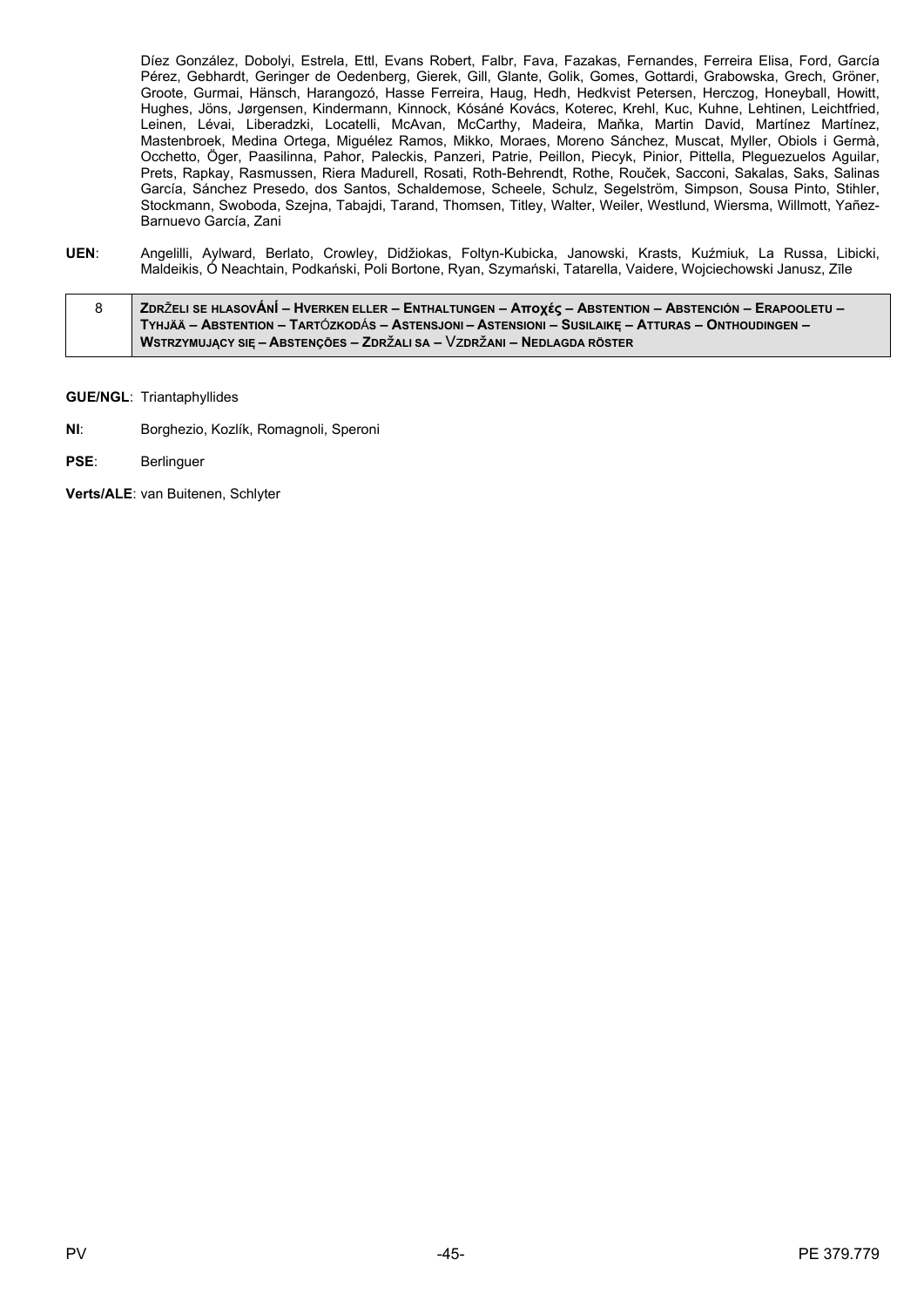#### <span id="page-45-0"></span> $147$  PRO – for – dafür – Yttép – For – A Favor – Poolt – Puolesta – Pour – Mellette – A Favore – Už – Favur – Par – **VOOR – ZA – A FAVOR – ZA – ZA – JA-RÖSTER**

- **GUE/NGL**: Adamou, Agnoletto, Aita, Catania, de Brún, Figueiredo, Flasarová, Guerreiro, Guidoni, Henin, Holm, Kaufmann, Kohlíček, Krarup, Liotard, Markov, Maštálka, Meyer Pleite, Morgantini, Papadimoulis, Pflüger, Portas, Ransdorf, Remek, Rizzo, Seppänen, Strož, Svensson, Toussas, Triantaphyllides, Uca, Wagenknecht, Wurtz, Zimmer
- **IND/DEM**: Batten, Bonde, Booth, Clark, Coûteaux, Farage, Goudin, Louis, Lundgren, Nattrass, Sinnott, Titford, Wise
- **NI**: Allister, Borghezio, Gollnisch, Lang, Le Pen Marine, Le Rachinel, Martin Hans-Peter, Mölzer, Mussolini, Romagnoli, Schenardi, Speroni, Vanhecke
- PSE: Arif, Arnaoutakis, Beglitis, Berès, Berman, Bono, Bourzai, Castex, Chiesa, Cottigny, De Keyser, Désir, De Vits, Douay, El Khadraoui, Ferreira Anne, Fruteau, Guy-Quint, Hamon, Hazan, Hutchinson, Laignel, Lambrinidis, Le Foll, Lienemann, Matsouka, Moscovici, Napoletano, Patrie, Peillon, Poignant, Reynaud, Rocard, Roure, Schapira, Sifunakis, Tarabella, Trautmann, Tzampazi, Van Lancker, Vaugrenard, Vergnaud, Weber Henri
- **UEN**: Berlato, Camre, Foglietta, La Russa, Pirilli, Poli Bortone, Tatarella, Wojciechowski Janusz
- **Verts/ALE**: Aubert, Auken, Beer, Bennahmias, Breyer, Buitenweg, Cohn-Bendit, Cramer, Evans Jill, Flautre, Frassoni, Graefe zu Baringdorf, de Groen-Kouwenhoven, Hammerstein Mintz, Harms, Horáček, Hudghton, Joan i Marí, Jonckheer, Kallenbach, Kusstatscher, Lagendijk, Lambert, Lichtenberger, Lipietz, Lucas, Özdemir, Onesta, Romeva i Rueda, Rühle, Schlyter, Schmidt Frithjof, Schroedter, Staes, Trüpel, Voggenhuber

| 478 | Proti – Imod – Dagegen – Κατά – Against – En contra – Vastu – Vastaan – Contre – Ellene – Kontra – |
|-----|----------------------------------------------------------------------------------------------------|
|     | CONTRO – PRIEŠ – PRET – TEGEN – PRZECIW – CONTRA – PROTI – PROTI – NEJ-RÖSTER                      |

- **ALDE**: Alvaro, Andrejevs, Andria, Attwooll, Beaupuy, Birutis, Bourlanges, Bowles, Budreikaitė, Busk, Cappato, Chatzimarkakis, Cocilovo, Costa, Davies, Degutis, Deprez, De Sarnez, Dičkutė, Drčar Murko, Duff, Fourtou, Gentvilas, Griesbeck, Hall, Harkin, Hennis-Plasschaert, in 't Veld, Jäätteenmäki, Jensen, Juknevičienė, Kacin, Karim, Klinz, Krahmer, Kułakowski, Laperrouze, Lax, Losco, Lynne, Maaten, Manders, Matsakis, Mohácsi, Mulder, Newton Dunn, Neyts-Uyttebroeck, Onyszkiewicz, Ortuondo Larrea, Oviir, Pannella, Piskorski, Polfer, Prodi, Resetarits, Ries, Riis-Jørgensen, Savi, Sbarbati, Schmidt Olle, Schuth, Staniszewska, Starkevičiūtė, Sterckx, Susta, Szent-Iványi, Takkula, Toia, Väyrynen, Virrankoski, Wallis, Watson
- **IND/DEM**: Grabowski, Krupa, Pęk, Piotrowski, Rogalski, Tomczak, Zapałowski, Železný
- **NI**: Battilocchio, Belohorská, Bobošíková, Chruszcz, Czarnecki Marek Aleksander, Czarnecki Ryszard, Giertych, Helmer, Rivera, Rutowicz, Wojciechowski Bernard Piotr
- **PPE-DE**: Albertini, Antoniozzi, Ashworth, Atkins, Audy, Ayuso, Bachelot-Narquin, Barsi-Pataky, Bauer, Beazley, Becsey, Belet, Berend, Böge, Bonsignore, Bowis, Bradbourn, Braghetto, Brejc, Brepoels, Březina, Brok, Bushill-Matthews, Busuttil, Buzek, Cabrnoch, Callanan, Carollo, Casa, Casini, Caspary, Castiglione, del Castillo Vera, Cederschiöld, Chichester, Chmielewski, Coelho, Coveney, De Blasio, Dehaene, Demetriou, Descamps, Deß, Deva, De Veyrac, Díaz de Mera García Consuegra, Dimitrakopoulos, Doorn, Dover, Duchoň, Duka-Zólyomi, Ebner, Ehler, Elles, Esteves, Eurlings, Fajmon, Fatuzzo, Ferber, Fernández Martín, Fjellner, Florenz, Fontaine, Fraga Estévez, Freitas, Gahler, Gál, Gaľa, Galeote, García-Margallo y Marfil, Garriga Polledo, Gaubert, Gauzès, Gawronski, Gewalt, Gklavakis, Glattfelder, Goepel, Gomolka, Graça Moura, Gräßle, de Grandes Pascual, Grosch, Grossetête, Guellec, Gyürk, Handzlik, Hannan, Harbour, Hatzidakis, Heaton-Harris, Hennicot-Schoepges, Herranz García, Herrero-Tejedor, Hieronymi, Higgins, Hökmark, Hoppenstedt, Hudacký, Itälä, Iturgaiz Angulo, Jackson, Jałowiecki, Járóka, Jarzembowski, Jeggle, Jordan Cizelj, Kaczmarek, Kamall, Karas, Kasoulides, Kelam, Kirkhope, Klamt, Klaß, Klich, Koch, Konrad, Kratsa-Tsagaropoulou, Kudrycka, Kušķis, Lamassoure, Landsbergis, Langen, Langendries, Lechner, Lehne, Lewandowski, Liese, Lombardo, López-Istúriz White, Lulling, Maat, McGuinness, McMillan-Scott, Mann Thomas, Mantovani, Marques, Martens, Mathieu, Mato Adrover, Matsis, Mauro, Mavrommatis, Mayer, Mayor Oreja, Méndez de Vigo, Mikolášik, Millán Mon, Mitchell, Montoro Romero, Musotto, Nassauer, Nicholson, Niebler, van Nistelrooij, Novak, Olajos, Olbrycht, Oomen-Ruijten, Őry, Ouzký, Pack, Panayotopoulos-Cassiotou, Papastamkos, Parish, Patriciello, Peterle, Pieper, Pīks, Pinheiro, Pirker, Pleštinská, Podestà, Pomés Ruiz, Posdorf, Posselt, Protasiewicz, Purvis, Queiró, Quisthoudt-Rowohl, Rack, Radwan, Reul, Roithová, Rudi Ubeda, Rübig, Saïfi, Samaras, Saryusz-Wolski, Schierhuber, Schmitt, Schnellhardt, Schöpflin, Schröder, Schwab, Seeber, Seeberg, Siekierski, Silva Peneda, Škottová, Sommer, Sonik, Spautz, Stauner, Stevenson, Strejček, Stubb, Sturdy, Sudre, Surján, Szájer, Tajani, Tannock, Thyssen, Toubon, Trakatellis, Ulmer, Vakalis, Van Orden, Varela Suanzes-Carpegna, Varvitsiotis, Vatanen, Ventre, Vernola, Vlasák, Vlasto, Weber Manfred, Weisgerber, Wieland, von Wogau, Wohlin, Wortmann-Kool, Záborská, Zahradil, Zaleski, Zappalà, Zatloukal, Zieleniec, Zvěřina, Zwiefka
- PV -46- PE 379.779 **PSE**: Andersson, Assis, Attard-Montalto, Ayala Sender, Badia I Cutchet, Barón Crespo, van den Berg, Berger, Bösch, Bozkurt, Calabuig Rull, Capoulas Santos, Carnero González, Cercas, Christensen, Corbett, Correia, De Rossa, Díez González, Dobolyi, Estrela, Ettl, Evans Robert, Falbr, Fava, Fazakas, Fernandes, Ferreira Elisa, Ford, García Pérez,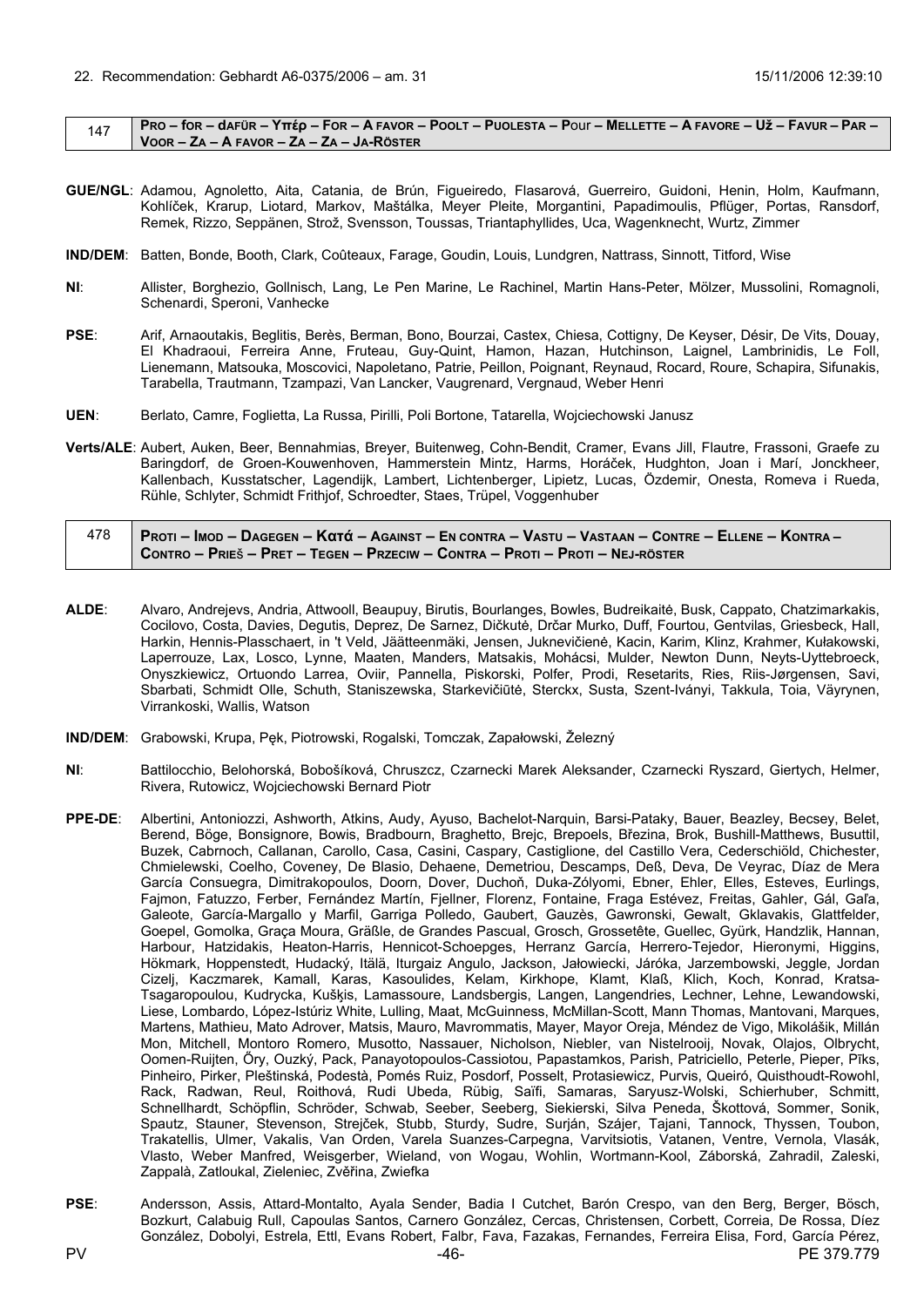Gebhardt, Geringer de Oedenberg, Gierek, Gill, Glante, Golik, Gomes, Gottardi, Grabowska, Grech, Gröner, Groote, Gurmai, Hänsch, Harangozó, Hasse Ferreira, Haug, Hedh, Hedkvist Petersen, Herczog, Honeyball, Howitt, Hughes, Jöns, Jørgensen, Kindermann, Kinnock, Kósáné Kovács, Koterec, Krehl, Kuc, Kuhne, Lehtinen, Leichtfried, Leinen, Lévai, Liberadzki, Locatelli, McAvan, McCarthy, Madeira, Maňka, Martin David, Martínez Martínez, Mastenbroek, Medina Ortega, Miguélez Ramos, Mikko, Moraes, Moreno Sánchez, Muscat, Myller, Obiols i Germà, Occhetto, Öger, Paasilinna, Pahor, Paleckis, Panzeri, Piecyk, Pinior, Pittella, Pleguezuelos Aguilar, Prets, Rapkay, Rasmussen, Riera Madurell, Rosati, Roth-Behrendt, Rothe, Rouček, Sacconi, Sakalas, Saks, Salinas García, Sánchez Presedo, dos Santos, Savary, Schaldemose, Scheele, Schulz, Segelström, Simpson, Sousa Pinto, Stihler, Stockmann, Swoboda, Szejna, Tabajdi, Tarand, Thomsen, Titley, Walter, Weiler, Westlund, Wiersma, Willmott, Yañez-Barnuevo García, Zani

UEN: Angelilli, Aylward, Crowley, Didžiokas, Foltyn-Kubicka, Janowski, Krasts, Kuźmiuk, Libicki, Maldeikis, Ó Neachtain, Podkański, Ryan, Szymański, Vaidere, Zīle

Verts/ALE: Ždanoka

| ZDRŽELI SE HLASOVÁNÍ – HVERKEN ELLER – ENTHALTUNGEN – Αποχές – ABSTENTION – ABSTENCIÓN – ERAPOOLETU – ∕ |
|---------------------------------------------------------------------------------------------------------|
| TYHJÄÄ – ABSTENTION – TARTÓZKODÁS – ASTENSJONI – ASTENSIONI – SUSILAIKE – ATTURAS – ONTHOUDINGEN –      |
| WSTRZYMUJĄCY SIĘ – ABSTENÇÕES – ZDRŽALI SA – VZDRŽANI – NEDLAGDA RÖSTER                                 |

IND/DEM: Belder, Karatzaferis

- $NI:$ Baco, Claeys, Dillen, Kozlík, Mote
- PSE: Berlinguer

Verts/ALE: van Buitenen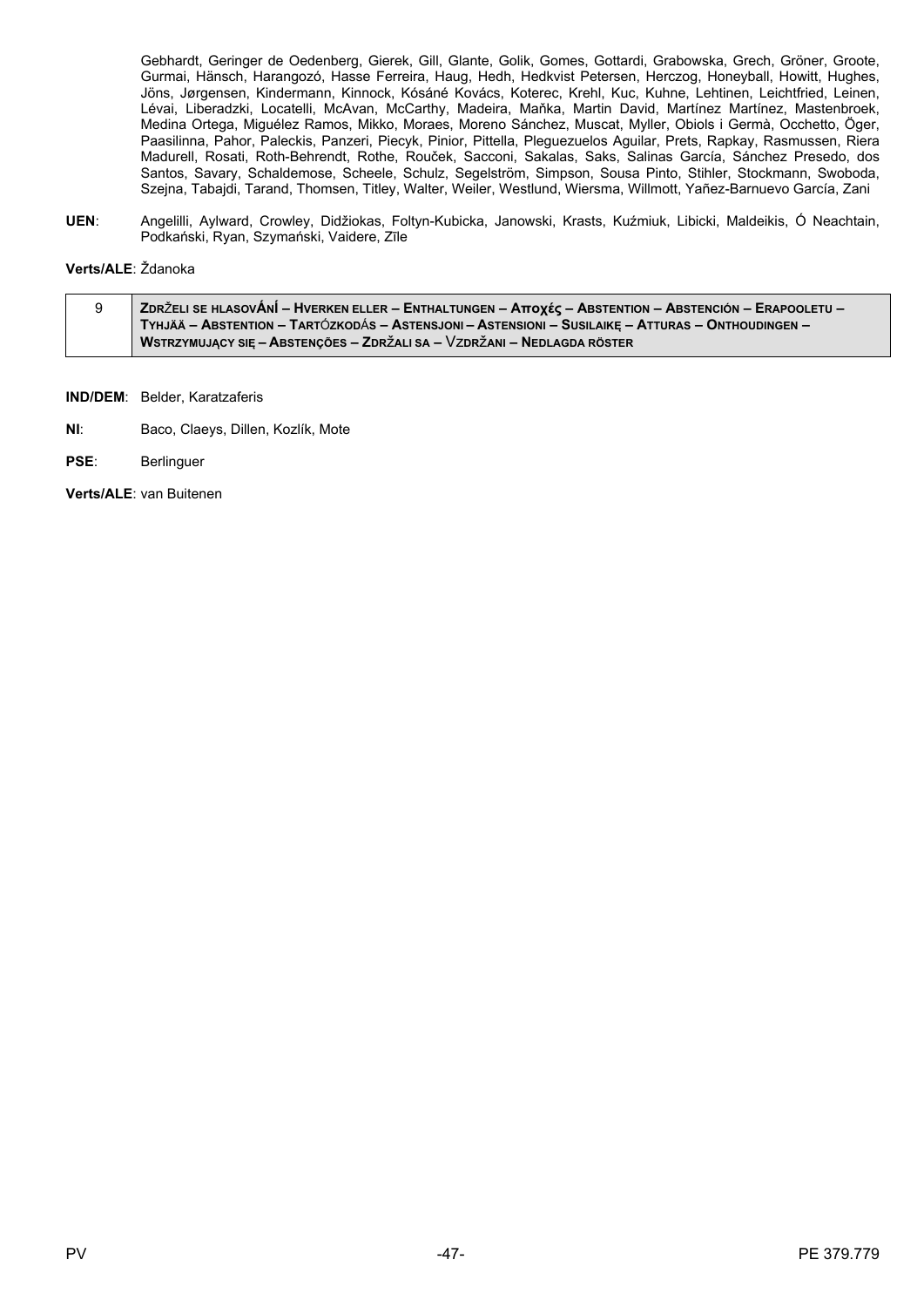#### <span id="page-47-0"></span> $144$  PRO – for – dafür – Yttép – For – A Favor – Poolt – Puolesta – Pour – Mellette – A Favore – Už – Favur – Par – **VOOR – ZA – A FAVOR – ZA – ZA – JA-RÖSTER**

- **ALDE**: Losco, Toia
- **GUE/NGL**: Adamou, Agnoletto, Aita, Catania, de Brún, Figueiredo, Flasarová, Guerreiro, Guidoni, Henin, Holm, Kaufmann, Kohlíček, Krarup, Liotard, Markov, Maštálka, Meyer Pleite, Morgantini, Papadimoulis, Pflüger, Portas, Ransdorf, Remek, Rizzo, Seppänen, Strož, Svensson, Toussas, Triantaphyllides, Uca, Wagenknecht, Wurtz, Zimmer
- **IND/DEM**: Batten, Bonde, Booth, Clark, Coûteaux, Farage, Goudin, Louis, Nattrass, Titford, Wise
- **NI**: Gollnisch, Lang, Le Pen Marine, Le Rachinel, Martin Hans-Peter, Mussolini, Romagnoli, Schenardi
- **PSE**: Arif, Arnaoutakis, Beglitis, Berès, Berman, Bono, Bourzai, Carlotti, Castex, Chiesa, Cottigny, De Keyser, Désir, De Vits, Douay, El Khadraoui, Ferreira Anne, Fruteau, Gottardi, Guy-Quint, Hamon, Hazan, Hutchinson, Laignel, Lambrinidis, Le Foll, Lienemann, Locatelli, Matsouka, Moscovici, Napoletano, Panzeri, Patrie, Peillon, Pinior, Pittella, Poignant, Reynaud, Rocard, Roure, Savary, Schapira, Sifunakis, Tarabella, Trautmann, Tzampazi, Van Lancker, Vaugrenard, Vergnaud, Weber Henri, Zani
- **UEN**: Camre
- **Verts/ALE**: Aubert, Auken, Beer, Bennahmias, Breyer, Buitenweg, Cohn-Bendit, Cramer, Evans Jill, Flautre, Frassoni, Graefe zu Baringdorf, de Groen-Kouwenhoven, Hammerstein Mintz, Harms, Horáček, Hudghton, Joan i Marí, Jonckheer, Kallenbach, Kusstatscher, Lagendijk, Lambert, Lichtenberger, Lipietz, Lucas, Özdemir, Onesta, Romeva i Rueda, Rühle, Schlyter, Schmidt Frithjof, Schroedter, Staes, Trüpel, Turmes, Voggenhuber

| 495 | <u>  Proti – Imod – Dagegen – Κατά – Against – En contra – Vastu – Vastaan – Contre – Ellene – Kontra – </u> |
|-----|--------------------------------------------------------------------------------------------------------------|
|     | Contro – Prieš – Pret – Tegen – Przeciw – Contra – Proti – Proti – Nej-röster                                |

- **ALDE**: Alvaro, Andrejevs, Andria, Attwooll, Beaupuy, Birutis, Bourlanges, Bowles, Budreikaitė, Busk, Cappato, Carlshamre, Chatzimarkakis, Cocilovo, Cornillet, Costa, Davies, Degutis, Deprez, De Sarnez, Dičkutė, Drčar Murko, Duff, Ek, Fourtou, Gentvilas, Griesbeck, Hall, Harkin, Hennis-Plasschaert, in 't Veld, Jäätteenmäki, Jensen, Kacin, Karim, Klinz, Krahmer, Kułakowski, Lambsdorff, Laperrouze, Lax, Lynne, Maaten, Manders, Matsakis, Mohácsi, Mulder, Newton Dunn, Neyts-Uyttebroeck, Onyszkiewicz, Ortuondo Larrea, Oviir, Pannella, Piskorski, Polfer, Prodi, Resetarits, Ries, Riis-Jørgensen, Savi, Sbarbati, Schmidt Olle, Schuth, Staniszewska, Starkevičiūtė, Sterckx, Susta, Szent-Iványi, Takkula, Väyrynen, Veraldi, Virrankoski, Wallis, Watson
- **IND/DEM**: Belder, Grabowski, Karatzaferis, Krupa, Lundgren, Pęk, Piotrowski, Rogalski, Tomczak, Zapałowski, Železný
- **NI**: Battilocchio, Belohorská, Bobošíková, Borghezio, Chruszcz, Czarnecki Marek Aleksander, Czarnecki Ryszard, Giertych, Helmer, Mote, Rivera, Rutowicz, Speroni, Wojciechowski Bernard Piotr
- **PPE-DE**: Albertini, Andrikienė, Ashworth, Atkins, Audy, Ayuso, Bachelot-Narquin, Barsi-Pataky, Bauer, Beazley, Becsey, Belet, Berend, Böge, Bonsignore, Bowis, Bradbourn, Braghetto, Brejc, Brepoels, Březina, Brok, Bushill-Matthews, Busuttil, Buzek, Cabrnoch, Callanan, Carollo, Casa, Casini, Caspary, Castiglione, del Castillo Vera, Cederschiöld, Chichester, Chmielewski, Coelho, Coveney, Daul, De Blasio, Dehaene, Demetriou, Descamps, Deß, Deva, De Veyrac, Díaz de Mera García Consuegra, Dimitrakopoulos, Doorn, Dover, Duchoň, Duka-Zólyomi, Ebner, Ehler, Elles, Esteves, Eurlings, Fajmon, Fatuzzo, Ferber, Fernández Martín, Fjellner, Florenz, Fontaine, Fraga Estévez, Freitas, Friedrich, Gahler, Gál, Gaľa, Galeote, García-Margallo y Marfil, Gargani, Garriga Polledo, Gaubert, Gauzès, Gawronski, Gewalt, Gklavakis, Glattfelder, Goepel, Gomolka, Graça Moura, Gräßle, de Grandes Pascual, Grosch, Grossetête, Guellec, Gyürk, Handzlik, Hannan, Harbour, Hatzidakis, Heaton-Harris, Hennicot-Schoepges, Herranz García, Herrero-Tejedor, Hieronymi, Higgins, Hökmark, Hoppenstedt, Hudacký, Itälä, Iturgaiz Angulo, Jackson, Jałowiecki, Járóka, Jarzembowski, Jeggle, Jordan Cizelj, Kaczmarek, Kamall, Karas, Kasoulides, Kelam, Kirkhope, Klamt, Klaß, Klich, Koch, Konrad, Kratsa-Tsagaropoulou, Kudrycka, Kušķis, Lamassoure, Landsbergis, Langen, Langendries, Lechner, Lehne, Lewandowski, Liese, Lombardo, López-Istúriz White, Lulling, Maat, McGuinness, McMillan-Scott, Mann Thomas, Mantovani, Marques, Martens, Mathieu, Mato Adrover, Matsis, Mauro, Mavrommatis, Mayer, Mayor Oreja, Méndez de Vigo, Mikolášik, Millán Mon, Mitchell, Montoro Romero, Musotto, Nassauer, Nicholson, Niebler, van Nistelrooij, Novak, Olajos, Olbrycht, Oomen-Ruijten, Őry, Ouzký, Pack, Panayotopoulos-Cassiotou, Papastamkos, Parish, Patriciello, Peterle, Pieper, Pīks, Pinheiro, Pirker, Pleštinská, Podestà, Poettering, Pomés Ruiz, Posdorf, Posselt, Protasiewicz, Purvis, Queiró, Quisthoudt-Rowohl, Rack, Radwan, Reul, Roithová, Rudi Ubeda, Rübig, Saïfi, Salafranca Sánchez-Neyra, Samaras, Sartori, Saryusz-Wolski, Schierhuber, Schmitt, Schnellhardt, Schöpflin, Schröder, Schwab, Seeber, Seeberg, Siekierski, Silva Peneda, Škottová, Sommer, Sonik, Spautz, Stauner, Stevenson, Strejček, Stubb, Sturdy, Sudre, Surján, Szájer, Tajani, Tannock, Thyssen, Toubon, Trakatellis, Ulmer, Vakalis, Van Orden, Varela Suanzes-Carpegna, Varvitsiotis, Vatanen, Ventre, Vernola, Vidal-Quadras, Vlasák, Vlasto, Weber Manfred, Weisgerber, Wieland, von Wogau, Wohlin, Wortmann-Kool, Záborská, Zahradil, Zaleski, Zappalà, Zatloukal, Zieleniec, Zvěřina, Zwiefka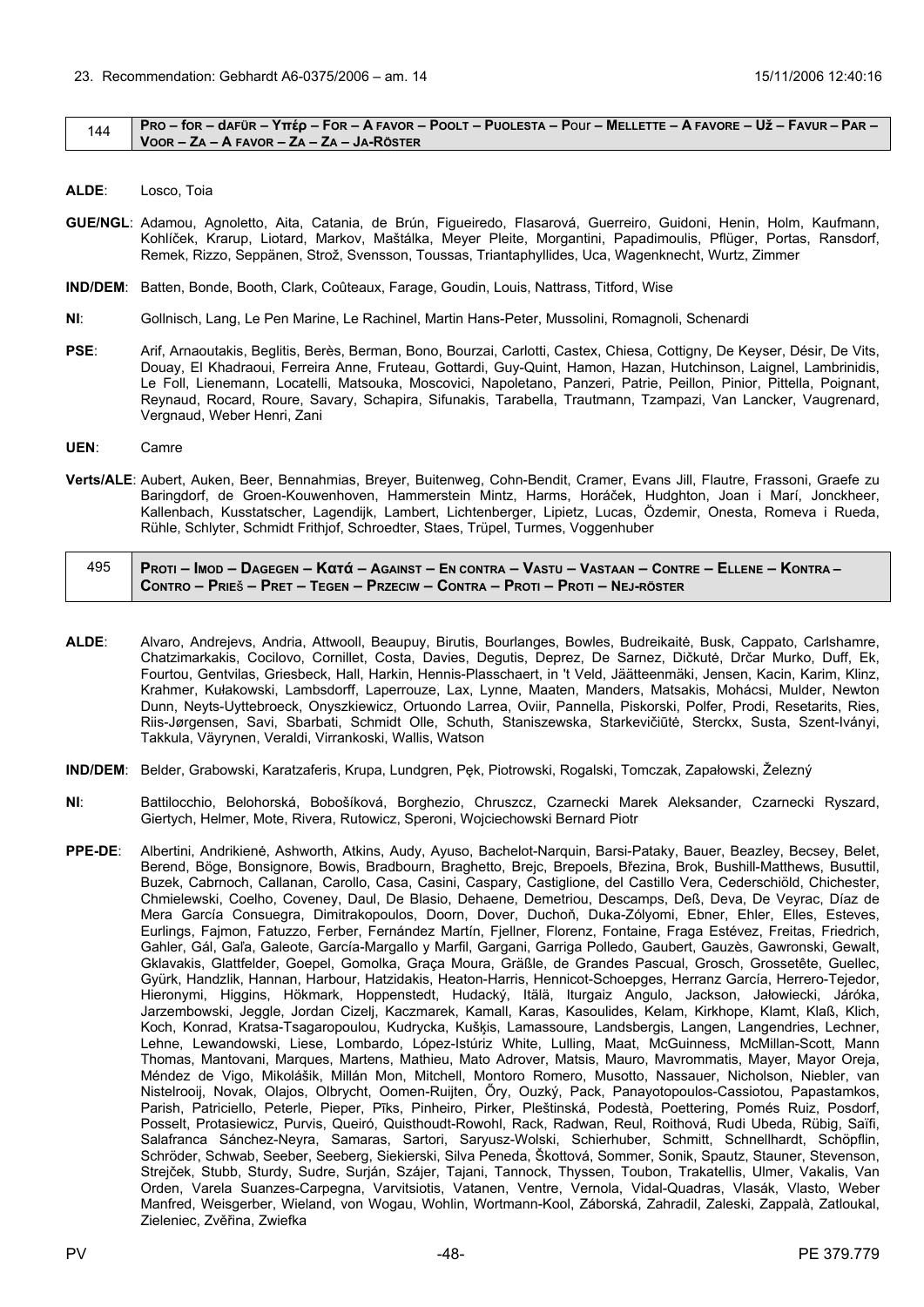- **PSE**: Andersson, Assis, Attard-Montalto, Ayala Sender, Badia I Cutchet, Barón Crespo, van den Berg, Berger, Bösch, Bozkurt, Bullmann, Calabuig Rull, Capoulas Santos, Carnero González, Cercas, Christensen, Corbett, Correia, De Rossa, Díez González, Dobolyi, Estrela, Ettl, Evans Robert, Falbr, Fava, Fazakas, Fernandes, Ferreira Elisa, Ford, García Pérez, Gebhardt, Geringer de Oedenberg, Gierek, Gill, Glante, Golik, Gomes, Grabowska, Grech, Gröner, Groote, Gurmai, Hänsch, Harangozó, Hasse Ferreira, Haug, Hedh, Hedkvist Petersen, Herczog, Honeyball, Howitt, Hughes, Jöns, Jørgensen, Kindermann, Kinnock, Kósáné Kovács, Koterec, Krehl, Kuc, Kuhne, Lehtinen, Leichtfried, Leinen, Lévai, Liberadzki, McAvan, McCarthy, Madeira, Maňka, Martin David, Martínez Martínez, Mastenbroek, Medina Ortega, Miguélez Ramos, Mikko, Moraes, Moreno Sánchez, Morgan, Muscat, Myller, Obiols i Germà, Occhetto, Öger, Paasilinna, Pahor, Paleckis, Piecyk, Pleguezuelos Aguilar, Prets, Rapkay, Rasmussen, Riera Madurell, Rosati, Roth-Behrendt, Rothe, Rouček, Sacconi, Sakalas, Saks, Salinas García, Sánchez Presedo, dos Santos, Schaldemose, Scheele, Schulz, Segelström, Simpson, Sousa Pinto, Stihler, Stockmann, Swoboda, Szejna, Tabajdi, Tarand, Thomsen, Titley, Walter, Weiler, Westlund, Wiersma, Willmott, Yañez-Barnuevo García
- **UEN**: Angelilli, Aylward, Berlato, Crowley, Didžiokas, Foglietta, Foltyn-Kubicka, Janowski, Krasts, Kuźmiuk, La Russa, Libicki, Maldeikis, Ó Neachtain, Pirilli, Podkański, Poli Bortone, Ryan, Szymański, Tatarella, Vaidere, Wojciechowski Janusz, Zīle

# **Verts/ALE**: Ždanoka

| 10 | , ZDRŽELI SE HLASOVÁNÍ – HVERKEN ELLER – ENTHALTUNGEN – Αποχές – ABSTENTION – ABSTENCIÓN – ERAPOOLETU – ⁄ |
|----|-----------------------------------------------------------------------------------------------------------|
|    | TYHJÄÄ – ABSTENTION – TARTÓZKODÁS – ASTENSJONI – ASTENSIONI – SUSILAIKE – ATTURAS – ONTHOUDINGEN –        |
|    | WSTRZYMUJĄCY SIĘ – ABSTENÇÕES – ZDRŽALI SA – VZDRŽANI – NEDLAGDA RÖSTER                                   |

**IND/DEM**: Sinnott

- **NI**: Allister, Baco, Claeys, Dillen, Kozlík, Mölzer, Vanhecke
- **PSE**: Berlinguer

**Verts/ALE**: van Buitenen

**OPRAVY HLASOVÁNÍ A SDĚLENÍ O ÚMYSLU HLASOVAT – STEMMERETTELSER OG -INTENTIONER – BERICHTIGUNGEN DES STIMMVERHALTENS UND BEABSICHTIGTES STIMMVERHALTEN – ΔΙΟΡΘΩΣΕΙΣ ΚΑΙ ΠΡΟΘΕΣΕΙΣ ΨΗΦΟΥ – CORRECTIONS TO VOTES AND VOTING INTENTIONS – CORRECCIONES E INTENCIONES DE VOTO – HÄÄLETUSE PARANDUSED JA HÄÄLETUSKAVATSUSED – ÄÄNESTYSKÄYTTÄYTYMISTÄ JA ÄÄNESTYSAIKEITA KOSKEVAT ILMOITUKSET – CORRECTIONS ET INTENTIONS DE VOTE – SZAVAZATOK HELYESBÍTÉSEI ÉS SZAVAZÁSI SZÁNDÉKOK – CORREZIONI E INTENZIONI DI VOTO – BALSAVIMO PATAISYMAI IR KETINIMAI – BALSOJUMA LABOJUMI UN NODOMI BALSOT – KORREZZJONIJIET U INTENZJONIJIET GĦALL-VOT – RECTIFICATIES STEMGEDRAG / VOORGENOMEN STEMGEDRAG – KOREKTY DO GŁOSOWANIA I ZAMIAR GŁOSOWANIA – CORRECÇÕES E INTENÇÕES DE VOTO – OPRAVY HLASOVANIA A ZÁMERY PRI HLASOVANÍ – POPRAVKI IN NAMERE GLASOVANJA – RÄTTELSER/AVSIKTSFÖRKLARINGAR TILL AVGIVNA RÖSTER**

**PRO – FOR – DAFÜR – ΥΠΕΡ – FOR – A FAVOR – POOLT – PUOLESTA – POUR – MELLETTE – A FAVORE – UŽ – FAVUR – PAR – VOOR – ZA – A FAVOR – ZA – ZA – JA-RÖSTER**

Giovanni Claudio Fava

**PROTI – IMOD – DAGEGEN – ΚΑΤΑ – AGAINST – EN CONTRA – VASTU – VASTAAN – CONTRE – ELLENE – KONTRA – CONTRO – PRIEŠ – PRET – TEGEN – PRZECIW – CONTRA – PROTI – PROTI – NEJ-RÖSTER**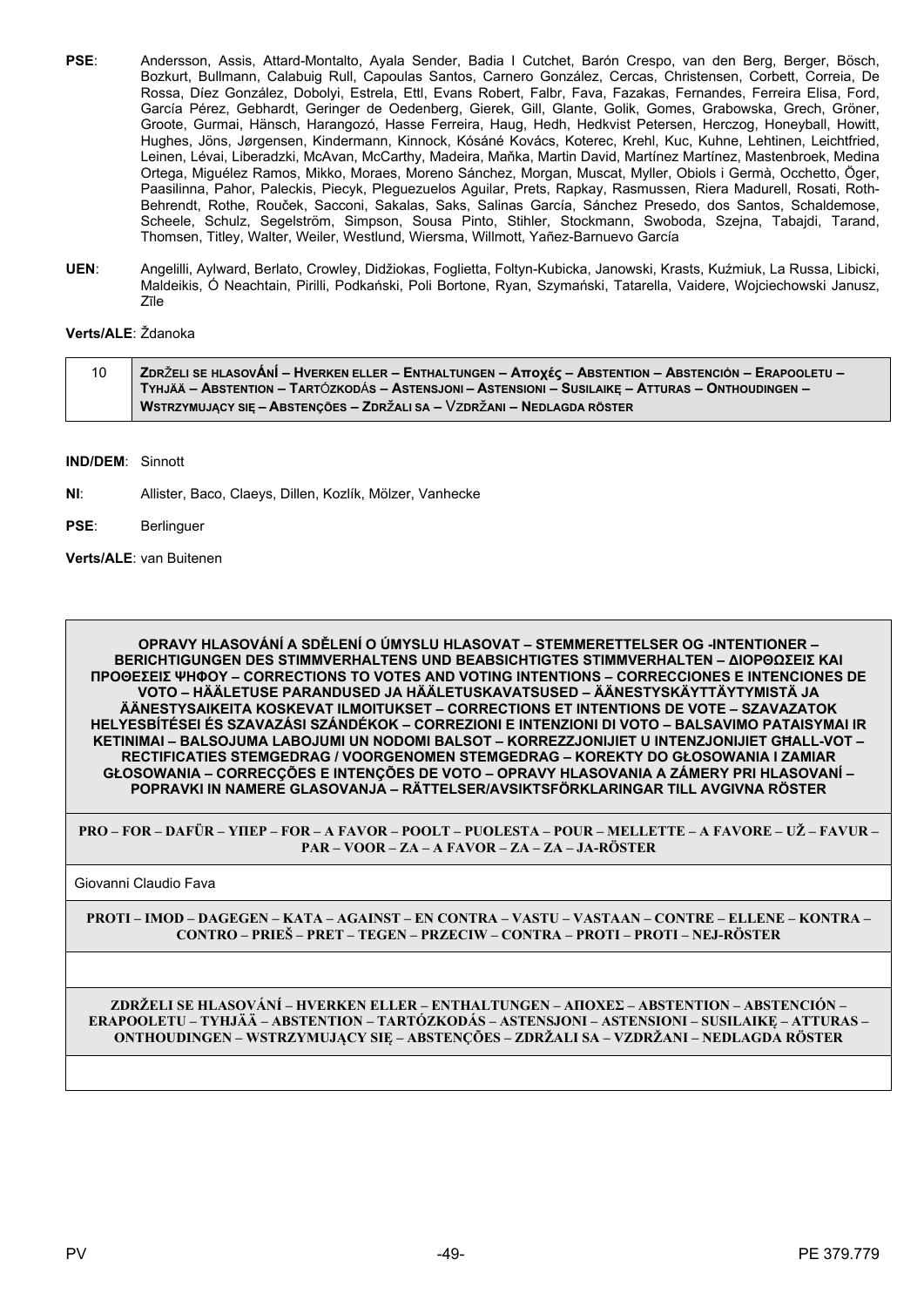#### <span id="page-49-0"></span> $_{139}$  PRO – for – dafür – Yttép – For – A Favor – Poolt – Puolesta – Pour – Mellette – A Favore – Už – Favur – Par – **VOOR – ZA – A FAVOR – ZA – ZA – JA-RÖSTER**

- **ALDE**: Andria, Cocilovo, Losco, Prodi, Toia, Veraldi
- **GUE/NGL**: Agnoletto, Aita, Catania, de Brún, Figueiredo, Flasarová, Guerreiro, Guidoni, Henin, Holm, Kaufmann, Kohlíček, Krarup, Liotard, Markov, Maštálka, Meyer Pleite, Morgantini, Papadimoulis, Pflüger, Portas, Ransdorf, Remek, Rizzo, Seppänen, Strož, Svensson, Toussas, Uca, Wagenknecht, Wurtz, Zimmer
- **IND/DEM**: Bonde, Coûteaux, Louis
- **NI**: Allister, Gollnisch, Lang, Le Pen Marine, Le Rachinel, Martin Hans-Peter, Romagnoli, Schenardi
- **PSE**: Arif, Arnaoutakis, Attard-Montalto, Beglitis, Berès, Berlinguer, Berman, Bono, Bourzai, Carlotti, Castex, Chiesa, Cottigny, De Keyser, Désir, De Vits, Douay, El Khadraoui, Ferreira Anne, Fruteau, Gottardi, Guy-Quint, Hamon, Hazan, Hutchinson, Jørgensen, Laignel, Lambrinidis, Le Foll, Lienemann, Locatelli, Matsouka, Moscovici, Napoletano, Panzeri, Patrie, Peillon, Pittella, Poignant, Reynaud, Rocard, Roure, Savary, Schapira, Sifunakis, Tarabella, Trautmann, Tzampazi, Van Lancker, Vaugrenard, Vergnaud, Weber Henri
- **UEN**: Camre
- **Verts/ALE**: Aubert, Auken, Beer, Bennahmias, Breyer, Buitenweg, Cohn-Bendit, Cramer, Evans Jill, Flautre, Frassoni, Graefe zu Baringdorf, de Groen-Kouwenhoven, Hammerstein Mintz, Harms, Horáček, Hudghton, Joan i Marí, Jonckheer, Kallenbach, Kusstatscher, Lagendijk, Lambert, Lichtenberger, Lipietz, Lucas, Özdemir, Onesta, Romeva i Rueda, Rühle, Schlyter, Schmidt Frithjof, Schroedter, Staes, Trüpel, Turmes, Voggenhuber

| 496 | Proti – Imod – Dagegen – Κατά – Against – En contra – Vastu – Vastaan – Contre – Ellene – Kontra – |
|-----|----------------------------------------------------------------------------------------------------|
|     | Contro – Prieš – Pret – Tegen – Przeciw – Contra – Proti – Proti – Nej-röster                      |

- **ALDE**: Alvaro, Andrejevs, Attwooll, Beaupuy, Birutis, Bourlanges, Bowles, Budreikaitė, Busk, Cappato, Chatzimarkakis, Cornillet, Costa, Davies, Degutis, Deprez, De Sarnez, Dičkutė, Drčar Murko, Duff, Ek, Fourtou, Gentvilas, Griesbeck, Hall, Harkin, Hennis-Plasschaert, in 't Veld, Jäätteenmäki, Jensen, Juknevičienė, Kacin, Karim, Klinz, Krahmer, Kułakowski, Lambsdorff, Laperrouze, Lax, Lynne, Maaten, Manders, Matsakis, Mohácsi, Mulder, Newton Dunn, Neyts-Uyttebroeck, Onyszkiewicz, Ortuondo Larrea, Oviir, Pannella, Piskorski, Polfer, Resetarits, Ries, Riis-Jørgensen, Savi, Sbarbati, Schmidt Olle, Schuth, Staniszewska, Starkevičiūtė, Sterckx, Susta, Szent-Iványi, Takkula, Väyrynen, Virrankoski, Wallis, Watson
- **IND/DEM**: Batten, Belder, Booth, Clark, Farage, Goudin, Grabowski, Karatzaferis, Krupa, Lundgren, Nattrass, Pęk, Piotrowski, Rogalski, Titford, Tomczak, Wise, Zapałowski, Železný
- **NI**: Baco, Battilocchio, Belohorská, Bobošíková, Chruszcz, Czarnecki Marek Aleksander, Czarnecki Ryszard, Giertych, Helmer, Mote, Mussolini, Rivera, Rutowicz, Wojciechowski Bernard Piotr
- **PPE-DE**: Albertini, Andrikienė, Antoniozzi, Ashworth, Atkins, Audy, Ayuso, Bachelot-Narquin, Barsi-Pataky, Bauer, Beazley, Becsey, Belet, Berend, Böge, Bonsignore, Bowis, Bradbourn, Braghetto, Brejc, Brepoels, Březina, Brok, Bushill-Matthews, Busuttil, Buzek, Cabrnoch, Callanan, Carollo, Casa, Casini, Caspary, Castiglione, del Castillo Vera, Cederschiöld, Chichester, Chmielewski, Coelho, Coveney, Daul, De Blasio, Dehaene, Demetriou, Descamps, Deß, Deva, De Veyrac, Díaz de Mera García Consuegra, Dimitrakopoulos, Doorn, Dover, Duchoň, Duka-Zólyomi, Ebner, Ehler, Elles, Esteves, Eurlings, Fajmon, Fatuzzo, Ferber, Fernández Martín, Fjellner, Florenz, Fontaine, Fraga Estévez, Freitas, Friedrich, Gahler, Gál, Gaľa, Galeote, García-Margallo y Marfil, Gargani, Garriga Polledo, Gaubert, Gauzès, Gawronski, Gewalt, Gklavakis, Glattfelder, Goepel, Gomolka, Graça Moura, Gräßle, de Grandes Pascual, Grosch, Grossetête, Guellec, Gyürk, Handzlik, Hannan, Harbour, Hatzidakis, Heaton-Harris, Hennicot-Schoepges, Herranz García, Herrero-Tejedor, Hieronymi, Higgins, Hökmark, Hoppenstedt, Hudacký, Itälä, Iturgaiz Angulo, Jackson, Jałowiecki, Járóka, Jarzembowski, Jeggle, Jordan Cizelj, Kaczmarek, Kamall, Karas, Kasoulides, Kelam, Kirkhope, Klamt, Klaß, Klich, Koch, Konrad, Kratsa-Tsagaropoulou, Kudrycka, Kušķis, Lamassoure, Langen, Langendries, Lechner, Lehne, Lewandowski, Liese, Lombardo, López-Istúriz White, Lulling, Maat, McGuinness, McMillan-Scott, Mann Thomas, Mantovani, Marques, Martens, Mathieu, Mato Adrover, Matsis, Mauro, Mavrommatis, Mayer, Mayor Oreja, Méndez de Vigo, Mikolášik, Millán Mon, Mitchell, Montoro Romero, Musotto, Nassauer, Nicholson, Niebler, van Nistelrooij, Novak, Olajos, Olbrycht, Oomen-Ruijten, Ouzký, Pack, Panayotopoulos-Cassiotou, Papastamkos, Parish, Patriciello, Peterle, Pieper, Pīks, Pinheiro, Pirker, Pleštinská, Podestà, Poettering, Pomés Ruiz, Posdorf, Posselt, Protasiewicz, Purvis, Queiró, Quisthoudt-Rowohl, Rack, Radwan, Reul, Roithová, Rudi Ubeda, Rübig, Saïfi, Salafranca Sánchez-Neyra, Samaras, Sartori, Saryusz-Wolski, Schierhuber, Schmitt, Schnellhardt, Schöpflin, Schröder, Schwab, Seeber, Seeberg, Siekierski, Silva Peneda, Škottová, Sommer, Sonik, Spautz, Stauner, Stevenson, Strejček, Stubb, Sturdy, Sudre, Surján, Szájer, Tajani, Tannock, Thyssen, Toubon, Trakatellis, Ulmer, Vakalis, Van Orden, Varela Suanzes-Carpegna, Varvitsiotis, Vatanen, Ventre, Vernola, Vidal-Quadras, Vlasák, Vlasto, Weber Manfred, Weisgerber, Wieland, von Wogau, Wohlin, Wortmann-Kool, Záborská, Zahradil, Zaleski, Zappalà, Zatloukal, Zieleniec, Zvěřina, Zwiefka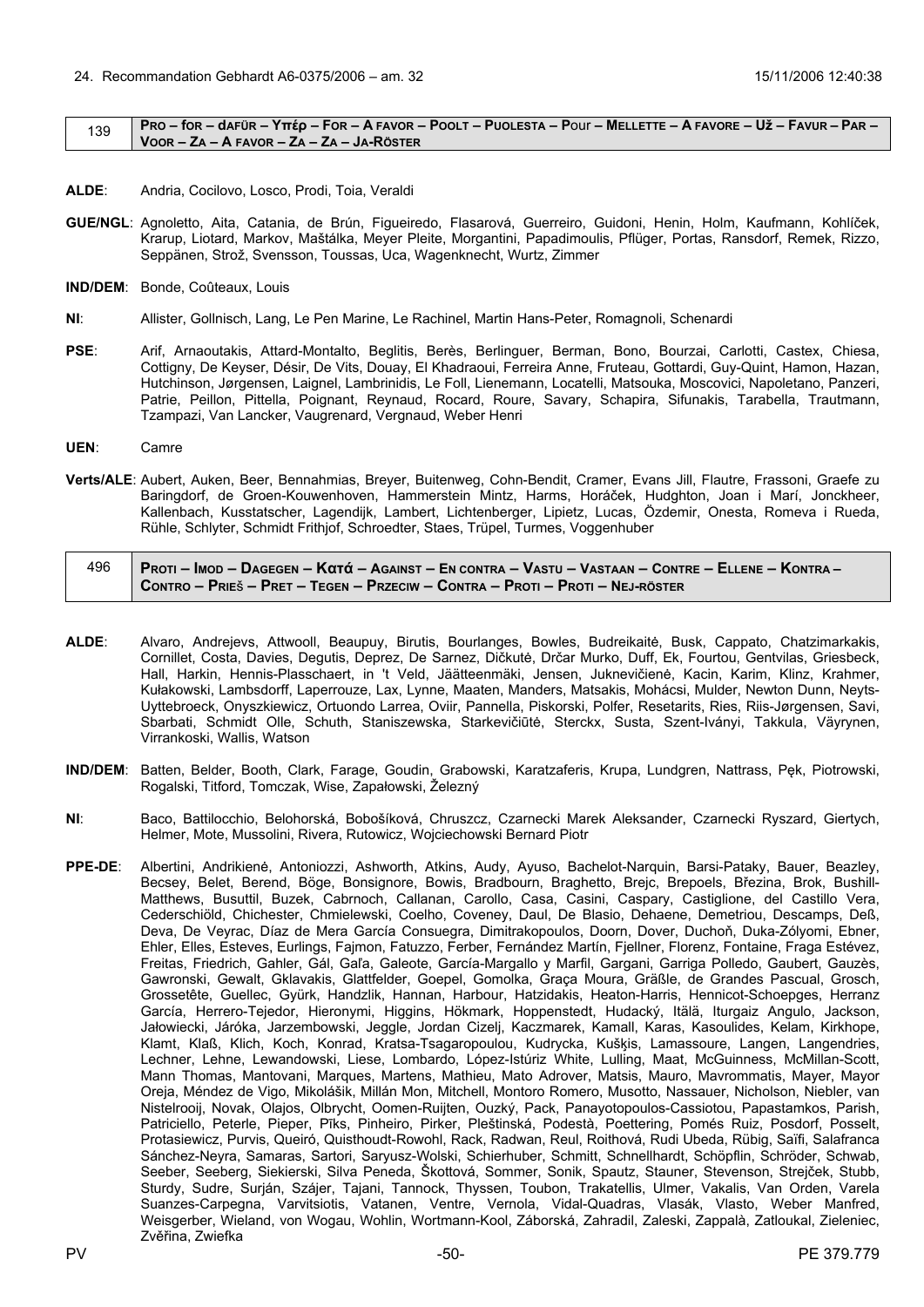- PSE: Andersson, Assis, Ayala Sender, Badia I Cutchet, Barón Crespo, van den Berg, Berger, Bösch, Bozkurt, Calabuig Rull, Capoulas Santos, Carnero González, Cercas, Christensen, Corbett, Correia, De Rossa, Díez González, Dobolyi, Estrela, Ettl, Evans Robert, Falbr, Fava, Fazakas, Fernandes, Ferreira Elisa, Ford, García Pérez, Gebhardt, Geringer de Oedenberg, Gierek, Gill, Glante, Golik, Gomes, Grabowska, Grech, Gröner, Groote, Gurmai, Hänsch, Harangozó, Hasse Ferreira, Haug, Hedh, Hedkvist Petersen, Herczog, Honeyball, Howitt, Hughes, Jöns, Kindermann, Kinnock, Kósáné Kovács, Koterec, Krehl, Kuc, Kuhne, Lehtinen, Leichtfried, Leinen, Lévai, Liberadzki, McAvan, McCarthy, Madeira, Maňka, Martin David, Martínez Martínez, Mastenbroek, Medina Ortega, Miguélez Ramos, Mikko, Moraes, Moreno Sánchez, Morgan, Muscat, Myller, Obiols i Germà, Occhetto, Öger, Paasilinna, Pahor, Paleckis, Piecyk, Pinior, Pleguezuelos Aguilar, Prets, Rapkay, Riera Madurell, Rosati, Roth-Behrendt, Rothe, Rouček, Sacconi, Sakalas, Saks, Salinas García, Sánchez Presedo, dos Santos, Schaldemose, Scheele, Schulz, Segelström, Simpson, Sousa Pinto, Stihler, Stockmann, Swoboda, Szejna, Tabajdi, Tarand, Thomsen, Titley, Walter, Weiler, Westlund, Wiersma, Willmott, Yañez-Barnuevo García, Zani
- **UEN**: Angelilli, Aylward, Berlato, Crowley, Didžiokas, Foglietta, Foltyn-Kubicka, Janowski, Krasts, Kuźmiuk, La Russa, Libicki, Maldeikis, Ó Neachtain, Pirilli, Podkański, Poli Bortone, Ryan, Szymański, Tatarella, Vaidere, Wojciechowski Janusz, Zīle

# **Verts/ALE**: Ždanoka

| ZDRŽELI SE HLASOVÁNÍ – HVERKEN ELLER – ENTHALTUNGEN – Αποχές – ABSTENTION – ABSTENCIÓN – ERAPOOLETU – |
|-------------------------------------------------------------------------------------------------------|
| TYHJÄÄ – ABSTENTION – TARTÓZKODÁS – ASTENSJONI – ASTENSIONI – SUSILAIKE – ATTURAS – ONTHOUDINGEN –    |
| WSTRZYMUJĄCY SIĘ – ABSTENÇÕES – ZDRŽALI SA – VZDRŽANI – NEDLAGDA RÖSTER                               |

- **ALDE**: Carlshamre
- **GUE/NGL**: Adamou, Triantaphyllides
- **IND/DEM**: Sinnott
- **NI**: Borghezio, Claeys, Dillen, Kozlík, Mölzer, Speroni, Vanhecke
- **PPE-DE**: Landsbergis

# **Verts/ALE**: van Buitenen

**OPRAVY HLASOVÁNÍ A SDĚLENÍ O ÚMYSLU HLASOVAT – STEMMERETTELSER OG -INTENTIONER – BERICHTIGUNGEN DES STIMMVERHALTENS UND BEABSICHTIGTES STIMMVERHALTEN – ΔΙΟΡΘΩΣΕΙΣ ΚΑΙ ΠΡΟΘΕΣΕΙΣ ΨΗΦΟΥ – CORRECTIONS TO VOTES AND VOTING INTENTIONS – CORRECCIONES E INTENCIONES DE VOTO – HÄÄLETUSE PARANDUSED JA HÄÄLETUSKAVATSUSED – ÄÄNESTYSKÄYTTÄYTYMISTÄ JA ÄÄNESTYSAIKEITA KOSKEVAT ILMOITUKSET – CORRECTIONS ET INTENTIONS DE VOTE – SZAVAZATOK HELYESBÍTÉSEI ÉS SZAVAZÁSI SZÁNDÉKOK – CORREZIONI E INTENZIONI DI VOTO – BALSAVIMO PATAISYMAI IR KETINIMAI – BALSOJUMA LABOJUMI UN NODOMI BALSOT – KORREZZJONIJIET U INTENZJONIJIET GĦALL-VOT – RECTIFICATIES STEMGEDRAG / VOORGENOMEN STEMGEDRAG – KOREKTY DO GŁOSOWANIA I ZAMIAR GŁOSOWANIA – CORRECÇÕES E INTENÇÕES DE VOTO – OPRAVY HLASOVANIA A ZÁMERY PRI HLASOVANÍ – POPRAVKI IN NAMERE GLASOVANJA – RÄTTELSER/AVSIKTSFÖRKLARINGAR TILL AVGIVNA RÖSTER**

**PRO – FOR – DAFÜR – ΥΠΕΡ – FOR – A FAVOR – POOLT – PUOLESTA – POUR – MELLETTE – A FAVORE – UŽ – FAVUR – PAR – VOOR – ZA – A FAVOR – ZA – ZA – JA-RÖSTER**

Giovanni Claudio Fava

**PROTI – IMOD – DAGEGEN – ΚΑΤΑ – AGAINST – EN CONTRA – VASTU – VASTAAN – CONTRE – ELLENE – KONTRA – CONTRO – PRIEŠ – PRET – TEGEN – PRZECIW – CONTRA – PROTI – PROTI – NEJ-RÖSTER**

John Attard-Montalto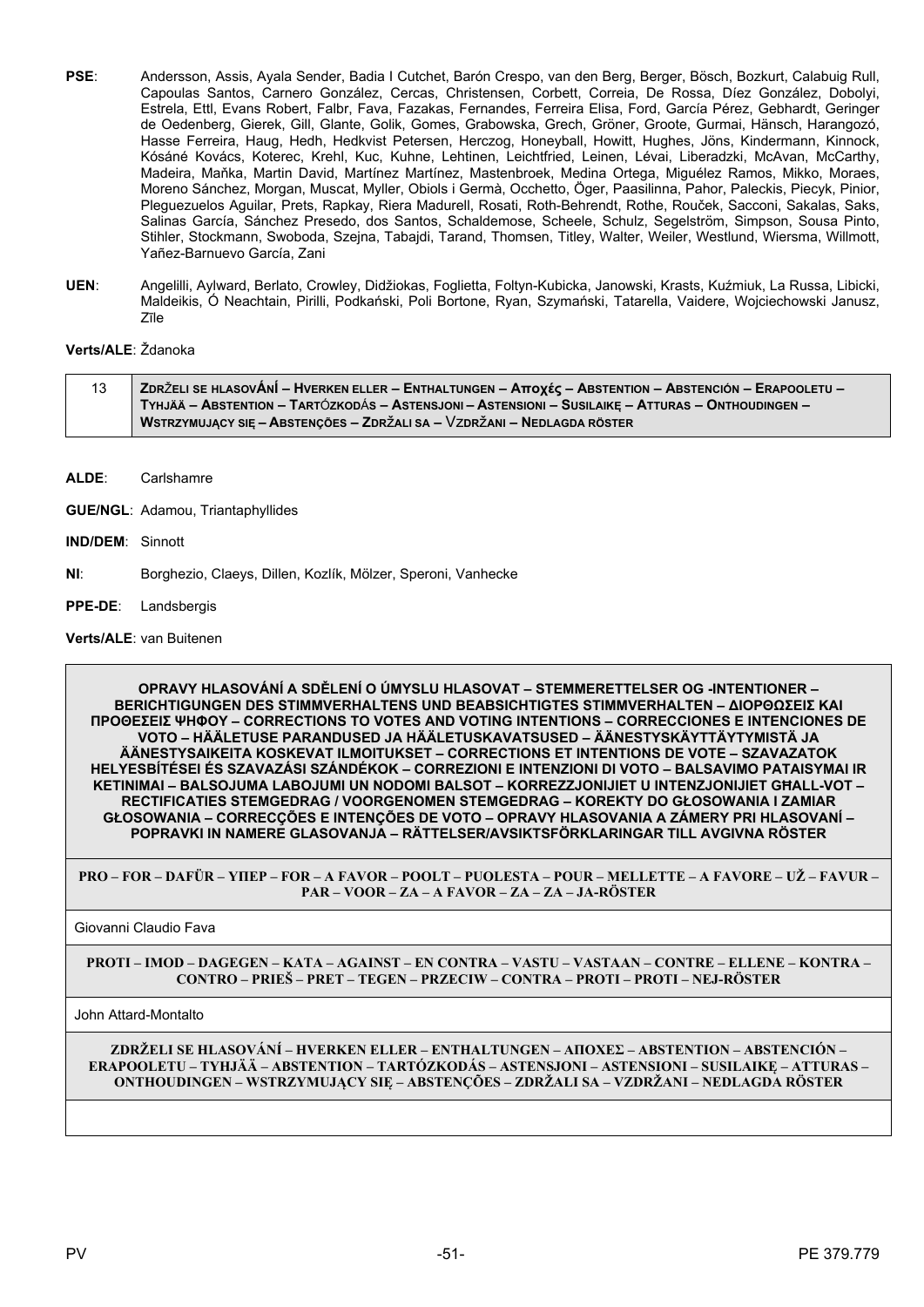#### <span id="page-51-0"></span> $148$  PRO – for – dafür – Yttép – For – A Favor – Poolt – Puolesta – Pour – Mellette – A Favore – Už – Favur – Par – **VOOR – ZA – A FAVOR – ZA – ZA – JA-RÖSTER**

- **ALDE**: Toia
- **GUE/NGL**: Adamou, Agnoletto, Aita, Catania, de Brún, Figueiredo, Flasarová, Guerreiro, Guidoni, Henin, Holm, Kaufmann, Kohlíček, Krarup, Liotard, Markov, Maštálka, Meyer Pleite, Morgantini, Papadimoulis, Pflüger, Portas, Ransdorf, Remek, Rizzo, Seppänen, Strož, Svensson, Toussas, Triantaphyllides, Uca, Wagenknecht, Wurtz, Zimmer
- **IND/DEM**: Batten, Bonde, Booth, Clark, Farage, Goudin, Karatzaferis, Louis, Nattrass, Titford, Wise
- **NI**: Allister, Gollnisch, Lang, Le Pen Marine, Le Rachinel, Martin Hans-Peter, Mussolini, Romagnoli, Schenardi
- **PPE-DE**: Landsbergis
- **PSE**: Arif, Arnaoutakis, Beglitis, Berès, Berlinguer, Berman, Bono, Bourzai, Carlotti, Castex, Chiesa, Cottigny, De Keyser, Désir, De Vits, Douay, Fava, Ferreira Anne, Fruteau, Gottardi, Guy-Quint, Hamon, Hazan, Hutchinson, Laignel, Le Foll, Lienemann, Locatelli, Matsouka, Moscovici, Napoletano, Patrie, Peillon, Pittella, Poignant, Reynaud, Rocard, Roure, Savary, Schapira, Sifunakis, Tarabella, Trautmann, Tzampazi, Vaugrenard, Vergnaud, Weber Henri, Zani
- **UEN**: Angelilli, Berlato, Camre, La Russa, Pirilli, Poli Bortone, Tatarella
- **Verts/ALE**: Aubert, Auken, Beer, Bennahmias, Breyer, Buitenweg, Cohn-Bendit, Cramer, Evans Jill, Flautre, Frassoni, Graefe zu Baringdorf, de Groen-Kouwenhoven, Hammerstein Mintz, Harms, Horáček, Hudghton, Joan i Marí, Jonckheer, Kallenbach, Kusstatscher, Lagendijk, Lambert, Lichtenberger, Lipietz, Lucas, Özdemir, Onesta, Romeva i Rueda, Rühle, Schlyter, Schmidt Frithjof, Schroedter, Staes, Trüpel, Turmes, Voggenhuber

| 484 | Proti – Imod – Dagegen – Κατά – Against – En contra – Vastu – Vastaan – Contre – Ellene – Kontra – / |
|-----|------------------------------------------------------------------------------------------------------|
|     | CONTRO – PRIEŠ – PRET – TEGEN – PRZECIW – CONTRA – PROTI – PROTI – NEJ-RÖSTER                        |

- **ALDE**: Alvaro, Andrejevs, Andria, Attwooll, Beaupuy, Birutis, Bourlanges, Bowles, Budreikaitė, Busk, Cappato, Carlshamre, Chatzimarkakis, Cocilovo, Cornillet, Costa, Davies, Degutis, Deprez, De Sarnez, Dičkutė, Drčar Murko, Duff, Fourtou, Gentvilas, Griesbeck, Hall, Harkin, Hennis-Plasschaert, in 't Veld, Jäätteenmäki, Jensen, Juknevičienė, Kacin, Karim, Klinz, Krahmer, Kułakowski, Lambsdorff, Laperrouze, Lax, Losco, Lynne, Maaten, Manders, Matsakis, Mohácsi, Mulder, Newton Dunn, Neyts-Uyttebroeck, Onyszkiewicz, Ortuondo Larrea, Oviir, Pannella, Piskorski, Prodi, Resetarits, Ries, Riis-Jørgensen, Savi, Sbarbati, Schmidt Olle, Schuth, Staniszewska, Starkevičiūtė, Sterckx, Susta, Szent-Iványi, Takkula, Väyrynen, Veraldi, Virrankoski, Wallis, Watson
- **IND/DEM**: Belder, Grabowski, Krupa, Pęk, Piotrowski, Rogalski, Tomczak, Zapałowski, Železný
- **NI**: Battilocchio, Belohorská, Bobošíková, Chruszcz, Claeys, Czarnecki Marek Aleksander, Czarnecki Ryszard, Dillen, Giertych, Helmer, Mölzer, Rivera, Rutowicz, Vanhecke, Wojciechowski Bernard Piotr
- **PPE-DE**: Albertini, Andrikienė, Antoniozzi, Ashworth, Atkins, Audy, Ayuso, Bachelot-Narquin, Barsi-Pataky, Bauer, Beazley, Becsey, Belet, Berend, Böge, Bonsignore, Bowis, Bradbourn, Braghetto, Brejc, Brepoels, Březina, Brok, Bushill-Matthews, Busuttil, Buzek, Cabrnoch, Callanan, Carollo, Casa, Casini, Caspary, Castiglione, del Castillo Vera, Cederschiöld, Chichester, Chmielewski, Coelho, Coveney, Daul, De Blasio, Dehaene, Demetriou, Descamps, Deß, Deva, De Veyrac, Díaz de Mera García Consuegra, Dimitrakopoulos, Doorn, Dover, Duchoň, Duka-Zólyomi, Ebner, Ehler, Esteves, Eurlings, Fajmon, Fatuzzo, Ferber, Fernández Martín, Fjellner, Florenz, Fontaine, Fraga Estévez, Freitas, Friedrich, Gahler, Gál, Gaľa, Galeote, García-Margallo y Marfil, Gargani, Garriga Polledo, Gaubert, Gauzès, Gawronski, Gewalt, Gklavakis, Glattfelder, Goepel, Gomolka, Graça Moura, Gräßle, de Grandes Pascual, Grosch, Grossetête, Guellec, Gyürk, Handzlik, Hannan, Harbour, Hatzidakis, Heaton-Harris, Hennicot-Schoepges, Herranz García, Herrero-Tejedor, Hieronymi, Higgins, Hökmark, Hoppenstedt, Hudacký, Itälä, Iturgaiz Angulo, Jackson, Jałowiecki, Járóka, Jarzembowski, Jeggle, Jordan Cizelj, Kaczmarek, Kamall, Karas, Kasoulides, Kelam, Kirkhope, Klamt, Klaß, Klich, Koch, Konrad, Kratsa-Tsagaropoulou, Kudrycka, Kušķis, Lamassoure, Langen, Langendries, Lechner, Lehne, Lewandowski, Liese, Lombardo, López-Istúriz White, Lulling, Maat, McGuinness, McMillan-Scott, Mann Thomas, Mantovani, Marques, Martens, Mathieu, Mato Adrover, Matsis, Mauro, Mavrommatis, Mayer, Mayor Oreja, Méndez de Vigo, Mikolášik, Millán Mon, Mitchell, Montoro Romero, Musotto, Nassauer, Nicholson, Niebler, van Nistelrooij, Novak, Olajos, Olbrycht, Oomen-Ruijten, Őry, Ouzký, Pack, Panayotopoulos-Cassiotou, Papastamkos, Parish, Patriciello, Peterle, Pieper, Pīks, Pinheiro, Pirker, Pleštinská, Podestà, Poettering, Pomés Ruiz, Posdorf, Posselt, Protasiewicz, Purvis, Queiró, Quisthoudt-Rowohl, Rack, Radwan, Reul, Roithová, Rudi Ubeda, Rübig, Saïfi, Salafranca Sánchez-Neyra, Samaras, Sartori, Saryusz-Wolski, Schierhuber, Schmitt, Schnellhardt, Schöpflin, Schröder, Schwab, Seeber, Seeberg, Siekierski, Silva Peneda, Škottová, Sommer, Sonik, Spautz, Stauner, Stevenson, Strejček, Stubb, Sturdy, Sudre, Surján, Szájer, Tajani, Tannock, Thyssen, Toubon, Trakatellis, Ulmer, Vakalis, Van Orden, Varela Suanzes-Carpegna, Varvitsiotis, Vatanen, Ventre, Vernola, Vlasák, Vlasto, Weber Manfred, Weisgerber, Wieland, von Wogau, Wohlin, Wortmann-Kool, Záborská, Zahradil, Zaleski, Zappalà, Zatloukal, Zieleniec, Zvěřina, Zwiefka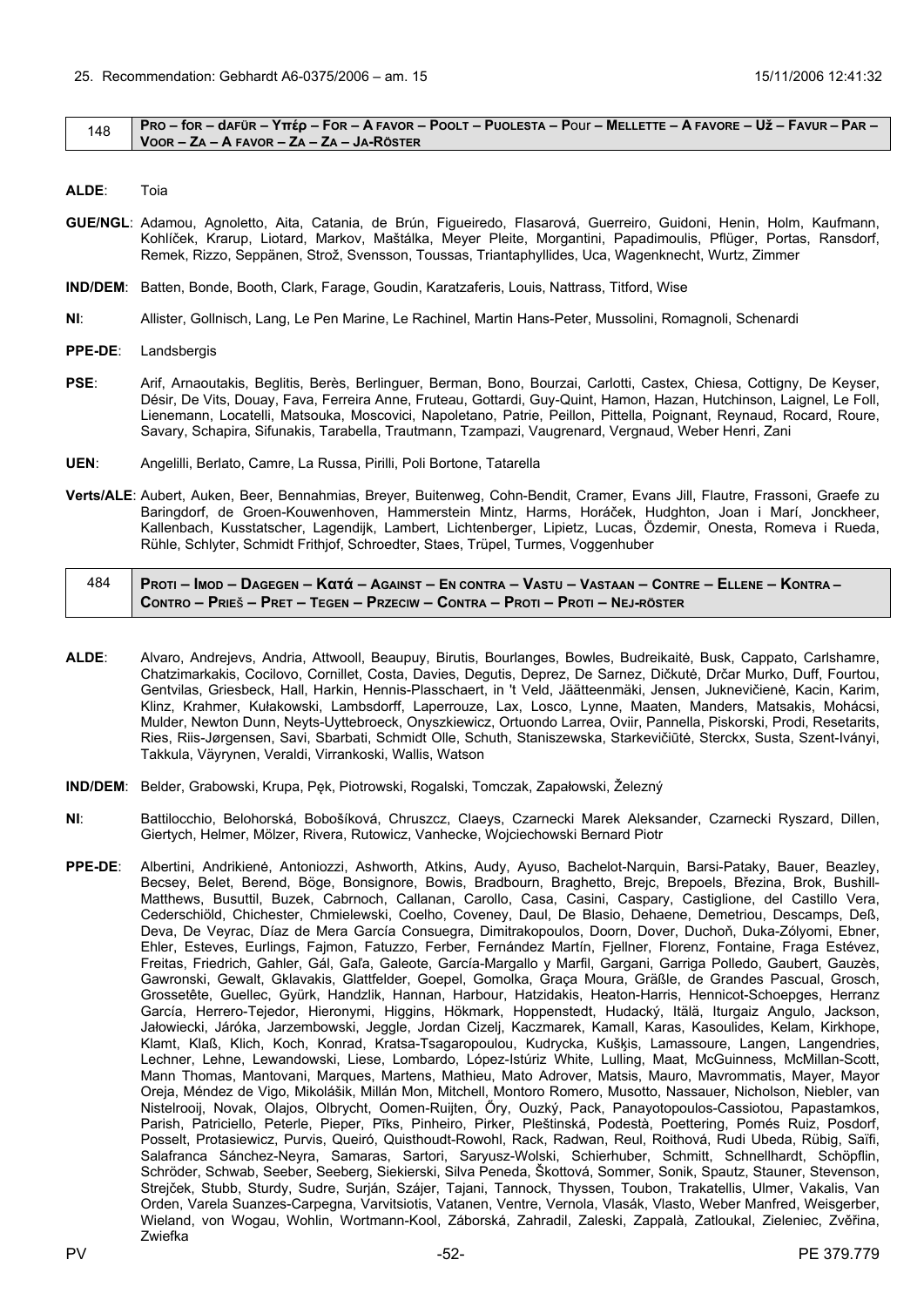- **PSE**: Andersson, Assis, Attard-Montalto, Ayala Sender, Badia I Cutchet, Barón Crespo, van den Berg, Berger, Bösch, Bozkurt, Calabuig Rull, Capoulas Santos, Carnero González, Cercas, Christensen, Corbett, Correia, De Rossa, Dobolyi, El Khadraoui, Estrela, Evans Robert, Falbr, Fazakas, Fernandes, Ferreira Elisa, Ford, García Pérez, Gebhardt, Geringer de Oedenberg, Gierek, Gill, Glante, Golik, Gomes, Grabowska, Grech, Gröner, Groote, Gurmai, Hänsch, Harangozó, Hasse Ferreira, Haug, Hedh, Hedkvist Petersen, Herczog, Honeyball, Howitt, Hughes, Jöns, Jørgensen, Kindermann, Kinnock, Kósáné Kovács, Koterec, Krehl, Kuc, Kuhne, Lehtinen, Leichtfried, Leinen, Lévai, Liberadzki, McAvan, McCarthy, Madeira, Maňka, Martínez Martínez, Mastenbroek, Medina Ortega, Miguélez Ramos, Mikko, Moraes, Moreno Sánchez, Morgan, Muscat, Myller, Obiols i Germà, Occhetto, Öger, Paasilinna, Pahor, Paleckis, Panzeri, Piecyk, Pinior, Pleguezuelos Aguilar, Prets, Rapkay, Rasmussen, Riera Madurell, Rosati, Roth-Behrendt, Rothe, Rouček, Sacconi, Sakalas, Saks, Salinas García, Sánchez Presedo, dos Santos, Schaldemose, Scheele, Schulz, Segelström, Simpson, Sousa Pinto, Stihler, Stockmann, Swoboda, Szejna, Tabajdi, Tarand, Thomsen, Titley, Van Lancker, Walter, Weiler, Westlund, Wiersma, Willmott, Yañez-Barnuevo García
- **UEN**: Aylward, Crowley, Didžiokas, Foglietta, Foltyn-Kubicka, Janowski, Krasts, Kuźmiuk, Maldeikis, Ó Neachtain, Podkański, Ryan, Szymański, Vaidere, Wojciechowski Janusz, Zīle

# **Verts/ALE**: Ždanoka

| ZDRŽELI SE HLASOVÁNÍ – HVERKEN ELLER – ENTHALTUNGEN – Αποχές – ABSTENTION – ABSTENCIÓN – ERAPOOLETU – / |
|---------------------------------------------------------------------------------------------------------|
| TYHJÄÄ – ABSTENTION – TARTÓZKODÁS – ASTENSJONI – ASTENSIONI – SUSILAIKE – ATTURAS – ONTHOUDINGEN –      |
| , WSTRZYMUJĄCY SIĘ – ABSTENÇÕES – ZDRŽALI SA – VZDRŽANI – NEDLAGDA RÖSTER $\overline{ }$                |

**IND/DEM**: Coûteaux, Lundgren, Sinnott

**NI**: Baco, Borghezio, Kozlík, Mote, Speroni

**Verts/ALE**: van Buitenen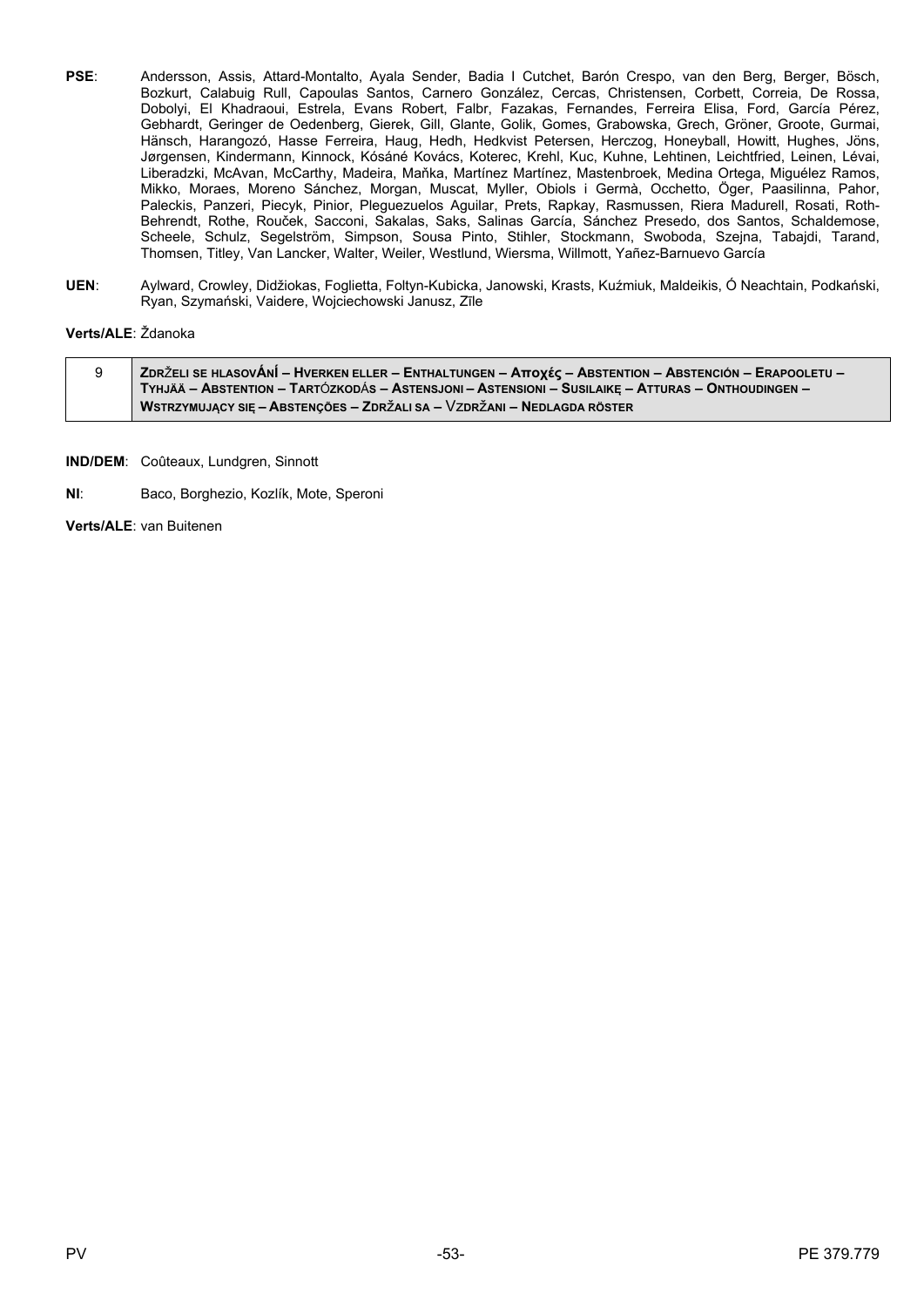<span id="page-53-0"></span>

|  | DRO – for – dafür – Yπέρ – For – A favor – Poolt – Puolesta – Pour – Mellette – A favore – Už – Favur – Par – D |
|--|-----------------------------------------------------------------------------------------------------------------|
|  | VOOR – ZA – A FAVOR – ZA – ZA – JA-RÖSTER                                                                       |

- **GUE/NGL**: Adamou, Agnoletto, Aita, Catania, de Brún, Figueiredo, Flasarová, Guerreiro, Guidoni, Henin, Holm, Kaufmann, Kohlíček, Liotard, Markov, Maštálka, Meyer Pleite, Morgantini, Papadimoulis, Pflüger, Portas, Ransdorf, Remek, Rizzo, Seppänen, Strož, Svensson, Toussas, Triantaphyllides, Uca, Wagenknecht, Wurtz, Zimmer
- **IND/DEM**: Batten, Belder, Bonde, Booth, Clark, Coûteaux, Farage, Karatzaferis, Louis, Nattrass, Titford, Wise
- **NI**: Claeys, Dillen, Gollnisch, Lang, Le Pen Marine, Le Rachinel, Mölzer, Romagnoli, Schenardi, Vanhecke
- **PSE**: Arif, Arnaoutakis, Beglitis, Berès, Berlinguer, Bono, Bourzai, Carlotti, Castex, Chiesa, Cottigny, De Keyser, Désir, De Vits, Douay, Ferreira Anne, Fruteau, Guy-Quint, Hamon, Hazan, Hutchinson, Laignel, Lambrinidis, Le Foll, Lienemann, Matsouka, Moscovici, Patrie, Peillon, Poignant, Reynaud, Rocard, Roure, Schapira, Sifunakis, Tarabella, Trautmann, Tzampazi, Vaugrenard, Vergnaud, Weber Henri
- **UEN**: Camre

**Verts/ALE**: de Groen-Kouwenhoven, Lucas, Schlyter

| 535 Proti – Imod – Dagegen – Kαtά – Against – En contra – Vastu – Vastaan – Contre – Ellene – Kontra – / |
|----------------------------------------------------------------------------------------------------------|
| CONTRO – PRIEŠ – PRET – TEGEN – PRZECIW – CONTRA – PROTI – PROTI – NEJ-RÖSTER /                          |

- **ALDE**: Alvaro, Andrejevs, Andria, Attwooll, Beaupuy, Birutis, Bourlanges, Bowles, Budreikaitė, Busk, Cappato, Carlshamre, Chatzimarkakis, Cocilovo, Cornillet, Costa, Davies, Degutis, Deprez, De Sarnez, Dičkutė, Drčar Murko, Duff, Ek, Fourtou, Gentvilas, Griesbeck, Hall, Harkin, Hennis-Plasschaert, in 't Veld, Jäätteenmäki, Jensen, Juknevičienė, Kacin, Karim, Klinz, Krahmer, Kułakowski, Lambsdorff, Laperrouze, Lax, Losco, Lynne, Maaten, Manders, Matsakis, Mohácsi, Mulder, Newton Dunn, Neyts-Uyttebroeck, Onyszkiewicz, Ortuondo Larrea, Oviir, Pannella, Piskorski, Polfer, Prodi, Resetarits, Ries, Riis-Jørgensen, Savi, Sbarbati, Schmidt Olle, Schuth, Staniszewska, Starkevičiūtė, Sterckx, Susta, Szent-Iványi, Takkula, Toia, Väyrynen, Veraldi, Virrankoski, Wallis, Watson
- **IND/DEM**: Goudin, Grabowski, Krupa, Lundgren, Pęk, Piotrowski, Rogalski, Sinnott, Tomczak, Zapałowski, Železný
- **NI**: Battilocchio, Belohorská, Bobošíková, Chruszcz, Czarnecki Marek Aleksander, Czarnecki Ryszard, Giertych, Helmer, Martin Hans-Peter, Mote, Mussolini, Rivera, Rutowicz, Wojciechowski Bernard Piotr
- **PPE-DE**: Albertini, Andrikienė, Antoniozzi, Ashworth, Atkins, Audy, Ayuso, Bachelot-Narquin, Barsi-Pataky, Bauer, Beazley, Becsey, Belet, Berend, Böge, Bowis, Bradbourn, Braghetto, Brejc, Brepoels, Březina, Brok, Bushill-Matthews, Busuttil, Buzek, Callanan, Carollo, Casa, Casini, Caspary, Castiglione, Cederschiöld, Chichester, Chmielewski, Coelho, Coveney, Daul, De Blasio, Dehaene, Demetriou, Descamps, Deß, Deva, De Veyrac, Díaz de Mera García Consuegra, Dimitrakopoulos, Doorn, Dover, Duchoň, Duka-Zólyomi, Ebner, Ehler, Elles, Esteves, Eurlings, Fajmon, Fatuzzo, Ferber, Fernández Martín, Fjellner, Florenz, Fontaine, Fraga Estévez, Freitas, Friedrich, Gahler, Gál, Gaľa, Galeote, García-Margallo y Marfil, Gargani, Garriga Polledo, Gaubert, Gauzès, Gawronski, Gewalt, Gklavakis, Glattfelder, Goepel, Gomolka, Graça Moura, Gräßle, de Grandes Pascual, Grosch, Grossetête, Guellec, Gyürk, Handzlik, Hannan, Harbour, Hatzidakis, Heaton-Harris, Hennicot-Schoepges, Herranz García, Herrero-Tejedor, Hieronymi, Higgins, Hökmark, Hoppenstedt, Hudacký, Itälä, Iturgaiz Angulo, Jackson, Jałowiecki, Járóka, Jarzembowski, Jeggle, Jordan Cizelj, Kaczmarek, Kamall, Karas, Kasoulides, Kelam, Kirkhope, Klamt, Klaß, Klich, Koch, Konrad, Kratsa-Tsagaropoulou, Kudrycka, Kušķis, Lamassoure, Landsbergis, Langen, Langendries, Lechner, Lehne, Lewandowski, Liese, Lombardo, López-Istúriz White, Lulling, Maat, McGuinness, McMillan-Scott, Mann Thomas, Mantovani, Marques, Martens, Mathieu, Mato Adrover, Matsis, Mauro, Mavrommatis, Mayer, Mayor Oreja, Méndez de Vigo, Mikolášik, Millán Mon, Mitchell, Montoro Romero, Musotto, Nassauer, Nicholson, Niebler, van Nistelrooij, Novak, Olajos, Olbrycht, Oomen-Ruijten, Őry, Ouzký, Pack, Panayotopoulos-Cassiotou, Papastamkos, Parish, Patriciello, Peterle, Pieper, Pīks, Pinheiro, Pirker, Pleštinská, Podestà, Poettering, Posdorf, Posselt, Protasiewicz, Purvis, Queiró, Quisthoudt-Rowohl, Rack, Radwan, Reul, Roithová, Rudi Ubeda, Rübig, Saïfi, Salafranca Sánchez-Neyra, Samaras, Saryusz-Wolski, Schierhuber, Schmitt, Schnellhardt, Schöpflin, Schröder, Schwab, Seeber, Seeberg, Siekierski, Silva Peneda, Škottová, Sommer, Sonik, Spautz, Stauner, Stevenson, Strejček, Stubb, Sturdy, Sudre, Surján, Szájer, Tajani, Tannock, Thyssen, Toubon, Trakatellis, Ulmer, Vakalis, Van Orden, Varela Suanzes-Carpegna, Varvitsiotis, Vatanen, Ventre, Vernola, Vidal-Quadras, Vlasák, Vlasto, Weber Manfred, Weisgerber, Wieland, von Wogau, Wohlin, Wortmann-Kool, Záborská, Zahradil, Zaleski, Zappalà, Zatloukal, Zieleniec, Zvěřina, Zwiefka
- **PSE**: Andersson, Assis, Attard-Montalto, Ayala Sender, Badia I Cutchet, Barón Crespo, van den Berg, Berger, Berman, Bösch, Bozkurt, Calabuig Rull, Capoulas Santos, Carnero González, Cercas, Christensen, Corbett, Correia, De Rossa, Díez González, Dobolyi, El Khadraoui, Estrela, Ettl, Evans Robert, Falbr, Fava, Fazakas, Fernandes, Ferreira Elisa, Ford, García Pérez, Gebhardt, Geringer de Oedenberg, Gierek, Gill, Glante, Golik, Gomes, Gottardi, Grabowska, Grech, Gröner, Groote, Gurmai, Hänsch, Harangozó, Hasse Ferreira, Haug, Hedh, Hedkvist Petersen, Herczog, Honeyball, Howitt, Hughes, Jöns, Jørgensen, Kindermann, Kinnock, Kósáné Kovács, Koterec, Krehl, Kuc, Kuhne, Lehtinen, Leichtfried, Leinen, Lévai, Liberadzki, Locatelli, McCarthy, Madeira, Maňka, Martin David, Martínez Martínez,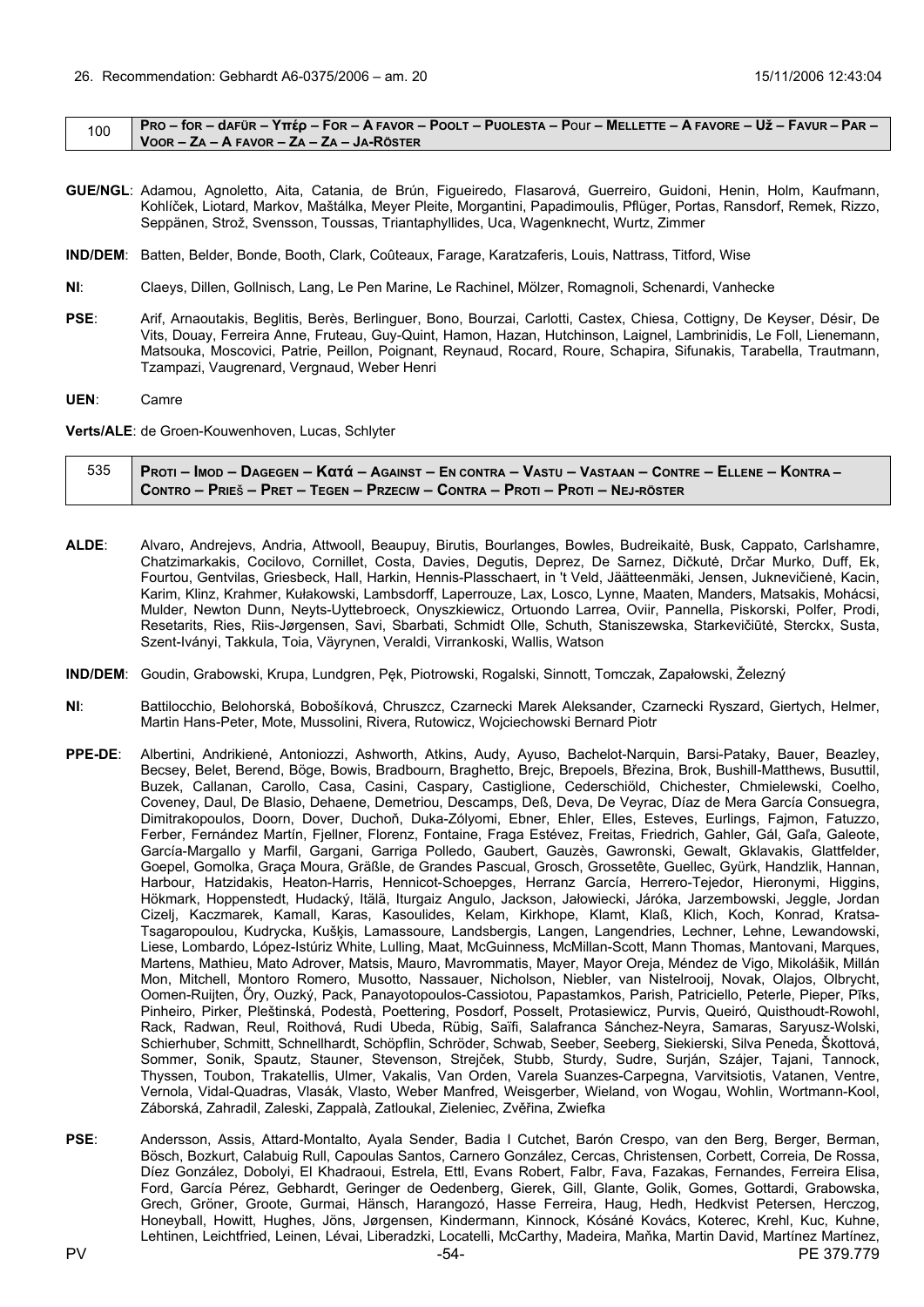Mastenbroek, Medina Ortega, Miguélez Ramos, Mikko, Moraes, Moreno Sánchez, Morgan, Muscat, Myller, Napoletano, Obiols i Germà, Occhetto, Öger, Paasilinna, Pahor, Paleckis, Panzeri, Piecyk, Pinior, Pittella, Plequezuelos Aquilar, Prets, Rapkay, Rasmussen, Riera Madurell, Rosati, Roth-Behrendt, Rothe, Rouček, Sacconi, Sakalas, Saks, Salinas García, Sánchez Presedo, dos Santos, Savary, Schaldemose, Scheele, Schulz, Segelström, Simpson, Stihler, Stockmann, Swoboda, Szejna, Tabajdi, Tarand, Thomsen, Titley, Van Lancker, Walter, Weiler, Westlund, Wiersma, Willmott, Yañez-Barnuevo García, Zani

- UEN: Angelilli, Aylward, Berlato, Crowley, Didžiokas, Foglietta, Foltyn-Kubicka, Janowski, Krasts, Kuźmiuk, La Russa, Libicki, Maldeikis, Ó Neachtain, Pirilli, Podkański, Poli Bortone, Ryan, Szymański, Tatarella, Vaidere, Wojciechowski Janusz,  $7$ <sub> $\overline{1}$ le</sub>
- Verts/ALE: Aubert, Auken, Beer, Bennahmias, Breyer, Buitenweg, Cohn-Bendit, Cramer, Evans Jill, Flautre, Frassoni, Graefe zu Baringdorf, Hammerstein Mintz, Harms, Horáček, Hudghton, Joan i Marí, Jonckheer, Kallenbach, Kusstatscher, Lagendijk, Lambert, Lichtenberger, Özdemir, Onesta, Romeva i Rueda, Rühle, Schmidt Frithjof, Schroedter, Staes, Trüpel, Turmes, Voggenhuber, Ždanoka

| ∣ ZDRŽELI SE HLASOVÁNÍ – HVERKEN ELLER – ENTHALTUNGEN – Αποχές – ABSTENTION – ABSTENCIÓN – ERAPOOLETU – ∕ |
|-----------------------------------------------------------------------------------------------------------|
| TYHJÄÄ – ABSTENTION – TARTÓZKODÁS – ASTENSJONI – ASTENSIONI – SUSILAIKE – ATTURAS – ONTHOUDINGEN –        |
| WSTRZYMUJACY SIE – ABSTENCÕES – ZDRŽALI SA – VZDRŽANI – NEDLAGDA RÖSTER                                   |

 $NI:$ Allister, Baco, Borghezio, Kozlík, Speroni

### Verts/ALE: van Buitenen

OPRAVY HLASOVÁNÍ A SDĚLENÍ O ÚMYSLU HLASOVAT – STEMMERETTELSER OG -INTENTIONER – **BERICHTIGUNGEN DES STIMMVERHALTENS UND BEABSICHTIGTES STIMMVERHALTEN - ΔΙΟΡΘΩΣΕΙΣ ΚΑΙ ΠΡΟΘΕΣΕΙΣ ΨΗΦΟΥ - CORRECTIONS TO VOTES AND VOTING INTENTIONS - CORRECCIONES E INTENCIONES DE** VOTO – HÄÄLETUSE PARANDUSED JA HÄÄLETUSKAVATSUSED – ÄÄNESTYSKÄYTTÄYTYMISTÄ JA ÄÄNESTYSAIKEITA KOSKEVAT ILMOITUKSET – CORRECTIONS ET INTENTIONS DE VOTE – SZAVAZATOK HELYESBÍTÉSEI ÉS SZAVAZÁSI SZÁNDÉKOK – CORREZIONI E INTENZIONI DI VOTO – BALSAVIMO PATAISYMAI IR KETINIMAI - BALSOJUMA LABOJUMI UN NODOMI BALSOT - KORREZZJONIJIET U INTENZJONIJIET GHALL-VOT -RECTIFICATIES STEMGEDRAG / VOORGENOMEN STEMGEDRAG - KOREKTY DO GŁOSOWANIA I ZAMIAR GŁOSOWANIA – CORRECÇÕES E INTENÇÕES DE VOTO – OPRAVY HLASOVANIA A ZÁMERY PRI HLASOVANÍ – POPRAVKI IN NAMERE GLASOVANJA – RÄTTELSER/AVSIKTSFÖRKLARINGAR TILL AVGIVNA RÖSTER

PRO – FOR – DAFÜR – YIIEP – FOR – A FAVOR – POOLT – PUOLESTA – POUR – MELLETTE – A FAVORE – UŽ – FAVUR – PAR - VOOR - ZA - A FAVOR - ZA - ZA - JA-RÖSTER

PROTI - IMOD - DAGEGEN - KATA - AGAINST - EN CONTRA - VASTU - VASTAAN - CONTRE - ELLENE - KONTRA -CONTRO – PRIEŠ – PRET – TEGEN – PRZECIW – CONTRA – PROTI – PROTI – NEJ-RÖSTER

Alain Lipietz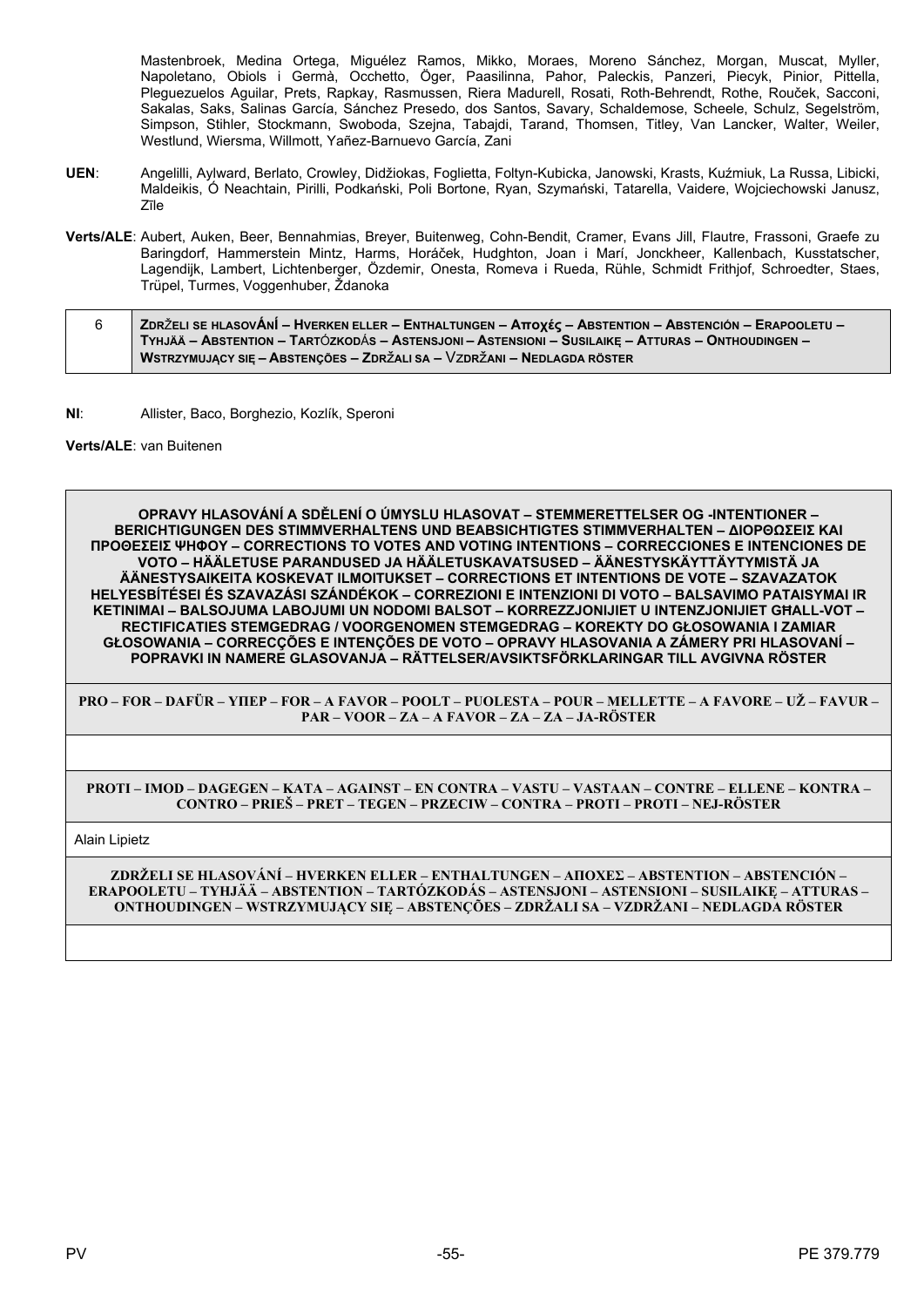<span id="page-55-0"></span>

|  | PRO – for – dafür – Υπέρ – For – A favor – Poolt – Puolesta – Pour – Mellette – A favore – Už – Favur – Par – |
|--|---------------------------------------------------------------------------------------------------------------|
|  | VOOR - ZA - A FAVOR - ZA - ZA - JA-RÖSTER                                                                     |

- GUE/NGL: Adamou, Agnoletto, Aita, Catania, de Brún, Figueiredo, Flasarová, Guerreiro, Guidoni, Henin, Holm, Kaufmann, Kohlíček, Liotard, Markov, Maštálka, Meyer Pleite, Morgantini, Papadimoulis, Pflüger, Portas, Ransdorf, Remek, Rizzo, Seppänen, Strož, Svensson, Toussas, Triantaphyllides, Uca, Wagenknecht, Wurtz, Zimmer
- IND/DEM: Batten, Bonde, Booth, Clark, Coûteaux, Farage, Louis, Nattrass, Wise
- $NI:$ Allister, Claeys, Dillen, Gollnisch, Lang, Le Pen Marine, Le Rachinel, Mölzer, Romagnoli, Schenardi, Vanhecke
- PSE: Arif. Arnaoutakis. Beglitis. Berès. Berlinguer. Bono. Bourzai. Carlotti. Castex. Chiesa. Cottigny. De Keyser. Désir. Douay, Ferreira Anne, Fruteau, Guy-Quint, Hamon, Hazan, Hutchinson, Laignel, Le Foll, Lienemann, Matsouka, Moscovici, Patrie, Peillon, Poignant, Reynaud, Rocard, Roure, Savary, Schapira, Sifunakis, Tarabella, Trautmann, Tzampazi, Vaugrenard, Vergnaud, Weber Henri

UEN: Camre

| 534   Proti – Imod – Dagegen – Κατά – Against – En contra – Vastu – Vastaan – Contre – Ellene – Kontra – ⁄ |
|------------------------------------------------------------------------------------------------------------|
| CONTRO – PRIEŠ – PRET – TEGEN – PRZECIW – CONTRA – PROTI – PROTI – NEJ-RÖSTER                              |

- ALDE: Alvaro, Andrejevs, Andria, Attwooll, Beaupuy, Birutis, Bourlanges, Bowles, Budreikaitė, Busk, Cappato, Carlshamre, Chatzimarkakis, Cocilovo, Cornillet, Costa, Davies, Degutis, Deprez, De Sarnez, Dičkutė, Drčar Murko, Duff, Ek, Fourtou, Gentvilas, Griesbeck, Hall, Harkin, Hennis-Plasschaert, in 't Veld, Jäätteenmäki, Jensen, Juknevičienė, Kacin, Karim, Klinz, Krahmer, Kułakowski, Lambsdorff, Laperrouze, Lax, Losco, Lynne, Maaten, Manders, Matsakis, Mohácsi, Mulder, Newton Dunn, Neyts-Uyttebroeck, Onyszkiewicz, Ortuondo Larrea, Oviir, Pannella, Piskorski, Polfer, Prodi, Resetarits, Ries, Riis-Jørgensen, Savi, Sbarbati, Schmidt Olle, Schuth, Staniszewska, Starkevičiūtė, Sterckx, Susta, Szent-Iványi, Takkula, Toja, Väyrynen, Veraldi, Virrankoski, Wallis, Watson
- IND/DEM: Belder, Goudin, Grabowski, Krupa, Lundgren, Pek, Piotrowski, Rogalski, Tomczak, Zapałowski, Železný
- $N\Gamma$ Battilocchio, Belohorská, Bobošíková, Chruszcz, Czarnecki Marek Aleksander, Czarnecki Ryszard, Giertych, Helmer, Martin Hans-Peter, Mussolini, Rivera, Rutowicz, Wojciechowski Bernard Piotr
- Albertini, Andrikienė, Antoniozzi, Ashworth, Atkins, Audy, Ayuso, Bachelot-Narquin, Barsi-Pataky, Bauer, Beazley, PPE-DE: Becsey, Belet, Berend, Böge, Bowis, Bradbourn, Braghetto, Brejc, Brepoels, Brok, Bushill-Matthews, Busuttil, Buzek, Cabrnoch, Callanan, Carollo, Casa, Casini, Caspary, Castiglione, del Castillo Vera, Cederschiöld, Chichester, Chmielewski, Coelho, Coveney, Daul, De Blasio, Dehaene, Demetriou, Descamps, Deß, Deva, De Veyrac, Díaz de Mera García Consuegra, Dimitrakopoulos, Doorn, Dover, Duchoň, Duka-Zólyomi, Ebner, Ehler, Elles, Esteves, Eurlings, Faimon, Fatuzzo, Ferber, Fernández Martín, Fiellner, Florenz, Fontaine, Fraga Estévez, Freitas, Friedrich, Gahler, Gál, Gal'a, Galeote, García-Margallo y Marfil, Gargani, Garriga Polledo, Gaubert, Gauzès, Gawronski, Gewalt, Gklavakis, Glattfelder, Goepel, Gomolka, Graça Moura, Gräßle, de Grandes Pascual, Grosch, Grossetête, Guellec, Gyürk, Handzlik, Hannan, Harbour, Hatzidakis, Heaton-Harris, Hennicot-Schoepges, Herranz García, Herrero-Tejedor, Hieronymi, Higgins, Hökmark, Hoppenstedt, Hudacký, Itälä, Iturgaiz Angulo, Jackson, Jałowiecki, Járóka, Jarzembowski, Jeggle, Jordan Cizelj, Kaczmarek, Kamall, Karas, Kasoulides, Kelam, Kirkhope, Klamt, Klaß, Klich, Koch, Konrad, Kratsa-Tsagaropoulou, Kudrycka, Kušķis, Lamassoure, Landsbergis, Langen, Langendries, Lechner,<br>Lehne, Lewandowski, Liese, Lombardo, López-Istúriz White, Lulling, Maat, McGuinness, McMillan-Scott, Mann Thomas, Mantovani, Marques, Martens, Mathieu, Mato Adrover, Matsis, Mauro, Mavrommatis, Mayer, Mayor Oreja, Méndez de Vigo, Mikolášik, Millán Mon, Mitchell, Montoro Romero, Musotto, Nassauer, Nicholson, Niebler, van Nistelrooij, Novak, Olajos, Olbrycht, Oomen-Ruijten, Őry, Ouzký, Pack, Panayotopoulos-Cassiotou, Papastamkos, Parish, Patriciello, Peterle, Pieper, Pīks, Pinheiro, Pirker, Pleštinská, Podestà, Poettering, Pomés Ruiz, Posdorf, Posselt, Protasiewicz, Purvis, Queiró, Quisthoudt-Rowohl, Rack, Radwan, Reul, Roithová, Rudi Ubeda, Rübig, Saïfi, Salafranca Sánchez-Neyra, Samaras, Sartori, Saryusz-Wolski, Schierhuber, Schmitt, Schnellhardt, Schöpflin, Schröder, Schwab, Seeber, Seeberg, Siekierski, Silva Peneda, Škottová, Sommer, Sonik, Spautz, Stauner, Stevenson, Strejček, Stubb, Sturdy, Sudre, Surján, Szájer, Tajani, Tannock, Thyssen, Toubon, Trakatellis, Ulmer, Vakalis, Van Orden, Varela Suanzes-Carpegna, Varvitsiotis, Vatanen, Ventre, Vernola, Vidal-Quadras, Vlasák, Vlasto, Weber Manfred, Weisgerber, Wieland, Wohlin, Wortmann-Kool, Záborská, Zahradil, Zaleski, Zappalà, Zatloukal, Zieleniec, Zvěřina. Zwiefka
- PSE: Andersson, Assis, Attard-Montalto, Ayala Sender, Badia I Cutchet, Barón Crespo, van den Berg, Berger, Berman, Bösch, Bozkurt, Calabuig Rull, Capoulas Santos, Carnero González, Cercas, Christensen, Corbett, Correia, De Rossa, De Vits, Díez González, Dobolyi, El Khadraoui, Estrela, Ettl, Evans Robert, Falbr, Fava, Fazakas, Fernandes, Ferreira Elisa, Ford, García Pérez, Gebhardt, Geringer de Oedenberg, Gierek, Gill, Glante, Golik, Gottardi, Grabowska, Grech, Gröner, Groote, Gurmai, Hänsch, Harangozó, Hasse Ferreira, Haug, Hedh, Hedkvist Petersen, Herczog, Honeyball, Howitt, Hughes, Jöns, Jørgensen, Kindermann, Kinnock, Kósáné Kovács, Koterec, Krehl, Kuc, Kuhne, Lehtinen, Leichtfried, Leinen, Lévai, Liberadzki, Locatelli, McAvan, McCarthy, Madeira, Maňka, Martin David, Martínez Martínez, Mastenbroek, Medina Ortega, Miguélez Ramos, Mikko, Moraes, Moreno Sánchez, Morgan, Muscat. Myller.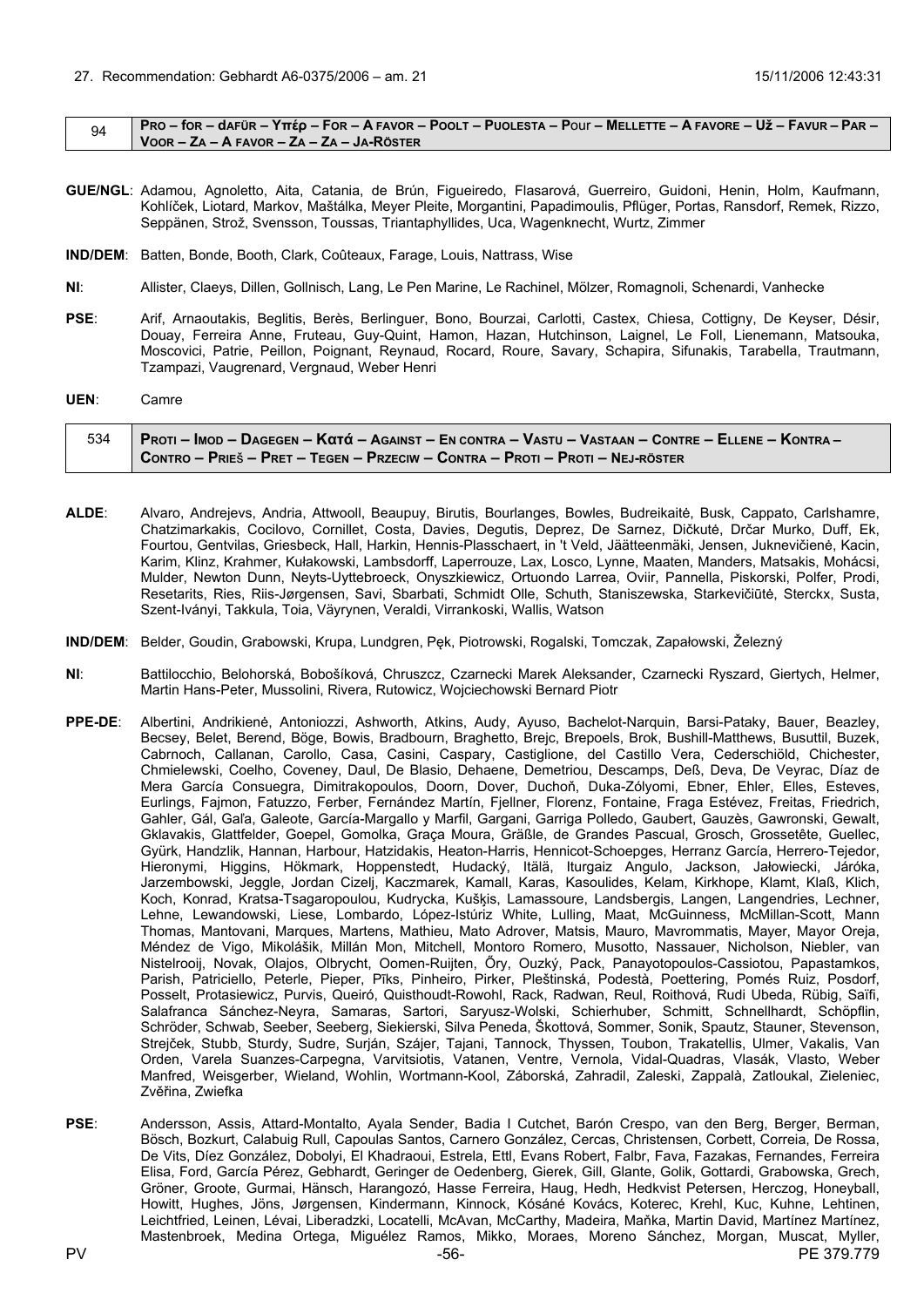Napoletano, Obiols i Germà, Occhetto, Öger, Paasilinna, Pahor, Paleckis, Panzeri, Piecyk, Pinior, Pittella, Pleguezuelos Aguilar, Prets, Rapkay, Rasmussen, Riera Madurell, Rosati, Roth-Behrendt, Rothe, Rouček, Sacconi, Sakalas, Saks, Salinas García, Sánchez Presedo, dos Santos, Schaldemose, Scheele, Schulz, Segelström, Simpson, Sousa Pinto, Stihler, Stockmann, Swoboda, Szejna, Tabajdi, Tarand, Thomsen, Titley, Van Lancker, Walter, Weiler, Westlund, Wiersma, Willmott, Yañez-Barnuevo García, Zani

- UEN: Aylward, Crowley, Didžiokas, Foglietta, Foltyn-Kubicka, Janowski, Krasts, Kuźmiuk, La Russa, Libicki, Maldeikis, Ó Neachtain, Podkański, Ryan, Szymański, Vaidere, Wojciechowski Janusz, Zīle
- Verts/ALE: Aubert, Auken, Beer, Bennahmias, Brever, Buitenweg, Cohn-Bendit, Cramer, Evans Jill, Flautre, Frassoni, Graefe zu Baringdorf, de Groen-Kouwenhoven, Hammerstein Mintz, Harms, Horáček, Hudghton, Joan i Marí, Jonckheer, Kallenbach, Kusstatscher, Lagendijk, Lambert, Lichtenberger, Lipietz, Özdemir, Onesta, Romeva i Rueda, Rühle, Schmidt Frithiof, Schroedter, Staes, Trüpel, Turmes, Voggenhuber, Ždanoka
- ZDRŽELI SE HLASOVÁNÍ HVERKEN ELLER ENTHALTUNGEN AπOχές ABSTENTION ABSTENCIÓN ERAPOOLETU 15 TYHJÄÄ - ABSTENTION - TARTÓZKODÁS - ASTENSJONI - ASTENSIONI - SUSILAIKE - ATTURAS - ONTHOUDINGEN -WSTRZYMUJĄCY SIĘ – ABSTENÇÕES – ZDRŽALI SA – VZDRŽANI – NEDLAGDA RÖSTER

IND/DEM: Karatzaferis, Sinnott

- NI: Baco, Borghezio, Kozlík, Mote, Speroni
- UEN: Angelilli, Berlato, Pirilli, Poli Bortone, Tatarella

Verts/ALE: van Buitenen, Lucas, Schlyter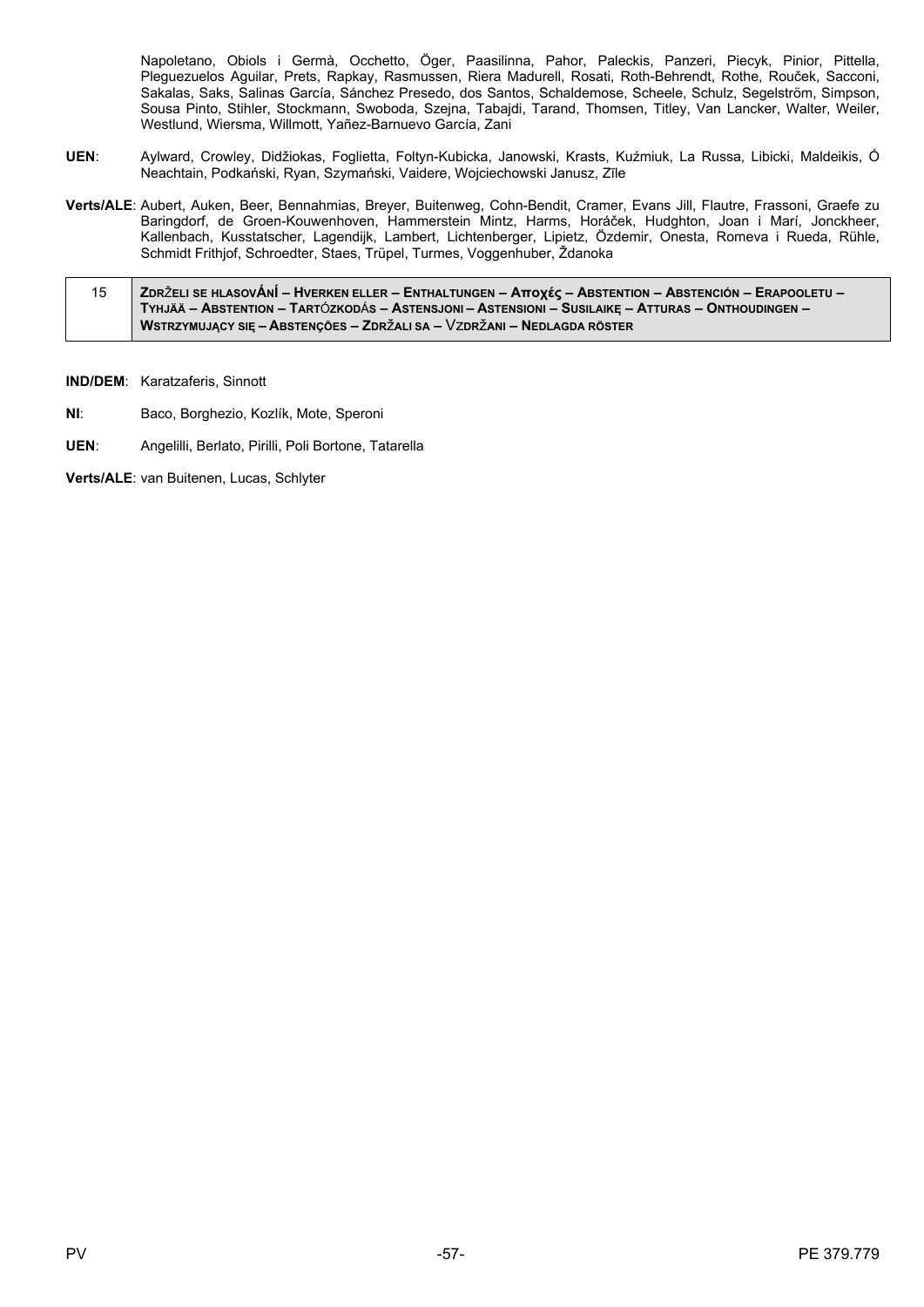<span id="page-57-0"></span>

|  | PRO – for – dafür – Υπέρ – For – A FAVOR – POOLT – PUOLESTA – Pour – MELLETTE – A FAVORE – UŽ – FAVUR – PAR – |
|--|---------------------------------------------------------------------------------------------------------------|
|  | VOOR – ZA – A FAVOR – ZA – ZA – JA-RÖSTER                                                                     |

- **GUE/NGL**: Adamou, Agnoletto, Aita, Catania, de Brún, Figueiredo, Flasarová, Guerreiro, Guidoni, Henin, Holm, Kaufmann, Kohlíček, Liotard, Markov, Maštálka, Meyer Pleite, Morgantini, Papadimoulis, Pflüger, Portas, Ransdorf, Remek, Rizzo, Seppänen, Strož, Svensson, Toussas, Triantaphyllides, Uca, Wagenknecht, Wurtz, Zimmer
- **IND/DEM**: Batten, Bonde, Booth, Clark, Coûteaux, Farage, Karatzaferis, Louis, Nattrass, Sinnott, Titford, Wise
- **NI**: Gollnisch, Lang, Le Pen Marine, Le Rachinel, Mölzer, Romagnoli, Schenardi
- **PSE**: Arif, Arnaoutakis, Beglitis, Berès, Berman, Bono, Bourzai, Carlotti, Castex, Chiesa, Cottigny, De Keyser, Désir, Douay, Ferreira Anne, Fruteau, Guy-Quint, Hamon, Hazan, Hutchinson, Laignel, Lambrinidis, Le Foll, Lienemann, Matsouka, Moscovici, Paasilinna, Patrie, Peillon, Poignant, Reynaud, Rocard, Roure, Savary, Schapira, Sifunakis, Tarabella, Trautmann, Tzampazi, Vaugrenard, Vergnaud, Weber Henri
- **UEN**: Camre

**Verts/ALE**: Bennahmias, Lichtenberger, Lucas, Schlyter

| Proti – Imod – Dagegen – Κατά – Against – En contra – Vastu – Vastaan – Contre – Ellene – Kontra – / |
|------------------------------------------------------------------------------------------------------|
| CONTRO – PRIEŠ – PRET – TEGEN – PRZECIW – CONTRA – PROTI – PROTI – NEJ-RÖSTER                        |

- **ALDE**: Alvaro, Andrejevs, Andria, Attwooll, Beaupuy, Birutis, Bourlanges, Bowles, Budreikaitė, Busk, Cappato, Carlshamre, Chatzimarkakis, Cocilovo, Costa, Davies, Degutis, Deprez, De Sarnez, Dičkutė, Drčar Murko, Duff, Ek, Fourtou, Gentvilas, Griesbeck, Hall, Harkin, Hennis-Plasschaert, in 't Veld, Jäätteenmäki, Jensen, Juknevičienė, Kacin, Karim, Klinz, Krahmer, Kułakowski, Lambsdorff, Laperrouze, Lax, Losco, Lynne, Maaten, Manders, Matsakis, Mohácsi, Mulder, Newton Dunn, Neyts-Uyttebroeck, Onyszkiewicz, Ortuondo Larrea, Oviir, Pannella, Piskorski, Polfer, Prodi, Resetarits, Ries, Riis-Jørgensen, Savi, Sbarbati, Schmidt Olle, Schuth, Staniszewska, Starkevičiūtė, Sterckx, Susta, Szent-Iványi, Takkula, Väyrynen, Veraldi, Virrankoski, Wallis, Watson
- **IND/DEM**: Belder, Goudin, Grabowski, Krupa, Lundgren, Pęk, Piotrowski, Rogalski, Tomczak, Zapałowski, Železný
- **NI**: Battilocchio, Bobošíková, Chruszcz, Czarnecki Marek Aleksander, Czarnecki Ryszard, Giertych, Helmer, Mussolini, Rivera, Rutowicz, Wojciechowski Bernard Piotr
- **PPE-DE**: Albertini, Andrikienė, Antoniozzi, Ashworth, Atkins, Audy, Ayuso, Bachelot-Narquin, Barsi-Pataky, Bauer, Beazley, Becsey, Belet, Berend, Böge, Bonsignore, Bowis, Bradbourn, Braghetto, Brejc, Brepoels, Březina, Brok, Bushill-Matthews, Busuttil, Buzek, Cabrnoch, Callanan, Carollo, Casa, Casini, Caspary, Castiglione, del Castillo Vera, Cederschiöld, Chichester, Chmielewski, Coelho, Coveney, Daul, De Blasio, Dehaene, Demetriou, Descamps, Deß, Deva, De Veyrac, Díaz de Mera García Consuegra, Dimitrakopoulos, Doorn, Dover, Duchoň, Duka-Zólyomi, Ebner, Ehler, Esteves, Eurlings, Fajmon, Fatuzzo, Ferber, Fernández Martín, Fjellner, Florenz, Fontaine, Fraga Estévez, Freitas, Friedrich, Gahler, Gál, Gaľa, Galeote, García-Margallo y Marfil, Gargani, Garriga Polledo, Gaubert, Gauzès, Gawronski, Gewalt, Gklavakis, Glattfelder, Goepel, Gomolka, Graça Moura, Gräßle, de Grandes Pascual, Grosch, Grossetête, Guellec, Gyürk, Handzlik, Hannan, Harbour, Hatzidakis, Heaton-Harris, Hennicot-Schoepges, Herranz García, Herrero-Tejedor, Hieronymi, Higgins, Hökmark, Hoppenstedt, Hudacký, Itälä, Jackson, Jałowiecki, Járóka, Jarzembowski, Jeggle, Jordan Cizelj, Kaczmarek, Kamall, Karas, Kasoulides, Kelam, Kirkhope, Klamt, Klaß, Klich, Koch, Konrad, Kratsa-Tsagaropoulou, Kudrycka, Kušķis, Lamassoure, Landsbergis, Langen, Langendries, Lechner, Lehne, Lewandowski, Liese, Lombardo, López-Istúriz White, Lulling, Maat, McGuinness, McMillan-Scott, Mann Thomas, Mantovani, Marques, Martens, Mathieu, Mato Adrover, Matsis, Mauro, Mavrommatis, Mayer, Mayor Oreja, Méndez de Vigo, Mikolášik, Millán Mon, Mitchell, Montoro Romero, Musotto, Nassauer, Nicholson, Niebler, van Nistelrooij, Novak, Olajos, Olbrycht, Oomen-Ruijten, Őry, Ouzký, Pack, Panayotopoulos-Cassiotou, Papastamkos, Parish, Patriciello, Peterle, Pīks, Pinheiro, Pirker, Pleštinská, Podestà, Poettering, Posdorf, Posselt, Protasiewicz, Purvis, Queiró, Quisthoudt-Rowohl, Rack, Radwan, Reul, Roithová, Rudi Ubeda, Rübig, Saïfi, Salafranca Sánchez-Neyra, Samaras, Sartori, Saryusz-Wolski, Schierhuber, Schmitt, Schnellhardt, Schöpflin, Schröder, Schwab, Seeber, Seeberg, Siekierski, Silva Peneda, Škottová, Sommer, Sonik, Spautz, Stauner, Stevenson, Strejček, Stubb, Sturdy, Sudre, Surján, Szájer, Tajani, Tannock, Thyssen, Toubon, Trakatellis, Ulmer, Vakalis, Van Orden, Varela Suanzes-Carpegna, Varvitsiotis, Vatanen, Ventre, Vernola, Vidal-Quadras, Vlasák, Vlasto, Weber Manfred, Weisgerber, Wieland, von Wogau, Wohlin, Wortmann-Kool, Záborská, Zahradil, Zaleski, Zappalà, Zatloukal, Zieleniec, Zvěřina, Zwiefka
- PV -58- PE 379.779 **PSE**: Andersson, Assis, Attard-Montalto, Ayala Sender, Badia I Cutchet, Barón Crespo, van den Berg, Berger, Bösch, Bozkurt, Calabuig Rull, Capoulas Santos, Carnero González, Cercas, Christensen, Corbett, Correia, De Rossa, De Vits, Díez González, Dobolyi, El Khadraoui, Estrela, Ettl, Evans Robert, Falbr, Fava, Fazakas, Fernandes, Ferreira Elisa, Ford, García Pérez, Gebhardt, Geringer de Oedenberg, Gierek, Gill, Glante, Golik, Gomes, Gottardi, Grabowska, Grech, Gröner, Groote, Gurmai, Hänsch, Harangozó, Hasse Ferreira, Haug, Hedh, Hedkvist Petersen, Herczog, Honeyball, Howitt, Hughes, Jöns, Jørgensen, Kindermann, Kinnock, Kósáné Kovács, Koterec, Krehl, Kuc, Kuhne,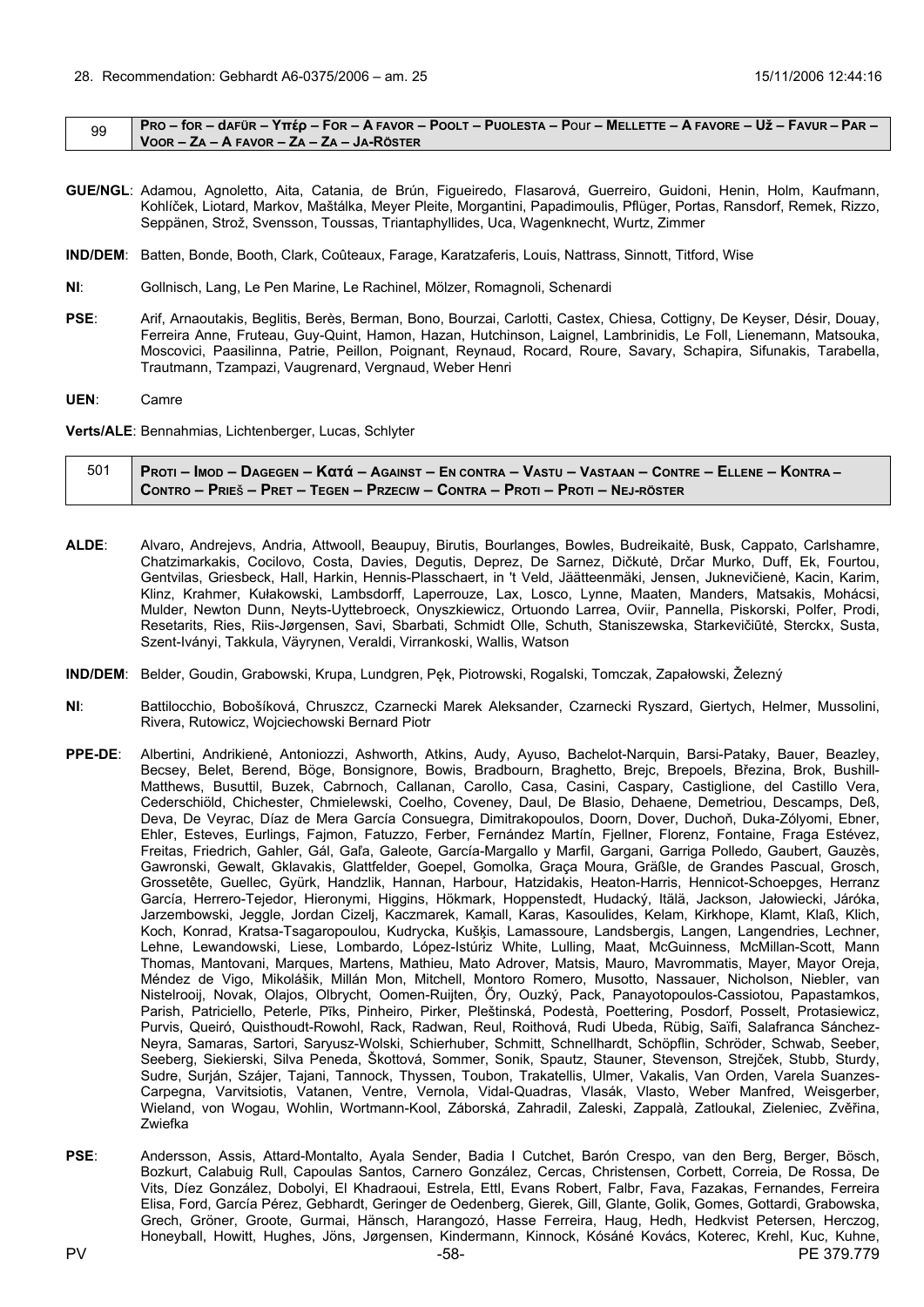Lehtinen, Leichtfried, Leinen, Lévai, Liberadzki, Locatelli, McAvan, McCarthy, Madeira, Maňka, Martin David, Martínez Martínez, Mastenbroek, Medina Ortega, Miguélez Ramos, Mikko, Moraes, Moreno Sánchez, Morgan, Muscat, Myller, Napoletano, Obiols i Germà, Occhetto, Öger, Pahor, Paleckis, Panzeri, Piecyk, Pinior, Pittella, Pleguezuelos Aguilar, Prets, Rapkay, Rasmussen, Riera Madurell, Rosati, Roth-Behrendt, Rothe, Rouček, Sacconi, Sakalas, Saks, Salinas García, Sánchez Presedo, dos Santos, Schaldemose, Scheele, Schulz, Segelström, Simpson, Sousa Pinto, Stihler, Stockmann, Swoboda, Szejna, Tabajdi, Tarand, Thomsen, Titley, Van Lancker, Walter, Weiler, Westlund, Wiersma, Willmott, Yañez-Barnuevo García, Zani

UEN: Angelilli, Aylward, Berlato, Crowley, Didžiokas, Foglietta, Foltyn-Kubicka, Janowski, Krasts, Kuźmiuk, La Russa, Libicki, Maldeikis. Ó Neachtain, Pirilli, Podkański, Poli Bortone, Ryan, Szymański, Tatarella, Vaidere, Woiciechowski Janusz, Zīle

Verts/ALE: Cohn-Bendit, Hammerstein Mintz, Voggenhuber, Ždanoka

| 42 | , Zdrželi se hlasovÁnÍ – Hverken eller – Enthaltungen – Αποχές – Abstention – Abstención – Erapooletu – ∕ |
|----|-----------------------------------------------------------------------------------------------------------|
|    | TYHJÄÄ – ABSTENTION – TARTÓZKODÁS – ASTENSJONI – ASTENSIONI – SUSILAIKE – ATTURAS – ONTHOUDINGEN –        |
|    | WSTRZYMUJĄCY SIĘ – ABSTENÇÕES – ZDRŽALI SA – VZDRŽANI – NEDLAGDA RÖSTER                                   |

- $NI:$ Allister, Baco, Belohorská, Borghezio, Claeys, Dillen, Martin Hans-Peter, Mote, Speroni, Vanhecke
- PSE: Berlinguer
- Verts/ALE: Aubert, Auken, Beer, Breyer, van Buitenen, Buitenweg, Cramer, Evans Jill, Flautre, Frassoni, Graefe zu Baringdorf, de Groen-Kouwenhoven, Harms, Horáček, Hudghton, Joan i Marí, Jonckheer, Kallenbach, Kusstatscher, Lagendijk, Lambert, Lipietz, Özdemir, Onesta, Romeva i Rueda, Rühle, Schmidt Frithjof, Schroedter, Staes, Trüpel, Turmes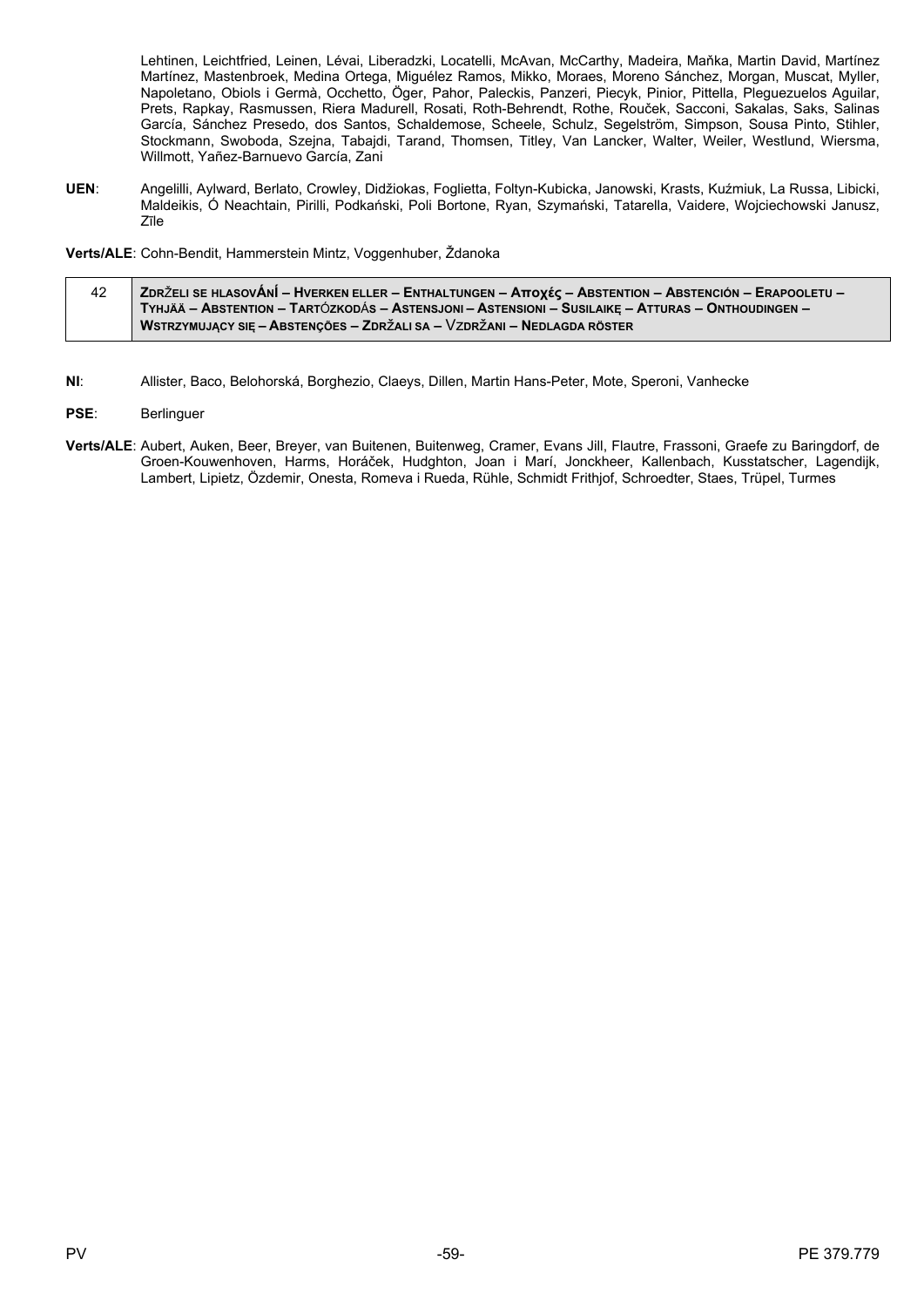#### <span id="page-59-0"></span>PRO - for - dafür - Υπέρ - For - A FAVOR - POOLT - PUOLESTA - POUI - MELLETTE - A FAVORE - Už - FAVUR - PAR -86 VOOR - ZA - A FAVOR - ZA - ZA - JA-RÖSTER

- ALDE: Prodi, Veraldi
- GUE/NGL: Adamou, Agnoletto, Aita, Catania, de Brún, Figueiredo, Flasarová, Guerreiro, Guidoni, Henin, Holm, Kaufmann, Kohlíček, Liotard, Markov, Maštálka, Meyer Pleite, Morgantini, Papadimoulis, Pflüger, Portas, Ransdorf, Remek, Rizzo, Seppänen, Strož, Svensson, Toussas, Triantaphyllides, Uca, Wagenknecht, Wurtz, Zimmer
- IND/DEM: Batten, Bonde, Booth, Clark, Coûteaux, Farage, Louis, Nattrass, Sinnott, Titford, Wise
- $Nl<sub>1</sub>$ Gollnisch, Lang, Le Pen Marine, Romagnoli, Schenardi
- PSE: Arif, Beglitis, Berès, Bono, Bourzai, Carlotti, Castex, Chiesa, Cottigny, De Keyser, Désir, Douay, Ferreira Anne, Fruteau, Guy-Quint, Hamon, Hazan, Hutchinson, Laignel, Le Foll, Lienemann, Patrie, Peillon, Poignant, Reynaud, Rocard, Roure, Savary, Tarabella, Trautmann, Vaugrenard, Vergnaud, Weber Henri
- UEN: Camre

#### Verts/ALE: Schlyter

| - 543   Proti – Imod – Dagegen – Kαtά – Against – En contra – Vastu – Vastaan – Contre – Ellene – Kontra – |
|------------------------------------------------------------------------------------------------------------|
| CONTRO – PRIEŠ – PRET – TEGEN – PRZECIW – CONTRA – PROTI – PROTI – NEJ-RÖSTER                              |

- ALDE: Alvaro, Andrejevs, Andria, Attwooll, Beaupuy, Birutis, Bourlanges, Bowles, Budreikaitė, Busk, Cappato, Carlshamre, Chatzimarkakis, Cocilovo, Costa, Davies, Degutis, Deprez, De Sarnez, Dičkutė, Drčar Murko, Duff, Ek, Fourtou, Gentvilas, Griesbeck, Hall, Harkin, Hennis-Plasschaert, in 't Veld, Jäätteenmäki, Jensen, Juknevičiene, Kacin, Karim, Klinz, Krahmer, Kułakowski, Lambsdorff, Laperrouze, Lax, Losco, Lynne, Maaten, Manders, Matsakis, Mohácsi, Mulder, Newton Dunn, Neyts-Uyttebroeck, Onyszkiewicz, Ortuondo Larrea, Oviir, Pannella, Piskorski, Polfer, Resetarits, Ries, Riis-Jørgensen, Savi, Sbarbati, Schmidt Olle, Schuth, Staniszewska, Starkevičiūtė, Sterckx, Susta, Szent-Iványi, Takkula, Toia, Väyrynen, Virrankoski, Wallis, Watson
- IND/DEM: Belder, Goudin, Grabowski, Krupa, Lundgren, Pek, Piotrowski, Rogalski, Tomczak, Zapałowski, Železný
- $N<sub>1</sub>$ Battilocchio, Belohorská, Bobošíková, Chruszcz, Claeys, Czarnecki Marek Aleksander, Czarnecki Ryszard, Dillen, Giertych, Helmer, Martin Hans-Peter, Mölzer, Mussolini, Rivera, Rutowicz, Vanhecke, Wojciechowski Bernard Piotr
- $PPF-DF$ Albertini, Andrikienė, Antoniozzi, Ashworth, Atkins, Audy, Ayuso, Bachelot-Narquin, Barsi-Pataky, Bauer, Beazley, Becsey, Belet, Berend, Böge, Bonsignore, Bowis, Bradbourn, Braghetto, Brejc, Brepoels, Březina, Brok, Bushill-Matthews, Busuttil, Buzek, Cabrnoch, Callanan, Carollo, Casa, Casini, Caspary, Castiglione, del Castillo Vera,<br>Cederschiöld, Chichester, Chmielewski, Coelho, Coveney, Daul, De Blasio, Dehaene, Demetriou, Descamps, Deß, Deva, De Veyrac, Díaz de Mera García Consuegra, Dimitrakopoulos, Doorn, Dover, Duchoň, Duka-Zólyomi, Ebner, Ehler, Elles, Esteves, Eurlings, Fajmon, Ferber, Fjellner, Florenz, Fontaine, Fraga Estévez, Freitas, Friedrich, Gahler, Gál, Gaľa, Galeote, García-Margallo y Marfil, Gargani, Garriga Polledo, Gaubert, Gauzès, Gawronski, Gewalt, Gklavakis, Glattfelder, Goepel, Gomolka, Graça Moura, Gräßle, de Grandes Pascual, Grosch, Grossetête, Guellec, Gyürk, Handzlik, Hannan, Harbour, Hatzidakis, Heaton-Harris, Herranz García, Herrero-Tejedor, Hieronymi, Higgins, Hökmark, Hoppenstedt, Hudacký, Itälä, Iturgaiz Angulo, Jackson, Jałowiecki, Járóka, Jarzembowski, Jeggle, Jordan Cizelj, Kaczmarek, Kamall, Karas, Kasoulides, Kelam, Kirkhope, Klamt, Klaß, Klich, Koch, Konrad, Kratsa-Tsagaropoulou, Kudrycka, Kušķis, Lamassoure, Landsbergis, Langen, Langendries, Lechner, Lehne, Lewandowski, Liese, Lombardo, López-Istúriz White, Lulling, Maat, McGuinness, McMillan-Scott, Mann Thomas, Mantovani, Marques, Martens, Mathieu, Mato Adrover, Matsis, Mauro, Mavrommatis, Mayer, Mayor Oreja, Méndez de Vigo, Mikolášik, Millán<br>Mon, Mitchell, Montoro Romero, Musotto, Nassauer, Nicholson, Niebler, van Nistelrooij, Novak, Olajos, Olbryc Oomen-Ruijten, Őry, Ouzký, Pack, Panayotopoulos-Cassiotou, Papastamkos, Parish, Patriciello, Peterle, Pieper, Piks, Pinheiro, Pirker, Pleštinská, Podestà, Poettering, Pomés Ruiz, Posdorf, Posselt, Protasiewicz, Purvis, Queiró, Quisthoudt-Rowohl, Rack, Radwan, Reul, Roithová, Rudi Ubeda, Rübig, Saïfi, Salafranca Sánchez-Neyra, Samaras, Saryusz-Wolski, Schierhuber, Schmitt, Schnellhardt, Schöpflin, Schröder, Schwab, Seeber, Seeberg, Siekierski, Silva Peneda, Škottová, Sommer, Sonik, Spautz, Stauner, Stevenson, Strejček, Stubb, Sturdy, Sudre, Surján, Szájer, Tajani, Tannock, Thyssen, Toubon, Trakatellis, Ulmer, Vakalis, Van Orden, Varela Suanzes-Carpegna, Varvitsiotis, Vatanen, Ventre, Vernola, Vidal-Quadras, Vlasák, Vlasto, Weber Manfred, Weisgerber, Wieland, von Wogau, Wohlin, Wortmann-Kool, Záborská, Zahradil, Zaleski, Zappalà, Zatloukal, Zieleniec, Zvěřina, Zwiefka
- PSE: Andersson, Arnaoutakis, Assis, Attard-Montalto, Avala Sender, Badia I Cutchet, Barón Crespo, van den Berg, Berger, Berman, Bösch, Bozkurt, Bullmann, Calabujg Rull, Capoulas Santos, Carnero González, Cercas, Christensen, Corbett, Correia, De Rossa, De Vits, Díez González, Dobolyi, El Khadraoui, Estrela, Ettl, Evans Robert, Falbr, Fava, Fazakas, Fernandes, Ferreira Elisa, Ford, García Pérez, Gebhardt, Geringer de Oedenberg, Gierek, Gill, Glante, Golik, Gottardi, Grabowska, Grech, Gröner, Groote, Gurmai, Hänsch, Harangozó, Hasse Ferreira, Haug, Hedh, Hedkvist Petersen, Herczog, Honeyball, Howitt, Hughes, Jöns, Jørgensen, Kindermann, Kinnock, Kósáné Kovács, Koterec, Krehl, Kuc,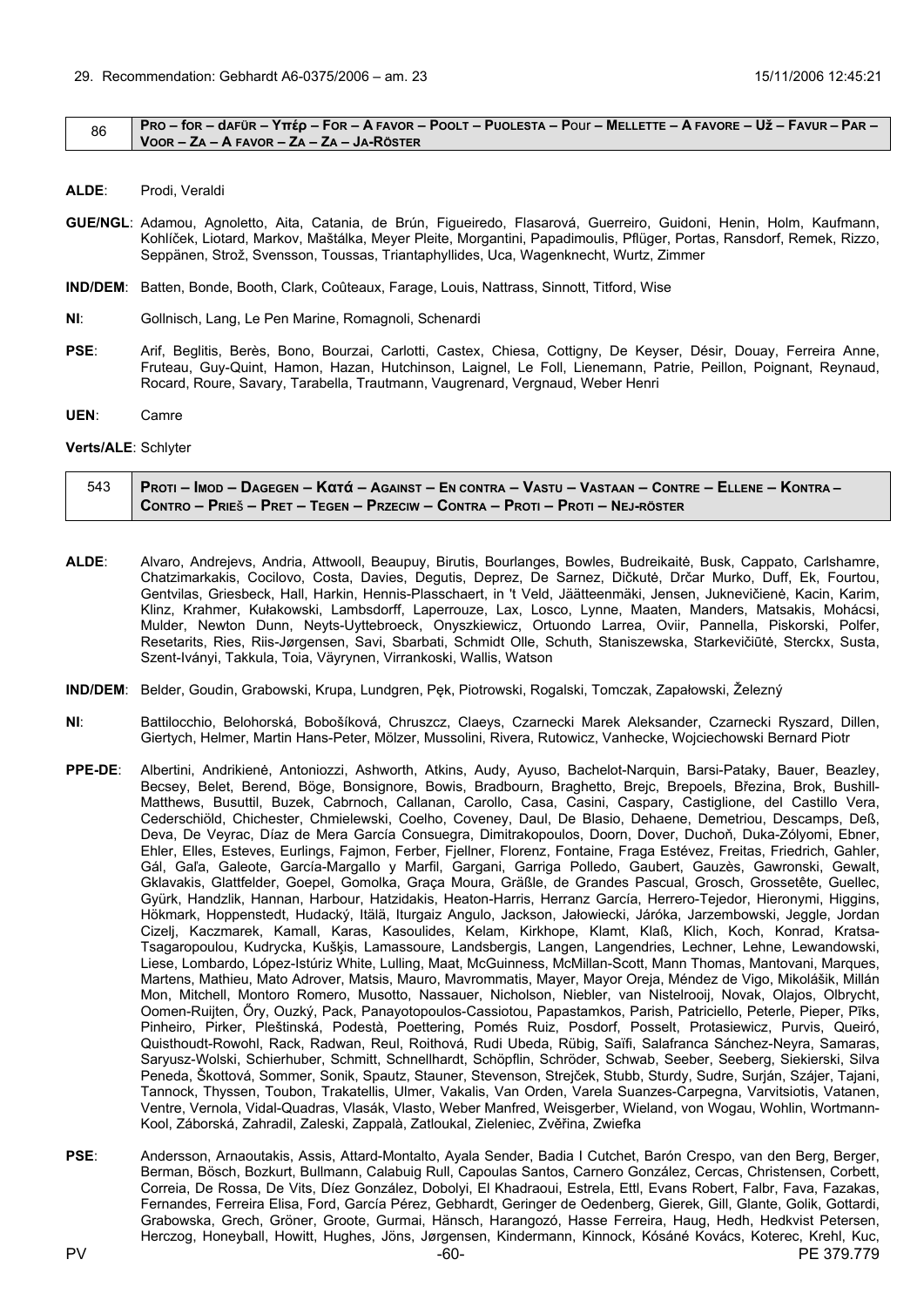Kuhne, Lambrinidis, Lehtinen, Leichtfried, Leinen, Lévai, Liberadzki, Locatelli, McAvan, McCarthy, Madeira, Maňka, Martin David, Martínez Martínez, Mastenbroek, Matsouka, Medina Ortega, Miguélez Ramos, Mikko, Moraes, Moreno Sánchez, Morgan, Moscovici, Muscat, Myller, Napoletano, Obiols i Germà, Occhetto, Öger, Paasilinna, Pahor, Paleckis, Panzeri, Piecyk, Pinior, Pittella, Pleguezuelos Aguilar, Prets, Rapkay, Rasmussen, Riera Madurell, Rosati, Roth-Behrendt, Rothe, Rouček, Sacconi, Sakalas, Saks, Salinas García, Sánchez Presedo, dos Santos, Schaldemose, Scheele, Schulz, Segelström, Sifunakis, Simpson, Sousa Pinto, Stihler, Stockmann, Swoboda, Szejna, Tabajdi, Tarand, Thomsen, Titley, Tzampazi, Van Lancker, Walter, Weiler, Westlund, Wiersma, Willmott, Yañez-Barnuevo García, Zani

- **UEN**: Angelilli, Aylward, Berlato, Crowley, Didžiokas, Foglietta, Foltyn-Kubicka, Janowski, Krasts, Kuźmiuk, La Russa, Libicki, Maldeikis, Ó Neachtain, Pirilli, Podkański, Poli Bortone, Ryan, Szymański, Tatarella, Vaidere, Wojciechowski Janusz, Zīle
- **Verts/ALE**: Aubert, Auken, Beer, Bennahmias, Breyer, Cramer, Evans Jill, Flautre, Frassoni, Graefe zu Baringdorf, de Groen-Kouwenhoven, Hammerstein Mintz, Harms, Horáček, Hudghton, Joan i Marí, Jonckheer, Kallenbach, Kusstatscher, Lambert, Lichtenberger, Lipietz, Özdemir, Onesta, Romeva i Rueda, Rühle, Schmidt Frithjof, Schroedter, Staes, Trüpel, Turmes, Voggenhuber, Ždanoka

| ZDRŽELI SE HLASOVÁNÍ – HVERKEN ELLER – ENTHALTUNGEN – Αποχές – ABSTENTION – ABSTENCIÓN – ERAPOOLETU – / |
|---------------------------------------------------------------------------------------------------------|
| TYHJÄÄ – ABSTENTION – TARTÓZKODÁS – ASTENSJONI – ASTENSIONI – SUSILAIKE – ATTURAS – ONTHOUDINGEN –      |
| WSTRZYMUJĄCY SIĘ – ABSTENÇÕES – ZDRŽALI SA – VZDRŽANI – NEDLAGDA RÖSTER                                 |

**IND/DEM**: Karatzaferis

- **NI**: Allister, Baco, Borghezio, Kozlík, Mote, Speroni
- **PSE**: Berlinguer

**Verts/ALE**: van Buitenen

**OPRAVY HLASOVÁNÍ A SDĚLENÍ O ÚMYSLU HLASOVAT – STEMMERETTELSER OG -INTENTIONER – BERICHTIGUNGEN DES STIMMVERHALTENS UND BEABSICHTIGTES STIMMVERHALTEN – ΔΙΟΡΘΩΣΕΙΣ ΚΑΙ ΠΡΟΘΕΣΕΙΣ ΨΗΦΟΥ – CORRECTIONS TO VOTES AND VOTING INTENTIONS – CORRECCIONES E INTENCIONES DE VOTO – HÄÄLETUSE PARANDUSED JA HÄÄLETUSKAVATSUSED – ÄÄNESTYSKÄYTTÄYTYMISTÄ JA ÄÄNESTYSAIKEITA KOSKEVAT ILMOITUKSET – CORRECTIONS ET INTENTIONS DE VOTE – SZAVAZATOK HELYESBÍTÉSEI ÉS SZAVAZÁSI SZÁNDÉKOK – CORREZIONI E INTENZIONI DI VOTO – BALSAVIMO PATAISYMAI IR KETINIMAI – BALSOJUMA LABOJUMI UN NODOMI BALSOT – KORREZZJONIJIET U INTENZJONIJIET GĦALL-VOT – RECTIFICATIES STEMGEDRAG / VOORGENOMEN STEMGEDRAG – KOREKTY DO GŁOSOWANIA I ZAMIAR GŁOSOWANIA – CORRECÇÕES E INTENÇÕES DE VOTO – OPRAVY HLASOVANIA A ZÁMERY PRI HLASOVANÍ – POPRAVKI IN NAMERE GLASOVANJA – RÄTTELSER/AVSIKTSFÖRKLARINGAR TILL AVGIVNA RÖSTER**

**PRO – FOR – DAFÜR – ΥΠΕΡ – FOR – A FAVOR – POOLT – PUOLESTA – POUR – MELLETTE – A FAVORE – UŽ – FAVUR – PAR – VOOR – ZA – A FAVOR – ZA – ZA – JA-RÖSTER**

**PROTI – IMOD – DAGEGEN – ΚΑΤΑ – AGAINST – EN CONTRA – VASTU – VASTAAN – CONTRE – ELLENE – KONTRA – CONTRO – PRIEŠ – PRET – TEGEN – PRZECIW – CONTRA – PROTI – PROTI – NEJ-RÖSTER**

Rainer Wieland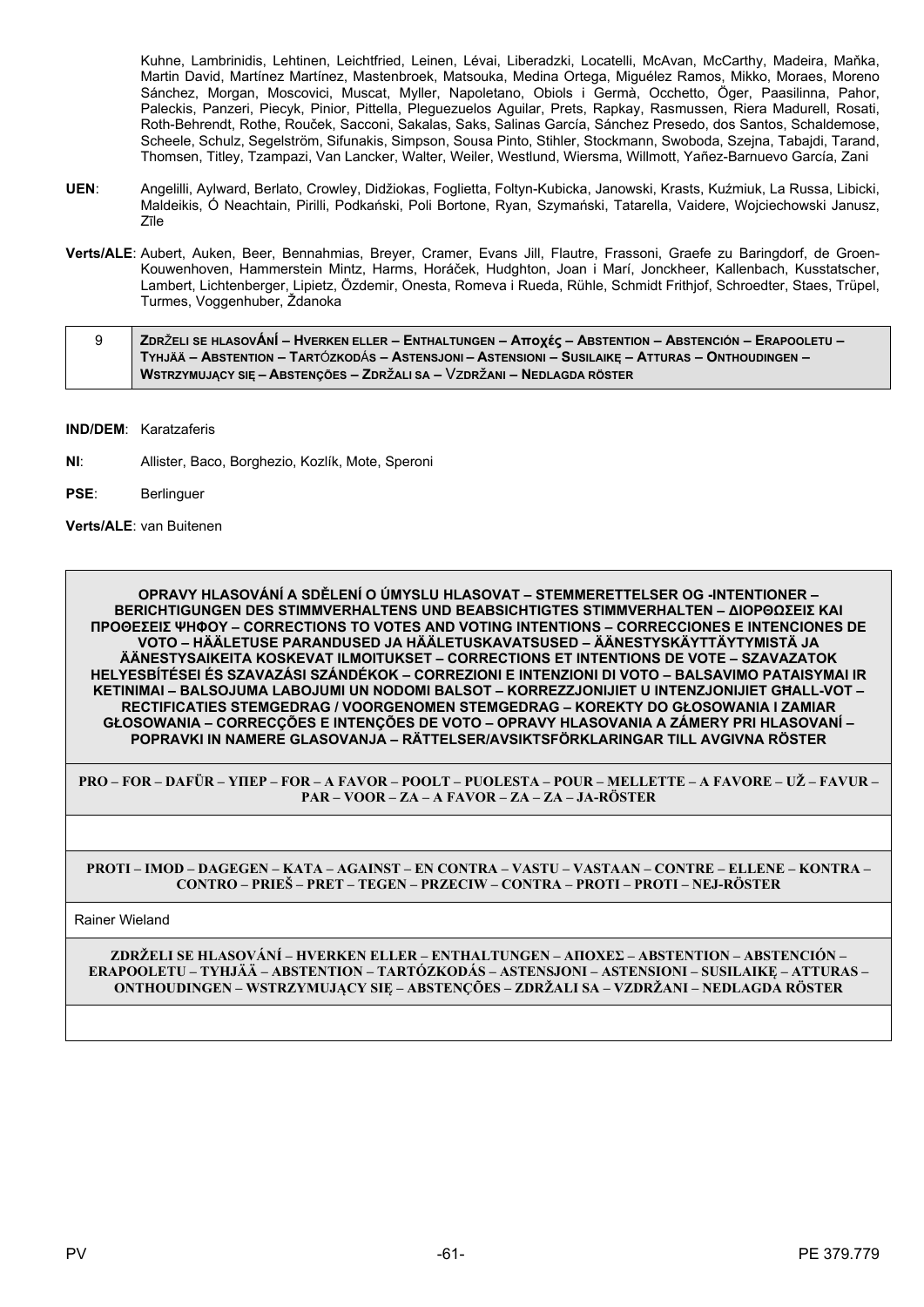#### <span id="page-61-0"></span> $_{149}$  PRO – for – dafür – Yttép – For – A Favor – Poolt – Puolesta – Pour – Mellette – A Favore – Už – Favur – Par – **VOOR – ZA – A FAVOR – ZA – ZA – JA-RÖSTER**

- **ALDE**: Cocilovo, Prodi, Veraldi
- **GUE/NGL**: Adamou, Agnoletto, Aita, Catania, de Brún, Figueiredo, Flasarová, Guerreiro, Guidoni, Henin, Holm, Kaufmann, Kohlíček, Liotard, Maštálka, Meyer Pleite, Morgantini, Papadimoulis, Pflüger, Portas, Ransdorf, Remek, Rizzo, Seppänen, Strož, Svensson, Toussas, Triantaphyllides, Uca, Wagenknecht, Wurtz, Zimmer
- **IND/DEM**: Batten, Bonde, Booth, Clark, Coûteaux, Farage, Karatzaferis, Louis, Nattrass, Sinnott, Titford, Wise
- **NI**: Borghezio, Claeys, Dillen, Gollnisch, Lang, Le Pen Marine, Martin Hans-Peter, Mölzer, Romagnoli, Schenardi, Speroni, Vanhecke
- **PPE-DE**: Landsbergis
- **PSE**: Arif, Arnaoutakis, Beglitis, Berès, Berlinguer, Berman, Bono, Bourzai, Carlotti, Castex, Chiesa, Cottigny, De Keyser, Désir, De Vits, Douay, El Khadraoui, Fava, Ferreira Anne, Fruteau, Gottardi, Guy-Quint, Hamon, Hazan, Hutchinson, Laignel, Lambrinidis, Le Foll, Lienemann, Locatelli, Matsouka, Moscovici, Napoletano, Panzeri, Patrie, Peillon, Pittella, Poignant, Reynaud, Rocard, Roure, Savary, Schapira, Sifunakis, Tarabella, Trautmann, Tzampazi, Van Lancker, Vaugrenard, Vergnaud, Zani
- **UEN**: Camre, Wojciechowski Janusz
- **Verts/ALE**: Aubert, Auken, Beer, Bennahmias, Breyer, Buitenweg, Cohn-Bendit, Cramer, Evans Jill, Flautre, Graefe zu Baringdorf, de Groen-Kouwenhoven, Hammerstein Mintz, Harms, Horáček, Hudghton, Joan i Marí, Jonckheer, Kallenbach, Kusstatscher, Lagendijk, Lambert, Lichtenberger, Lipietz, Lucas, Özdemir, Onesta, Romeva i Rueda, Rühle, Schlyter, Schmidt Frithjof, Schroedter, Staes, Trüpel, Turmes, Voggenhuber

| PROTI – IMOD – DAGEGEN – KOTÓ – AGAINST – EN CONTRA – VASTU – VASTAAN – CONTRE – ELLENE – KONTRA – |
|----------------------------------------------------------------------------------------------------|
| CONTRO – PRIEŠ – PRET – TEGEN – PRZECIW – CONTRA – PROTI – PROTI – NEJ-RÖSTER                      |

- **ALDE**: Alvaro, Andrejevs, Andria, Attwooll, Beaupuy, Birutis, Bowles, Budreikaitė, Busk, Cappato, Chatzimarkakis, Costa, Degutis, Deprez, De Sarnez, Dičkutė, Drčar Murko, Duff, Ek, Fourtou, Gentvilas, Griesbeck, Hall, Harkin, Hennis-Plasschaert, in 't Veld, Jäätteenmäki, Jensen, Juknevičienė, Kacin, Karim, Klinz, Krahmer, Kułakowski, Lambsdorff, Laperrouze, Lax, Losco, Lynne, Maaten, Manders, Matsakis, Mohácsi, Mulder, Newton Dunn, Neyts-Uyttebroeck, Onyszkiewicz, Ortuondo Larrea, Oviir, Pannella, Piskorski, Polfer, Resetarits, Ries, Riis-Jørgensen, Savi, Sbarbati, Schmidt Olle, Schuth, Staniszewska, Starkevičiūtė, Sterckx, Susta, Szent-Iványi, Takkula, Toia, Väyrynen, Virrankoski, Wallis, Watson
- **IND/DEM**: Belder, Goudin, Grabowski, Krupa, Lundgren, Pęk, Piotrowski, Rogalski, Tomczak, Zapałowski, Železný
- **NI**: Baco, Battilocchio, Belohorská, Chruszcz, Czarnecki Marek Aleksander, Czarnecki Ryszard, Giertych, Helmer, Mote, Mussolini, Rivera, Rutowicz, Wojciechowski Bernard Piotr
- **PPE-DE**: Albertini, Andrikienė, Antoniozzi, Ashworth, Atkins, Audy, Ayuso, Bachelot-Narquin, Barsi-Pataky, Bauer, Beazley, Becsey, Belet, Berend, Böge, Bonsignore, Bowis, Bradbourn, Braghetto, Brejc, Brepoels, Březina, Brok, Bushill-Matthews, Busuttil, Buzek, Cabrnoch, Callanan, Carollo, Casa, Casini, Caspary, Castiglione, del Castillo Vera, Cederschiöld, Chichester, Chmielewski, Coelho, Coveney, Daul, De Blasio, Dehaene, Demetriou, Descamps, Deß, Deva, De Veyrac, Díaz de Mera García Consuegra, Dimitrakopoulos, Doorn, Dover, Duchoň, Duka-Zólyomi, Ebner, Ehler, Elles, Esteves, Eurlings, Fajmon, Fatuzzo, Ferber, Fernández Martín, Fjellner, Florenz, Fontaine, Fraga Estévez, Freitas, Friedrich, Gahler, Gál, Gaľa, Galeote, García-Margallo y Marfil, Gargani, Garriga Polledo, Gaubert, Gauzès, Gawronski, Gewalt, Glattfelder, Goepel, Gomolka, Graça Moura, Gräßle, de Grandes Pascual, Grosch, Grossetête, Guellec, Gyürk, Handzlik, Hannan, Harbour, Hatzidakis, Heaton-Harris, Hennicot-Schoepges, Herranz García, Herrero-Tejedor, Hieronymi, Higgins, Hökmark, Hoppenstedt, Hudacký, Itälä, Iturgaiz Angulo, Jackson, Jałowiecki, Járóka, Jarzembowski, Jeggle, Jordan Cizelj, Kaczmarek, Kamall, Karas, Kasoulides, Kelam, Kirkhope, Klamt, Klaß, Klich, Koch, Konrad, Kratsa-Tsagaropoulou, Kudrycka, Kušķis, Lamassoure, Langen, Langendries, Lechner, Lehne, Lewandowski, Liese, Lombardo, Lulling, Maat, McGuinness, McMillan-Scott, Mann Thomas, Mantovani, Marques, Martens, Mathieu, Mato Adrover, Matsis, Mauro, Mavrommatis, Mayer, Mayor Oreja, Méndez de Vigo, Mikolášik, Millán Mon, Mitchell, Montoro Romero, Musotto, Nassauer, Nicholson, Niebler, van Nistelrooij, Novak, Olajos, Olbrycht, Oomen-Ruijten, Őry, Ouzký, Pack, Panayotopoulos-Cassiotou, Papastamkos, Parish, Patriciello, Peterle, Pieper, Pīks, Pinheiro, Pirker, Pleštinská, Podestà, Poettering, Pomés Ruiz, Posdorf, Posselt, Protasiewicz, Purvis, Queiró, Quisthoudt-Rowohl, Rack, Radwan, Reul, Roithová, Rudi Ubeda, Rübig, Saïfi, Salafranca Sánchez-Neyra, Samaras, Sartori, Saryusz-Wolski, Schierhuber, Schmitt, Schnellhardt, Schöpflin, Schröder, Schwab, Seeber, Seeberg, Siekierski, Silva Peneda, Škottová, Sommer, Spautz, Stauner, Stevenson, Strejček, Stubb, Sturdy, Sudre, Surján, Szájer, Tajani, Tannock, Thyssen, Toubon, Trakatellis, Ulmer, Vakalis, Van Orden, Varela Suanzes-Carpegna,